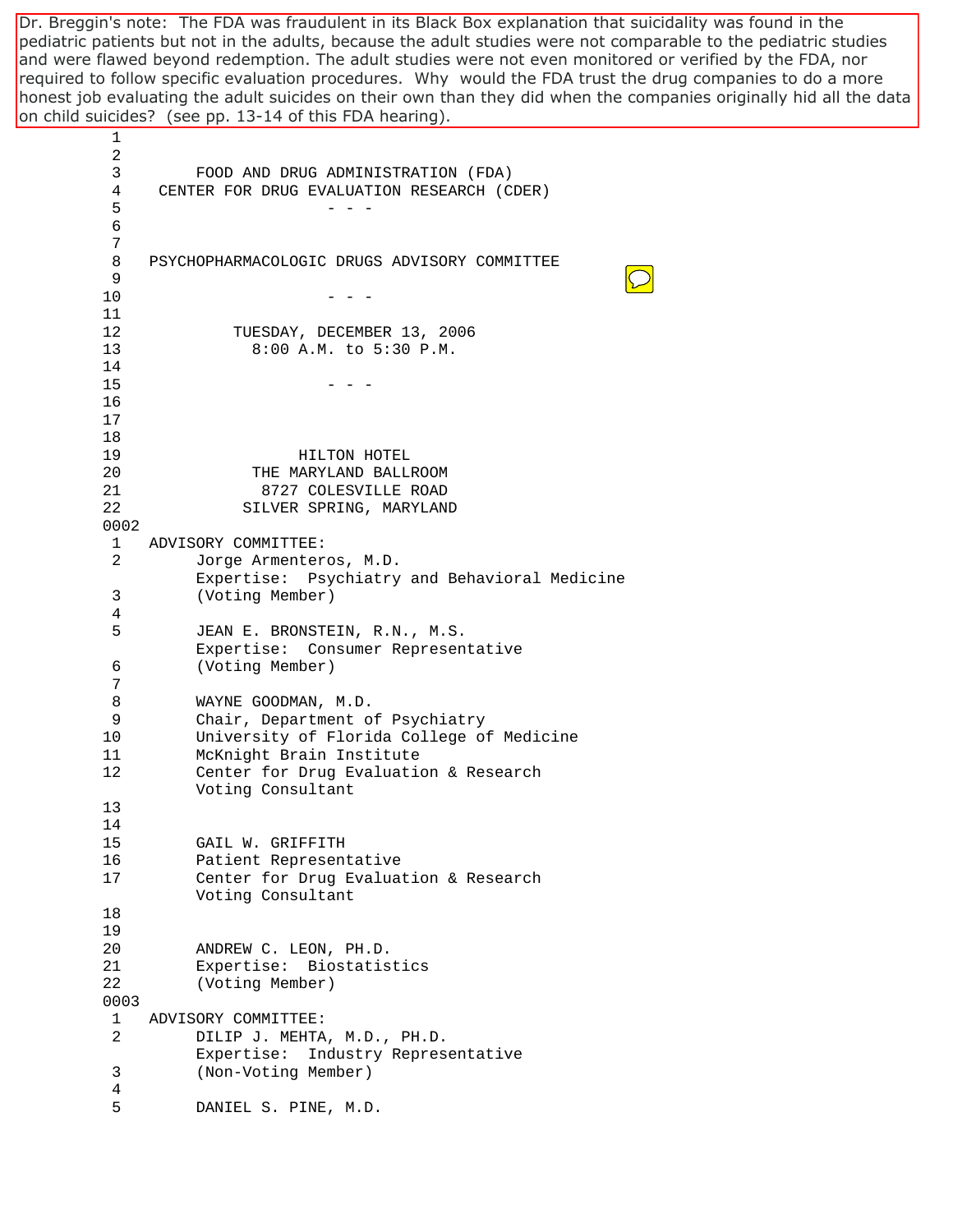```
 Expertise: Child and Adolescent Psychiatry 
  6 Acting, Chair 
  7 (Voting Member) 
  8 
 9 BRUCE G. POLLOCK, M.D., PH.D. 
         Expertise: Geriatric Psychopharmacology 
10 (Non-Voting Member) 
11 
12 DELBERT G. ROBINSON, M.D. 
         Expertise: Psychiatry 
13 (Voting Member) 
14 
15 SUSAN K. SCHULTZ, M.D. 
16 Department of Psychiatry Research 
17 Center for Drug Evaluation & Research 
         Voting Consultant 
18 
19 
2021 
22 
0004 
 1 ADVISORY COMMITTEE: 
  2 MARCIA SLATTERY, M.D., M.H.S 
  3 Division of Child and Adolescent Psychiatry 
  4 Department of Psychiatry 
  5 Center for Drug Evaluation & Research 
         Voting Consultant 
  6 
  7 
 8 FDA PARTICIPANTS (NON-VOTING):<br>9 ROBERT TEMPLE, M.D.
        ROBERT TEMPLE, M.D.
         Center for Drug Evaluation and Research 
10 Director, Office of Drug Evaluations I 
11 LISA JONES, M.D., M.P.H. 
12 Center for Drug Evaluation and Research 
         Medical Reviewer 
13 MARC STONE, M.D.
14 Center for Drug Evaluation and Research 
         Medical Reviewer 
15 THOMAS LAUGHREN, M.D. 
16 Center for Drug Evaluation and Research 
17 Director, Division of Psychiatry Products 
18 MARK LEVENSON, M.D. 
19 Center for Drug Evaluation and Research 
         Medical Reviewer 
20 
21 
22 
0005 
 1 C O N T E N T S 
 2 PAGE 
 3 I. Call to Order and Opening Remarks 
  4 By Daniel S. Pine, M.D. 7 
  5 
  6 II. Introduction to Committee 8 
  7
```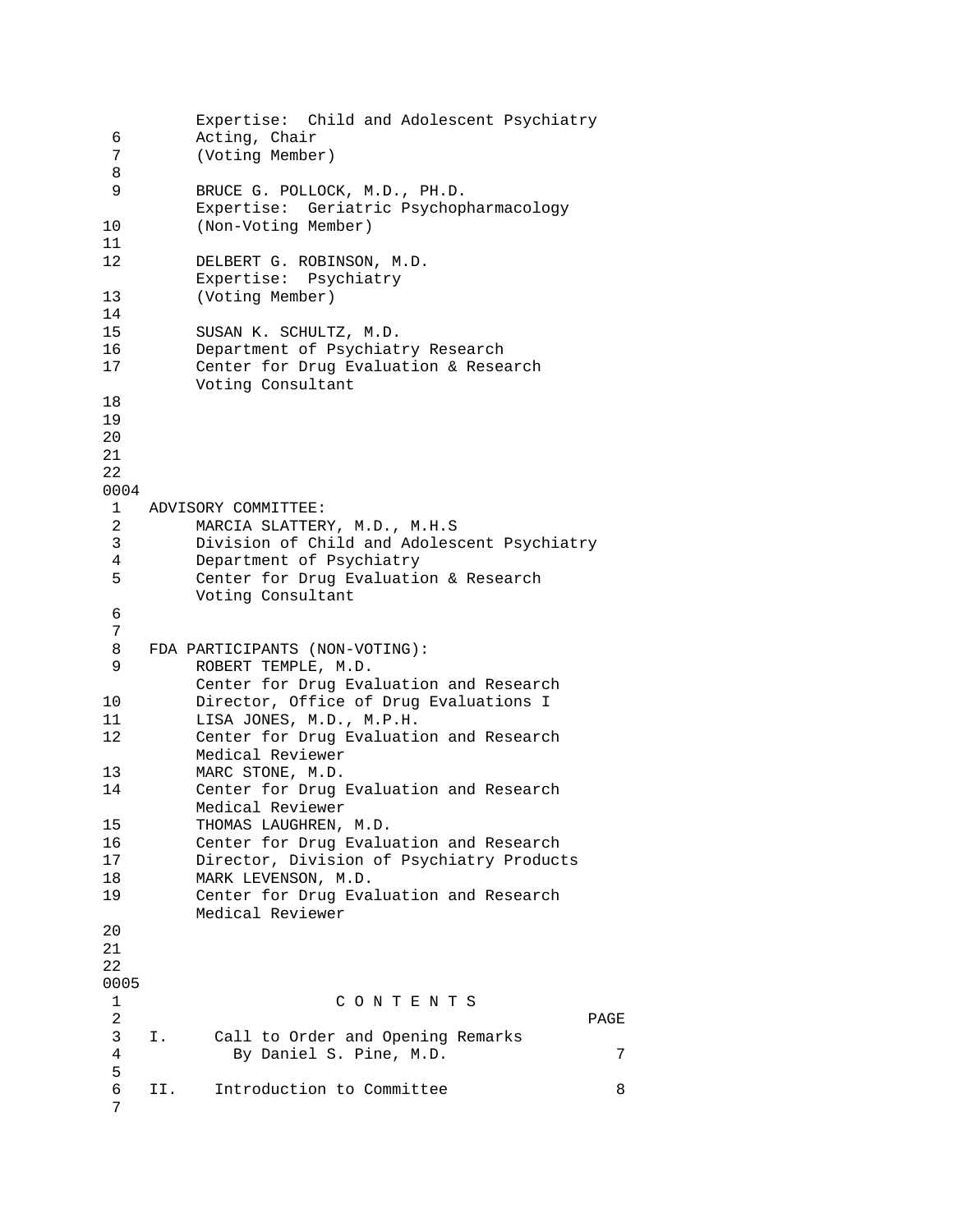| 8              | III.                                               | Conflict of Interest Statement                   |             |
|----------------|----------------------------------------------------|--------------------------------------------------|-------------|
| 9              |                                                    | By Cicely C. Reese, Pharm.D.                     | 11          |
| 10             | IV.                                                | FDA Introductory Remarks &                       |             |
| 11             |                                                    | Overview of Issues                               |             |
| 12             |                                                    | By Thomas P. Laughren, M.D.                      | 15          |
| 13             |                                                    | FDA PRESENTATION                                 |             |
| 14             | VI.                                                | Antidepressants and Suicidality in               |             |
|                |                                                    |                                                  |             |
| 15             |                                                    | Adults: Data Overview                            |             |
| 16             |                                                    | By Lisa Jones, M.D., M.P.H.                      | 27          |
| 17             | VII.                                               | Antidepressants and Suicidality in               |             |
| 18             |                                                    | Adults: Statistical Safety Reviewer              |             |
| 19             |                                                    | Evaluation                                       |             |
| 20             |                                                    | By Mark Levenson, Ph.D.                          | 36          |
| 21             |                                                    |                                                  |             |
| 22             |                                                    |                                                  |             |
| 0006           |                                                    |                                                  |             |
| $\mathbf{1}$   |                                                    | CONTENTS (CONT)                                  |             |
| $\overline{a}$ |                                                    |                                                  | PAGE        |
| 3              |                                                    | Antidepressants and Suicidality in               |             |
|                | VIII.                                              |                                                  |             |
| 4              |                                                    | Adults: Medical Reviewer Evaluation              |             |
| 5              |                                                    | By Marc Stone, M.D.                              | 56          |
| 6              |                                                    |                                                  |             |
| 7              | IX.                                                | Questions                                        | 79          |
| 8              |                                                    |                                                  |             |
| 9              | Χ.                                                 | Open Public Hearing                              | 95          |
| 10             |                                                    |                                                  |             |
| 11             | XI.                                                | Summary and Issues for Committee                 |             |
| 12             |                                                    | By Thomas P. Laughren, M.D.                      | 304         |
| 13             | XII.                                               | Committee Questions for FDA and                  |             |
| 14             |                                                    | Committee Discussion                             | 315         |
| 15             | XIII.                                              | Vote                                             | 454         |
| 16             |                                                    |                                                  | 461         |
|                |                                                    | XIIII. Adjournment                               |             |
| 17             |                                                    |                                                  |             |
| 18             |                                                    |                                                  |             |
| 19             |                                                    |                                                  |             |
| 20             |                                                    |                                                  |             |
| 21             |                                                    |                                                  |             |
| 22             |                                                    |                                                  |             |
| 0007           |                                                    |                                                  |             |
| 1              |                                                    | $P-R-O-C-E-E-D-I-N-G-S$                          |             |
| 2              |                                                    |                                                  | (8:00 A.M.) |
| 3              |                                                    | CALL TO ORDER AND OPENING REMARKS                |             |
| 4              |                                                    | DR. PINE: My name is Daniel Pine, and I          |             |
| 5              | am the acting chair of the Psychopharmacologic     |                                                  |             |
| 6              | Drugs Advisory Committee. I would like to begin by |                                                  |             |
| 7              | calling today's meeting to order.                  |                                                  |             |
|                |                                                    |                                                  |             |
| 8              | As many of you know, we are gathered here          |                                                  |             |
| 9              | today as a Committee to discuss the results of an  |                                                  |             |
| 10             | ongoing meta-analysis of data on suicidality       |                                                  |             |
| 11             | emerging from antidepressant trials.               |                                                  |             |
| 12             | Historically, this has been an issue that          |                                                  |             |
| 13             | has been examined by many organizations including  |                                                  |             |
| 14             | the FDA in great detail over the last five or so   |                                                  |             |
| 15             | years.                                             |                                                  |             |
| 16             |                                                    | Today, the specific purpose is to look at        |             |
| 17             |                                                    | newly available data that focuses on results     |             |
| 18             |                                                    | compiled by the FDA in trials among adults where |             |
|                |                                                    |                                                  |             |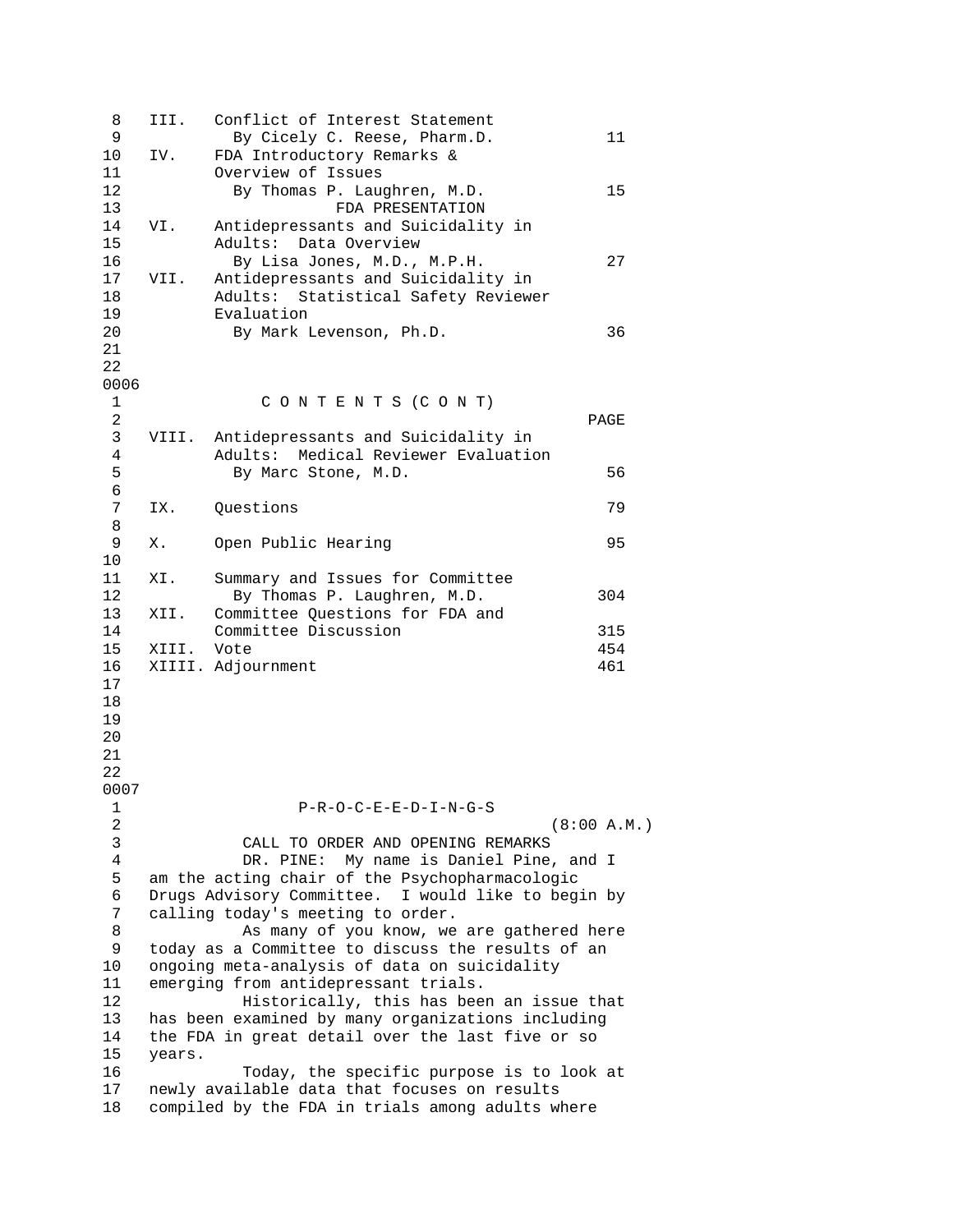19 all the previous meetings we have spent time 20 talking about data in children. 21 A few housekeeping orders, number one, we 22 have an incredibly full schedule. We have many, 0008 1 many speakers for the open public hearing. Because 2 of that I'm going to try to move things along and 3 keep us very much to a tight schedule exactly 4 outlined on your schedules that you have in front 5 of you. 6 I'm going to ask that all the speakers 7 remember to use the microphones by turning them on 8 by pressing the button so that you can speak into 9 the record when you make your comments and then to 10 turn it off when you are finished. 11 11 In terms of other introductory remarks, I 12 would like to introduce you to the other members of 13 the Committee and the other people who will be 14 speaking before us to go around and introduce 15 themselves. 16 INTRODUCTION OF COMMITTEE 17 DR. PINE: Once again, as I said, I am 18 Daniel Pine. I am a child psychiatrist from the 19 National Institute of Mental Health Intramural 20 Research Program. 21 Tom. 22 DR. LAUGHREN: Tom Laughren. I'm the 0009 1 director of the Division of Psychiatry Products at 2 FDA. 3 DR. JONES: I am Lisa Jones. I am a medical officer on the Safety Team with the 5 Division of Neurology and Psychiatry at the FDA. 6 DR. STONE: Marc Stone. I am a medical 7 reviewer on the Safety Team in the Division of 8 Neurology and Psychiatry. 9 DR. LEVENSON: Mark Levenson. I am a 10 statistical safety reviewer in CDER. 11 MS. GRIFFITH: I am Gail Griffith. I am 12 a writer and I am also a family advocate and a 13 lifelong sufferer of major depressive disorder. 14 DR. ARMENTEROS: Jorge Armenteros, child 15 adolescent and adult psychiatrist. 16 DR. GOODMAN: Wayne Goodman. I am a 17 professor and chairman at the University of Florida 18 in Gainesville. I am a past member and chair of 19 PDAC. My term as chair ended in June 2006, and I 20 am delighted to be invited back as a consultant. 21 DR. REESE: Cicely Reese, Committee 22 designated federal official. 0010 1 DR. LEON: I am Andrew Leon. I am 2 professor of biostatistics at Weill Cornell Medical 3 College. 4 DR. SLATTERY: I am Marcia Slattery. I 5 am the head of Child and Adolescent Psychiatry at 6 the University of Wisconsin.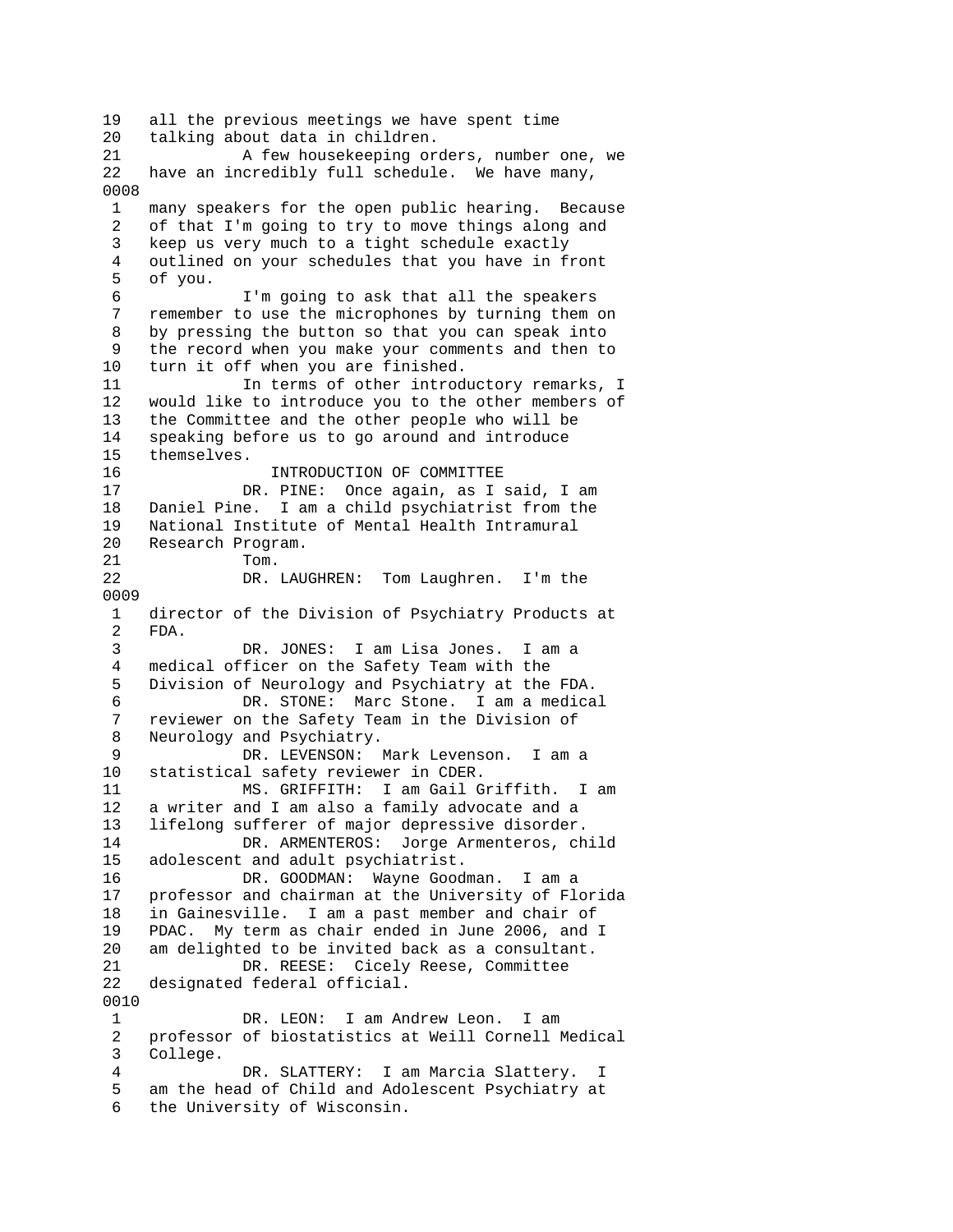7 DR. SCHULTZ: I am Susan Schultz. I am a 8 geriatric psychiatrist at the University of Iowa. 9 MS. BRONSTEIN: I am Jean Bronstein, a 10 retired nurse from Stanford University Hospital and 11 the community representative. 12 DR. POLLOCK: I am Bruce Pollock. I am a 13 geriatric psychiatrist at the University of Toronto 14 and the University of Pittsburgh. 15 DR. ROBINSON: I am Delbert Robinson. I 16 am a psychiatrist at the Zucker Hillside Hospital 17 and the Albert Einstein College of Medicine. 18 DR. MEHTA: I am Dilip Mehta. I am a 19 retired industry physician. I am the nonvoting 20 industry representative on the Committee. 21 DR. PINE: Thank you. I would like to 22 remind the Committee that in the spirit of the 0011 1 Federal Advisory Committee Act and the Sunshine 2 Amendment any discussion about today's topics 3 should take place only in the public forum of this 4 meeting. Specifically, they should not occur 5 during lunch, during breaks, or in private 6 discussions. 7 I will also ask in the service of 8 assisting the Committee that the audience and the 9 press refrain from asking questions to the 10 Committee during breaks, but wait until the meeting 11 has adjourned, until the end of the day. 12 **In terms of the next item of business,** 13 Cicely. 14 CONFLICT OF INTEREST STATEMENT<br>15 DR. REESE: I will be reading DR. REESE: I will be reading the 16 "Conflict of Interest Statement." The following 17 announcement addresses the issue of conflict of 18 interest and is made part of the record to preclude<br>19 even the appearance of such at this meeting. even the appearance of such at this meeting. 20 The Food and Drug Administration is 21 convening today's meeting of the 22 Psychopharmacologic Drugs Advisory Committee under 0012 1 the authority of the Federal Advisory Committee Act 2 of 1972. 3 The Committee will discuss the results of 4 the FDA ongoing meta-analysis of suicidality data 5 from adult antidepressant trials. This meeting is 6 a particular matter involving specific parties. 7 Based on the agenda for today's meeting 8 and all financial interests reported by the 9 committee members and consultants in accordance 10 with 18 U.S.C. 208(b)(3), full waivers have been 11 granted to the following participants: 12 Dr. Andrew Leon, for his role as a member 13 for other data safety monitoring boards for an 14 affected firm. He receives between \$10,001 and 15 \$50,000 per years. 16 Ms. Jean Bronstein, for her ownership of 17 stock and a bond in an affected firm in which the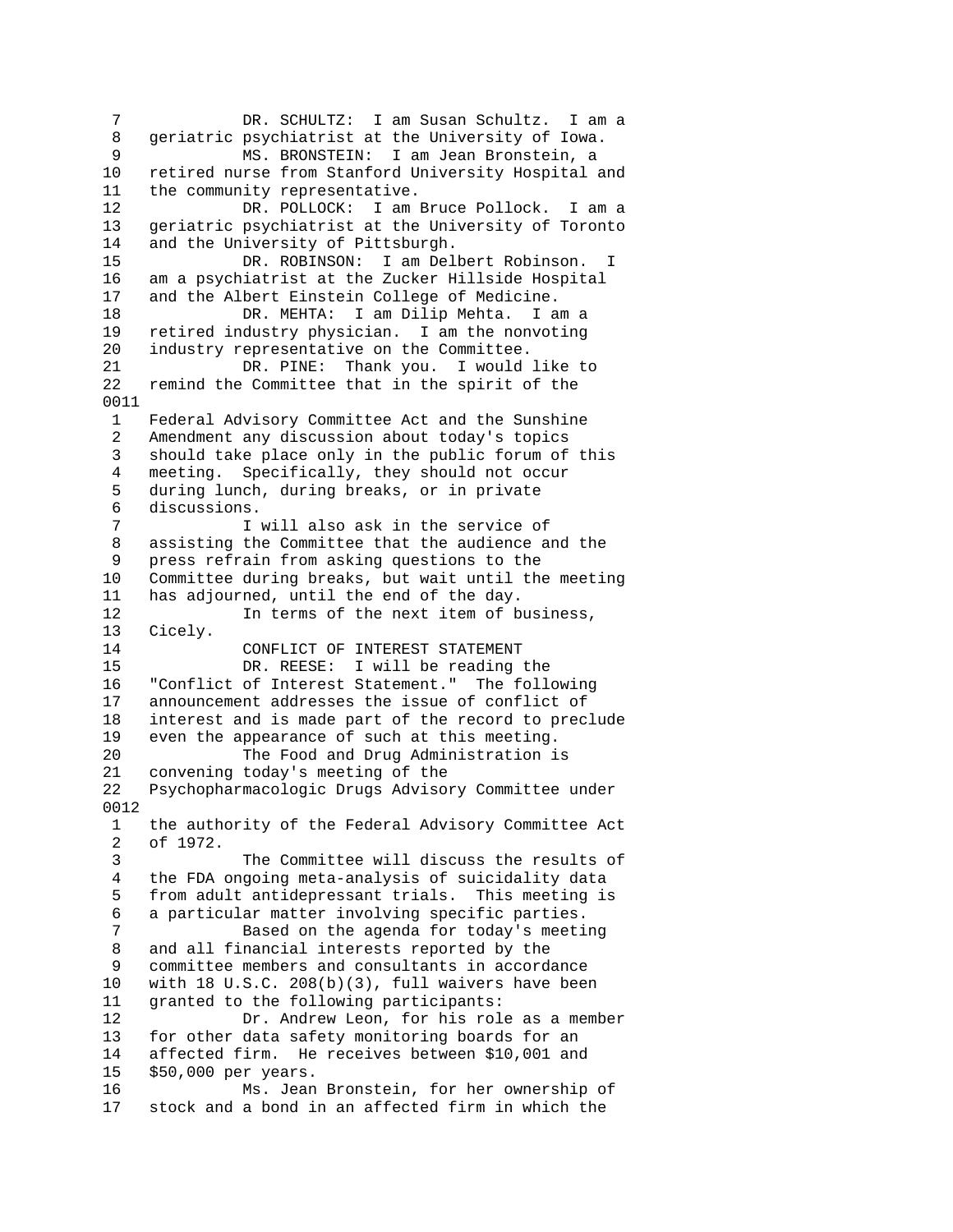18 value falls between \$50,001 and \$100,000, and her 19 husband's, her spouse's, ownership of stock in an 20 affected firm in which the value falls between 21 \$5,001 and \$25,000. 22 Dr. Bruce Pollock has been granted a 0013 1 limited waiver for his activities on an advisory 2 board and speakers bureau for an affected firm in 3 which he receives less than \$10,001 per year and 4 for his teaching for an institution established by 5 an affected firm. He receives less than \$5,001 per 6 year. Dr. Pollock will be permitted to participate 7 in the Committee's deliberations. He will, 8 however, be excluded from voting.<br>9 Waiver documents are av Waiver documents are available at the 10 FDA's docket webpage. Specific instructions as to 11 how to access the webpage are available outside 12 today's meeting room at the FDA information table. 13 In addition, copies of all the waivers 14 can be obtained by submitting a written copy to the 15 Agency's Freedom of Information Office, Room 12A-30 16 of the Parklawn Building. 17 With respect to the FDA's invited 18 industry representative, we would like to disclose 19 that Dr. Dilip Mehta is serving as the nonvoting 20 industry representative acting on behalf of 21 regulated industry and is retired from Pfizer. 22 In the event that the discussions involve 0014 1 any other products or firms not already on the 2 agenda for which FDA participants have a financial 3 interest, the participants involvement and their 4 exclusion will be noted for the record. 5 With respect to all other participants, 6 we ask in the interest of fairness that they 7 address any current or previous financial 8 involvement with any firm whose produce upon which 9 they may wish to comment. 10 DR. PINE: Thanks, Cicely. 11 Okay. The way that the next 90 minutes 12 are going to go is that we are going to begin the 13 meeting by hearing from the FDA, and there really 14 will be three parts to this. 15 We will begin with Tom Laughren will give 16 us 15 minutes of background introductory remarks 17 and give us an overview of the key issues, after 18 that we will have three database presentations 19 again from the FDA, and then we will have time for 20 some brief discussion. After that 90 minutes, we 21 will take a break and then we will move to the open 22 public hearing. 0015 1 There will be some time for questions, 2 but I would like to ask that we try to restrict the 3 questions to the materials that are presented. 4 The hope is that we are going to spend a 5 good chunk of the afternoon in more open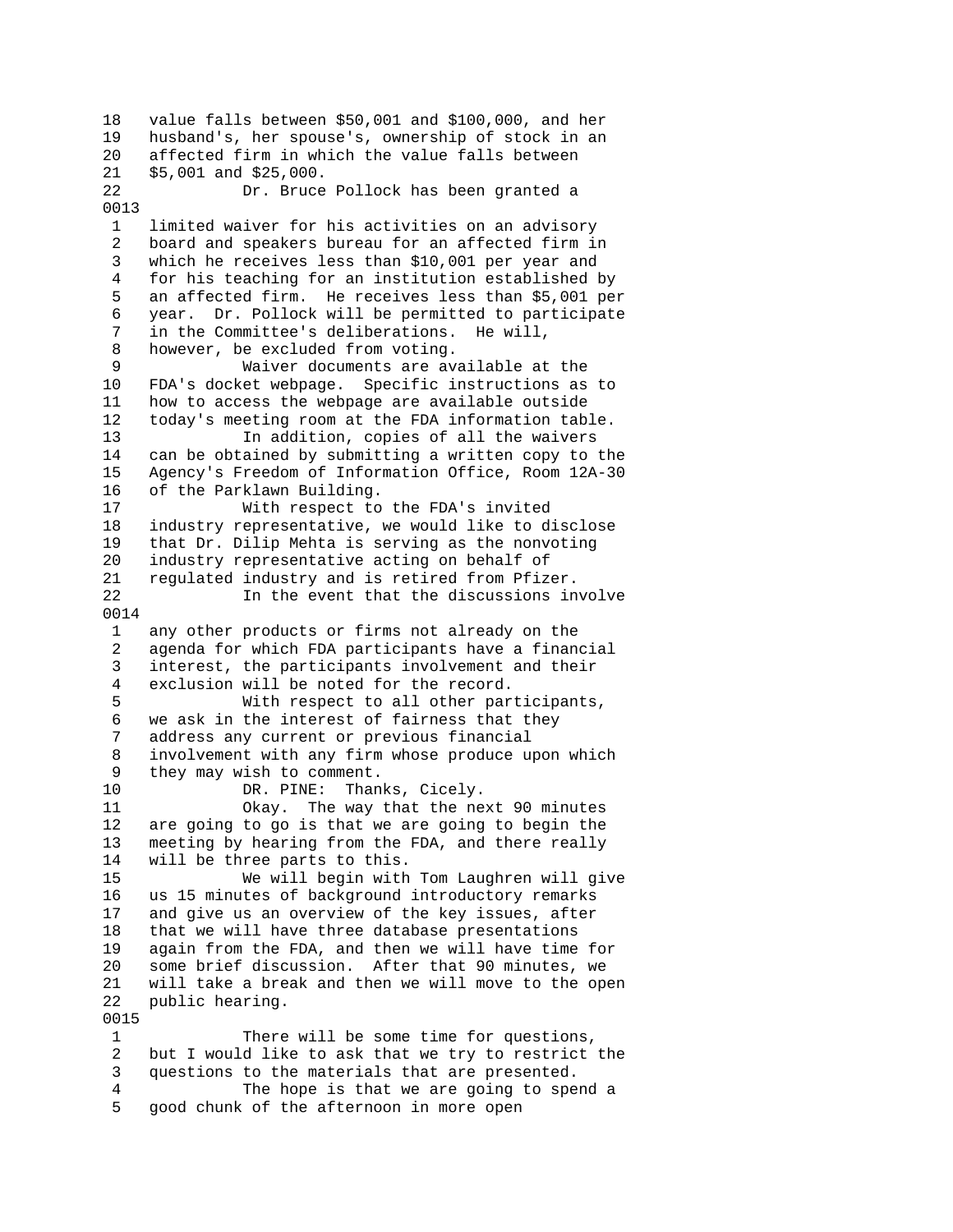6 discussions and open questions. All the 7 representatives from the FDA will be here. 8 With that I would like to introduce 9 Tom Laughren who is going to begin with fifteen<br>10 minutes of introductory remarks. minutes of introductory remarks. 11 FDA INTRODUCTORY REMARKS & OVERVIEW OF ISSUES 12 (PowerPoint™ presentation in progress.) 13 DR. LAUGHREN: We are considering new 14 information on the occurrence of suicidality during 15 treatment of adult patients with antidepressants. 16 This is actually a followup to a meeting 17 that was held on antidepressants and suicidality in 18 pediatric patients in September 2004. The focus of 19 that meeting was on a finding of an increased risk 20 of suicidal thinking and behavior in pediatric 21 patients taking antidepressants. 22 We are going to be using the term 0016 1 "suicidality" to refer to the combined endpoint of 2 suicidal thinking and behavior throughout this 3 session. 4 Now, subsequent to that meeting in 2004, 5 we decided to expand this exploration for 6 suicidality into the adult population. We have now 7 completed that analysis, and I will say it has been 8 a major effort involving 372 placebo-controlled 9 trials of antidepressants in almost 100,000 10 patients. 11 Now, the occurrence of suicidality in the 12 context of treating patients with depression and 13 other psychiatric illnesses has actually been a 14 concern and a topic of debate for a long time. 15 In facts, in terms of antidepressant 16 labeling, the recent introduction of the black box 17 carried the standard language that you see in this 18 slide under precautions which essentially alerted 19 clinicians to closely monitor patients during 20 initial drug therapy out of concern for the 21 possible emergence of suicidality. 22 Now, this standard statement did not, of 0017 1 course, explicitly warn of the possibility that 2 antidepressants treatment may actually have a 3 causal role in the emergency of suicidality, but it 4 did allow for that possible interpretation. 5 Now, in fact, as early as medical school, 6 most physicians learn of this concern. In fact, it 7 has been a part of medical lore for a very long 8 time that antidepressants may have an early 9 activating effect that may give depressed patients 10 the energy to follow through on suicidal impulses 11 before the mood improvement associated with the 12 antidepressants treatment has a chance to take 13 effect. 14 Now, this statement that is on this slide 15 here is one that was taken from a textbook of 16 psychiatry that was published over 40 years ago.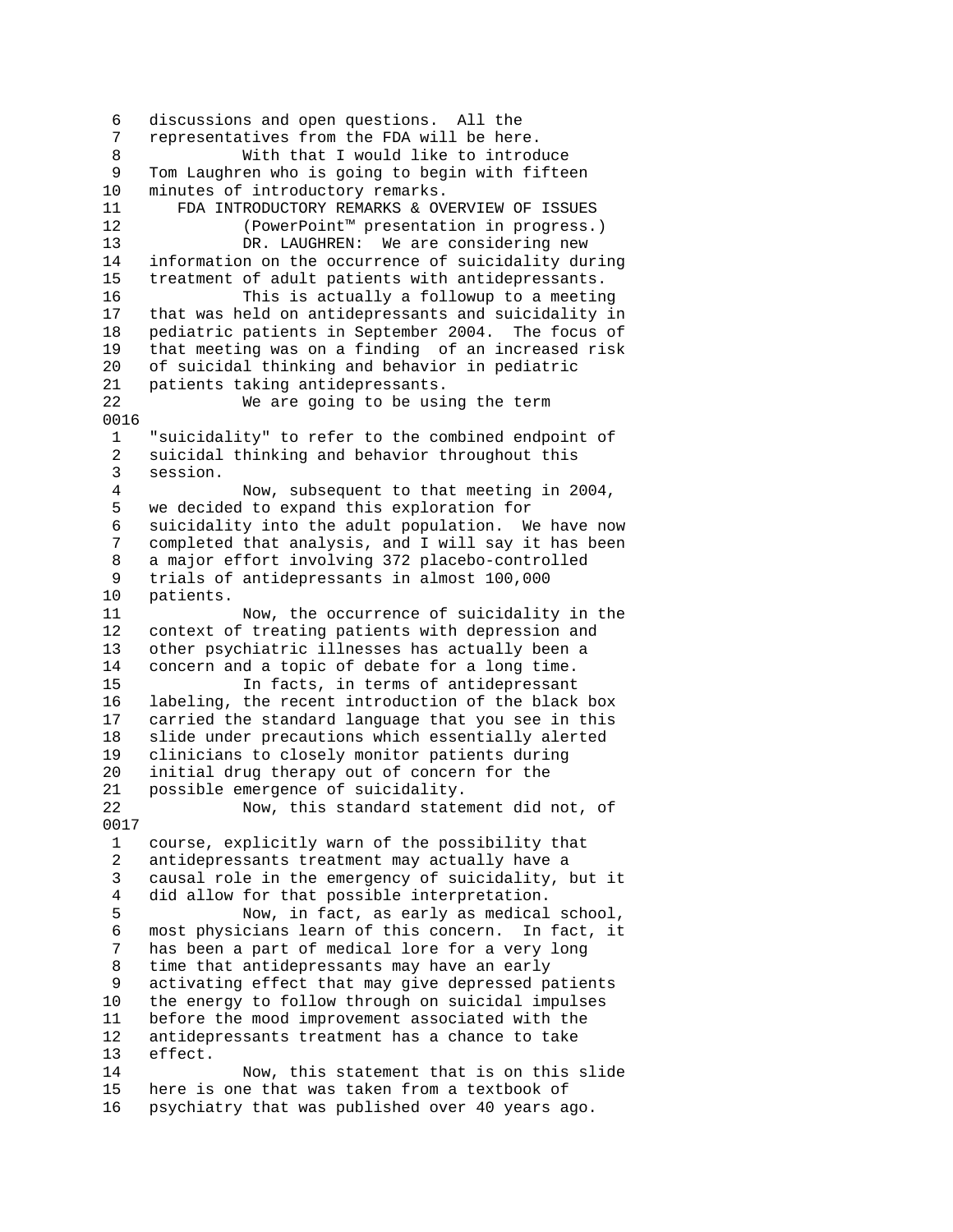17 It is referring to a period of time during which 18 tricyclic antidepressants were the antidepressants 19 available for psychiatrists. Basically, the 20 statement says, "With beginning convalescence," and 21 again this is referring to a period of time after 22 initiating treatment with a tricyclic, "the risk of 0018 1 suicide once more becomes serious as retardation 2 fades." 3 Now, the mechanism that is suggested in 4 this quote to explain an increase in suicidality 5 early in antidepressant treatment is that one of 6 several mechanisms have been proposed to explain 7 the clinical observation that some patients being 8 treated with antidepressants, particularly early in 9 treatment, may have an increase in suicidality. 10 Proposing a mechanism, however, is quite 11 a different matter from demonstrating empirically 12 that there is a causal association between 13 antidepressant use and the induction of 14 suicidality. 15 The pediatric data that we presented at 16 the September 2004 Advisory Committee meeting I 17 believe represented the first systematic 18 demonstration of a causal link. 19 The finding in the pediatric data in a 20 sense confirmed a view that was already widely 21 prevalent in clinical lore, whatever the mechanism. 22 Now, despite this fairly widely held 0019 1 view, the use of antidepressant use has increased 2 in recent decades rather than decreased. Now, of 3 course there has been some change in antidepressant 4 prescribing over the past few years, and there will 5 be some discussion of that later in the meeting. 6 Over the prior two decades,<br>7 antidepressant use had dramatically i antidepressant use had dramatically increased. 8 Again, I think that fact suggests that as a group 9 clinicians have placed more weight on the 10 longer-term benefits of antidepressants than on 11 their concerns about possible early risks of 12 increased suicidality. 13 The dual findings of an early increase in 14 the risk of suicidality but also a longer-term 15 benefit with antidepressants treatment would not 16 necessarily be inconsistent. It is possible for a 17 drug to have opposite effects over time even within 18 the same domain. 19 Now, the debate on this question of 20 antidepressants and suicidality with regard to the 21 adult population intensified in 1990. At this time 22 Martin Teicher, a psychiatrist at Harvard Medical 0020 1 School, along with several of his colleagues 2 published a paper on the experience of six adult 3 patients that were suicidal as a result of being 4 treated with Prozac®, "fluoxetine."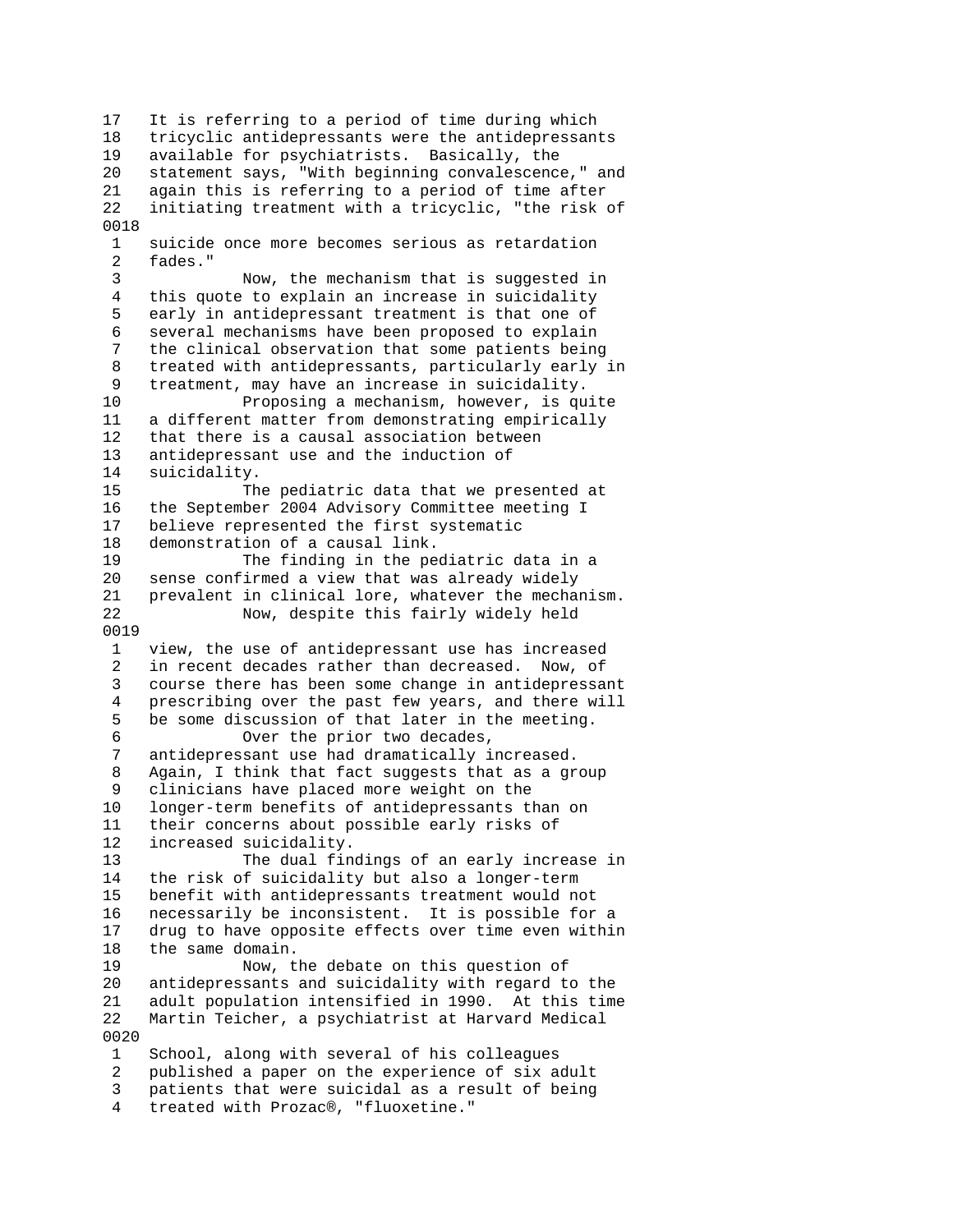5 Now, this paper and the ensuing 6 discussion led Lilly, the manufacturer of Prozac, 7 to conduct new analyses of their clinical trial 8 data for Prozac to explore for the emergence of 9 suicidality. 10 This issue was brought to the 11 Psychopharmacologic Committee in September of 2004. 12 Over the next several years, additional data were 13 accumulated as applications for newer 14 antidepressants were submitted and reviewed, and 15 several groups have in recent years conducted 16 pooled analyses for adult data on completed or 17 attempted suicides from these programs in order to 18 continue to explore for a signal of risk. 19 Now, actually these searches were 20 motivated by two concerns, two competing concerns. 21 One concern that was very prevalent in the nineties 22 was a concern that actually placebo assignment 0021 1 placed patients at increased risk of suicide and 2 the ethics of conducting placebo-controlled 3 clinical in depression was being challenged. 4 At the same time there was the other side 5 of the argument that the concern was about 6 induction of suicidality by virtue of taking an 7 antidepressant. 8 Arif Khan in 2000 published a paper based 9 on adult data that that he obtained under Freedom<br>10 of Information from FDA reviewers of attempted of Information from FDA reviewers of attempted 11 suicides from adult data available to his group, 12 and he reached the same conclusion. That was the 13 Storosum, et al., paper of 2001. Storosum, et al., paper of 2001. 14 Now, today we are going to be presenting 15 the updated results from completed suicides from 16 our current database in adults. Even before this 17 analysis, we had looked at completed suicides in 18 adult antidepressant trials and reported on these 19 results. The earlier analysis was focused on nine 20 antidepressant drugs over a total of 251 randomized 21 placebo-controlled trials. 22 We reached a similar conclusion to 0022 1 others, that there did not appear to be an 2 increased risk of completed suicides associated 3 with assignment to either active drug or placebo in 4 adults with major depression or various anxiety 5 disorders. These results were published in Hammad, 6 et al., in 2006. 7 Now, based on the findings of a signal of 8 increased risk of suicidality in association with 9 the short-term of antidepressants in pediatric 10 patients, the September 2004 Advisory Committees 11 recommended that FDA add a box warning to 12 antidepressant labeling and require a medication 13 guide to alert patients' families and caregivers of 14 this risk. Both of these changes were implemented 15 early in 2005.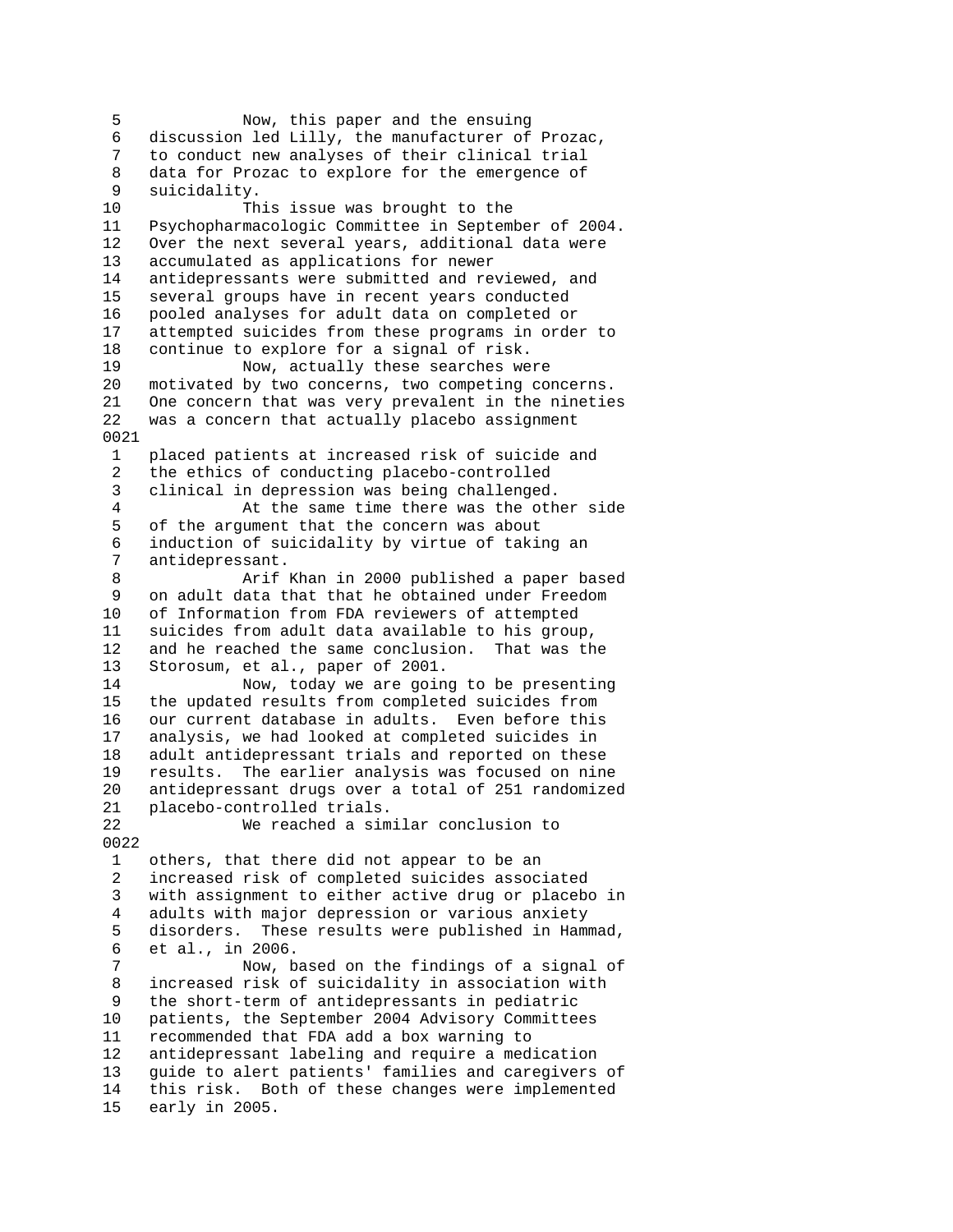16 The new warning language warns of the 17 risk of suicidality in pediatric patients and 18 advises that prescribers balance this risk with 19 clinical need in deciding on the use of an 20 antidepressant in this population. 21 The risk is characterized in terms of 22 risk difference. In other words, what we were 0023 1 seeing is an average risk of 4 percent for this 2 outcome suicidality in drug-treated patients 3 compared to 2 percent in placebo-treated patients 4 during the initial few months of treatment. 5 Labeling also notes that there were no 6 completed suicides among those studies.<br>7 Prescribers are advised to observe pati Prescribers are advised to observe patients closely 8 for clinical worsening for the emergence of 9 suicidality or for unusual changes in behavior. 10 Families and caregivers are also advised<br>11 for the need of close observation of their family for the need of close observation of their family 12 members who are taking antidepressants and to 13 communicate any changes to the prescriber. 14 Now, just as we were getting underway 15 with our analysis of the adult suicidality data, 16 there was an issue of "BMJ," February 17, 2005, 17 that included three papers that are pertinent to 18 this question of adult antidepressant use in 19 suicidality. Since these papers are so relevant to 20 the discussion today, I'm going to mention them 21 briefly, and we will come back to these papers 22 later on in our presentations. 0024 1 The first paper, Ferguson, et al., 2005, 2 was a systematic review that was focused on data 3 available from published reports of controlled 4 trials of antidepressants in adults being treated 5 for depression and various other indications. 6 What they found was a twofold increase in 7 the risk of suicide attempts in users of SSRIs 8 compared to placebo or other interventions, but no 9 difference when you compare SSRIs to tricyclic 10 antidepressant use. There was no difference, 11 however, in completed suicides across these trials. 12 There were serious limitations to this 13 review, most important probably being a lack of any 14 safety information on, roughly, 58 percent of the 15 patients who were eligible for that analysis. 16 The second paper, Gunnell, et al., 2005, 17 was also a systematic review. This focused on data 18 that was available to the MHRA and summaries that 19 they published on their website. MHRA is FDA's 20 counterpart in the U.K. 21 They focused on SSRIs. Again, they 22 looked at self-harm and they also looked suicidal 0025 1 thoughts. What they found was that the odds ratio 2 for SSRIs to placebo was greater than one for self-

3 harm but less than one for suicidal ideation and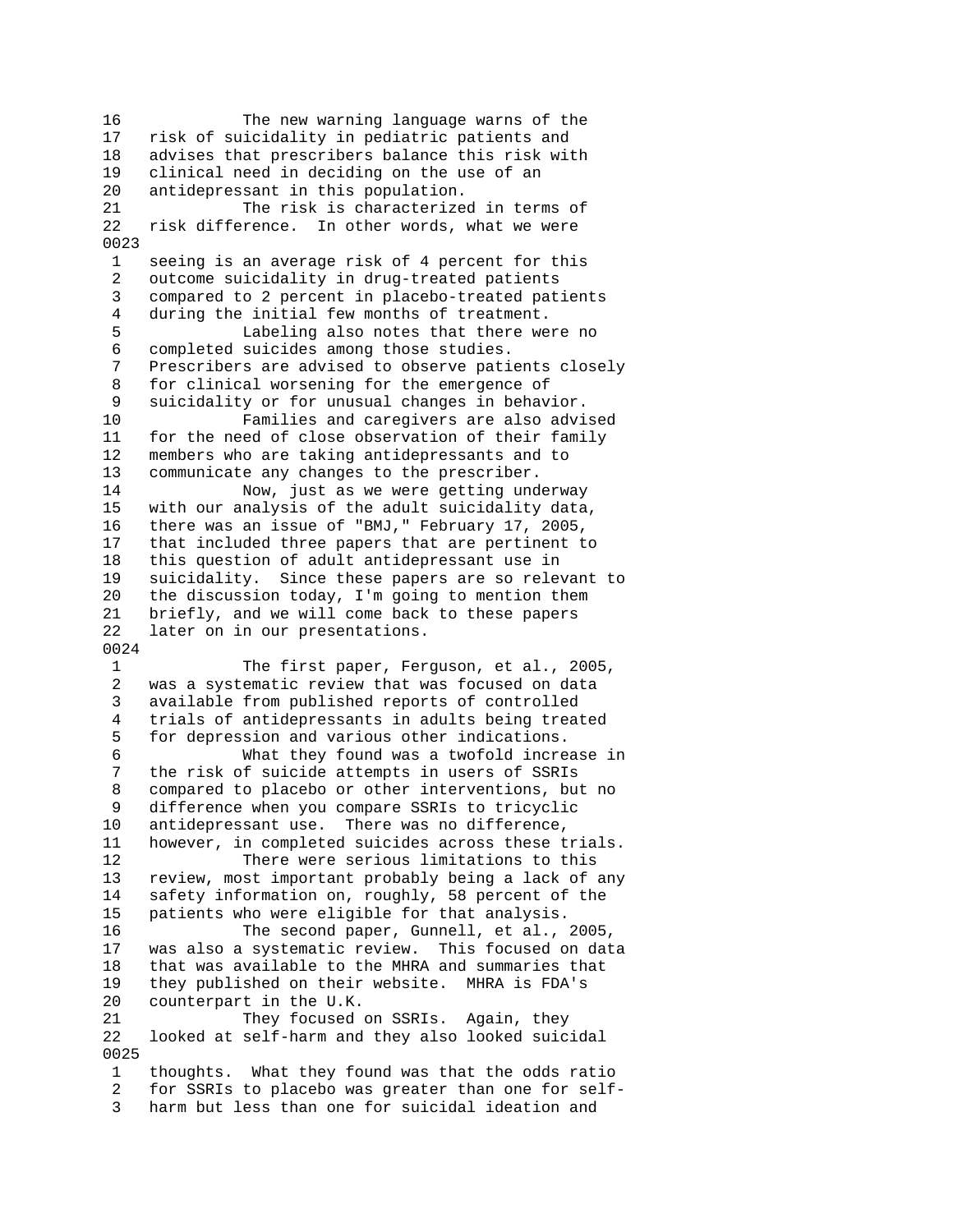4 neither finding was statistically significant. 5 Again, there was no difference across the treatment 6 groups for completed suicide. 7 The third paper, Martinez, et al., was a 8 nested case control study in the General Practice 9 Research Database in the U.K. This is a large 10 cohort, a practice cohort, where patients are 11 followed closely and systematic data and systematic 12 data are collected. 13 It examines self-harm behavior and 14 suicide in adult and pediatric patients with 15 depression who were treated with either an SSRI or 16 a tricyclic. Overall, what they found was no 17 difference in the risk between those two groups. 18 However, there was a suggestion of an increased 19 self-harm behavior in patients aged 18 and younger 20 for SSRIs compared to tricyclics. 21 Now, clearly there was overlap in the<br>22 studies included in the meta-analysis that we a studies included in the meta-analysis that we are 0026 1 going to be presenting today for adult 2 antidepressant trials and those trials that were 3 looked at in the two systematic reviews, the 4 Ferguson review and the Gunnell, et al., review. 5 Now, unlike the authors of these separate 6 systematic reviews, we did have access to patient 7 and trial level data, and that allowed us to do 8 certain analysis that the other authors could not 9 do. 10 I think this an important difference, and 11 we will comment later on some of the differences 12 from our analysis compared to these other 13 systematic reviews. 14 The plan for today, first of all, we are 15 going to present the findings from our 16 meta-analysis of the adult suicidality data. We 17 will provide our interpretation of these data. 18 Finally, we are going to briefly outline 19 our plans for labeling modifications based on these 20 new findings. We have not posed any specific 21 questions for a vote, but we are asking you to 22 discuss our findings in detail and our proposed 0027 1 changes to labeling and give us your feedback. 2 Thank you. 3 DR. PINE: Thank you, Dr. Laughren. 4 Any questions or clarifications? 5 (No response.) 6 DR. PINE: Okay. For the next speaker, I would like to introduce Dr. Lisa Jones who is going 8 to give a data overview of the data on 9 antidepressants and suicidality in adults. 10 Lisa. 11 FDA PRESENTATION 12 ANTIDEPRESSANTS AND SUICIDALITY IN ADULTS: 13 DATA OVERVIEW 14 DR. JONES: Thank you.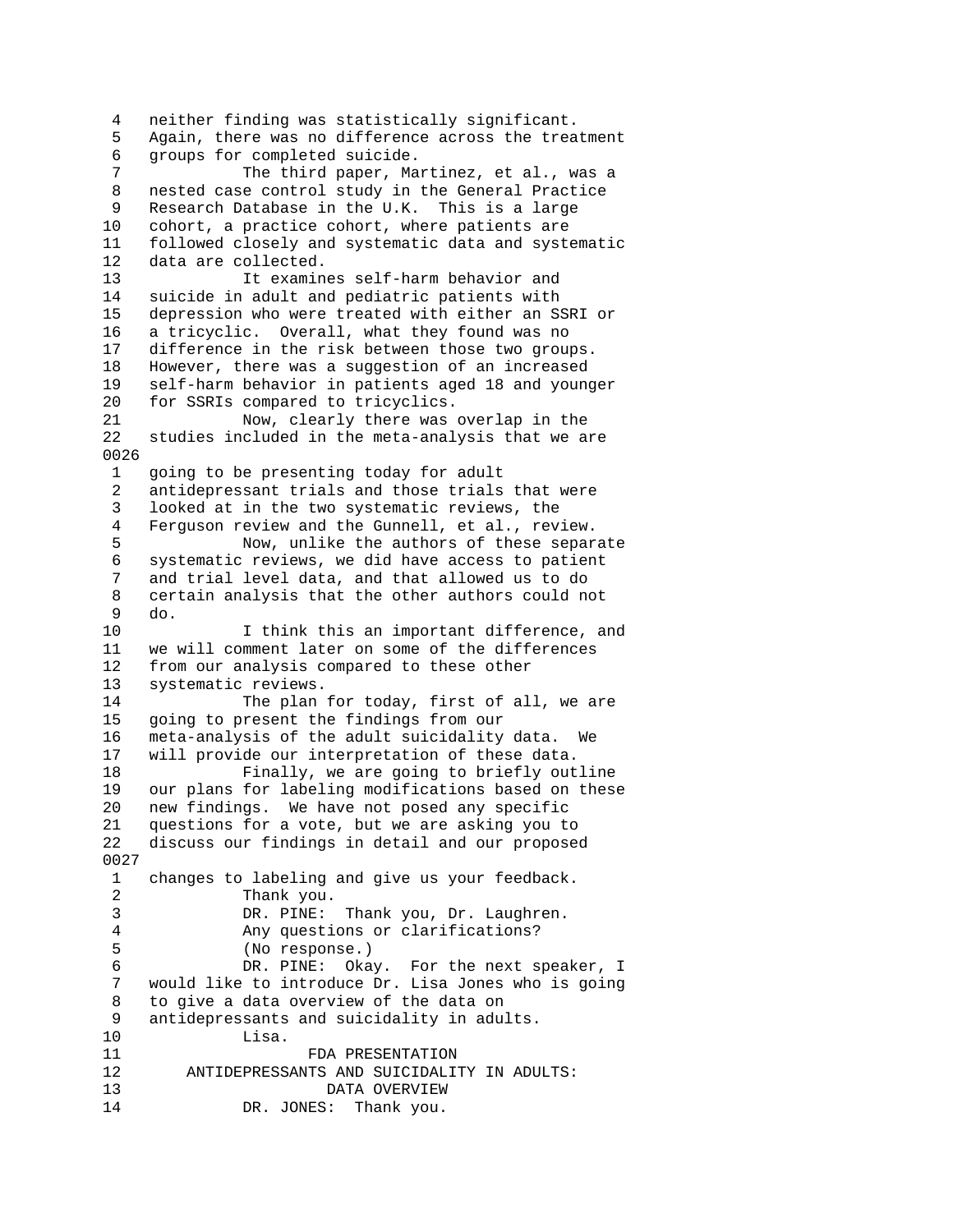15 (PowerPoint presentation in progress.) 16 DR. JONES: I would like to present to 17 the Committee this morning an overview of the data 18 that was the basis for the FDA's adult suicidality 19 analysis. An overview of both the data collection 20 process and what the final data set was composed 21 of. 22 Unless otherwise specified, persons in 0028 1 the presentations this morning will be referring to 2 these eleven drugs, composed of the six selective 3 serotonin reuptake inhibitors, "SSRIs," and 4 five non-SSRIs. 5 I'm showing here that drugs which were a 6 combination of an antidepressant and another drug such as Symbyax®, a fluoxetine/olanzepine 8 combination, were not included in the final 9 analysis. The data used in this analysis was taken 11 from randomized, controlled trials that had been 12 performed by the sponsors of the eleven 13 antidepressant drugs from the previous slide. 14 For some times perspective on the data 15 collection, the FDA sent four data request letters 16 to the sponsor from December 2004 to August 2005. 17 The resulting data sets were received back by the 18 FDA from September 2005 to September 2006. 19 The total of four letters or four 20 requests letters were sent to the sponsors in order 21 to address the various issues which arose during 22 the earlier review of the data sets. 0029 1 The FDA data request letter contained 2 fairly detailed guidance to the sponsors on what 3 trials should be included in the data set for each 4 drug. 5 Specifically, the letter stated that the 6 trial should be randomized, placebo-controlled 7 trials only, that the trial could be for any 8 indication or of any length, but you have at least 9 20 subjects per treatment arm. Prior to the submission of the final data 11 set, the sponsors submitted a list of the trials 12 they intended to include and exclude, and the FDA 13 provided feedback on the composition of the final 14 data sets. 15 The previous slide noted that trials for 16 any indication could be submitted and we did indeed 17 receive trials from a wide variety of indications. 18 These indications were first divided into two broad 19 groups: those for major depressive disorder or 20 "MDD," and those which were not for major 21 depressive disorder. 22 The non-MDD trials were further divided 0030 1 into four subgroups: other depressive disorders, 2 other psychiatric disorders, behavioral disorders,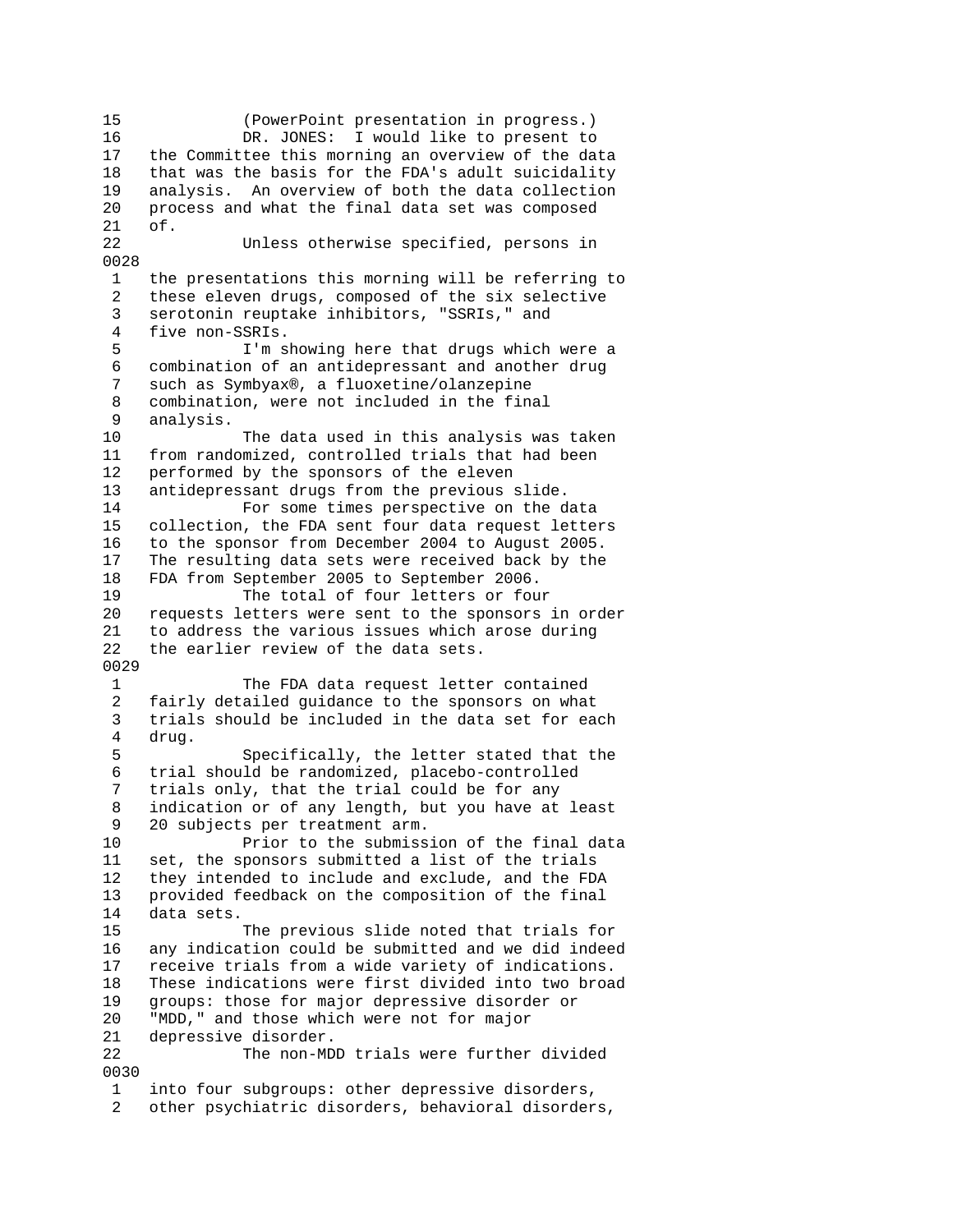3 and other disorders. 4 The placement of a particular indication 5 into one of these categories was reached by a 6 consensus of the review team. Also, I should note 7 that the MDD and non-MDD data sets were submitted 8 separately by the sponsors. 9 This slide lists the various depressive, 10 dysphoric and dysthymic disorders that were 11 included under the indications within the "other 12 depressive disorders" subgroup. 13 This slide lists the indications 14 indicated in the "other psychiatric disorders" 15 subgroup: ADHD, adjustment disorder, Alzheimer's 16 disease, bulimia, obsessive-compulsive disorder, 17 the negative symptoms of schizophrenia, and various 18 panic and anxiety disorders. 19 Under "behavioral disorders" were studies 20 of alcoholism, insomnia, weight and obesity issues, 21 and smoking cessation. 22 Finally, under the "other disorders" were 0031 1 fibromyalgia, incontinence, sexual dysfunction, and 2 various pain-related indications. 3 For all the drugs combined, data from a 4 total of 404 trials were submitted to the FDA. 5 Only 372 trials were included in the final data set 6 for the analysis, however, 32 trials were excluded, 7 23 for having less than 20 subjects per treatment 8 arms, and there were 3 in which there was 9 inadequate subject data available.<br>10 In addition, there were 10 In addition, there were also six trials<br>11 submitted in duplicate because both the treatment submitted in duplicate because both the treatment 12 arm and the active control arm utilized one of the 13 eleven drugs being studied. The same trial was, 14 therefore, submitted in the data sets for each of 15 the two drugs. These trials were included in the 16 final data set only once to prevent the double 17 counting of these subjects. 18 The previous slides have described the 19 collection of the denominator data for the 20 analysis, and the next few slides will describe the 21 collection of the numerator or event data. TO 22 identify potentially suicide-related adverse 0032 1 events, sponsors were asked to search their 2 preferred terms, their verbatim terms, and the 3 comment sections of the trials for various suicide- 4 related text strings, some of which are shown in<br>5 this slide: the accident attempt, burn, cut, and  $\begin{bmatrix} 5 \end{bmatrix}$  (this slide: the accident attempt, burn, cut, and  $\begin{bmatrix} 6 \end{bmatrix}$ gun. 7 The search was limited to the 8 double-blind period of the studies. Subjects with 9 events predating baseline were not exclude. Events 10 were counted if they recurred during the trial. 11 For example, if a subject had a history 12 of suicidal ideation prior to enrollment in the 13 trial and then reported suicidal ideation within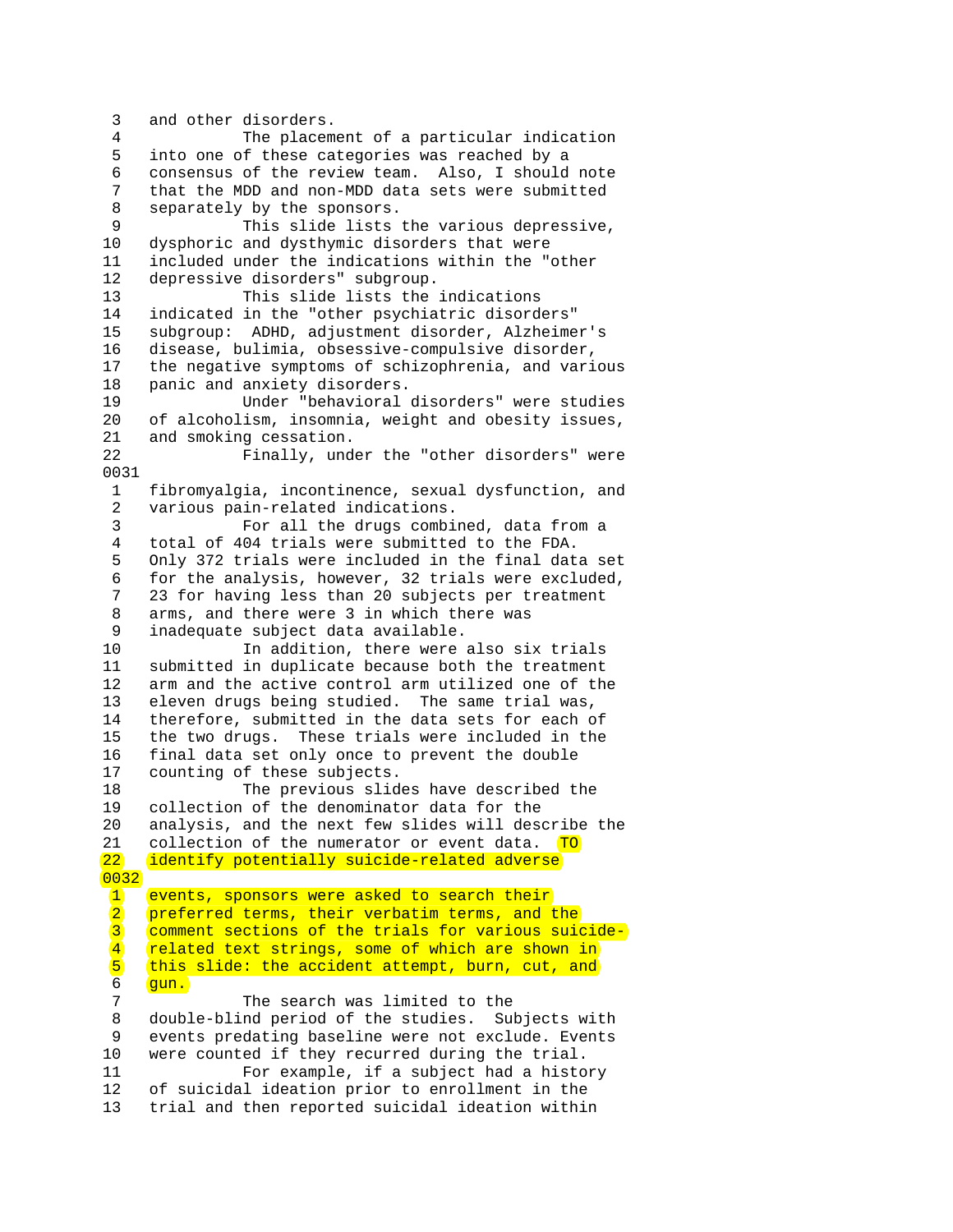14 the trial, this would be counted as an event of 15 suicidal ideation. 16 Adjudication of the possibly suicide-17 related adverse events generated by the text string 18 search was performed according to the Columbia-19 Classification Algorithm of Suicide Assessment or 20 "CASA." 21 **Due to the large number of subjects in** 22 the adult analysis, almost 100,000 patients, the 0033 1 adjudication process was left as the responsibility 2 of the sponsors and was not overseen or otherwise<br>3 verified by the FDA. This is in contrast to the  $\frac{3}{4}$  verified by the FDA. This is in contrast to the  $\frac{4}{4}$  pediatric suicidality analysis in which the FDA w 4 pediatric suicidality analysis in which the FDA was<br>5 actively involved in the adjudication. 5 actively involved in the adjudication.<br>6 A number of the sponsors chos A number of the sponsors chose to comply 7 with the request to use the Columbia-Classification 8 Algorithm by actually having the suicidologists at<br>9 Columbia perform the adjudication Columbia perform the adjudication. 10 For those who chose not to outsource the 11 adjudication to Columbia, there is some evidence 12 that the Columbia algorithm can be applied 13 consistently by different groups including the 14 FDA's experience during the pediatric suicidality 15 analysis in which independent groups at the FDA and 16 at Columbia reached similar results when 17 adjudicating the same potential events. 18 Reports identified for the text strings 19 which were clearly not suicide-related such as 20 epigastric pain from the text string gas were 21 excluded. Events were classified into one of the 0034 1 following categories, completed suicide, suicide 2 attempt, preparatory acts, suicidal ideation, 3 self-injurious behavior, intent unknown, and not 4 enough information, fatal, and nonfatal. 5 The numbers on the right-hand of the 6 slide represent a ranking of severity with one, a 7 completed suicide, being the most severe event. An 8 important aspect of the event data is that 9 information on only the most severe event was 10 submitted to the FDA. 11 For example, if a subject reported 12 suicidal ideation, preparatory acts, and a suicide 13 attempt during a trial, the data set would only 14 contain information on the suicide attempt. 15 Finally, these two slides summarize the 16 variables contained within the drug data sets. In 17 addition to trial and subject identifiers, the data 18 set contained information on trial characteristics 19 such as setting; inpatient or outpatient; the 20 location, North American or not; on subject 21 demographics, age, gender, race; and information on 22 treatment including on active control treatment, if 0035 1 one was present.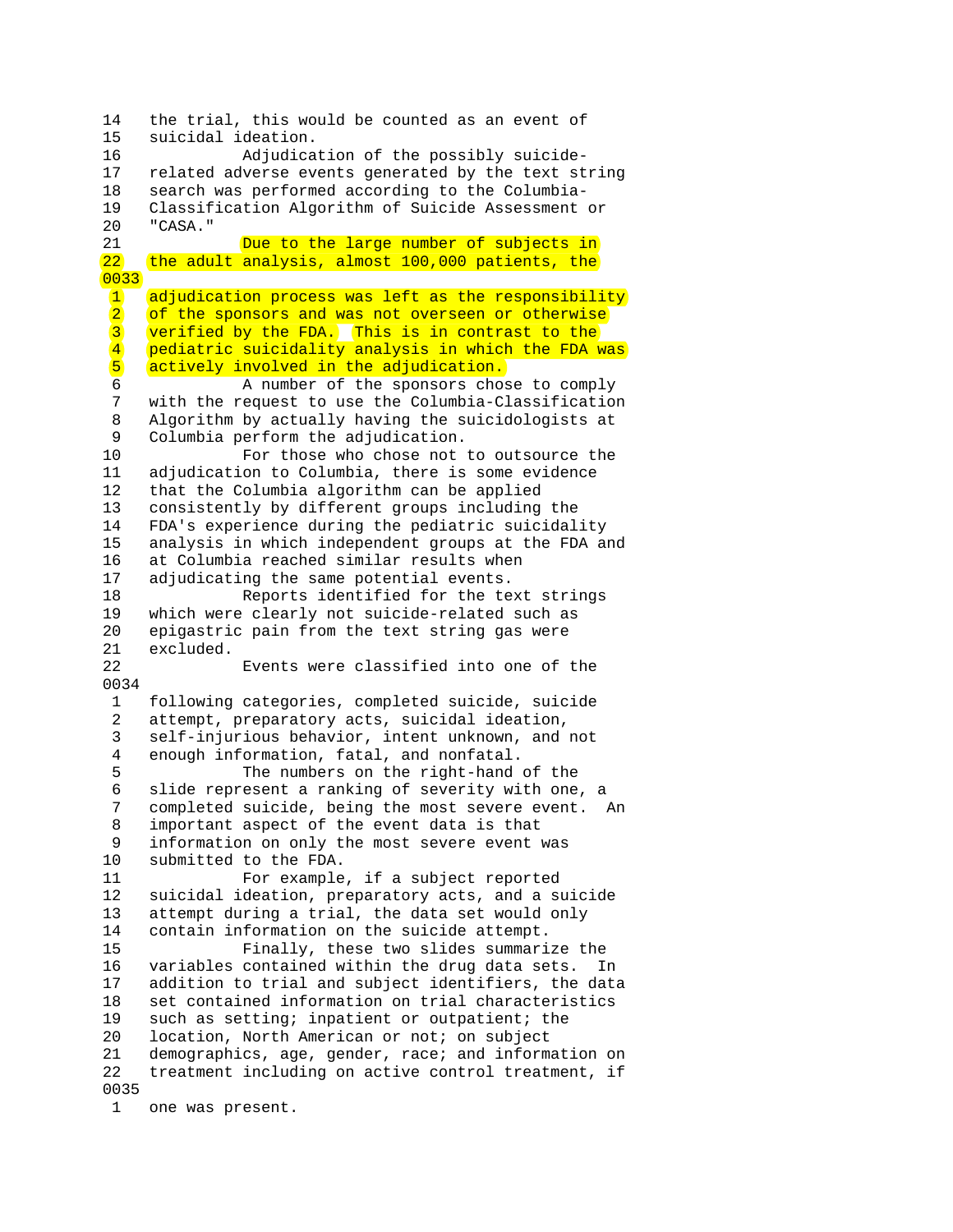2 There were variables on disease severity 3 including whether the subject had a history of 4 prior suicidal attempt or ideation as well as 5 baseline and final scores on whichever disease 6 severity scale was used; outcome-related 7 information on event; the time to event; or time on 8 study drug, if no event occurred; and, finally, on 9 deaths by any cause which occurred within 90 days 10 after the intended treatment. 11 Thank you. 12 DR. PINE: Thank you, Dr. Jones. 13 Unless there is a burning question, I 14 think I'm going to hold clarification questions 15 until after the next presentation which naturally 16 segues from the presentation we just had. 17 Not seeing any of those, I will introduce 18 Dr. Mark Levenson who is going to present the 19 results from the analysis using the methods just<br>20 discussed by Dr. Jones on antidepressants and discussed by Dr. Jones on antidepressants and 21 suicidality in adults. 22 ANTIDEPRESSANTS AND SUICIDALITY IN ADULTS: 0036 1 STATISTICAL SAFETY REVIEWER EVALUATION 2 DR. LEVENSON: Hello, I'm Mark Levenson. 3 My Colleague Chris Holland and I are statistical 4 safety reviewers in CDER. Our presentation today 5 is on the statistical evaluation of the adult 6 suicidality data. 7 (PowerPoint presentation in progress.) 8 DR. LEVENSON: The presentation is<br>9 divided into four parts. I'm briefly going divided into four parts. I'm briefly going to 10 describe the objectives of our analysis, and then 11 I'm going to go into the specifics of your 12 statistical analysis and plan which includes the 13 definition of the population, the endpoint, and the 14 statistical methods; then I will present the 15 results, which include the primary and secondary 16 results, extensive sensitivity analysis to the 17 primary results, and some subgroup analysis; and, 18 finally, I will summarize the presentation. 19 Briefly, the primary objective is to 20 estimate the effect of antidepressant drugs versus 21 placebo on suicidality in adults in double-blind, 22 randomized, placebo-controlled clinical trials. 0037 1 As a secondary objective, we are going to 2 explore the effect of various subgroups defined by 3 subject-level and trial-level characteristics. 4 Now going on on the analysis plan, as 5 Dr. Jones just described, the medical team divided 6 the submitted trials into five indication groups. 7 **I** will just review them here: major 8 depressive disorder and four non-MDD indications, 9 other depressive disorders, other psychiatric 10 disorders, behavioral disorders, and other 11 disorders. 12 The primary analysis population, which we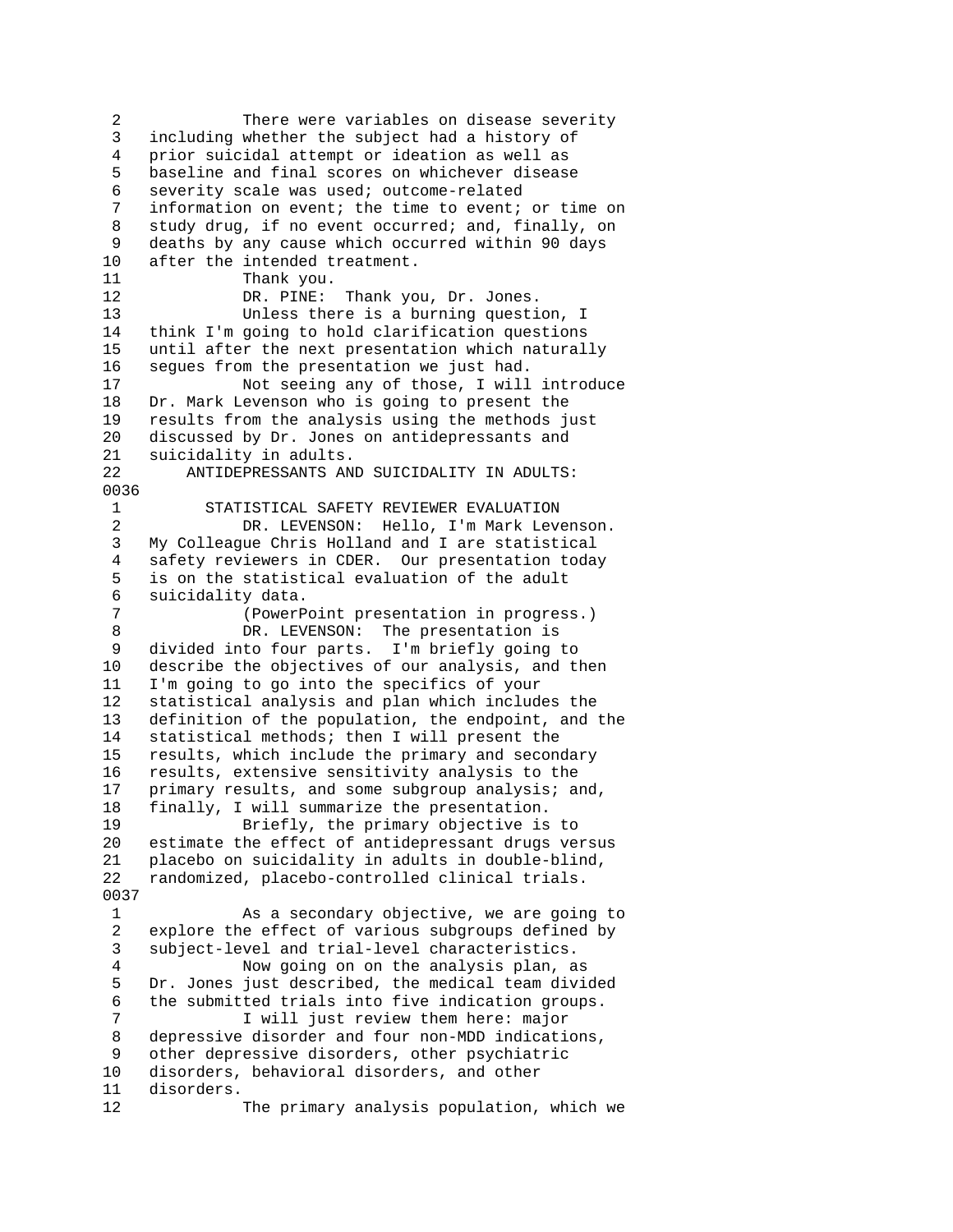13 will refer to as psychiatric indications include 14 all subjects from trials in these first three 15 indication groups: major depressive disorder, other 16 depressive disorders, other psychiatric disorders. 17 As the secondary analysis populations, we 18 consider each of the five indication groups 19 separately. Our primary endpoint which we refer to 20 as suicidal behavior and ideation consists of the 21 first four event codes that Dr. Jones just 22 described: completed suicide, suicide attempt, 0038 1 preparatory acts, and suicide ideation. 2 For secondary endpoints, we look at 3 suicidal behavior, which consist of the first event 4 codes, and we look at suicide ideation only, which 5 is the fourth event code. 6 I would like to emphasize that the only 7 emphasis is that subjects who had an event code in 8 these first three categories may have also had 9 ideation because, as Dr. Jones described, only the 10 most severe event was submitted for each subject. 11 The emphasis here is for ideation there was no 12 record of anything more severe, but for behavior 13 they may well have ideation as well. 14 The primary analysis method is referred 15 to as an exact method for a common odds ratio. It 16 is a stratified method. This allows the background 17 rates of different trials to vary. It doesn't 18 insist that every trial has the same rate of 19 suicidality. 20 11 Is very well suited to handle low<br>21 event counts, which is the case in our current event counts, which is the case in our current 22 data, and small trial sizes, which is not 0039 1 necessarily the case in the trials that we see, but 2 when we start looking at some subgroups it may be 3 the case. 4 The method assumes that there is a common 5 odds ratio across all trials. That, roughly, means 6 for each trial the ratio of the treatment group 7 events to the placebo group events is constant. 8 It does not make use of trials that have 9 no events. Because of the low event rates we will 10 see, when I start presenting the data, there was a 11 significant number of trials that did not have any<br>12 event, and this method does not make use of them. event, and this method does not make use of them. 13 To examine the robustness of the primary 14 analysis method, we looked at trying alternate 15 methods and sensitivity analysis. We examined 16 deviations along several fronts. 17 The first set of methods we looked at are 18 traditional model-based methods often used in meta-19 analysis including Mantel-Haenszel odds ratio 20 methods with and without continuity corrections. 21 It has been pointed out that continuity corrections 22 may bias the results in the present setting. 0040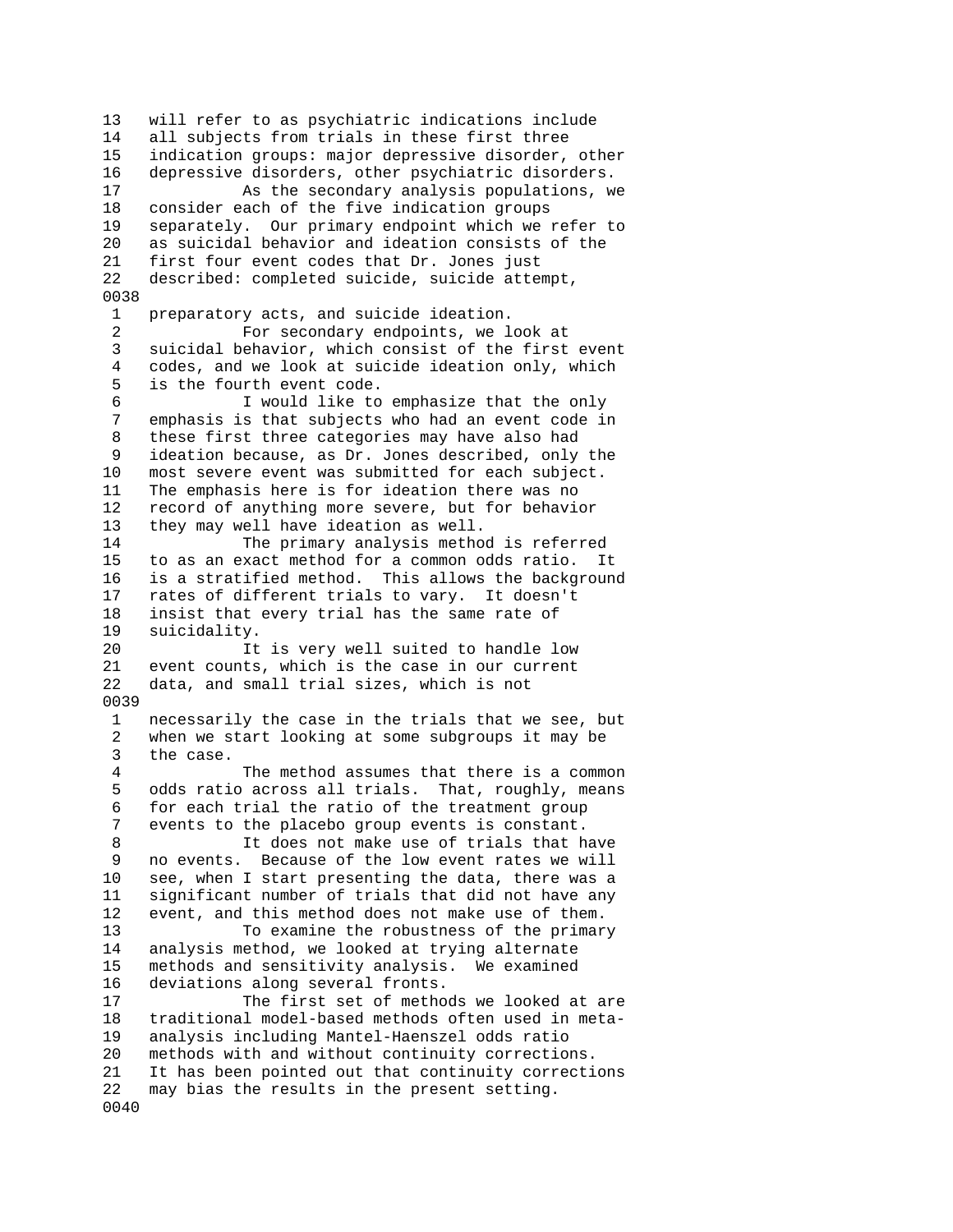1 We looked at logistic regression, both 2 unconditional and conditional versions. The 3 conditional framework is designed to improve the 4 statistical properties of the estimate. 5 We looked at methods that are referred to 6 as random-effect methods. These methods allow the 7 treatment effect to vary by trial. You recall the 8 primary analysis method insisted that the treatment 9 effect, the odds ratio, is common across all the 10 trials. 11 These methods allow this treatment effect 12 to vary by trial. Again, it's referred to as 13 random-effect methods in contrast to the primary 14 analysis method and these methods which are 15 referred to as fixed-effect methods. 16 The two methods we applied in this 17 category are generalized linear mixed model and 18 DerSimonian-Laird method often used in<br>19 meta-analysis. meta-analysis. 20 As I pointed out a slide a two ago, many 21 of the trials did not have any events, and so for 22 al the methods I described do not make use of those 0041 1 trials. 2 We applied one method that does make use 3 of all trials including trials that do not have 4 events, and that is the Mantel-Haenszel risk 5 difference method. 6 Finally, we employed Bayesian methods in 7 the sensitivity analysis. These methods encompass 8 both fixed- and random-effect models and allow for other hierarchies as drugged effects to be 10 incorporated. They do make use of trials with no 11 event. 12 The particular models that we employ were 13 used in a paper by Kaizer, et al., in 2006, applied 14 to the pediatric data presented to the Committee in 15 2004. 16 For the subgroups, we looked at both 17 subject level and trial level characteristics 18 including: age group; gender; race; drug type, SSRI 19 versus non-SSRI; the location of the trial, 20 North America versus other locations; the setting, 21 inpatient, inpatient and outpatient combined versus 22 outpatient only. 0042 1 Now the results, first, looking at trial and 2 subject summaries, as Dr. Jones pointed out there 3 was a total of 372 trials that were submitted that 4 were used in the analysis. The largest class of 5 trials fell in the major depressive disorder 6 indication group, followed by the other psychiatric 7 disorders. 8 Overall, in the primary indication group, 9 in the primary analysis population, which consists<br>10 of subjects in these first three indication groups of subjects in these first three indication groups, 11 there were 295 trials. Looking at the location of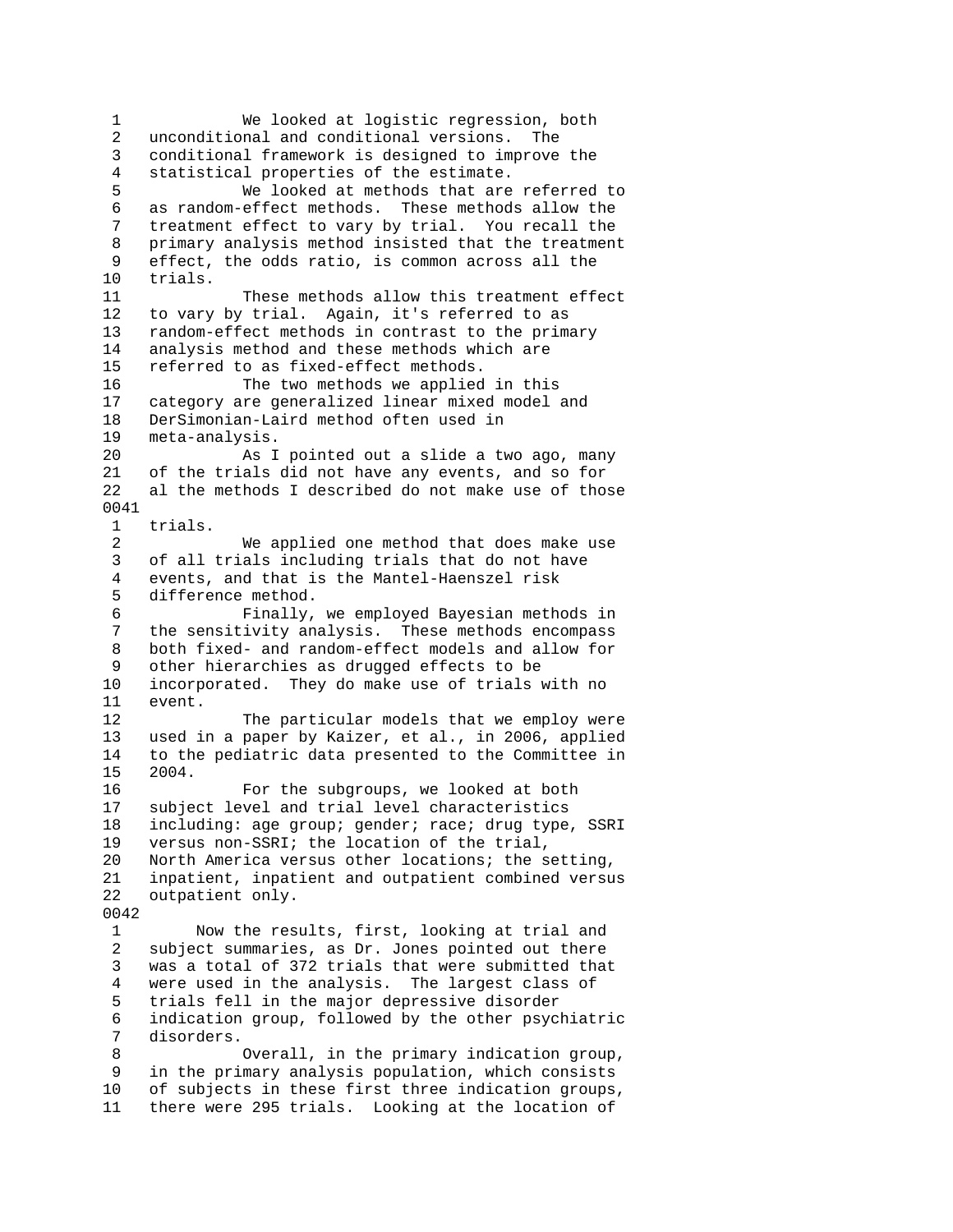12 the 295 trials, about three-quarters of them or 219 13 were located in North America. 14 Looking at the duration of these trials, 15 all but a small percentage were 18 weeks or less. 16 Only a small percentage was greater than 18 weeks. 17 The bulk of the trials fell into the 5- to 12-week 18 category. The mean duration of the trials was 19 about 10 weeks and the median duration was about 8 weeks. 21 When we looked at subject 22 characteristics, comparing differences between the 0043 1 test drug subjects and the placebo subjects, there 2 were no noticeable differences for age, gender, 3 race, baseline history of suicide attempts, 4 baseline history of suicide ideation, and treatment 5 exposure. Because there were no significant 6 differences in treatment exposure, we chose<br>7 subject, not subject years, as a unit of an subject, not subject years, as a unit of analysis. 8 Here we look at a tally of all the events 9 broken down by treatment group: placebo, test 10 drugs, active control. There were eight completed 11 suicides overall among the treatment group. The 12 largest class of events was suicide ideation, with 13 358 events, followed by suicide attempt. 14 Over here you also see the total sample 15 size for each of the trial arms. You see that the 16 test drugs had more subjects overall than the 17 placebo arm. 18 Looking at unadjusted events, a number of 19 events per subjects over the five indication 20 classes and looking at the placebo arm, you see 21 that the three indication classes that make up the 22 primary analysis population have, roughly, similar 0044 1 unadjusted rates. 2 Unadjusted rates for the other indiction 3 classes are notably lower. For the three 4 indication classes, the unadjusted rates for the 5 placebo are higher than those for the test drugs. 6 Summarizing across the entire psychiatric 7 indication group for the primary endpoint of 8 suicide behavior and ideation, the overall 9 unadjusted rate for placebo was .72 percent, for 10 the test drug it was .62 percent.<br>11 0ne hundred and seventy One hundred and seventy-four of the two 12 hundred and ninety-five trials, or roughly about 60 13 percent of the trials, had events. Forty percent 14 of the trials did not have events, and that is 15 probably not unusual given these low event rates 16 that many trials would not have events. 17 Now we look at the adjusted rates based 18 on the primary analysis method. We are going to be 19 looking at a fair amount of plots like these that 20 refer to forest plots. Here we are plotting the 21 odds ratio for the eleven test drugs overall for 22 the primary endpoint of suicide behavior and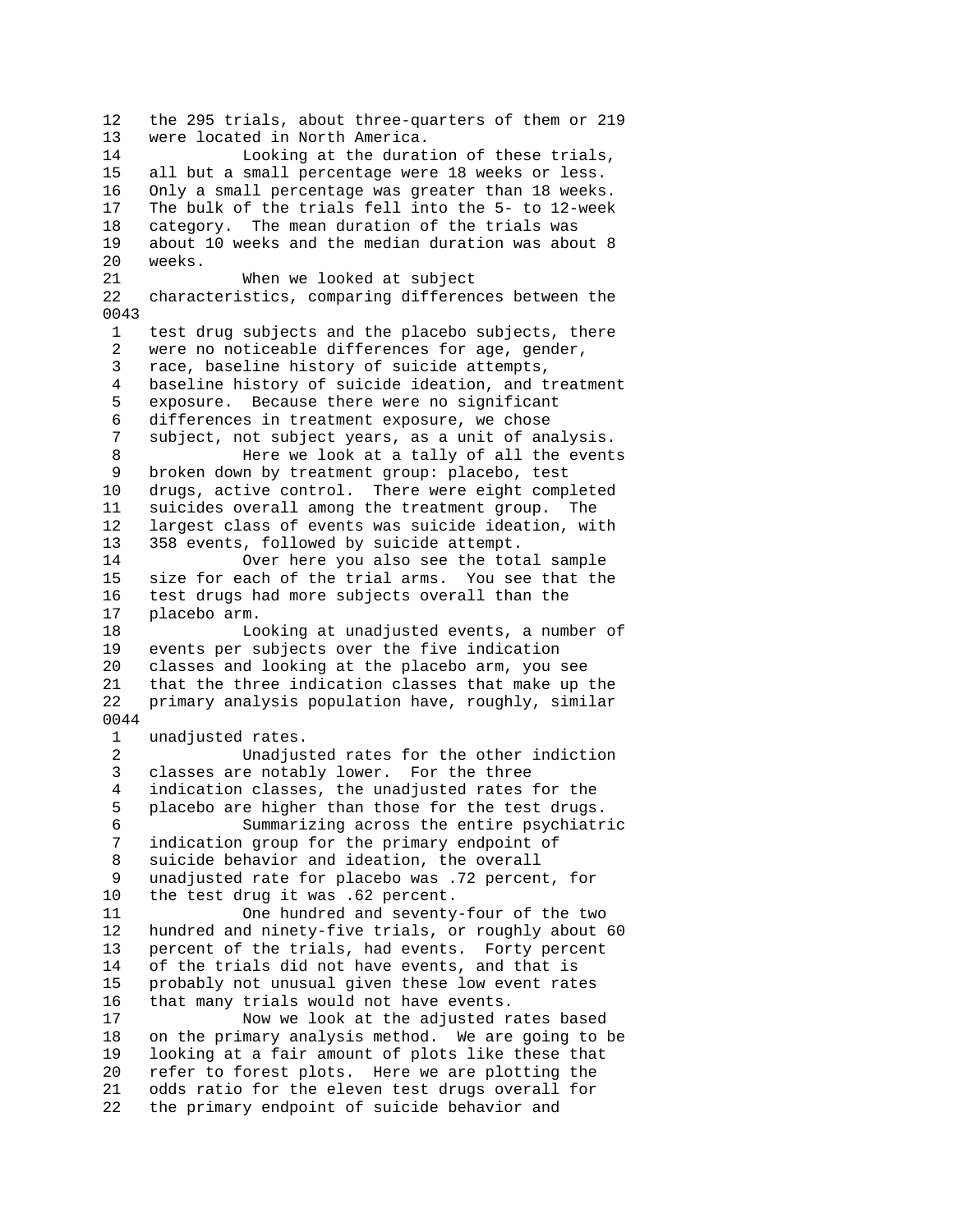1 ideation and psychiatric indications. 2 The key value here to look at is the 3 value of one. A value less than one would imply 4 that the test drugs are associated with lower rates 5 of suicidality than the placebo. 6 Now we are going to look at a very 7 similar plot but broken up by indication class, the 8 five indication classes. You can see among the 9 three indication classes that make up the primary 10 analysis population, they have roughly similar 11 estimates. 12 Looking at the secondary endpoints of 13 suicidal behavior and suicide ideation only, the 14 intervals for these odds ratio estimates overlap. 15 The estimate for ideation is lower than that of 16 behavior. 17 Moving on to the results of the 18 sensitivity analysis, first, look at the risk 19 difference. This is a very similar plot to the 20 odds ratio plot, but rather than plot odds ratios 21 we are looking at risk differences.<br>22 The chief advantage of th The chief advantage of this approach in 0046 1 the sensitivity analysis is it makes use of all the 2 trials including the 40 percent of the trials that 3 did not have events. It also may have more readily 4 interpretable estimates. 5 What should be noted from this plot is 6 that -- well, let me first point out that zero here is the key value. Like in the odds ratio a value 8 of one is the key value, the key value here is 9 zero. A value less than zero would imply that the 10 test drugs are associated with lower rates of 11 suicidality than the placebo. 12 If you compare this plot to the odds 13 ratio plot, the patterns are very similar and the 14 overall estimate is negative similar to the odds 15 ratio being less than one and it slightly overlaps 16 the key value of zero. This supports the odds 17 ratio estimate. 18 This is probably the most statistical 19 slide of the presentation. It includes all the 20 sensitivity methods we applied that I described 21 earlier in the presentation. 22 The first thing to note is that generally 0047 1 all the sensitivity methods that produce odds 2 ratios give very similar results. Mantel-Haenszel, 3 Mantel-Haenszel with continuity correction, you can 4 see that the estimate is slightly lower, which is 5 to be expected by our understanding of the 6 continuity correction. 7 The DerSimonian-Laird method was one of 8 the random-effect methods. Had there been trial 9 heterogeneity, had the odds ratios varied by trial, 10 we might see that this interval is wider than the

0045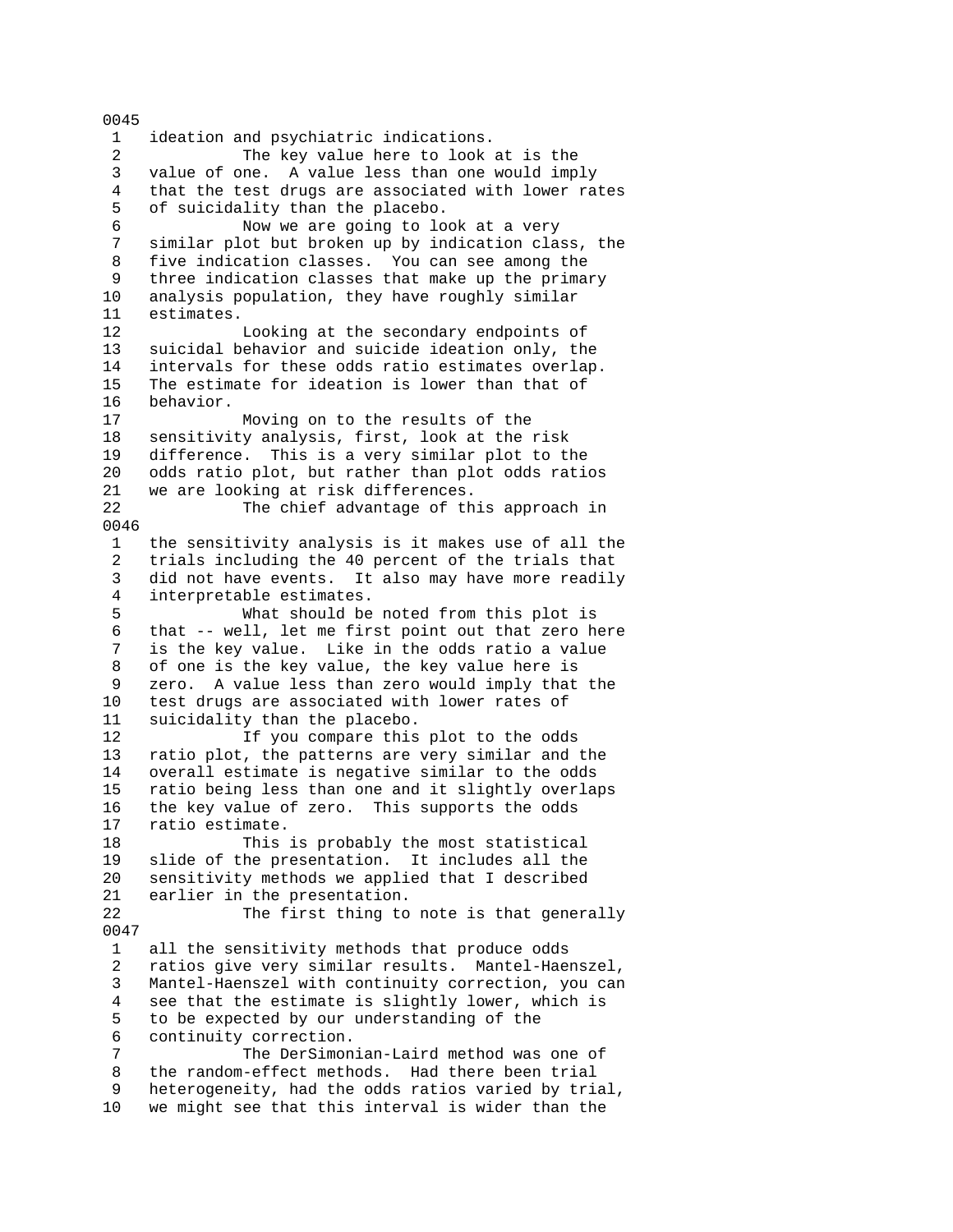11 above intervals and perhaps the estimate is 12 different. That is not the case, so that lends 13 evidence that we don't have significant differences 14 among the trials in the odds ratios. 15 We had the logistic model and the 16 conditional logistic. The generalized linear mixed 17 model, again that is a random effects model and we 18 don't see any differences there compared to the 19 other estimates. 20 Then, we have three versions of the 21 Bayesian model: a fixed effect, a random effect, 22 and hierarchical model. Again, there are not very 0048 1 many differences. One small difference is 2 hierarchical model appears to have a lower 3 estimate. 4 Looking at subgroups, the key subgroup we 5 are going to look at is the age subgroup. For the 6 adult population, we looked at four age groups: the 7 youngest 18 to 24, followed by 25 to 30, 31 to 64, 8 and greater than 65. This is for the primary 9 endpoint of suicidal behavior and ideation. We are 10 showing unadjusted rates there in the psychiatric 11 indication group. 12 One thing to point out, these are 13 unadjusted rates. The lowest age group, the 14 placebo has a lower rate than the test drug. For 15 the oldest age group, the reverse is true, the 16 placebo has a higher rate than the test drug. 17 Now we will look at the adjusted rate. 18 On this slide, I have added one additional group,<br>19 the pediatric data. This was the data presented the pediatric data. This was the data presented to 20 an Advisory Committee in 2004, and it has been 21 reanalyzed using the present method, the present 22 analysis, but the results are qualitatively very 0049 1 similar to what they were when they were previously 2 presented. 3 The interval does not overlap one. It is 4 significantly greater than one, which was the 5 previous conclusion. 6 Overall, the significant finding here is 7 this clear trend in the odds ratios from the lower 8 age groups to the higher age groups. The lowest 9 age group in the adult population, the estimate is 10 greater than one, implying that the test drugs 11 might be associated with higher rates of 12 suicidality than the placebo. However, the 13 interval does overlap one, so this is not a 14 statistically significant result. 15 By the time we get to the oldest age 16 group, the estimate is on the lower side of one and 17 the interval falls below one. This is a more 18 significant finding, a more significant result 19 here. 20 We also look at this in terms of risk 21 differences. This is the same plot. Again, this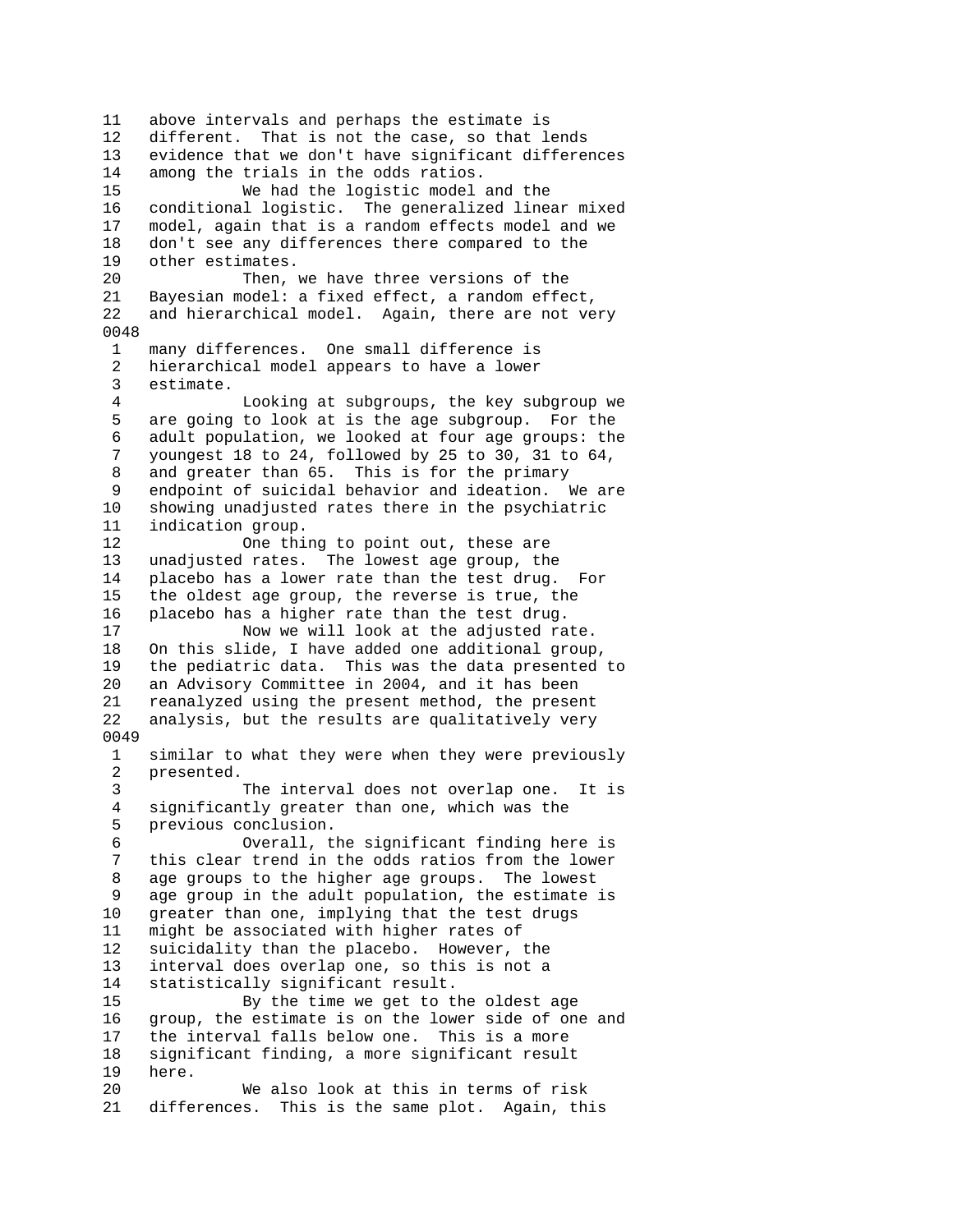22 makes use of all the subjects. The only thing that 0050 1 I am going to point out here is that the pattern is 2 very similar to the odds ratio. 3 I am going to look more closely at the 4 risk difference estimates which have an 5 interpretation, which I will talk about on the next 6 slide. 7 The risk differences can be interpreted 8 as additional subjects with the suicidal behavior 9 and ideation events, and I am going to express them 10 per thousand subjects. 11 Using the estimates on the previous 12 slide, in the pediatric data we might expect for 13 every thousand subjects put on the test drug versus 14 placebo, we might see fourteen additional subjects 15 with events. That estimate has a 95 percent 16 confidence interval that goes from 6 subjects to 22 17 subjects. 18 The youngest adult age group, the 19 estimate is four additional subjects, but that 20 confidence interval goes negative. This negative 21 would imply we might see one less patient in the 22 test drug versus the placebo until we get up to the 0051 1 oldest age group where the estimate is six less 2 patients and the whole interval falls below zero. 3 One last slide on the age groups. Here 4 looking specifically at the youngest adult age 5 group, the 18 to 24, we look at the secondary 6 endpoints of suicidal behavior and suicide ideation only. 8 We see the same trend we saw in the 9 overall adult, that the ideation estimate is lower 10 than that of behavior, but the intervals overlap. 11 For the other subgroups, I won't present 12 them now, but I will point out there were no 13 noticeable differences between the genders; between 14 the race; between the location of the trial; the 15 setting of care, inpatient versus outpatient; and 16 the drug class. There is no noticeable difference 17 between the SSRI drug classes versus the non-SSRI 18 drug classes. 19 Finally, that brings me to the summary. 20 For the primary analysis population endpoint, the 21 overall odds ratio was .84. Again, that estimate 22 would imply that the test drugs associated with 0052 1 lower rates of events than the placebos, but that 2 confidence interval overlaps one, so it is not a 3 statistically significant result. 4 There is a clear pattern in the estimates 5 with increasing age. The lower age groups are 6 associated with higher rate relative to the placebo 7 of suicidality versus the older age groups. 8 The subgroups that I just mentioned do 9 not have notable effects. Finally, we applied the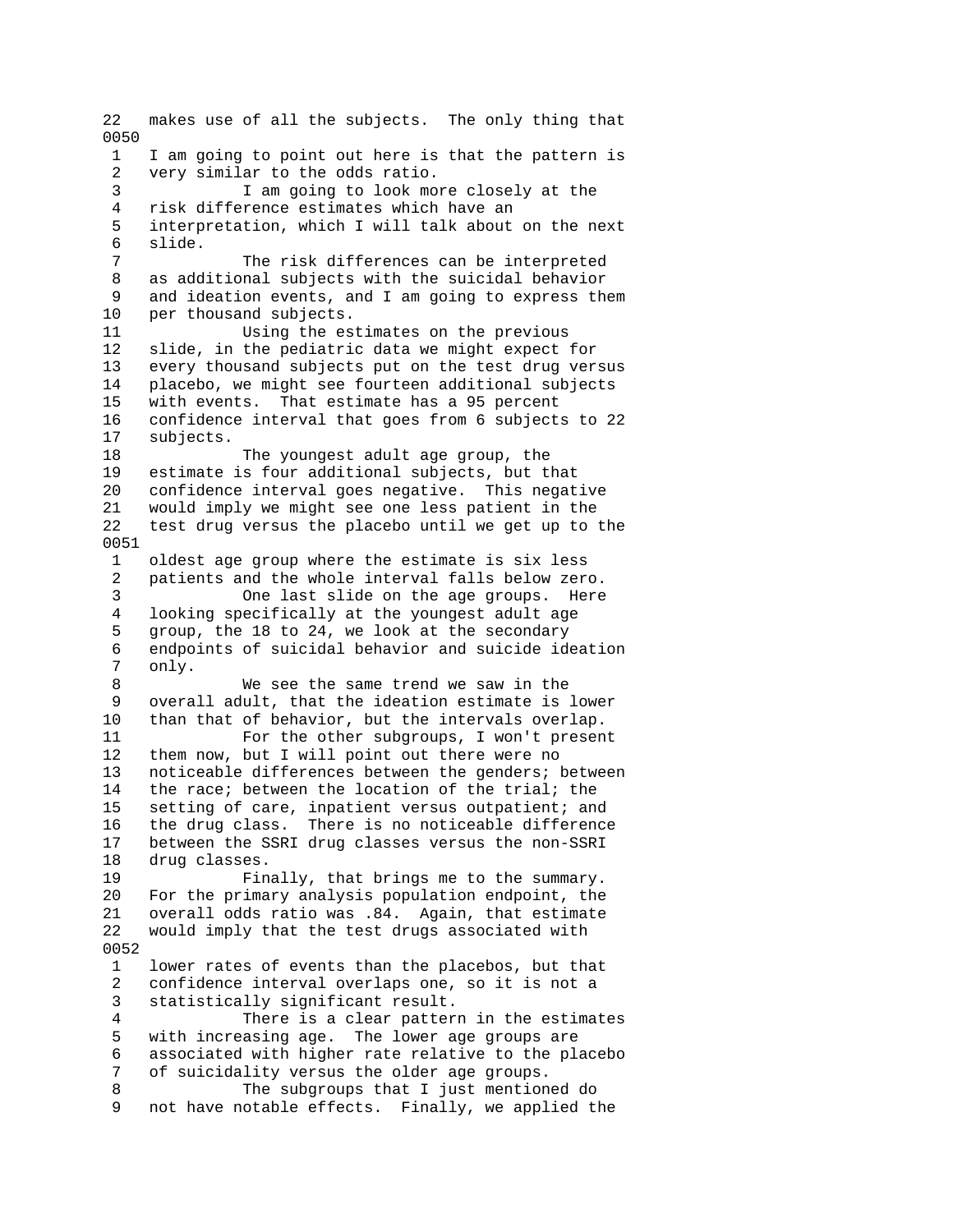10 primary analysis method. We performed sensitivity 11 analysis that test the robustness of the methods of 12 various departures, and we found all the results 13 very consistent. 14 Thank you. That concludes the 15 presentation. 16 DR. PINE: Thanks, Dr. Levenson. 17 We actually do have a couple of minutes 18 for any clarifying questions either for Dr. Jones 19 or for Dr. Levenson. Again, I would like to try to 20 keep it to the material that has been presented, 21 any questions about or any clarifications. 22 Yes, Dr. Pollock. 0053 1 QUESTIONS<br>2 DR. POLLOCK: Could DR. POLLOCK: Could you give us some idea 3 of the numbers of those over the age of 65 and what 4 the range was in these trials? 5 DR. LEVENSON: Okay. What was the range? 6 DR. POLLOCK: The age range. 7 DR. LEVENSON: Yes, let me get to that. 8 Okay, here is the percentage within the four age 9 groups. The greater than 65 was a very small age 10 group and also the youngest age group is smaller. 11 DR. PINE: To clarify, that would be 12 8 percent of the 27,000 to get the numbers; is that 13 right? 14 DR. LEVENSON: Eight percent of the 15 placebo, yes, right. 16 DR. PINE: Roughly, 200 subjects.<br>17 Yes, Dr. Goodman. 17 Yes, Dr. Goodman. 18 DR. GOODMAN: I was glad to see that you 19 reanalyzed the pediatric data using the methodology 20 that was utilized for the adult data. Did any 21 differences emerge in the findings with the two 22 analytic approaches? 0054 1 DR. LEVENSON: No. There were kind of 2 several steps removed from the pediatric to the 3 adult. In the pediatric, the primary measure was 4 risk ratio, and we are using odds ratio. 5 As you move step by step, adding more of 6 the differences, it gradually moved from I think a 7 point estimate of the risk ratio which is 1.88 or 8 something to this 2.2. 9 In all cases, the intervals were above 10 one, so it wasn't very qualitatively different. I 11 think the differences were readily interpretable. 12 DR. PINE: I'm going to take a question 13 from Dr. Leon and then maybe one more question, if 14 somebody else has one. 15 DR. LEON: Do you have a slide that shows 16 the number of suicide events for the youngest age 17 groups? Were there any deaths in the youngest, 18 18 to 24? 19 DR. LEVENSON: No, I don't have a slide. 20 We might have that in the briefing pack. We might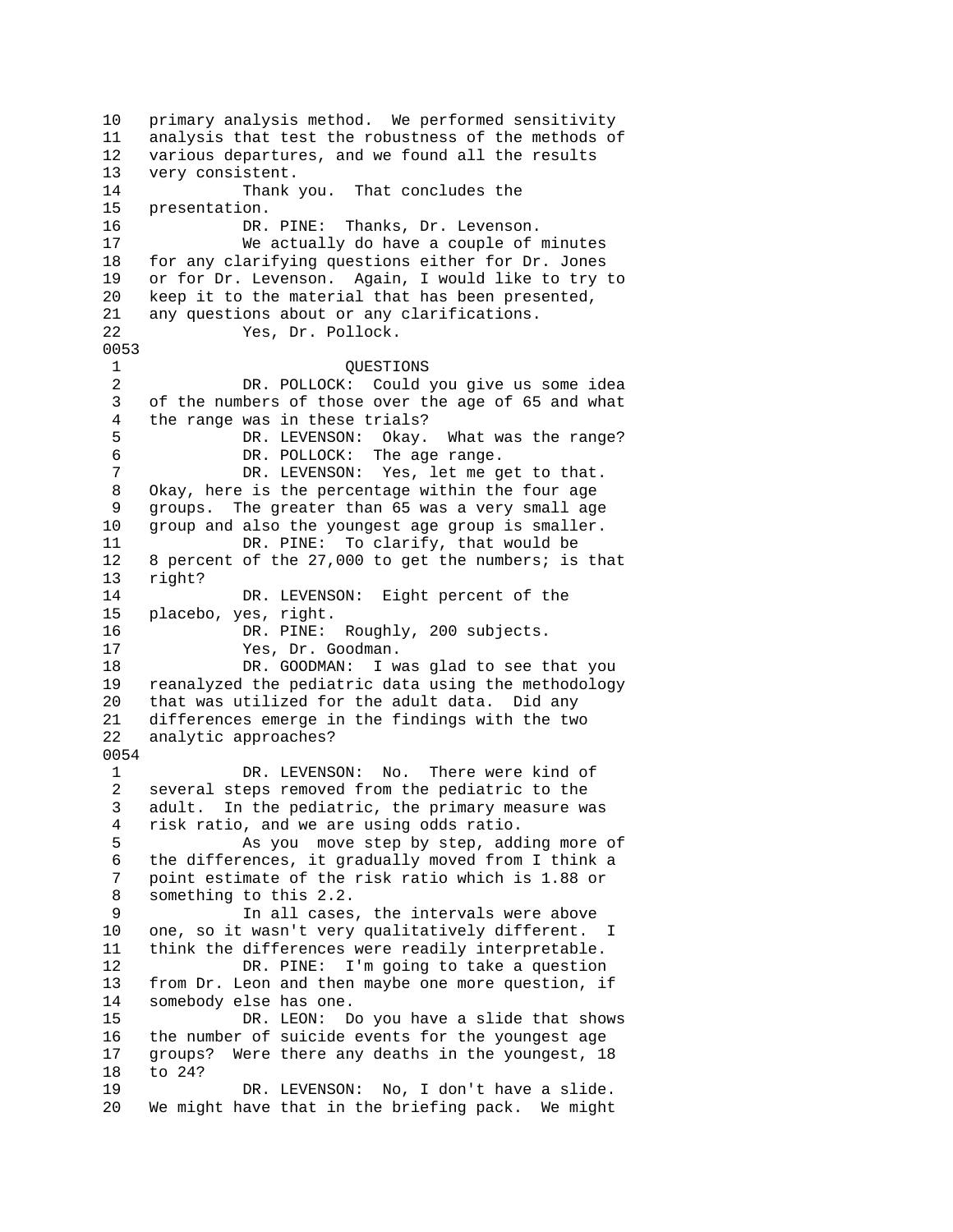21 be able to get to you about it when we look in the 22 briefing package. 0055 1 Marc, do you have any information on 2 that? 3 DR. STONE: I think we will check. In 4 terms of the completed suicides, there may have 5 been one in the 18 to 24, but most of them were not 6 in that group. 7 DR. PINE: Any other final questions? 8 Yes, Dr. Robinson. 9 DR. ROBINSON: You mentioned in the 10 presentation that some of the manufacturers did 11 their own assessments and some of them used the 12 Columbia group. Do you know sort of what was the 13 breakdown in terms of the percentage of subjects 14 that were assessed "independently" by Columbia? 15 MS. JONES: I also will need to double 16 check that, but I believe it was, roughly, four to 17 five who had the adjudications done by Columbia. 18 Dr. Kelly Posner is here and she actually could 19 give a better answer to that. 20 DR. PINE: If you could step to the 21 microphone, Dr. Posner. 22 DR. POSNER: Six or seven of the nine, 0056 1 and again they all used the same system. We just 2 applied it in those six or seven. 3 DR. PINE: Okay. I would like to thank 4 Dr. Jones and Dr. Levenson. Then, for the last 5 presentation, I would like to introduce 6 Dr. Marc Stone from the FDA who is going to 7 describe further analyses, looking at the 8 association between antidepressant treatment and 9 suicidality in adults, and then once again we will 10 have about 10 minutes for open discussion about 11 this first set of presentations before taking a 12 break. 13 ANTIDEPRESSANTS AND SUICIDALITY IN ADULTS: 14 MEDICAL REVIEWER EVALUATION 15 (PowerPoint presentation in progress.) 16 DR. STONE: Good morning. I think Lisa 17 and Mark did a good job of showing you the sources 18 and methods that we used in this analysis and the 19 basic findings. I'm going to add a little bit of 20 exploration and interpretation. 21 I took a slightly different approach than 22 Mark did. I wanted to include the active control 0057 1 arms because it gives us more patients to look at. 2 It also allows us to consider tricyclates and other 3 older antidepressants, which because they were not 4 the primary drug provided by the sponsors, where 5 always if they were included, they were only 6 included as active controls. 7 Also, you will get slightly different 8 estimate because I used conditional or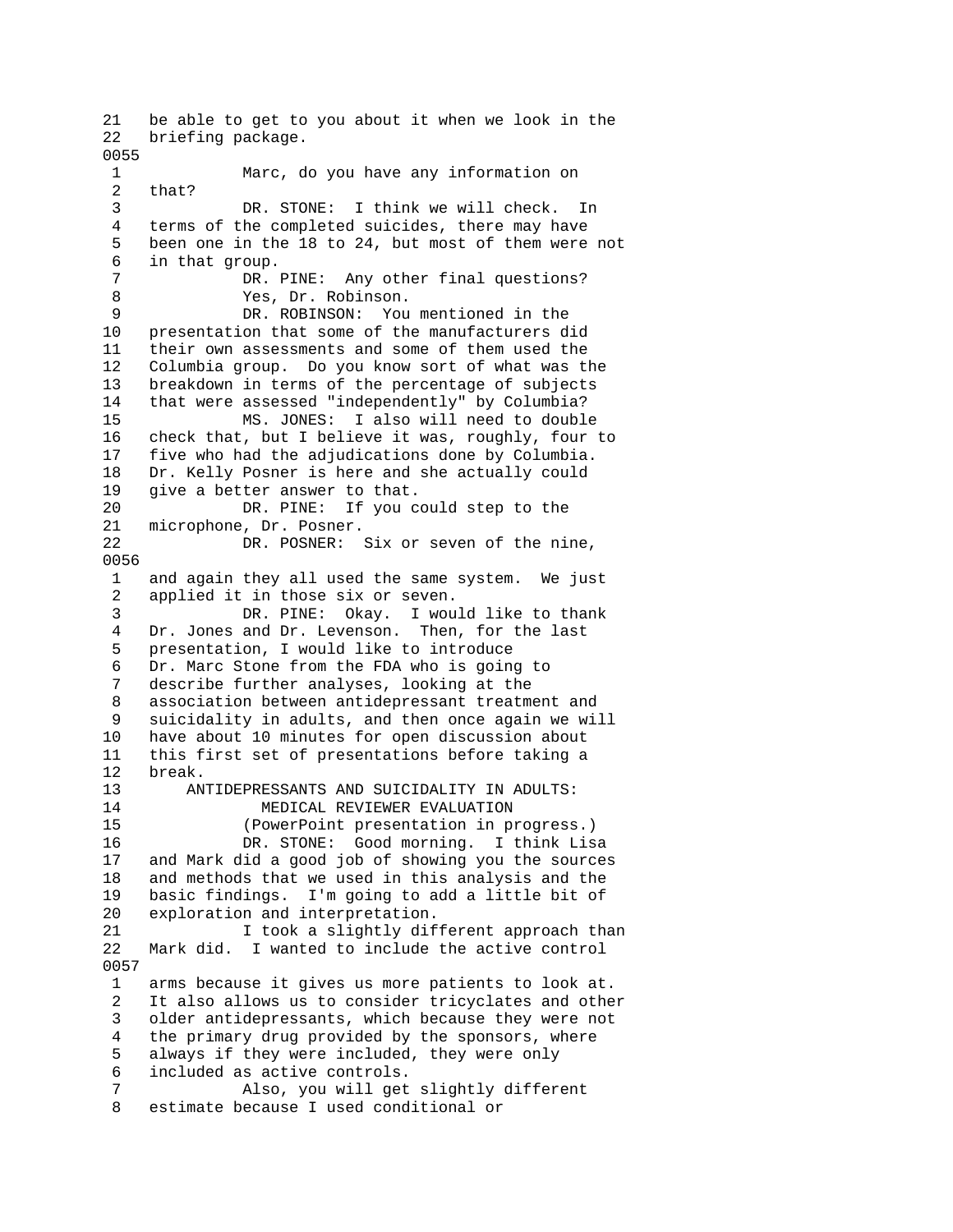9 fixed-effects logistic regression, which was one of 10 the methods that Mark showed in his sensitivity 11 analysis. 12 I think we have shown that the results 13 are pretty robust no matter what method you use. I 14 used this method because it's very flexible. It 15 makes it easy to consider active controls without 16 doubling up on the number of placebo subjects, 17 which is a problem when you use something like the 18 exact method. Also, it allows you to look at 19 covariants and particularly to look at covariants 20 as continuous variables. 21 Going to studies of adults, these are the 22 similar figures including the active controls to 0058 1 what Mark just showed you. We had a lower than one 2 odds ratio for suicidal behavior ideation that 3 moves slightly over one so it's not considered 4 statistically significant. 5 If you don't consider suicidal ideation 6 and just consider suicidal behavior, you have an 7 odds ratio that is very close to one with fairly 8 narrow confidence intervals saying that there is 9 unlikely to be an overall difference between drug 10 and placebo in suicidal behavior. 11 11 I thought at some point we ought to at 12 least include the estimate for completed suicide 13 which you can see is higher than one but with very 14 large confidence intervals who have only got eight 15 events among a hundred thousand subjects. That 16 basically tells you that it is statistically meaningless. You really can't consider it to be 18 any different than chance. 19 If you look at the grouping by 20 indications, again these are the breakdowns that we 21 made. As Mark said, we concentrated on these 22 three, the psychiatric disorders. He didn't 0059 1 explain why we were less keen on looking at these 2 additional indications. I will try to show you 3 why. 4 If you look at the number of events by 5 indication, you can see if you look at the 6 psychiatric indications, the ratio of attempts to 7 ideation is about two or three to one. 8 Ideation, the relationships between 9 ideation and suicide attempts are fairly high. If 10 you have suicidal ideation, you are at fairly high 11 risk for suicide attempts in this population. 12 However, if you look at the other groups, 13 first of all, you don't have many events. You only 14 have nineteen events, and only one of them is a 15 suicide attempt, so your ratio is eight to one or 16 eighteen to one. Suicidal ideation probably means 17 something different in these people who don't have 18 psychiatric problems. 19 If you look at the incidents, which is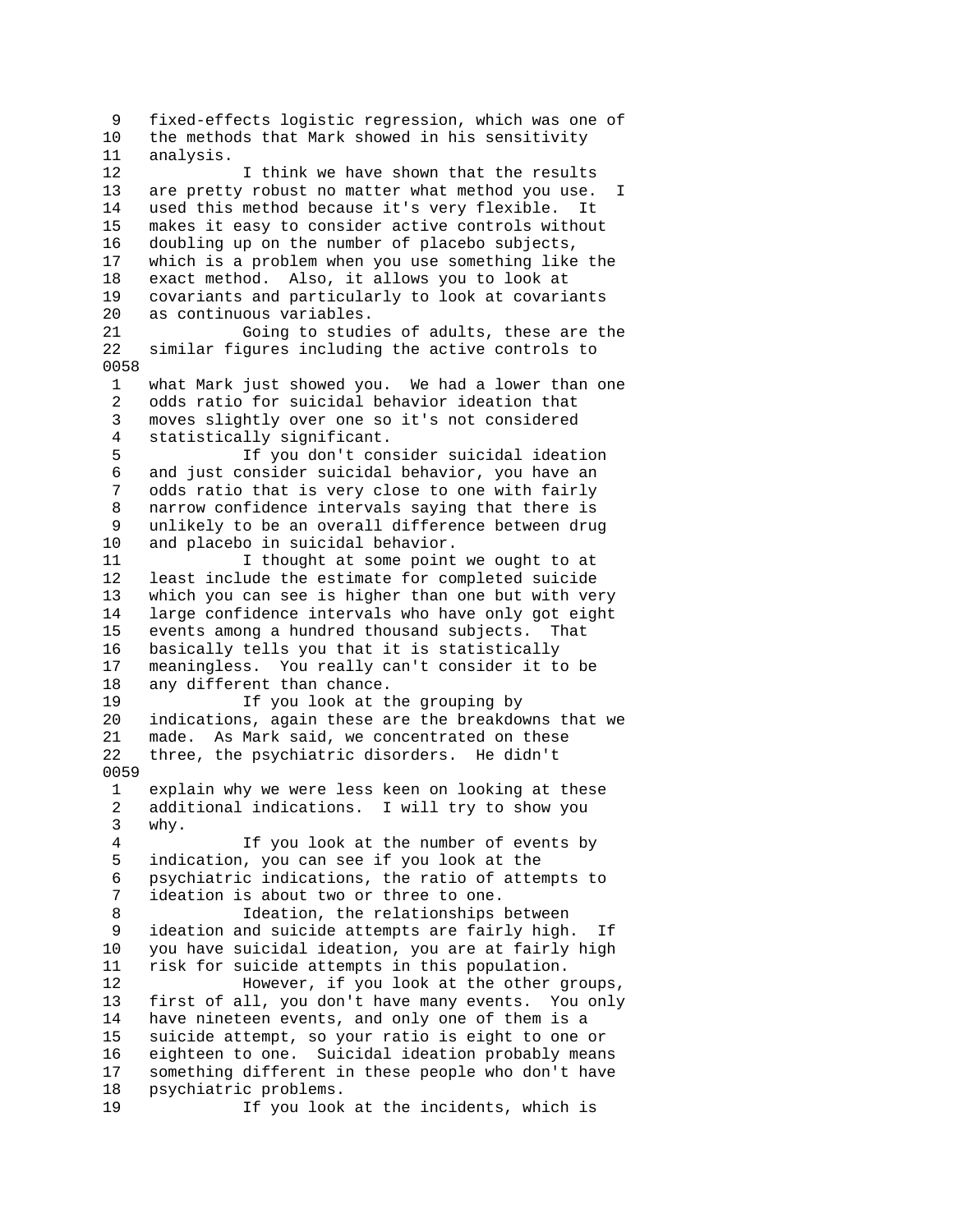20 how often these events occur, you can see again 21 that they are most common in major depression, 22 which is certainly not at all surprising. However, 0060 1 the other psychiatric disorders it is a little 2 less, roughly, half as much. It is the same order 3 of magnitude. It is not radically different. 4 On the other hand, if you look here, the 5 rates of occurrence are probably about a tenth of 6 what you see in major depression for ideation. 7 Again, we are dealing with a rather different 8 population. 9 Finally, when you look at the estimates 10 for suicidal behavior ideation, you get a pretty 11 similar result for the psychiatric disorders for 12 odds ratios. These look higher. 13 It's not statistically different because 14 you've got very few events, a relatively small 15 population. The difference here could easily be 16 due to chance, but it could easily not be. 17 The problem is that if you look at the 18 overall estimate, it is going to be driven by the 19 psychiatric disorders because there are many more 20 subjects with events. It's basically going to hide 21 what's going on in these other disorders. 22 We think it would be kind of a mistake to 0061 1 generalize outside of the psychiatric disorders 2 because we simply do not have enough events and we 3 have at least some indication that things could be 4 a little bit different outside of people without<br>5 psychiatric disorders. psychiatric disorders. 6 Plus, of course there is a much lower 7 underlying rate of suicidality, so any effect of 8 the drug is likely to be far less in any condition, 9 whether the effect of the drug is good or ill. 10 If you look at psychiatric disorders 11 only, these are the results you get. Again, you 12 have a bit more statistical power. If you look at 13 suicidal behavior ideation, you get a P value right 14 at .5. I think if you take that out a couple of 15 decimal places, it goes a little bit over one. 16 Again, if you look at suicidal behavior 17 alone, close to one, fairly narrow confidence 18 intervals, no statistical evidence of an increase 19 in the adult population for suicidal behavior with 20 treatment with antidepressants. 21 What about drug class? Like you said, I 22 was able to include some of these older drugs by 0062 1 looking at active controls. We tried to break them 2 into some classification. 3 Things get a little noisy if you look at 4 it drug by drug, but we would hope that if there 5 were some functional differences that you would see 6 them looking at drug class. 7 We made the classification to see if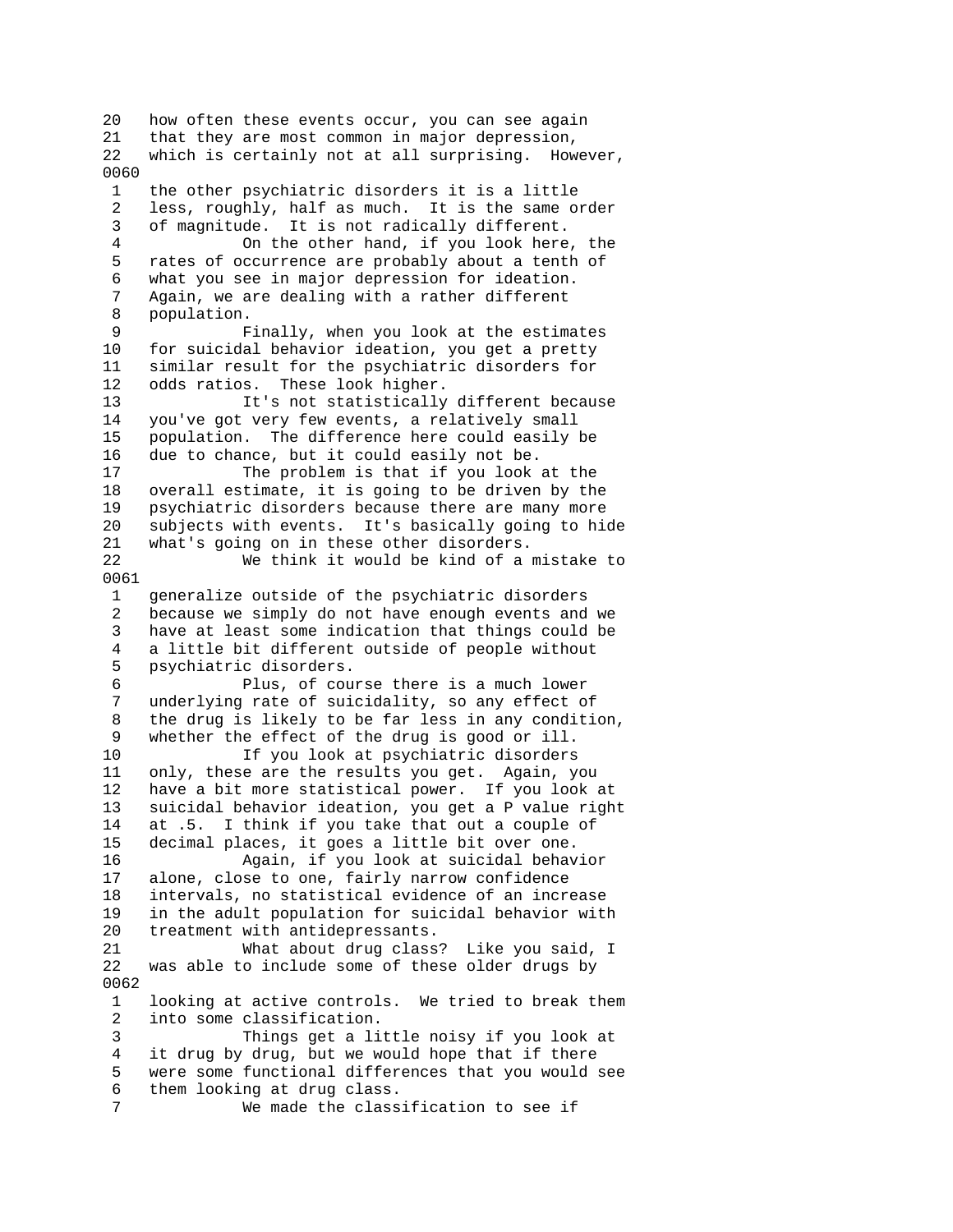8 there were any differences, and I don't think there 9 are. Again, you get very similar results across 10 drug classes. Similarly, looking at just suicidal 11 behavior, if anything it gets closer. 12 The big issue, age. Here you can see, to 13 answer Dr. Pollock's question, this is a breakdown 14 of subjects by age and events. Sometimes it is 15 easier to look at the raw numbers. You get a 16 better idea looking at the raw numbers than you can 17 do with the fancy statistics. 18 The thing I would point out here is that 19 you've got similar numbers of subjects under 25 and 20 subjects over 65 and about 10 times as many in the 21 25 to 64 range. Similar here (pointing), and a 22 tenfold difference here. 0063 1 You can compare. In the placebo group 2 you've got similar numbers -- 21, 21, 21, 24 -- 3 with a similar number of subjects. It is, roughly, 4 the same. 5 By this, by 10, maybe it is a little bit 6 lower in the middle group. If you look at drug, 7 and again divide this by 10, you've got like 64, 8 24, 12. There is a gradient going on here by age. 9 When you do the fancy statistics, that is 10 indeed what you find, that higher risk in adults 11 under age 25, a lower overall risk of behavior 12 ideation in the middle range, and then among older 13 adults it's even more reduced for suicidal ideation 14 or behavior.<br>15 1f 15 If you plot it here, you can see the 16 differences with the confidence band. As I pointed 17 out, using conditional logistic regression, you can 18 plot age as a continuous variable. that is what 19 you see here, just to give you some sense of how 20 that gradient works graphically. 21 When you look at suicidal behavior, you 22 will get an even more dramatic result. Again, 0064 1 similar numbers tenfold, so you get like 8, 3, and 2 7, and here you get 32, 7, and 1. Thirty-two to 3 one even though you have a similar number of 4 subjects. Quite an impressive gradient. 5 With age, again when you do the 6 statistics, statistically a significant increase 7 under age 25. Right at one for 25 to 64 for 8 suicidal behavior when you don't consider ideation, 9 when you just look at behaviors. Then, very much 10 reduced in the age 65 and over class. Once again, 11 you have the same plot and the same curve. 12 If you try to think about this with the 13 pediatric studies, and this is the published 14 version of what was presented here at this 15 Committee two years in the "Archives of General 16 Psychiatry" this year. 17 Look at 24 trials, 4,500 subjects, a much 18 smaller group than what we looked at here. In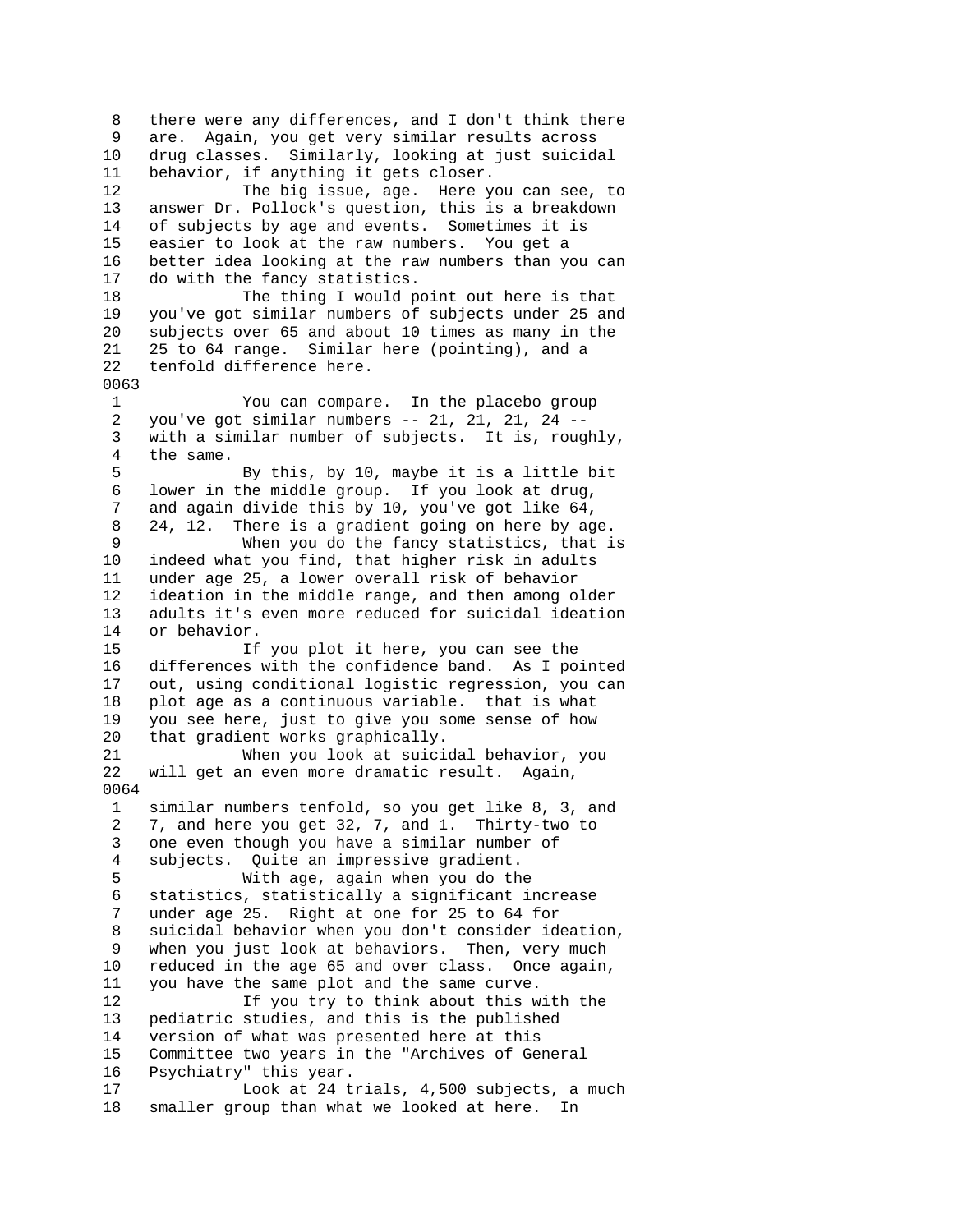19 fact, we had about twice as many subjects in the 20 young adult range as we have in the pediatric 21 range. 22 Again, this is a translation of the risk 0065 1 ratios and the odds ratios. The reasons the risk 2 ratios are higher than you saw in the published 3 papers is because of the continuity corrections, 4 which tended to lower the results because you had 5 so many trials with zero events in at least one of 6 the arms, and that probably biased results. 7 We have recalculated them without the 8 continuing corrections, and you can see that you 9 get the range 2.22 for an odds ratio, clearly 10 statistically significant. 11 What is also interesting is without the 12 continuity correction suicidal behavior was not 13 statistically significant. However, if you take 14 the continuity correction out, you do find that you 15 have a statistically significant elevation in 16 suicidal behavior in the pediatric group. 17 If you wanted to narrow it down to the 18 SSRIs, there is a statistically significant 19 increase as well. When you compare it to what we 20 have found in the adults, and I broke the pediatric 21 group into two age ranges within the pediatric 22 studies, you get again a very interesting looking 0066 1 gradient. 2 You can say some of these results are too 3 small to be statistically significant, but it is 4 the gradient that is what makes things interesting. 5 Similarly, if you just look at suicidal 6 behavior, you get an even steeper gradient. The 7 SSRIs in major depression, once again a gradient, 8 perhaps again a little less steep, but certainly 9 what appears to be a definite gradient with age. 10 Once again, if you combine all the data 11 and you look at age as a continuous variable to 12 look at the gradient, you can see with both 13 behavior and ideation or behavior alone, that it is 14 a steeper gradient with behavior alone. 15 Once again, looking at all the data 16 including the pediatric studies, subjects under age 17 25, adults and children, adults 25 to 64, adults 18 over 65, the gradient here. This time I added some 19 confidence intervals for this line just to show 20 that there is a lot of uncertainty about exactly 21 where the line crosses the range of one, because it 22 is not all that clear. 0067 1 You should take this line as much more of 2 an impressionistic feeling rather than something 3 with great statistical precision. That is even 4 more true if you look at suicidal behavior where

 5 you've got very wide odds ratios, but again, this 6 essential gradient is still quite clear.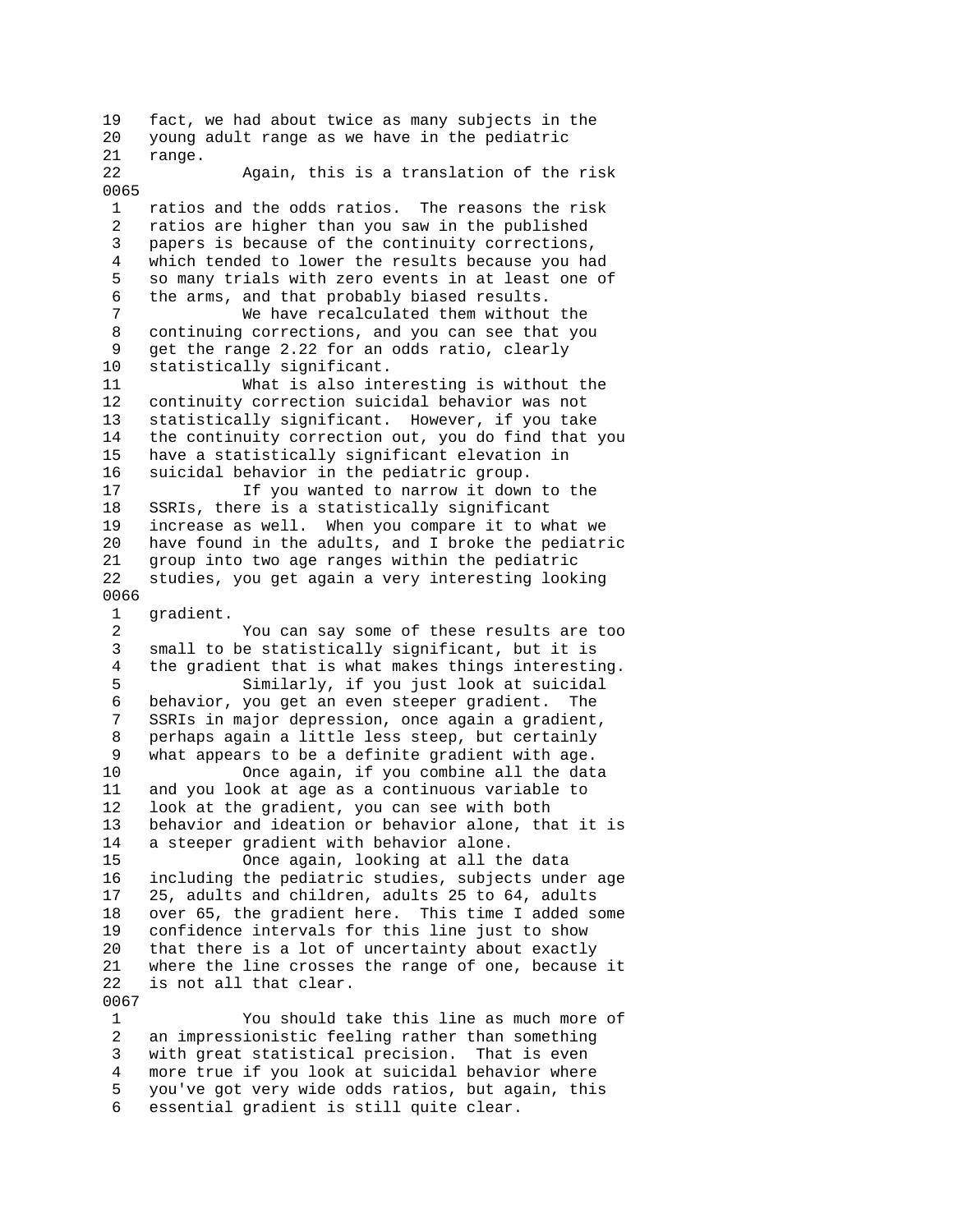7 If you look at the data as a whole, since 8 we think we are looking at the same phenomenon in 9 adults under age 25 as we saw in children, I think 10 it makes sense to combine all subjects under age 11 25. 12 If you look at it by indication group, 13 major depression, other psychiatric disorders both 14 have elevated significant odds ratios at around 15 two. 16 This other depression group is a much 17 smaller group. It is kind of a hodgepodge of 18 indications that we have excluded just to keep this 19 major depression pure, so we wouldn't expect to see 20 much in this group by itself. The odds ratio isn't 21 high but very, very wide confidence intervals. Of 22 course overall, a odds ratio of 1.94, and that's 0068 1 highly significant. 2 If you look at suicidal behavior, you see 3 something pretty similar. Again, the odds are a 4 bit higher, particularly in the other psychiatric 5 group, but wide confidence interviews. You are 6 dealing with fewer events here. 7 The other depression bops around, now 8 it's in a similar range as the other indication 9 groups, but again, very wide confidence intervals, 10 and overall a pretty clear result. 11 If you break things down by drug class, 12 again all subjects under age 25, it's pretty 13 similar maybe, maybe something a little bit higher 14 in the SNRIs, similarly if you just look at<br>15 suicidal behavior. suicidal behavior. 16 Now, Tom mentioned the meta-analyses 17 that were published in the "British Medical 18 Journal." What I tried to do here is to duplicate 19 their methods to the data that we have and see if 20 there were any meaningful differences. 21 The first one I looked at was the Gunnel 22 study. This was based on summary data by drug not 0069 1 by trial, which is problematic. It was given by 2 sponsors to the MHRA, the British medicines and 3 healthcare device regulatory agency. 4 It just looked at six SSRI drugs. They 5 said they had 477 trials, 52,000 subjects. It is 6 important to point out that the suicidality events 7 were not reviewed or subjected to standard 8 criteria. 9 It could easily include events that may 10 have occurred after people were taken off the drug 11 or even the trial was completed but it was still 12 reported as a subsequent adverse event. 13 Of course, whether something is called a 14 "suicide attempt" or a "completed suicide" or 15 "accidental death" was not closely perused. Here, 16 if you compare what Gunnell published with what we 17 have, it seems to have a much larger number of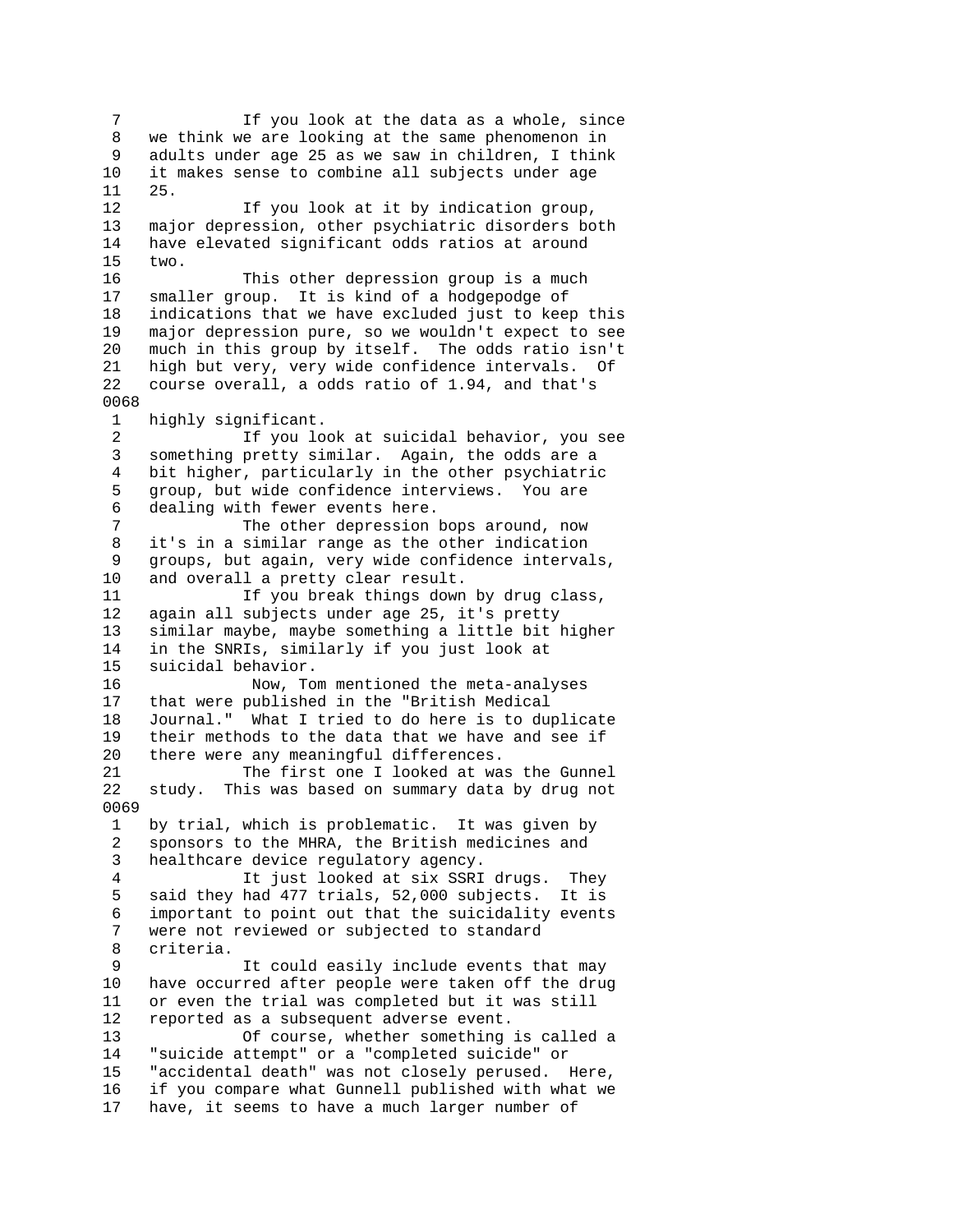18 trials but no more subjects, in fact slightly fewer 19 subjects. 20 This may be because they include a lot of 21 very small trials. They excluded trials with 22 twenty or more subjects. Also, notice that there 0070 1 were quite a few more events. These are completed 2 suicides reported. Because they didn't go through 3 the adjudication processes, it's not surprising 4 that you do see a good deal more events. 5 If we limit ourselves just to SSRIs 6 without fluoxetine and without the nondepression 7 indications for citalopram -- this is because the 8 data that Gunnell got for fluoxetine did not 9 separate completed suicides from suicide attempts, 10 so they decided not to analyze it. 11 What is interesting is that despite all 12 of these differences we get almost the same odds 13 ratio. Similarly, if you look at nonfatal 14 self-harm -- again more trials, fewer subjects, 15 more events reported, but again, clearly identify 16 odds ratios. 17 I think this shows that there aren't 18 significant biases out there in the reporting of 19 these events, whether you look at the events very 20 carefully and closely and are very strict about 21 what you include or if you are very liberal about 22 what you include, you seem to get very similar 0071 1 results. 2 Finally, looking at suicidal thoughts.<br>3 When up here (pointing, in this case, we do have When up here (pointing, in this case, we do have 4 more events reported. This I think is because you 5 are unlikely to have suicidal thoughts reported for 6 subjects who have already finished a trial, an 7 event involving self-harm, or certainly a completed 8 suicide because it is likely to get back to the 9 sponsor and be reported as an adverse event. 10 Suicidal thoughts, you have to pretty 11 much have the patient in front of you and talk to 12 him. Here, it is interesting that we have similar 13 rates, and once again virtually identical odds 14 ratios. 15 The second study by Fergusson looked at 16 trials reported in the public domain either through 17 published papers or what was in the Cochrane 18 Registry. It used the Cochrane methodology, but 19 once again because it was based on what was 20 reported in papers, the suicidality events were not 21 reviewed or subject to standard criteria. 22 In this case, if you look at SSRIs and 0072 1 placebos, we have more trials because we have lots 2 of unpublished trials and Fergusson was limited to 3 published trials. 4 Their trials tended to be smaller as we 5 have about fifty percent more trials but four times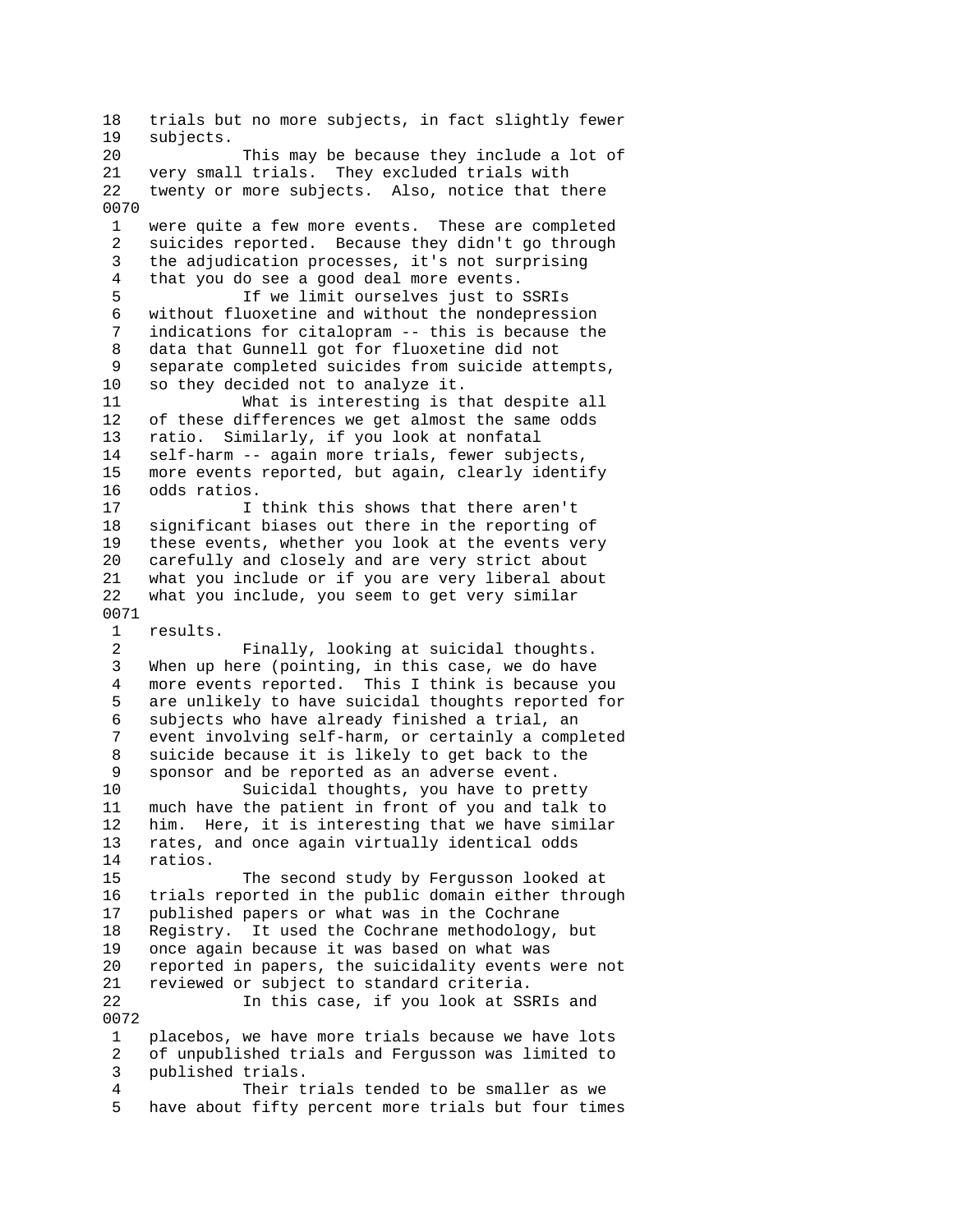6 as many subjects. However, the thing to look at 7 that is interesting about Fergusson is that if you 8 look at the ratio of fatal to nonfatal events here 9 for SSRIs, 4 fatal events, 23 nonfatal suicide 10 attempts, if you looked at his data on SSRIs and 11 tricyclics, 5 and 29, a similar ratio, here in the 12 placebo group, 4 and 31, then you have 5 to 10 13 times as many nonfatal suicide attempts as failed 14 suicide attempts. 15 Of course, you look at our data and the 16 ratio is even higher, sixty to two, thirty-one to 17 two, zero, zero, five, seven. However, over here 18 in the controls in his study, he has three fatal 19 events and only six nonfatal events, and that is 20 pretty odd. 21 Looking at all the data that we've seen 22 before, nonfatal suicide attempts should be a lot 0073 more common than fatal suicide attempts. You would 2 have to suspect that maybe some events are missing 3 here. 4 Then, here looking at the comparisons of 5 SSRIs and tricyclics, you notice there are more 6 trials here because he included trials -- we only 7 included trials that also had a placebo-control arm 8 -- but he included all direct comparisons of SSRIs 9 and tricyclics. He ends up with more subjects and 10 more events. 11 If you look at the odds ratios, he does 12 have a higher odds ratio for suicide attempts, but 13 I think that is because we are missing nonfatal 14 suicide attempts in the placebo group. This is a 15 number that I would have some doubts about. 16 When we did the analysis, we came up with 17 1.31, not statistically significant. Looking at 18 SSRIs and tricyclics where we don't seem to have 19 that problem, we came up with very similar results 20 once again. 21 1 I think as we have said already, the 22 observed relationship between antidepressant drug 0074 1 treatment and the incidence of reported suicidality 2 events in clinical trials is strongly related to 3 age. 4 When suicidal behavior and ideation are 5 considered together, the risk associated with drug 6 treatment relative to placebo is elevated in 7 subjects under age 25, reduced in subjects age 8 25 to 64, and further reduced in subjects age 9 65 and older. 10 However, when we take ideation out of the 11 picture, when suicidal behavior alone is 12 considered, the risk associated with drug treatment 13 relative to placebo is elevated in subjects under 14 age 25, neutral in subjects age 25 to 64, and 15 reduced in subjects age 65 and older. 16 I think it is also important to note that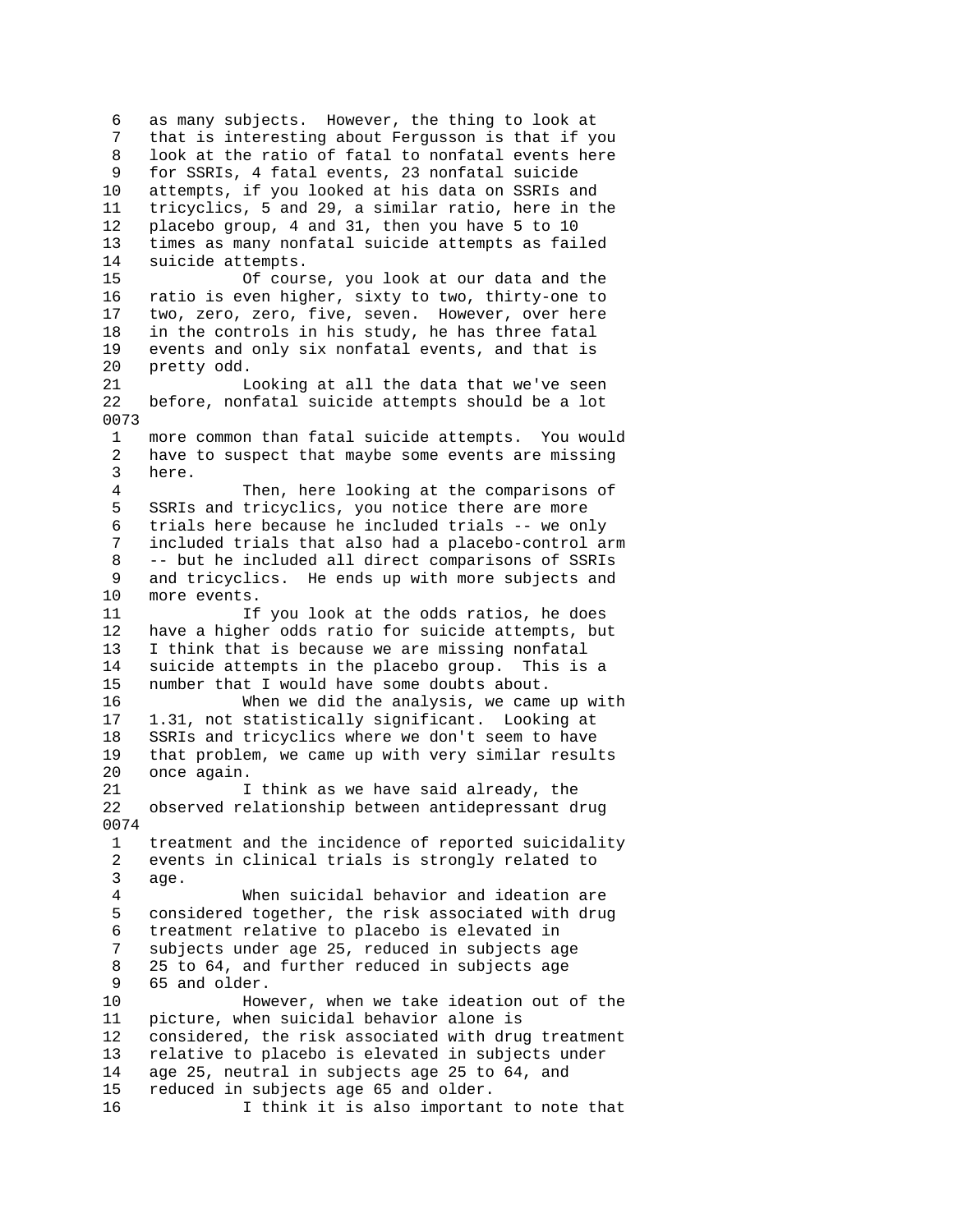17 the observed relationship between suicidality, age, 18 and antidepressant treatment appears not only in 19 major depressive disorder but in all subjects with 20 psychiatric diagnoses.<br>21 1 think what I think what this implies is that there 22 is something different about the psychopharmacology 0075 1 of suicide, that it's different than the 2 psychopharmacology of depression, that they are two 3 separate phenomenon. 4 I think the observations are most 5 consistent with two general facts, one that 6 promotes suicidality and one that prevents it. In 7 older subjects, the preventative effect tends to 8 predominate, while in younger subjects the opposite 9 is true. 10 In a simpler explanation that denies the 11 preventative effect and assumes only a promoting 12 effect, does not explain the protective effect that 13 is seen in older subjects. 14 I also wanted to comment, briefly, on the 15 idea that what we are seeing may be due to 16 reporting effects. Could antidepressant treatment 17 simply cause more events to be reported? Could 18 treatment allow subjects, particularly younger 19 subjects, to simply become more articulate and open 20 about their thoughts and actions? 21 I think this data does not support that 22 idea very well because the drug effect appears to 0076 1 be at least as great on suicidal behavior as on 2 suicidal thoughts, both in promoting it and 3 protecting against these phenomenon. 4 Suicidal behavior is potentially directly 5 observable. A lot of suicide attempts end up in 6 the hospital and seeking other kinds of medical attention. 8 For a reporting effect to credibly 9 explain the results, drug treatment must have a 10 substantially greater effect on reporting of 11 suicidal behavior than on the reporting of suicidal 12 thoughts. 13 That seems a little odd, that if you are 14 going to make people more open in reporting these 15 things, why would you be more talking about 16 behavior and not talking about suicidal thoughts? 17 Either that or almost all of the suicidal 18 behavior that we have seen here with self-reported 19 rather than observed by others, that there were 20 very suicide attempts that were so dramatic that it 21 resulted in people being found, ending up in the 22 hospital, or otherwise being known by other people. 0077 1 Then, you also have to say that the 2 reporting effects must be strongly age-related so 3 that this increased articulation is not just

4 something you would see in kids or young people,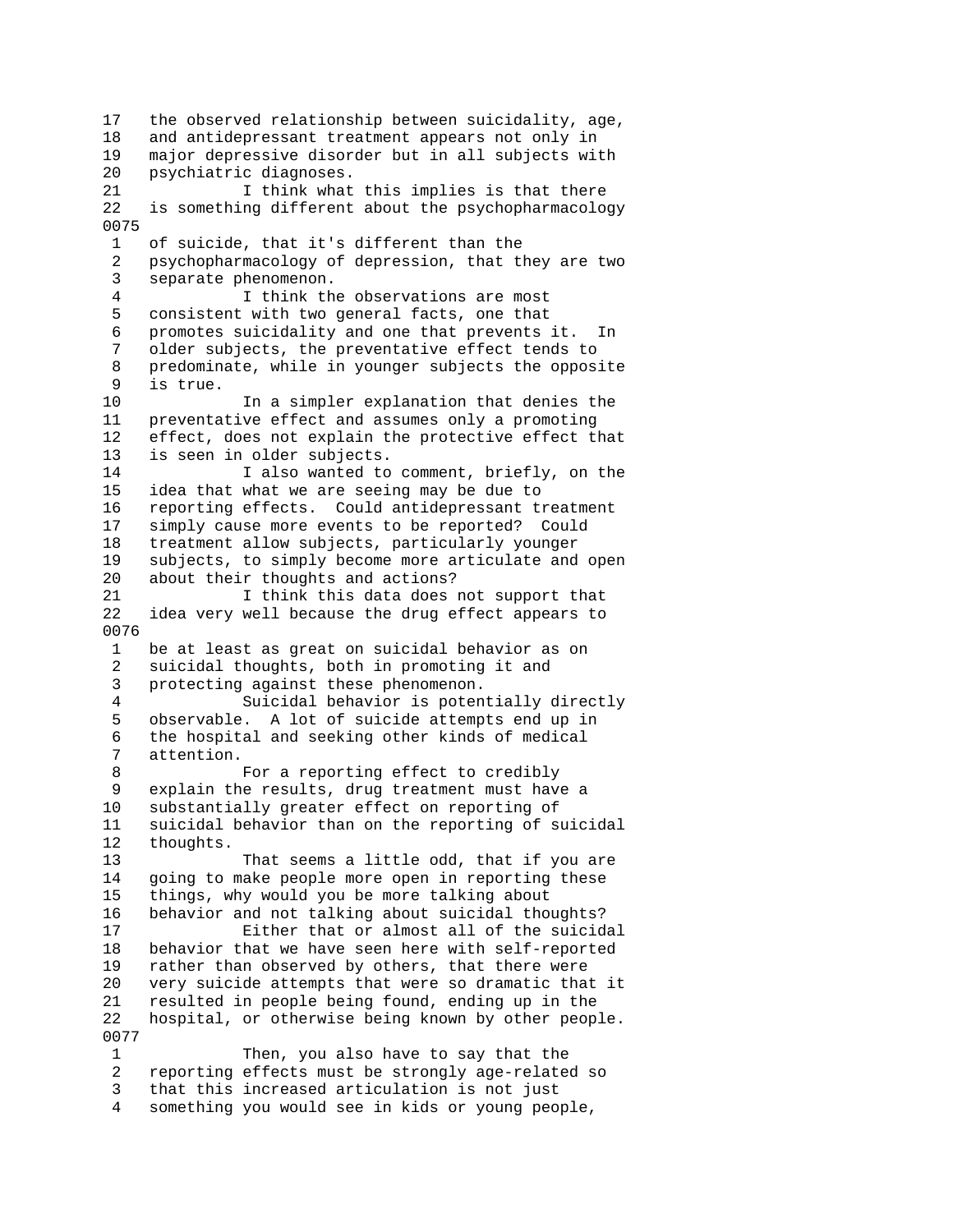5 but that middle-aged people have more trouble 6 reporting than older people. I think that would 7 take a lot of very ingenious explanation. 8 Finally, I think for further 9 investigation that there may be some differences 10 between drugs and drug classes, and that is 11 discussed in the review document. It could well be 12 a chance finding. I don't think it's anything to 13 get excited out. 14 However, it would be interesting to 15 confirm them, and if you could confirm them, to 16 look for an explanation because that might lead to 17 some indication as to why we're seeing this 18 age-related phenomenon, what it is about 19 antidepressants drugs that can promote or prevent 20 suicidality. 21 DR. PINE: Okay. Thank you, Dr. Stone.<br>22 I would actually like to thank all of t I would actually like to thank all of the 0078 1 speakers for really keeping directly within our 2 time limits and for giving us the most pertinent 3 facts that we can really think about throughout the 4 rest of the day. 5 I also want to thank the panel for 6 withholding all but the most important questions. 7 We are left with about twenty minutes or fifteen 8 minutes to discuss these issues, so I would like 9 everybody to think about their questions. Cicely 10 has a quick announcement before we open it up for 11 questions. 12 DR. REESE: I would just like to make a<br>13 last call for the open public hearing sign-in. I last call for the open public hearing sign-in. If 14 there is anyone in the audience who has not yet 15 signed in who preregistered, please step outside 16 the room and sign in. 17 Thank you. 18 DR. PINE: I will open it up now for any 19 questions. 20 Yes, Dr. Leon. 21 QUESTIONS 22 DR. LEON: When we evaluate the safety 0079 1 data, the risk benefit ration really provides 2 valuable information as we saw in the pediatric 3 data. I mean, that was really very revealing. 4 I saw in the briefing document that 5 overall the pooled response rates were about 6 50 percent for active and maybe 40 percent for 7 placebo. I saw that in one of the documents. 8 Can you tell me out of the three hundred 9 or so trials, the psychiatric indication trials, 10 how many of those were positive trials? 11 DR. STONE: No. We didn't break that down by 12 trials. We didn't sit down and say "Look at each 13 trial. Which one is statistically significant?" 14 Again, this was a response variable that 15 was just reported by the sponsor. We didn't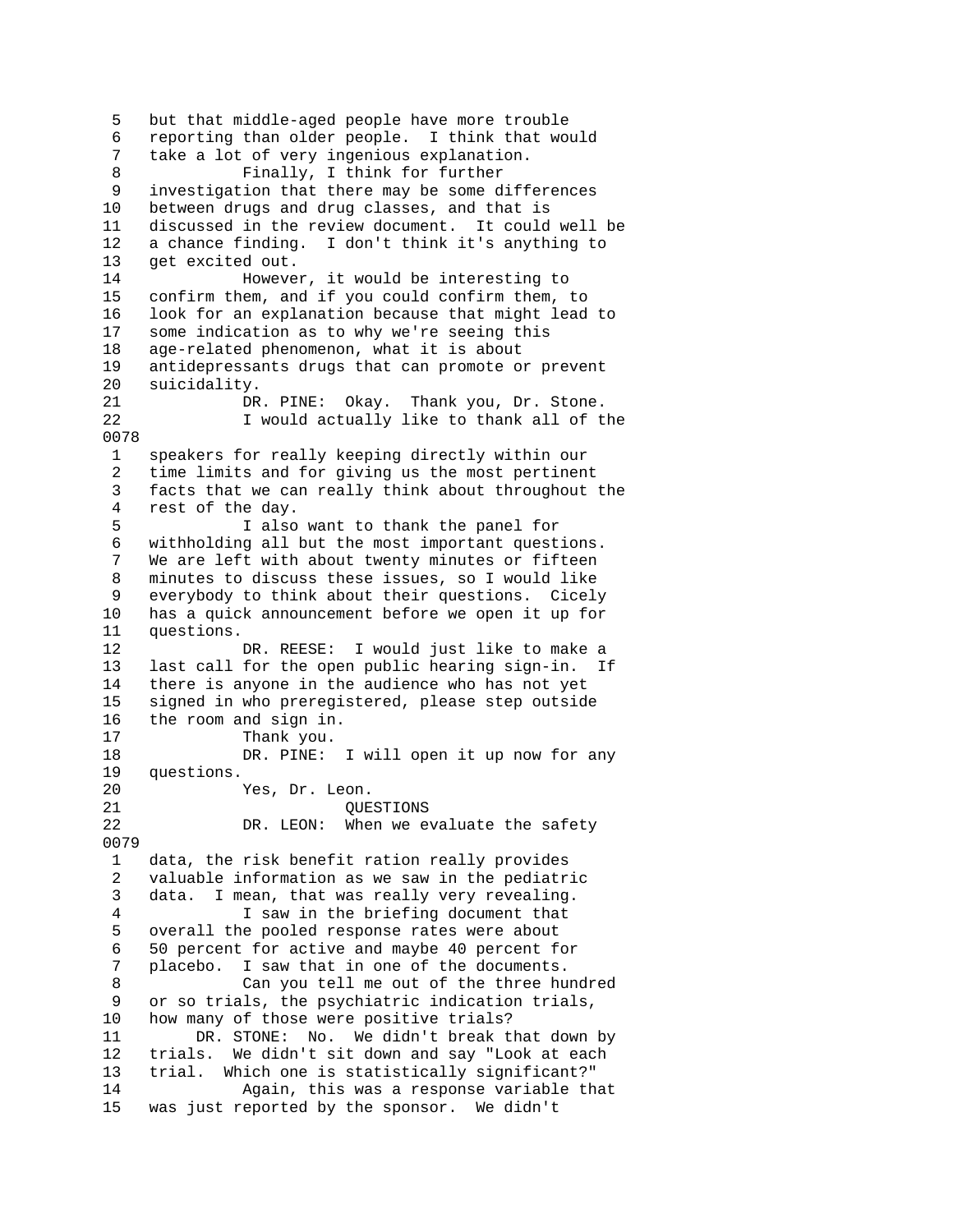16 validate them. We assume that's what they 17 considered a response for their NDA submission, but 18 that wasn't necessarily the case. We didn't audit 19 that. We just wanted a general kind of qualitative 20 sense of what was going on. 21 So, no, but I think a 50 percent response 22 rate versus a 40 percent response rate implies that 0080 1 there are a fairly large number of negative trials. 2 DR. LAUGHREN: Marc, we did look by age 3 strata as well. Did you prepare a slide for that 4 or--? 5 DR. STONE: No. 6 DR. LAUGHREN: You didn't. Can you just say what the results are? 8 DR. STONE: Yes. To summarize that, if 9 you look at response by age, the odds ratio for 10 response for the middle age range, 25 to 65, was<br>11 about 1.5, and it's slightly lower at the other about 1.5, and it's slightly lower at the other two 12 ends. You've got about a 1.3 or so. 13 DR. LAUGHREN: Actually, for less than 25<br>14 the odds ratio, this is looking at whatever the odds ratio, this is looking at whatever 15 response measure the sponsor used, is 1.54 and the 16 confidence interval is 1.34 to 1.76, so 17 statistically significant. For 25 to 64, it is 18 1.84 with a confidence intervals of 1.77 to 1.93. 19 For over 65, it is 1.39 with a confidence interval, 20 again statistically significant, 1.24 to 1.57. 21 DR. PINE: Just so everybody is clear on 22 this last point, because numbers got thrown around 0081 1 fairly quickly, I think this is a very important 2 point. Dr. Leon raised the issue that one of the 3 issues that was very important in the pediatric 4 trials was not only that there was a clear signal, 5 as we said, in terms of the association between 6 active treatment and suicidal thoughts or behavior, 7 but there was also a lot of questions about the 8 degree to which efficacy had been demonstrated. 9 I think most people felt that efficacy 10 had not been demonstrated. What we just heard, 11 very quickly, and you will correct me if I'm wrong, 12 is that to the extent that we have the data and 13 that we have analyzed it, there is evidence of 14 efficacy in all the age groups that were examined 15 here from a statistical, if not a clinical 16 significance standpoint? 17 DR. LAUGHREN: Given the very limited 18 glimpse we have of efficacy, again this is just one 19 fairly crude measure, but it does suggest that 20 across all of these different age spectra you do 21 see evidence of efficacy. 22 DR. PINE: Dr. Goodman? 0082 1 DR. GOODMAN: I want to stay with this 2 point to make sure I understand. It sounds like 3 there is a gradient, though, in terms of efficacy,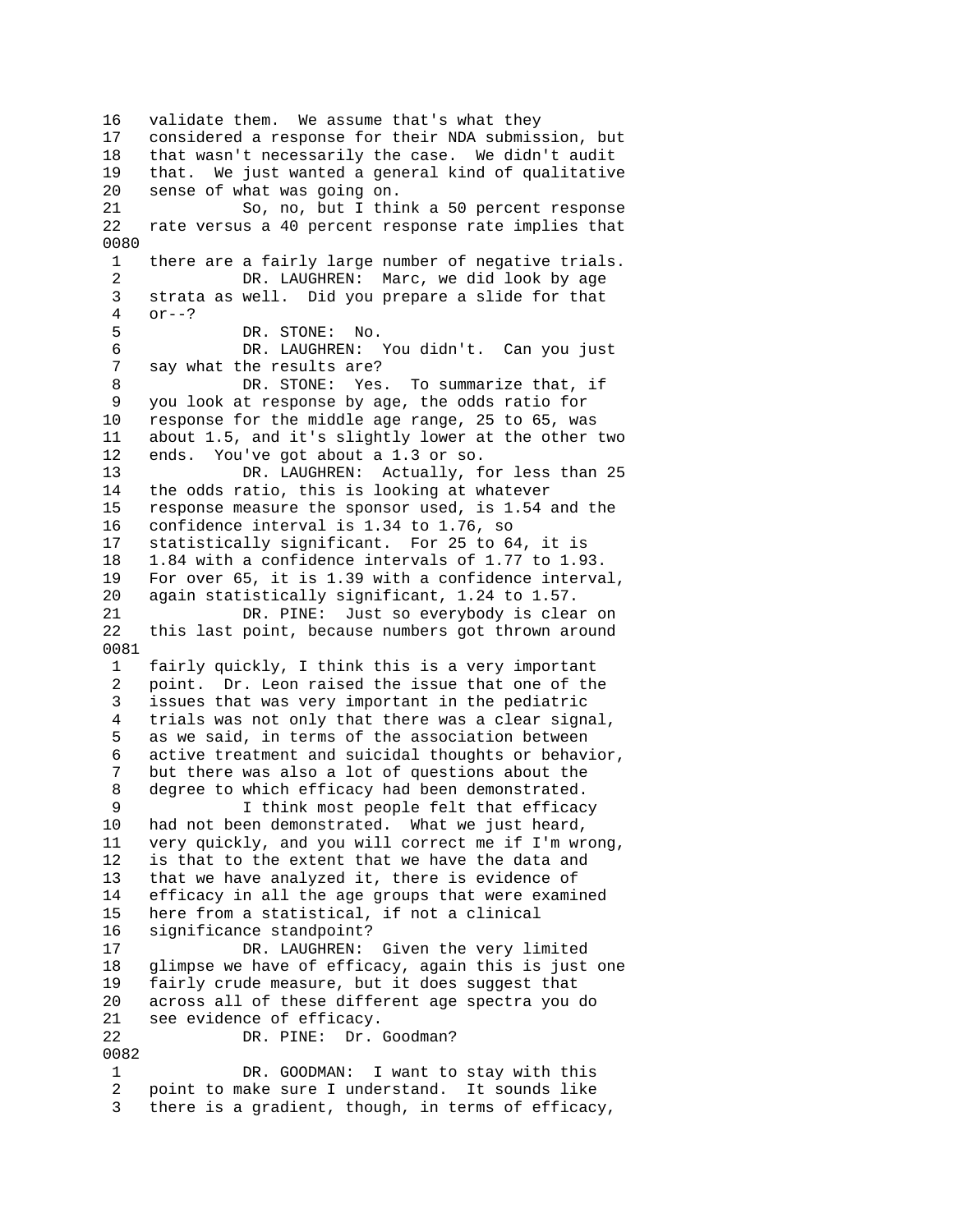4 at least to the degree that there is less efficacy 5 in the very young population. The oldest 6 population you said there is less efficacy. It's 7 not a straight line. I understand that. 8 How much could the lack of efficacy 9 explain the signal we're seeing in the under 25 10 range? I think I know the answer. This is a very 11 important point like Dr. Pine said, and I want to 12 make sure it's been clarified. 13 DR. STONE: Well, I think, getting into 14 some of the discussion, because we looked at 15 responders versus nonresponders and the suicidality 16 rates going on there. 17 17 If you look at the under 25, and I just 18 want to be very clear that this efficacy data is 19 just for the adults, because we don't have any of 20 the efficacy data for the pediatric study. 21 However, if you look at the number of suicidality 22 events among responders and nonresponders, the 0083 1 ratio is similar whether it is placebo or drug. 2 Where you see the difference is in the 3 people that don't have events. There is a shift in 4 the population so that what the drugs appear to do 5 in the under 25 population is take people that are 6 not suicide prone and turn them into responders. 7 There is less suggestion of an effect of 8 a reduction in suicidality or an increase in 9 suicidality as being affected by the drug. For 10 example, if suicidality were truly associated with 11 response, you might see five times as many events 12 in the responders as in the nonresponders for 13 people on drugs and a much lower ratio, maybe two 14 to one, in the placebo group. 15 You don't see that. What you see is the 16 ratio shift. I have a copy of the review right 17 here? Yes. I think the way they described it, 18 specific words, you are separating subjects who 19 have an inherently lower propensity for suicidal 20 behavior from those with proclivities by the 21 treatment effect, by treatment response. 22 DR. PINE: I am going to summarize this 0084 1 and then I'm going to ask Dr. Temple to comment and 2 then maybe we will move on to other issues and come 3 back to this. 4 My take on the question of efficacy is 5 that to the extent that there is evidence of 6 variability and efficacy in the adult data, it does 7 not follow the pattern for the suicidal thoughts 8 and ideation. 9 In other words, there we saw very clear 10 linear decrease or a linear decrease in terms of 11 the efficacy data, if we make anything of it, there 12 is an inverted use. 13 Dr. Temple. 14 DR. TEMPLE: The results you have just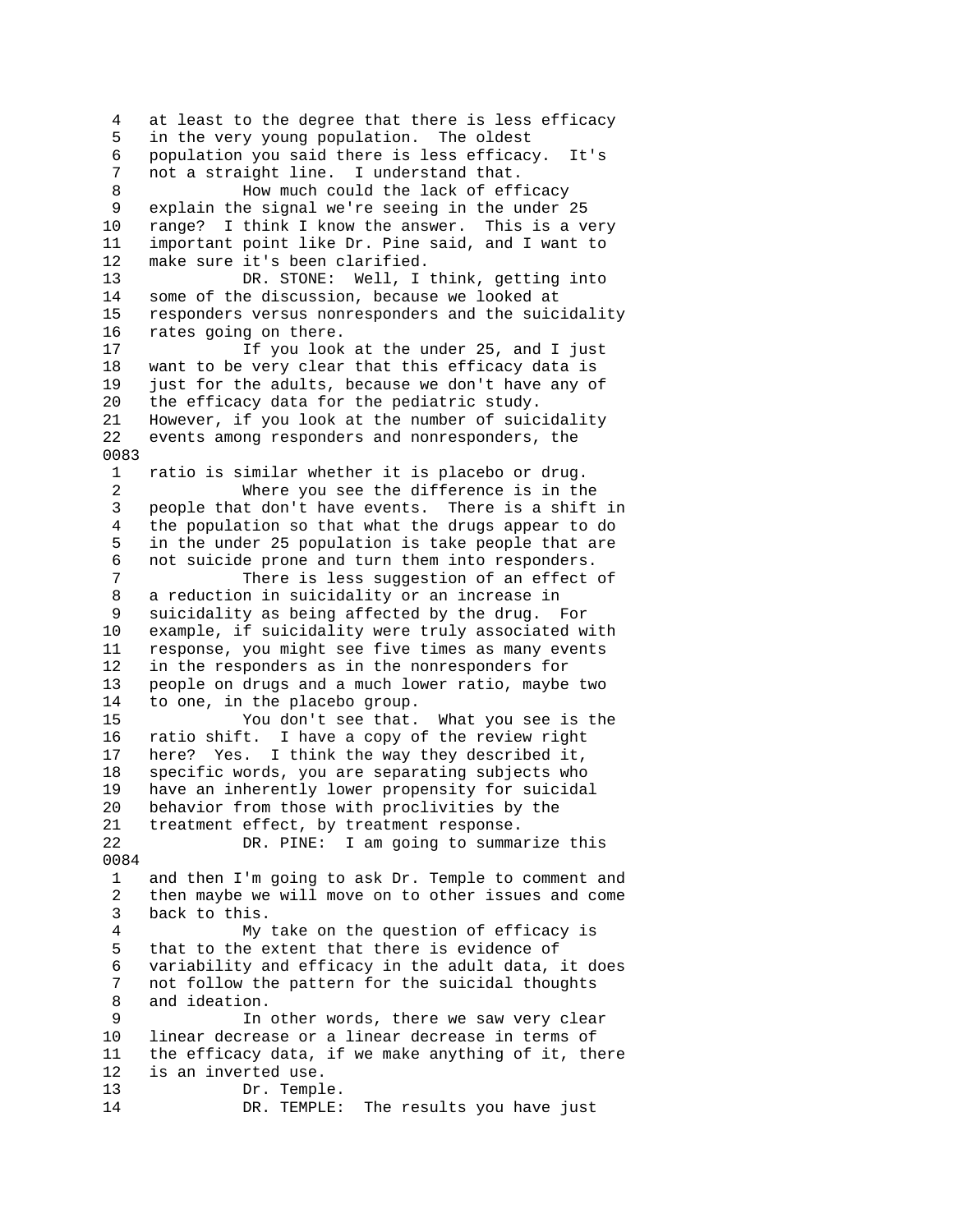15 been talking about here are pooled over this vast 16 number of people. I have no idea if you did that 17 for the pediatric populations, you would probably 18 see a favorable result, too, that's really 19 different. 20 It is also worth remembering that over 21 the years, and very consistently, half of all 22 reasonably sized adult depression studies failed to 0085 1 show a statistically significant difference. 2 There is a big difference between pooling 3 the massive results and showing even modest benefit 4 in that and the individual trial-by-trial results. 5 The other observation I just wanted to 6 make -- I know everybody knows this, too -- that we are talking about treatment of acute depression, 8 which has a very high failure rate in every age 9 group we have looked at, obviously worse in the 10 youngest people. 11 That is in contrast with maintenance 12 studies, which very infrequently fail and which in 13 some sense may have more to do with outcome than 14 when you are looking at the overall effect in the 15 community of what happens. It seems worth just 16 making that distinction. 17 DR. PINE: I actually want to call 18 attention to that point. Because I've been here at 19 maybe four meetings with you, and you have made 20 that point at every single meeting. 21 DR. TEMPLE: Oh.<br>22 DR. PINE: No, i DR. PINE: No, it's good because I don't 0086 1 think the point has been realized by the fact that 2 you keep making it but other people don't make it. 3 Namely, the point is that the efficacy 4 data in the studies of adult depression that the 5 FDA have reviewed are much stronger, the efficacy 6 data are much stronger, in the discontinuation 7 designs than in the acute parallel group randomized 8 control designs. That again is a point that I have 9 heard you make, and I think it is important that 10 other people acknowledge it and hear it. 11 DR. TEMPLE: Of course, you can't, or at 12 least we don't think you can, do very long-term 13 comparisons of treatment and no treatment in people 14 who are recurrent depression. Most people wouldn't 15 let you leave them untreated, so it is very hard to 16 get the answer you really want. 17 DR. PINE: Dr. Goodman. 18 DR. GOODMAN: I had a question about the 19 other behavioral category. I understand the 20 limitations of that data set and that you are 21 starting with a small denominator and you don't 22 have that many events. That said, did you examine 0087 1 the relationship by age in the same fashion, and 2 was there any pattern in terms of the so-called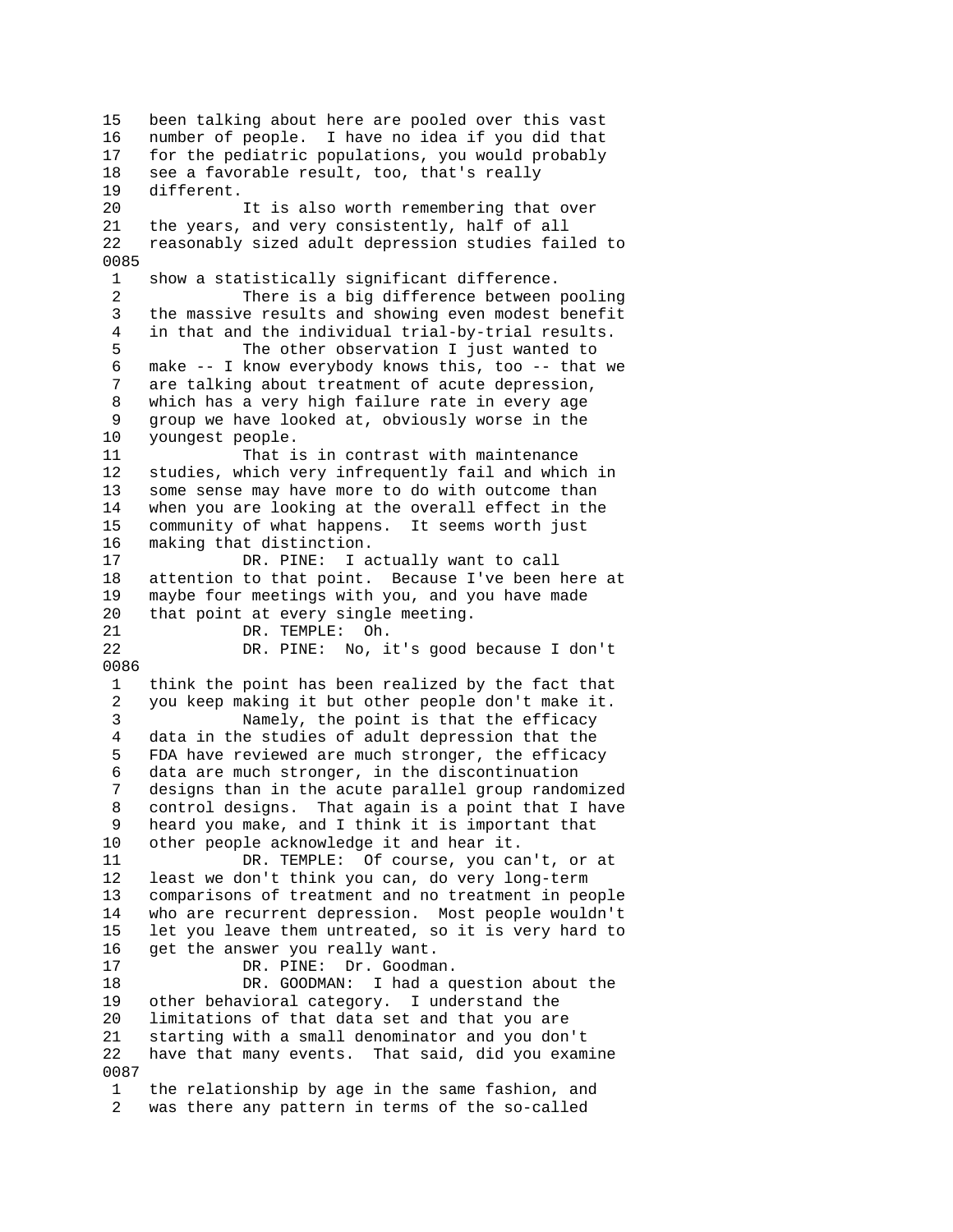3 "suicidality signal" and the behavioral conditions 4 by age? 5 DR. STONE: I don't think so because it 6 was so small. On the other hand, if we had the 7 data with us, we could probably run it during the 8 break. 9 DR. GOODMAN: The reason I ask it is 10 because it helps us in terms of conceptualizing the 11 mechanism that might be behind this phenomenon. 12 When we first examined this, I think some of us 13 were surprised in the pediatric population that it 14 wasn't confined to depression. 15 If it is confined to psychiatric 16 disorders but does not occur in other behavioral 17 disorders, that tells us something different in 18 terms of its mechanism of action in terms of trying 19 to conceptualize the adverse event. 20 DR. STONE: Well, I would point out that<br>21 the point estimates for the odds ratios are higher the point estimates for the odds ratios are higher. 22 They are about 1.5 for the entire adult population. 0088 1 Any estimate you are going to get is likely to be 2 elevated, again, with wide confidence intervals. 3 If you've got 6 with under 25 and 2 at 25 4 to 64 and one at 65 and older, I'm not sure that 5 one would be any more convincing than what we have 6 now. 7 However, at least because we are seeing 8 that higher rate, there is a kernel of a suggestion 9 in the data, but I don't think we can take it any 10 farther than that.<br>11 DR. PINE DR. PINE: Dr. Laughren. 12 DR. LAUGHREN: Just a point, there are a 13 total of 19 events for the other behavior 14 disorders. It is hard to know what you are going 15 to be able to do with that. 16 DR. PINE: Ms. Bronstein. 17 MS. BRONSTEIN: Yes. My question is a 18 very basic question about design and research. 19 When we heard public testimony about the pediatric 20 population, we heard a lot about activation 21 syndrome or whatever you want to call it. 22 As I looked at what was included and what 0089 1 was excluded, this is what I'm wondering whether I 2 interpreted it correctly. All patients coming off 3 the drug were excluded after one day; is that 4 correct? 5 We don't have any notion of what happens 6 to folks out a little bit if there was some kind of 7 activation syndrome? Am I interpreting that 8 correctly? 9 DR. STONE: Yes. The phenomenon we 10 decided to focus on was what happens to people when 11 they are on the drug or shortly after they stop the 12 drug. If you look at some of the other studies, 13 for example, those meta-analyses, they did not make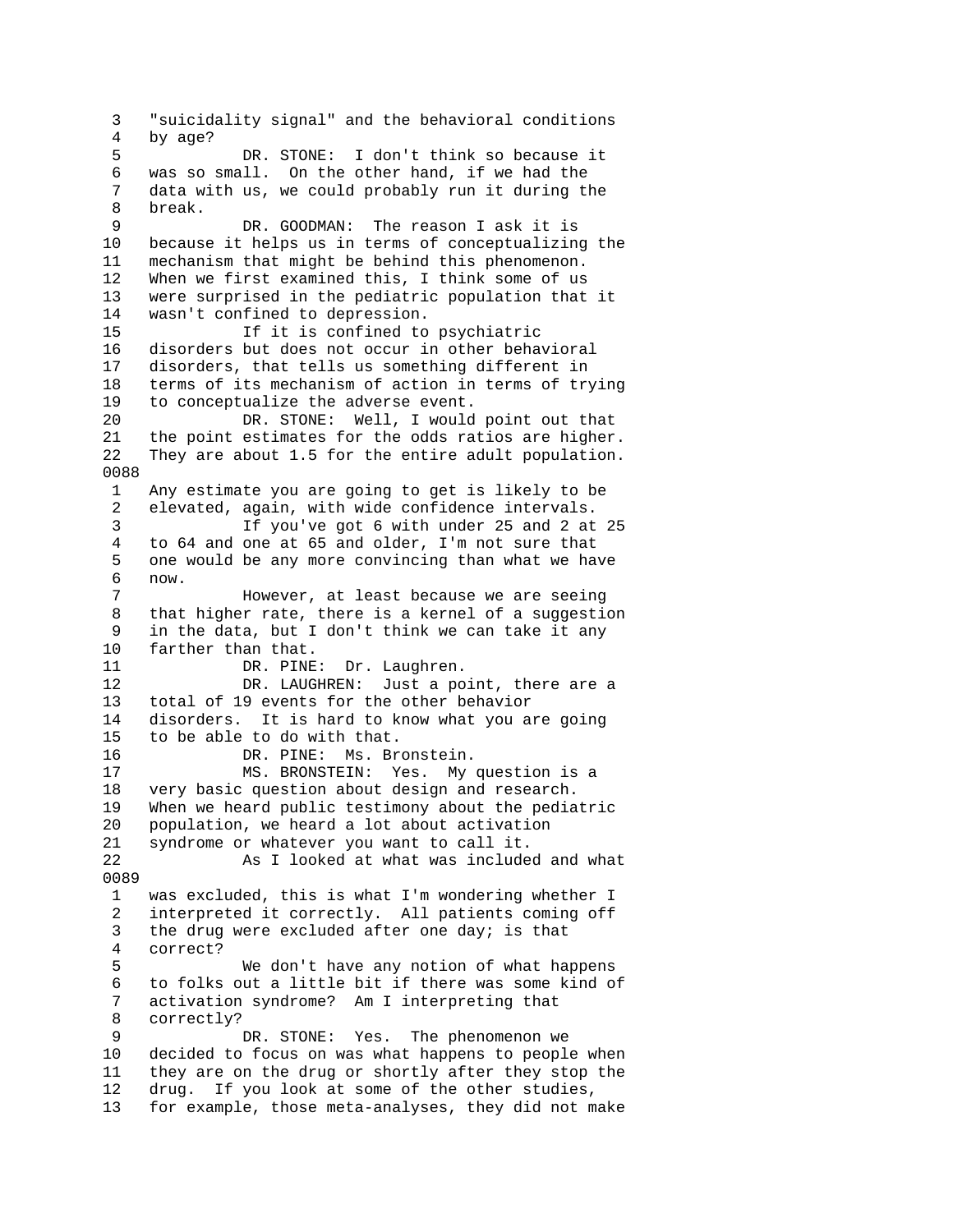14 those kind of exclusions, and we got very similar 15 results. 16 The one thing we did do as kind of a kind 17 of quality control was we asked the sponsors to 18 supply us with information on all deaths that 19 occurred on subjects within 90 days of the intended 20 end of the treatment period. 21 We knew that it would be tricky to try to 22 adjudicate anything that was less clear than a 0090 1 death and trying to say whether that was a suicide 2 or something else was also probably tricky, so we 3 just asked them to collect deaths. 4 There were relatively few. We ended up with 5 nothing we could interpret, but it didn't seem like 6 there was any great disparity. 7 DR. PINE: I actually have a question 8 about this, and then maybe Dr. Laughren can 9 respond. My recollection, but it might be flawed 10 about the same issue that Ms. Bronstein is bringing 11 up, is when we first started to look at the data in 12 pediatrics, there was some concern that we might 13 miss a signal if we only focused on the data within 14 the trial, and therefore there was great interest 15 in also looking after the trial. 16 I think, again the way I remember the 17 events, we were all somewhat surprised to see the 18 signal. I wondered the degree to which that really 19 shaped your thoughts about not looking in as much 20 depth in the week after the trial? 21 DR. LAUGHREN: The reason we chose to 22 focus only on what's happening during the 0091 1 double-blind trial plus one day is that was the 2 only part of these trials that we could be 3 confident about. If you look across these trials, 4 there is enormous variability in what happens to 5 patients after the nominal endpoint of the trial. 6 In some cases, patients are tapered and 7 then slowly withdrawn; in some cases, it's cold 8 turkey; and, in some cases, they go to another 9 drug. It is so variable that we just didn't have 10 confidence. 11 The question is a very reasonable one. 12 If what you are asking is, is withdrawal a 13 potential stimulant for increased suicidality, it 14 is a very reasonable question. We don't have the 15 answer to that based on this data. It is something 16 that should be looked at, but it is a separate 17 question. 18 DR. TEMPLE: I mean, the focus here is on 19 what Tom presented initially, the idea that<br>20 relieving depression enables you or somethi relieving depression enables you or something like 21 that. That is determined from the period while you 22 are on the drug. The withdrawal question is a very 0092 1 interesting one, but, for reasons Tom said, hard to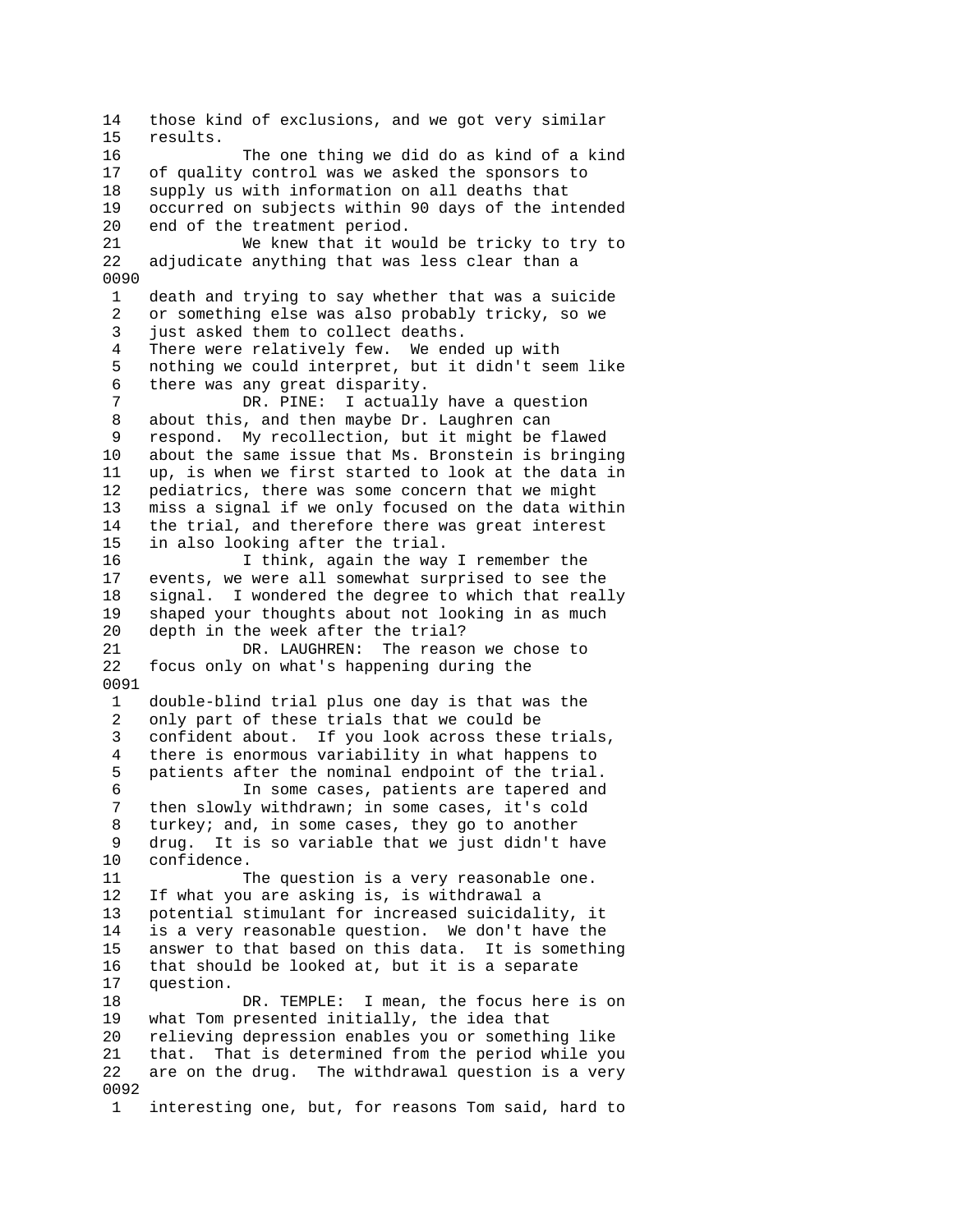2 get at when you don't have a controlled setting. 3 DR. PINE: Dr. Armenteros. 4 DR. ARMENTEROS: Yes, I understand this 5 is a large data set. Do we have an idea as to how 6 frequently were older medications being used 7 concomitantly, for example, benzodiazepines or 8 things of that sort that may perhaps modulate a 9 little bit what is going on? 10 DR. STONE: No, we didn't ask for that to 11 be reported. It would just make the database too 12 large and to unwieldy. 13 DR. PINE: Dr. Slattery? 14 DR. SLATTERY: I am wondering if there 15 were differences in severity of illness, you 16 implied that you had looked at both inpatient and 17 outpatient treatment studies, and whether the 18 numbers of inpatient versus outpatient studies 19 differed significantly between the different age 20 groups and whether that had any impact on outcome? 21 DR. LEVENSON: The only thing I have to 22 say to address that is we didn't see a difference 0093 1 in the inpatient versus the outpatient setting and 2 only a small minority of the trials were inpatient, 3 so there is not a lot of information there. 4 DR. PINE: We are going to take three 5 more questions before the break. Again, there will 6 be a lot of other time for discussion. We are 7 going to take in this order a question from 8 Dr. Mehta, a question from Dr. Leon, then a<br>9 question from Dr. Goodman, and then we will 9 question from Dr. Goodman, and then we will take a break. 11 Dr. Mehta. 12 DR. MEHTA: I have a question one of the 13 Marks. Were you able to look at the data in terms 14 of suicidality during the first three weeks of 15 study compared to the remaining seven or eight 16 weeks of average treatment? Because most of the 17 time efficacy of an antidepressant doesn't kick 18 until about three weeks. 19 DR. LEVENSON: We had some information 20 there, but, no, at this point we haven't looked at 21 it. 22 DR. PINE: Dr. Leon. 0094 1 DR. LEON: The briefing document mentions 2 the problem of ascertainment bias in this, I mean, 3 in these post hoc analyses of the large data set. 4 There was a varying degree of scrutiny of a 5 collection of the data across the trials. 6 I wonder, though, if you did analyses of 7 the Ham-D suicide item that was used in the 8 pediatric analysis and that might be more 9 systematically collected across the trials? 10 DR. STONE: We asked for it. It was 11 reported in various differing ways, some different 12 subscales, different groups. I tried to look at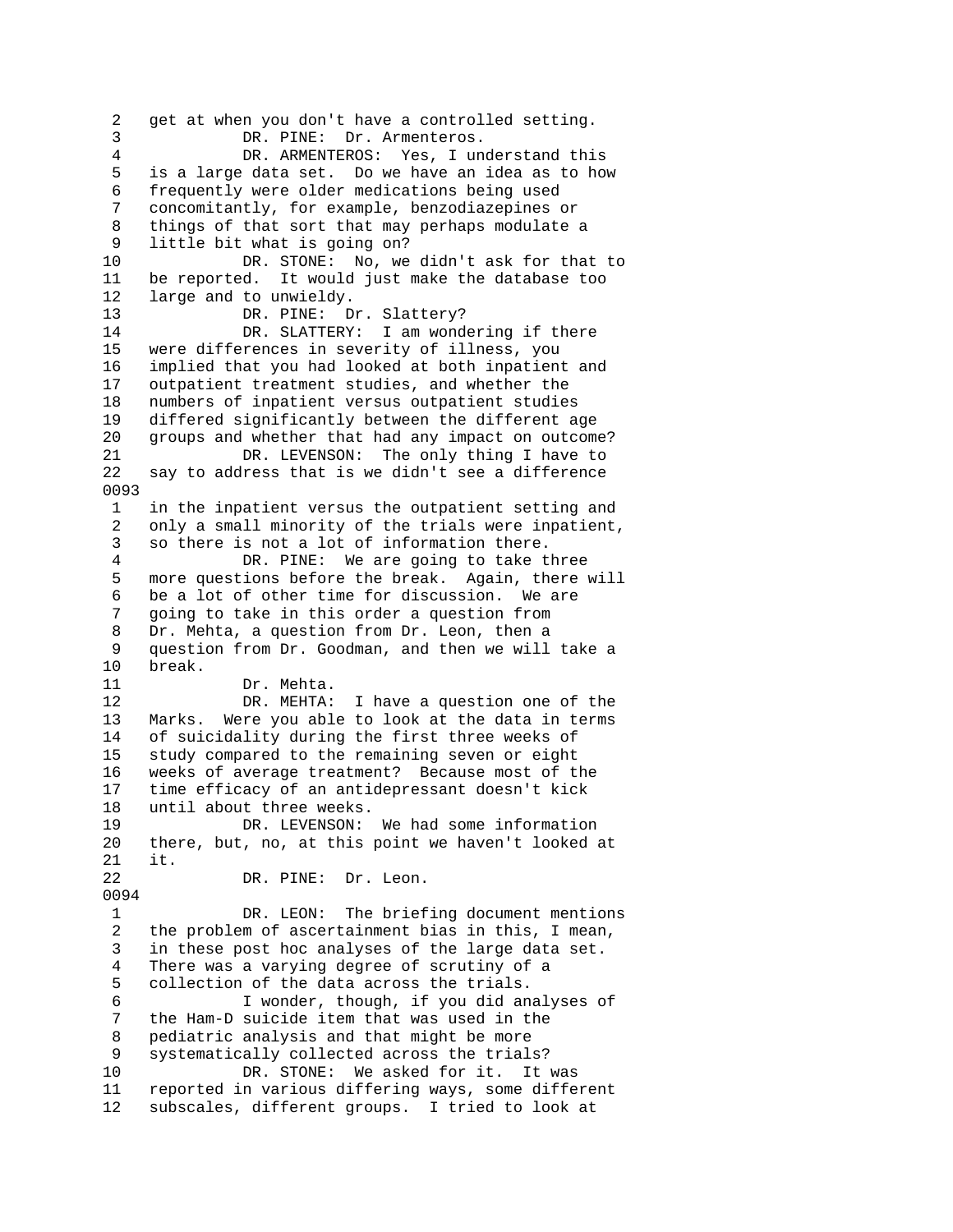13 it. It didn't seem to show us anything. 14 DR. PINE: That was the conclusion from 15 the pediatric studies as well, that it really 16 didn't reveal anything in the face of positive 17 events. 18 Okay. With that, I would actually like 19 to once again thank the speakers and thank the 20 Committee. I think, knock on wood, hoping not to 21 jinx us, we are off to a very good start. 22 We are going to take a fifteen-minute 0095 1 break, and we are going to start promptly at 2 10 o'clock. Thank you again. We will see you in 3 fifteen minutes. 4 (Recess taken.) 5 OPEN PUBLIC HEARING 6 DR. PINE: We are going to begin the 7 public hearing. If I could ask everybody to either 8 move outside, if you would like to continue your 9 conversations or take your seat if you would like 10 to be here for the public hearing. 11 I just also want to warn everybody that 12 we are going to be going without a break from now 13 until 1:30, and we are only going to have a half an 14 hour break for lunch. For the next three and a 15 half hours, there will not be any breaks. 16 For this section, again, if I could ask 17 people standing to please either find a seat or 18 move into the hall for their conversations. For 19 this section of the meeting what we are going to do 20 is we are going to devote considerable time for 21 public testimony. I have to say that from the past 22 meetings, this has been one of the most powerful 0096 1 parts of the meeting. 2 We always face a great conflict in terms 3 of trying to balance issues of being fair to 4 everybody who has very important things to say on 5 the one hand, but on the other hand limiting this 6 section of the program to the point where it is 7 weighed appropriately, given our desire to balance 8 issues of science and issues of public health 9 concern. 10 Due to those issues, the way that we are 11 going to proceed is that each speaker will have 12 three minutes when they come to the podium. You 13 can see that there is a podium in the middle of our 14 table. We have a timer who is the official keeper 15 of the three minutes. 16 Igor, if you can, raise your hand. 17 (Igor complies.) 18 DR. PINE: As you can see, when you are a 19 speaker, Igor is the official keeper of your time. 20 When you get to the podium, your time will begin. 21 You will have a 30-second warning that will appear 22 on the podium when the light turns yellow, and then 0097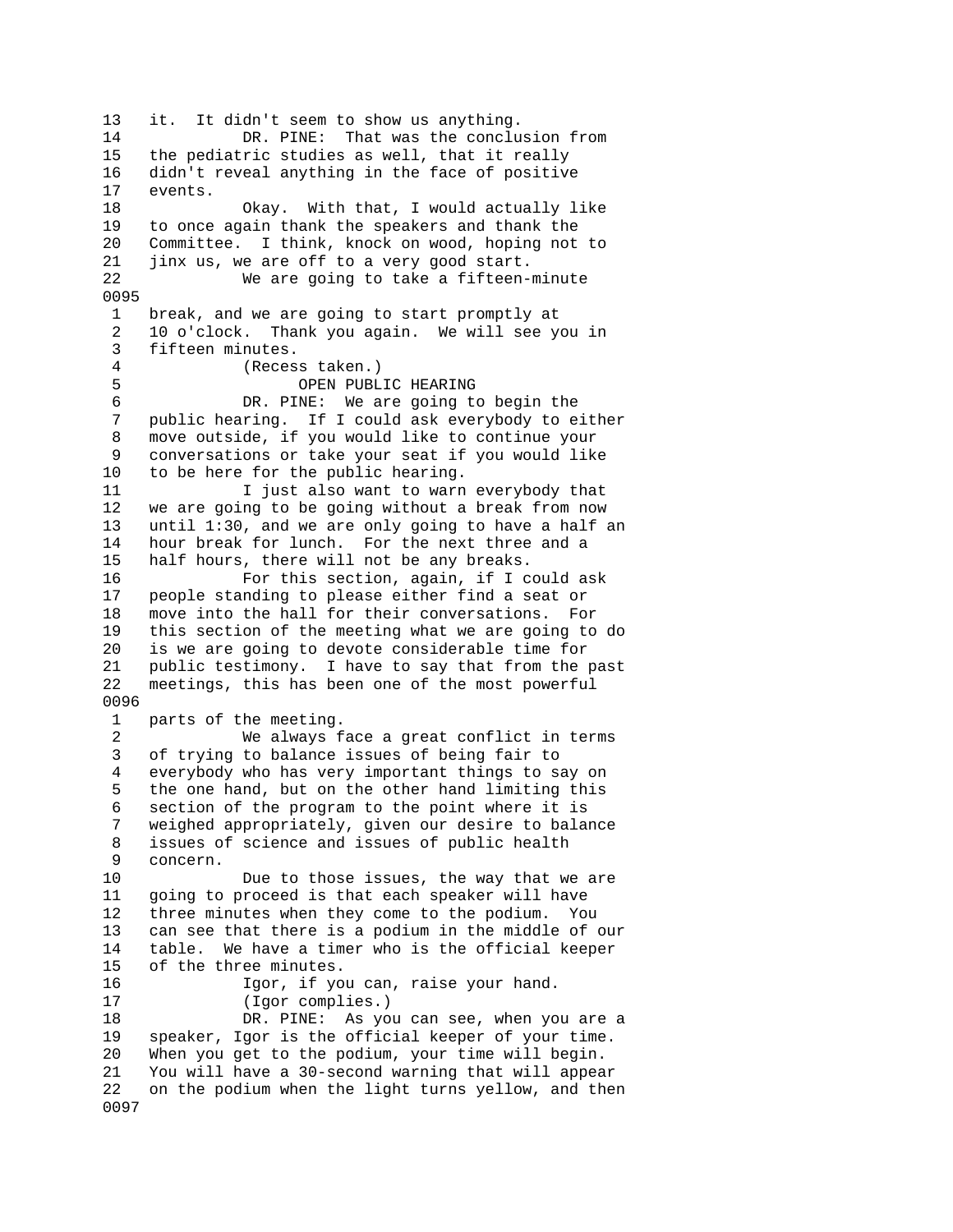1 when that 30-second period is up, the microphone 2 will go off. 3 Now, in the past when we have done this, 4 people have shown very sincere courtesy to the 5 other speakers in keeping their comments to the 6 three minutes. 7 I would just ask again, so that everybody 8 has a fair chance to speak to the Committee, if 9 everybody would do that in this instance as well. 10 In terms of the first speaker, the first 11 speaker is Kim Porto. 12 MS. PORTO: I am a little vertically 13 challenged here. Good morning ladies and 14 gentlemen. My name is Kimberly Porto. I have 15 asked my parents Barbara Bedina and Raymond Bedina, 16 and my sister Cara Bedina behind me to join me here 17 at the podium. 18 On October 9, 2003, my brother Raymond E.<br>19 Bedina died of Lexapro®-induced suicide after Bedina died of Lexapro®-induced suicide after 20 taking Lexapro for only nine days. Ray was just 32 21 years old when he passed. 22 Those who knew Ray remember his loving, 0098 1 giving personality, his great sense of humor, his 2 warm smile that would take you in and hug you, and 3 his insistence that his friends and his family were 4 more important than anything else. 5 Ray was the kind of brother, son, and 6 friend you felt lucky and proud to have. He was 7 successful at everything he tried. He excelled at 8 his career and he excelled at life.<br>9 Ray was prescribed Lexapr Ray was prescribed Lexapro by his primary 10 care physician for fatigue associated with anxiety. 11 He had no history of depression or any other mental 12 illness. 13 At the time he was prescribed Lexapro Ray 14 was feeling stressed about work, but only because 15 the current demands of his job were not allowing 16 him to spend as much time with his family and 17 friends as he would like. 18 He was becoming concerned that he hadn't 19 had the opportunity to settle down and start a 20 family as many of his close friends had at that 21 point in time. 22 Within a couple of days of starting 0099 1 Lexapro, Ray began to experience very unpleasant 2 side-effects. When his coworkers and friends 3 noticed that he was not himself and not feeling 4 well and asked him what was wrong, he told them 5 that he had recently began talking a new medication 6 called Lexapro and that he felt that it was making 7 him feel ill. 8 Within five days on Lexapro, I noticed my 9 brother pacing back and forth through my house, 10 uneasy, agitated, and anxious. His hands were 11 shaking. We knew something was wrong. Only in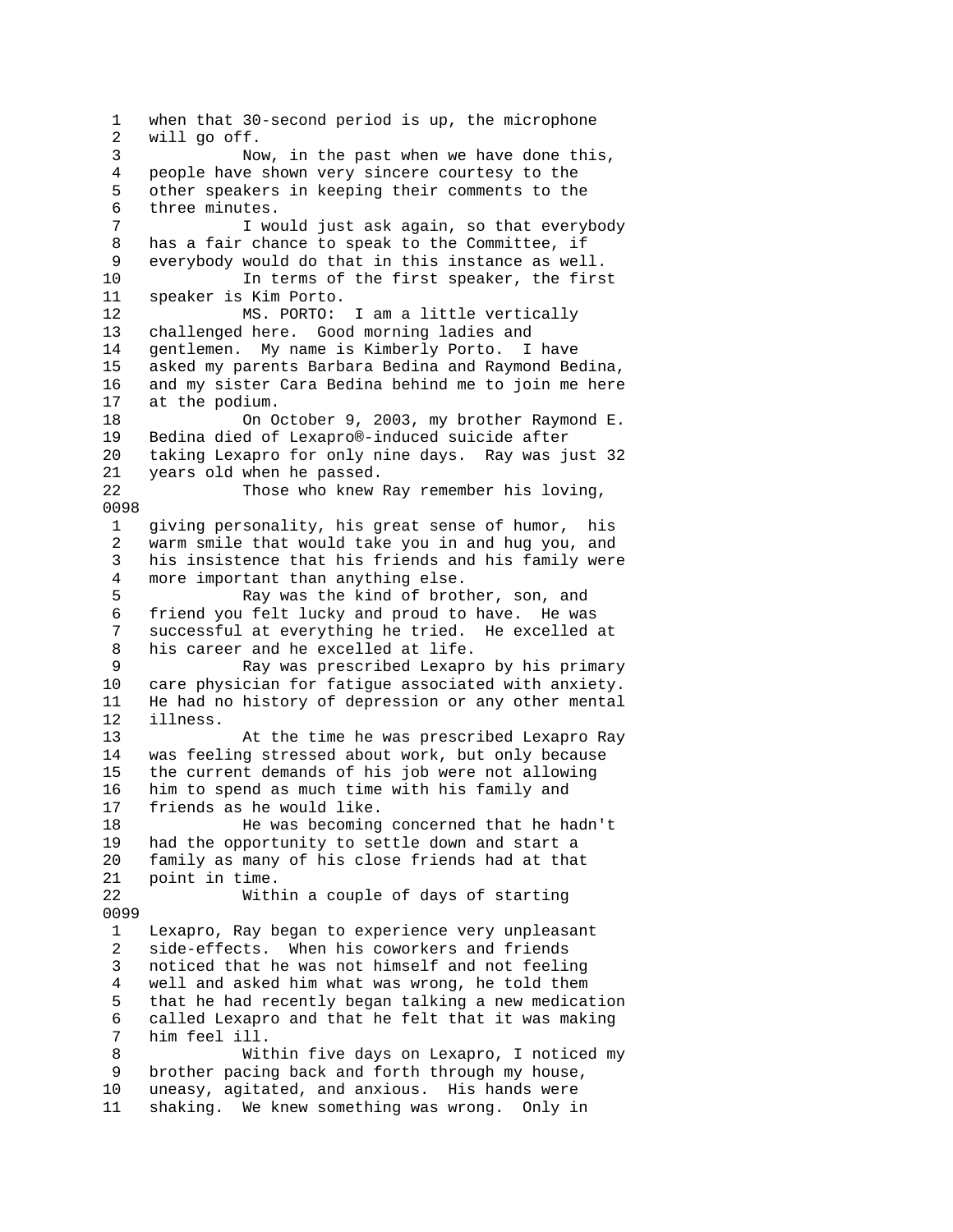12 retrospect do we now understand that what he was 13 experiencing was an adverse reaction to the drug 14 Lexapro. 15 The next day Ray told a friend that he 16 thought the Lexapro was making him feel weird, and 17 he had very strange thoughts running through his 18 mind. 19 Within seven days of taking Lexapro, Ray was thinking about suicide. He expressed thoughts 21 about hurting himself. Two days later, he went to 22 a hotel alone. He never said goodbye to anyone. 0100 1 My sweet, loving brother who had always 2 sought peace and expressed strong views against 3 suicide and violence ended his life by cutting 4 himself with a knife and poisoning himself with 5 pills. 6 Ray died alone. I am sure that he was<br>7 also very scared and very sick. My brother never also very scared and very sick. My brother never 8 should have suffered and died that way. 9 Over the past fifteen years, too many 10 tragedies like this have destroyed too many lives. 11 Too many families, like ours, are broken and 12 struggling every day with the pain and anguish of 13 losing a loved one in this horrific manner. 14 My brother and his doctor deserved to 15 know the truth about the suicide risk associated 16 with Lexapro. Had Ray and his doctor been warned 17 that Lexapro can cause the emergency of akathisia 18 and suicide, Ray would be here with us today, and 19 my family wouldn't have paid the ultimate price for your failure to warn. 21 The American people have a right to know 22 that SSRIs can cause suicide, and that holds true 0101 1 regardless of whether you are age 5 or 75. We have 2 a right to make informed decisions. 3 DR. PINE: Thank you. 4 Before we have the next speaker, I would 5 like to read the following from the FDA. 6 "Both the Food and Drug Administration, 7 the `FDA,' and the public believe in a transparent 8 process for information gathering and decision 9 making. 10 "To ensure such transparency at this open 11 public hearing session of the Advisory Committee, 12 the FDA believes it is important to understand the 13 context of an individual's presentation. 14 "For this reason, the FDA encourages you, 15 the open public hearing speaker, at the beginning 16 of your written or oral statement to advise the 17 Committee of any financial relationship that you 18 may have with any company or any group that is 19 likely to be impacted by the topic of this meeting. 20 "For example, the financial information 21 may include a company's or a group's payment of 22 your travel, lodging, or other expenses in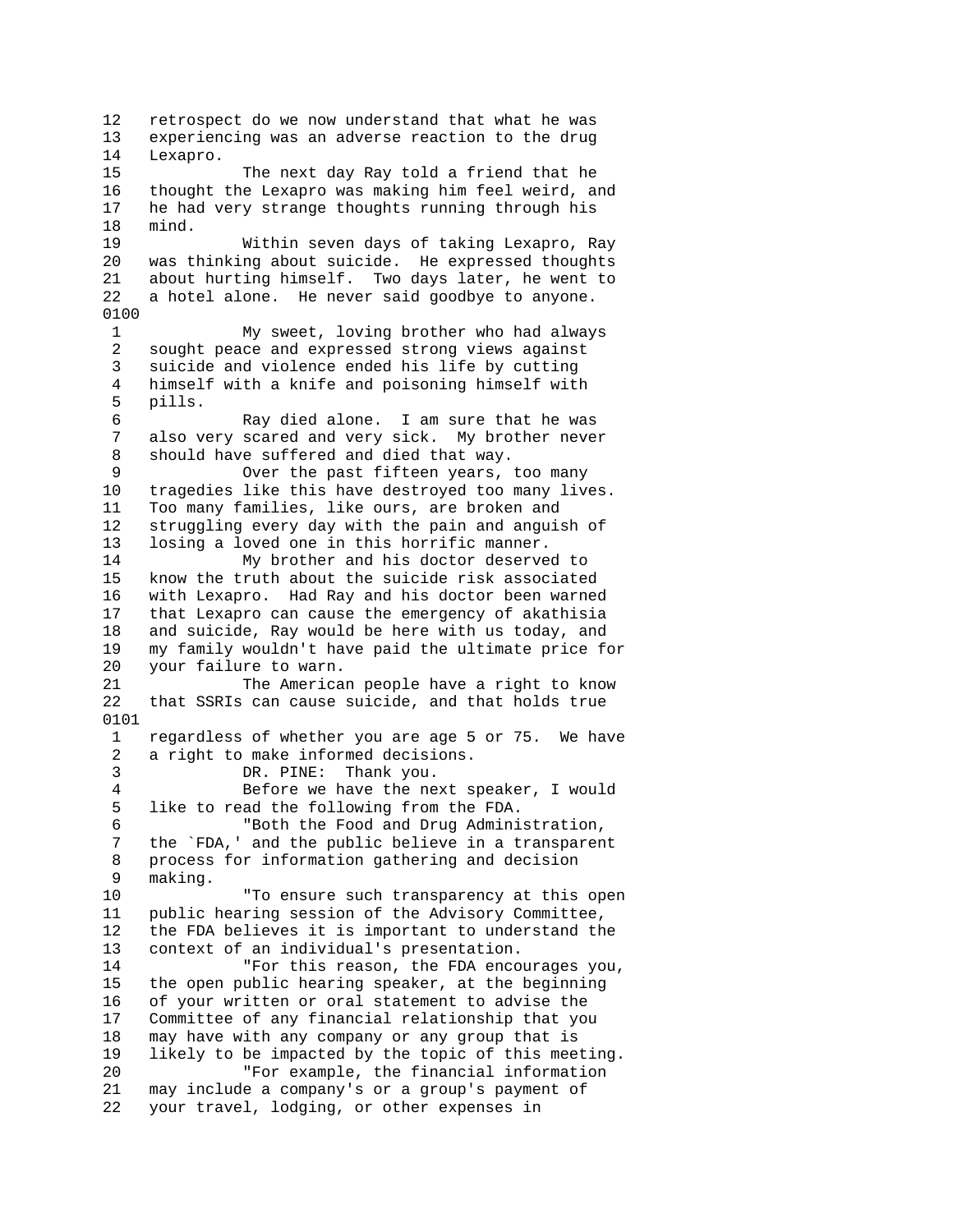1 connection with your attendance at this meeting. 2 Likewise, the FDA encourages you at the beginning 3 of your statement to advise the Committee if you do 4 not have any such financial relationships. 5 "If you choose not to address this issue 6 of financial relationships at the beginning of your 7 statement, it will not preclude you from speaking." 8 For the next speaker, Mr. Chris Coffin. 9 MR. COFFIN: Good morning. My name is 10 Chris Coffin. I am with Pendley, Baudin & Coffin, 11 in Plaquemine, Louisiana. I am an attorney, and I 12 am also a registered nurse. 13 As an attorney, I am here on behalf of my 14 clients and other people, like those you will hear 15 from today, who have suffered a tremendous loss of 16 loved ones because of antidepressant-induced 17 suicide. 18 As a nurse, I am here on behalf of all 19 healthcare providers who truly have their patients' 20 best interests at heart like some of you, I'm sure, 21 on this panel. 22 A couple of issues that I would like to 0103 1 cover: number one, I hope that you all recognize 2 the major importance of the decisions that you are 3 being asked to make regarding labeling and warnings 4 with antidepressant drugs. 5 They truly are life-and-death decisions. 6 You are going to hear much testimony about those issues today. I hope you pay very close attention 8 to the testimony that will be given. 9 You should know that the data that you 10 have been provided by the pharmaceutical 11 manufacturers doesn't tell the whole story. I 12 think we have recognized that in some of the early 13 discussions. Dr. Leon specifically asked about the 14 risk/benefit analysis, and what do we know about 15 efficacy in these trials. 16 There is a lot more information that the 17 FDA has not been provided. Fortunately, there is 18 an avenue in the United States for individuals to 19 get this information, often through litigation. 20 I would encourage you all to use your 21 powers of subpoena to go and get additional 22 information from the pharmaceutical companies so 0104 1 some of the questions such as the one that Dr. Leon 2 asked earlier can be answered. 3 The issues surrounding antidepressants 4 and suicide have obviously been looked at for many 5 years dating back to the late eighties and early 6 nineties. As many of you might know, the PDAC in 7 1991 looked at these issues and decided to take no 8 action. 9 Other countries in the world have taken 10 action and have moved much quicker than the

0102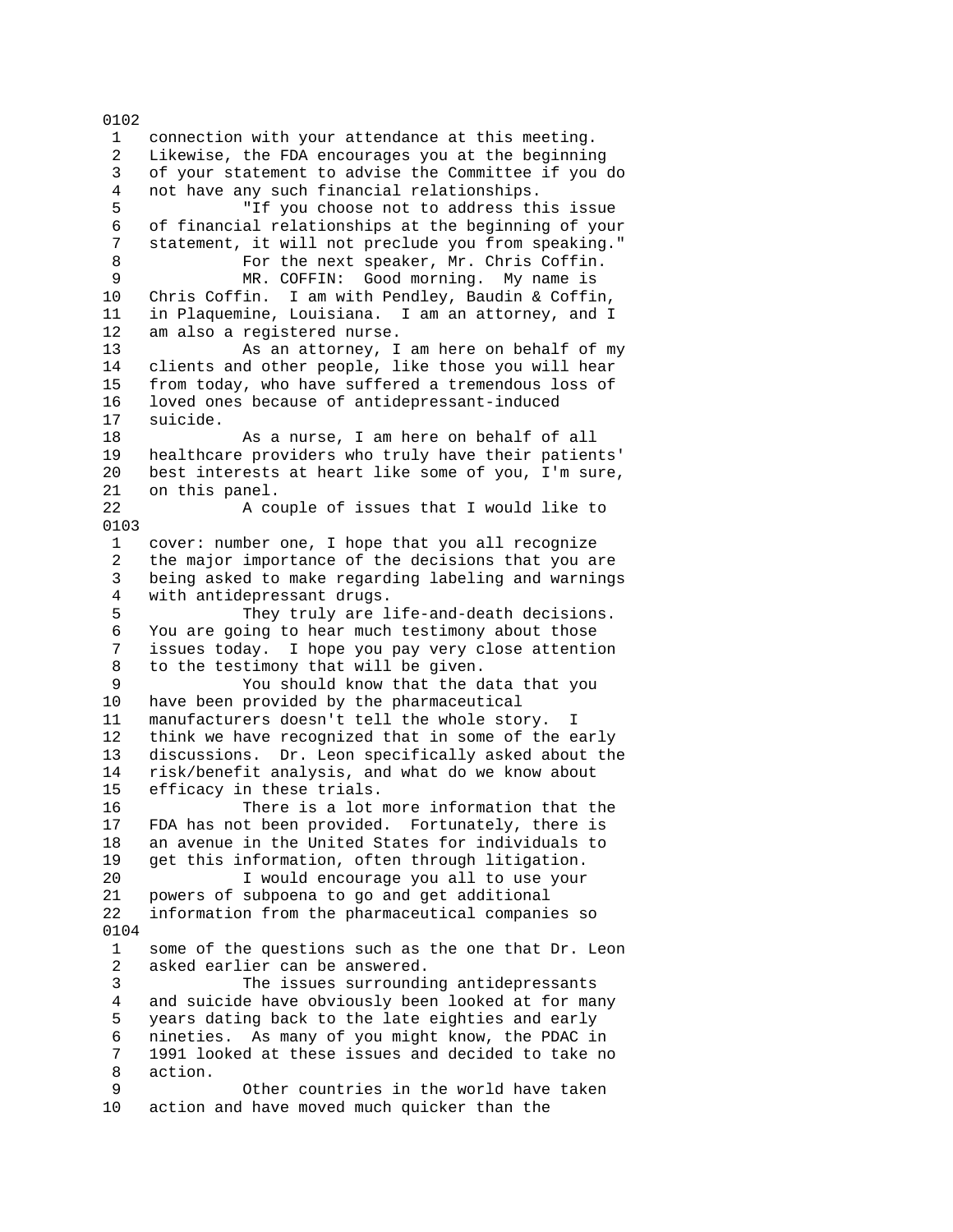11 United States. Fortunately, the PDAC in 2004 did 12 decide to take some large steps and add black box 13 warnings for children. Unfortunately, the same has 14 not yet happened for adults. 15 I would like to see that this Committee 16 takes this very seriously, looks further into the 17 information, and considers the number of lives that 18 can be saved by adding black box warnings for all 19 age groups, from children up until the elderly. 20 Let's learn from our history. Don't let 21 time pass, and don't let more lives be lost. Make 22 a serious inquiry into the data that is available 0105 1 that the pharmaceutical companies have. Lastly, 2 with that data, make sure we educate our healthcare 3 providers. They definitely need it. 4 Thank you. 5 DR. PINE: Thank you.<br>6 Our next speaker is M Our next speaker is Ms. Ellen Hanson. 7 MS. HANSON: Hi. My name is Ellen Hanson 8 and I am also a registered nurse, a mother of five 9 children, and at the age of 42 I became a widow. 10 My husband was 43. 11 First of all, I want to point out that 12 statistics and studies will never reflect the true 13 number of people directly affected by SSRI 14 suicidality in real life. 15 There are friends and coworkers, mothers 16 and fathers, husbands and wives, brothers and 17 sisters, and children whose lives are permanently 18 and irrevocably damaged and changed.<br>19 My husband. Scott Hanson. My husband, Scott Hanson, died on May 10, 20 2004. His daughter Tiffany was 18 years old; our 21 son Scott was 4; and our triplets, Kathleen, Sean 22 and Heather were 18 months old. 0106 1 Our son has neuroblastoma, cancer of the 2 sympathetic nervous system. On May 10 at 3 6:00 a.m., my husband, a union carpenter, got up 4 for work, put on his clothes and work boots, and 5 even had hardware in his pockets for worth. He 6 kissed me good morning. I never saw my husband 7 again alive. 8 Scott was prescribed Paxil® because he 9 was having difficulty adjusting to our having 10 triplets. He had no history of being suicidal. 11 His Paxil dosage had been doubled about three weeks 12 before his death. 13 While on Paxil, I had noticed that he 14 would become easily agitated. After a night of 15 insomnia, he would be lethargic during the day. He 16 had terrible night sweats, which he was told was 17 due to the Paxil. No one ever said anything about 18 the risk of suicidality. 19 Prior to my husband's death, we went to 20 his company's annual party and participated in a 21 Walk for Pediatric Cancer. The day before his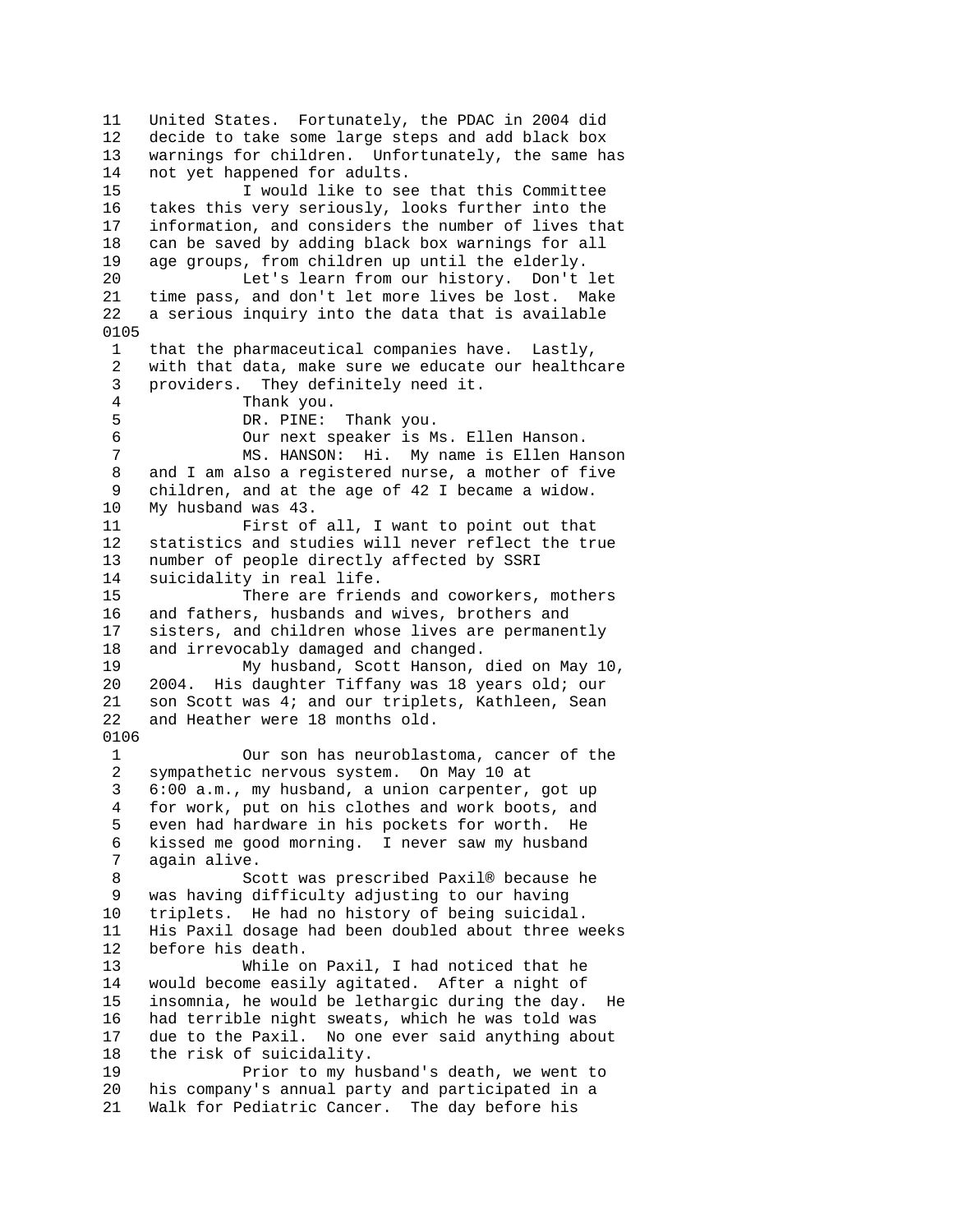22 death was Mother's Day. There was no hint that he 0107 1 would become suicidal. 2 After Scott left the room that morning on 3 May 10, I assumed he had gone to work. When I got 4 up later in the day, I noticed his car in the 5 driveway. I looked around and couldn't find him. 6 Meanwhile, I had to take care of the children. 7 I called his work and he wasn't there. I 8 had my sister and friend come over to help me with 9 the kids so I could look for Scott. I drove to the 10 beach to see if by some chance he had gone 11 fishing. 12 I didn't find him. I began to worry that<br>13 he might have had a heart attack or a stroke or he might have had a heart attack or a stroke or 14 fallen in the woods or in the pond or our property. 15 I looked further and further on our land 16 and eventually I found my husband hanging from a 17 tree. I had to reach out and touch his hand to see 18 if this was even real. 19 I cut him down with a rope and I cut the<br>20 rope off his neck. I held him in my arms until the rope off his neck. I held him in my arms until the 21 police came. I didn't want them to take him away. 22 He was my husband and my best friend. He 0108 1 could always make me laugh. He was a son, a 2 brother, and an uncle. Most importantly, he was 3 Tiffany's daddy and to my four small children he 4 was papa. 5 I felt strongly that what happened to 6 Scott was related to his taking Paxil. It was completely impulsive and bizarre. I know he didn't 8 want to be dead. Even two years later, I feel like 9 his death was an accident, a medical accident. 10 I didn't know that Paxil could cause 11 someone to become suicidal until the policemen who 12 arrived on the scene said, "Oh, no, not another 13 one" when I told them that he was taking Paxil. I 14 was not informed. It is a vitally important issue. 15 DR. PINE: Thank you. 16 The next speaker is Ms. Julie Totten. 17 MS. TOTTEN: My name is Julie Totten, and 18 I am the president and founder of Families for 19 Depression Awareness. We are a national nonprofit 20 organization that helps families recognize and cope 21 with depressive disorders. I would like to make 22 three points. 0109 1 First, untreated or poorly treated 2 depression leads to suicide as it has in my family. 3 People do need medical treatment, and they may need 4 antidepressants. 5 Second, family members like me need to be 6 actively involved in diagnosing, helping diagnose, 7 and monitor treatment. 8 Third, monitoring treatment is really the 9 issue here. Tools like our "Depression Wellness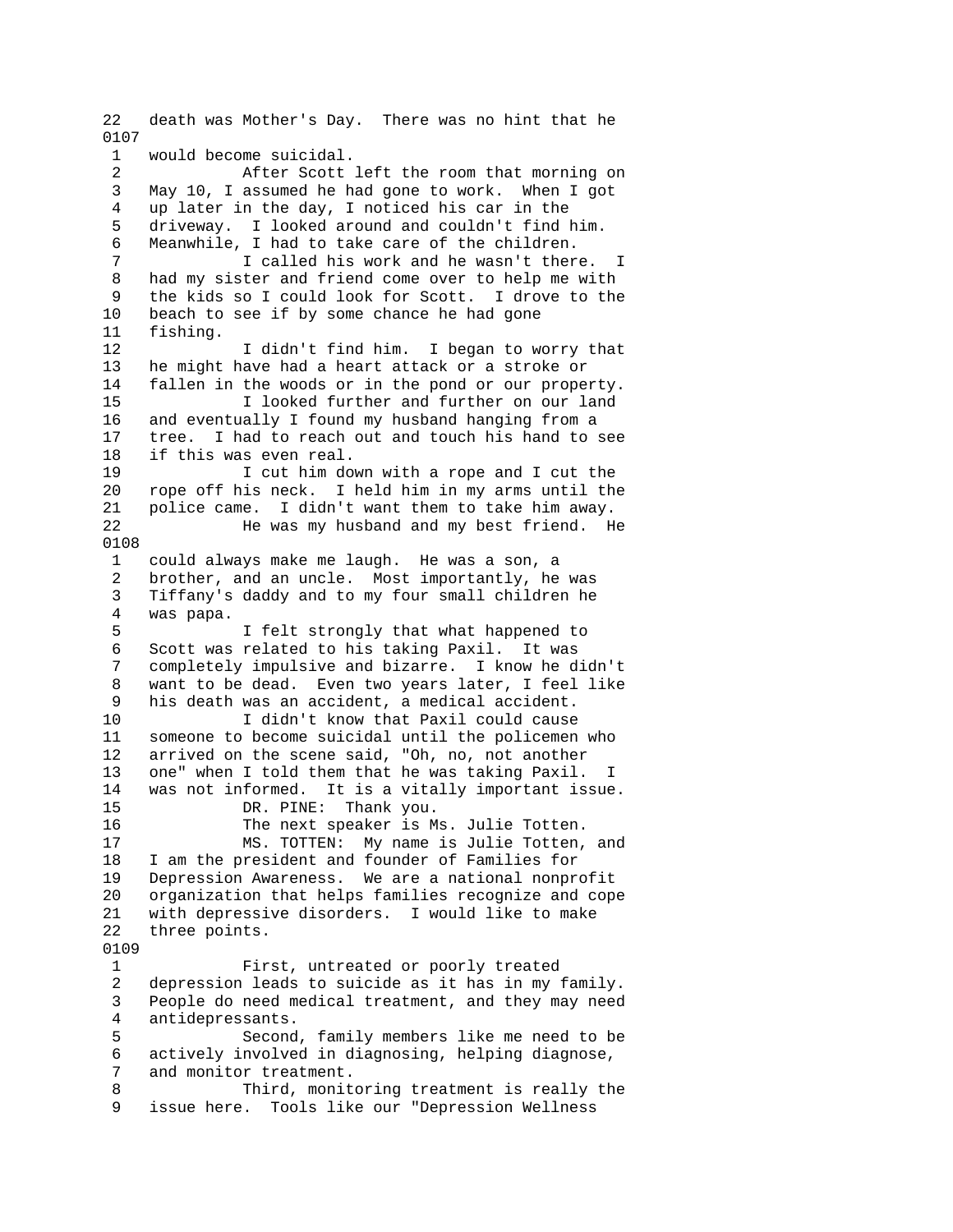10 Guide," which we have tested and developed for the 11 past two years in response to the first FDA 12 advisory need to be made available to people to 13 help them monitor their treatment. 14 I lost my brother, Mark, to suicide 15 sixteen years ago and he was never diagnosed. He 16 was extremely depressed. He exercised, ate right, 17 even meditated. He needed medical treatment, and 18 he never got it. 19 After my brother died, I helped my father 20 get diagnosed with depression and he has done well 21 on antidepressants. I experienced the terrible 22 tragedy of suicide with my brother with no 0110 1 treatment, and then I have witnessed success with<br>2 my father. my father. 3 My story shows how important family 4 members like myself who don't have depression but<br>5 can help get their loved ones diagnosed and treat can help get their loved ones diagnosed and treated 6 are. 7 After the FDA put out the first advisory 8 in 2004 to monitor treatment, we at Families for 9 Depression Awareness very enthusiastically agreed 10 with you. 11 But, when we looked around, we didn't 12 find any tools to help families monitor their 13 depression treatment. We found little help, so we 14 developed this "Depression Wellness Guide." 15 We tested the guide with hundreds of 16 families across the country and it helped them 17 monitor, and it helped them monitor their treatment 18 and get well. 19 As one participant said, "I was blown 20 away by the positive effect of the guide. It made 21 all the difference in my recovery, and I was able 22 to recognize certain feelings and trigger points 0111 1 when I could barely see a ray of hope." 2 The question is, What do families do 3 right now when you tell them they have to monitor 4 treatment? It's usually nothing because they don't 5 have any tools. It is like giving them a 6 destination with no map to get there. Please tell 7 people in your advisory where to go for helpful 8 resources to monitor their treatment like "The 9 Wellness Guide." 10 In summary, please consider that 11 depression is a treatable medical condition and 12 medications do help as I have seen, like other 13 families, with my own eyes. Get family members 14 like myself involved so they can help when people 15 are depressed and not functioning well. 16 Let the public know that monitoring is 17 really the issue and give them links to resources 18 like our "Wellness Guide" so they can know what to 19 do. 20 Thank you.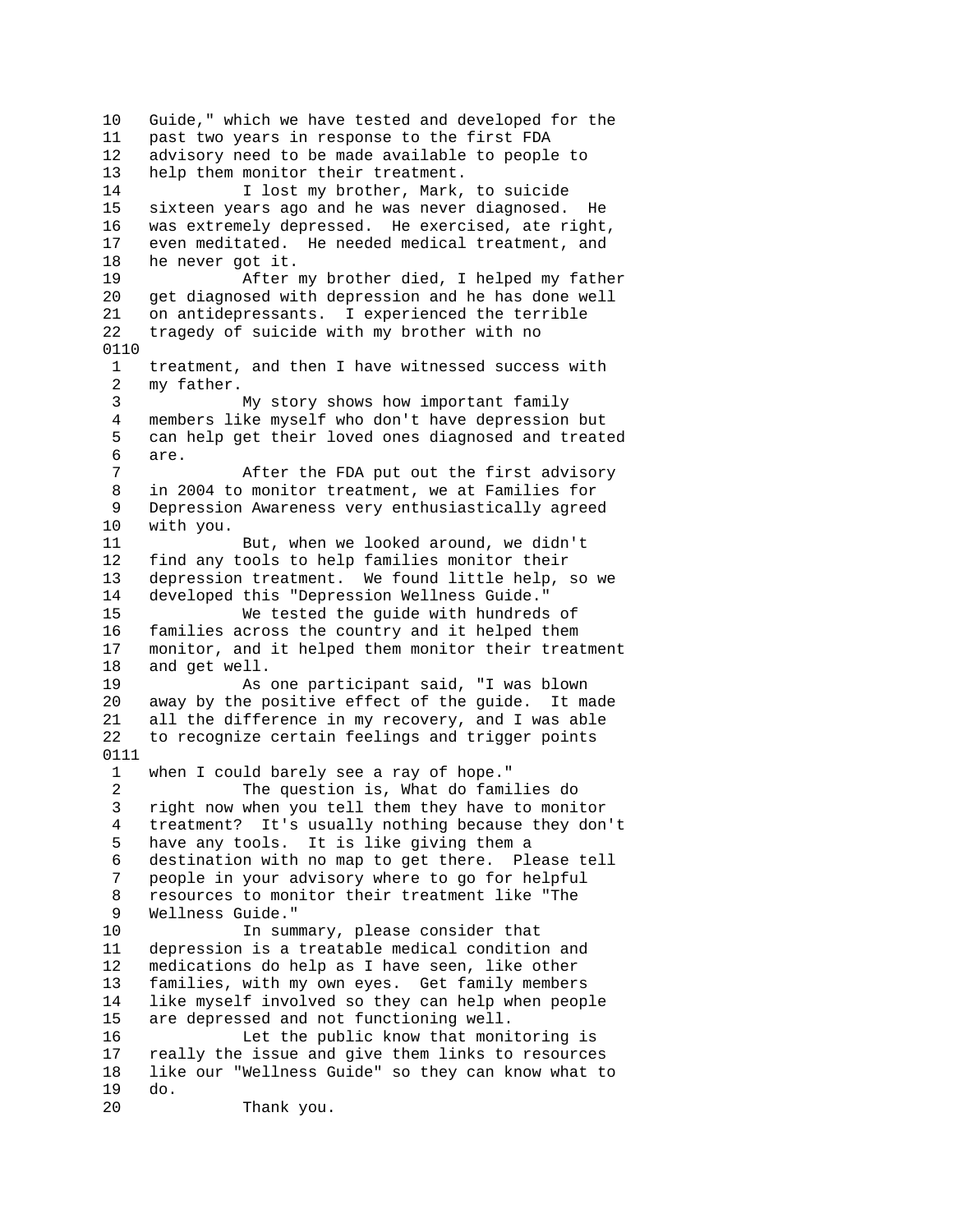21 DR. PINE: Thank you. 22 The next speaker is Ms. Suzanne Gonzalez. 0112 1 MS. GONZALEZ: Good morning. I would 2 rather be anywhere than here. There is supposed to 3 be a picture of my husband up there with my son. 4 My husband was 40 years old. We tried 5 for 10 years for another child. This (indicating) 6 is my daughter Elaina. Four pills into Paxil, he 7 woke up, within an hour he shot himself in the 8 head. He did this less than 10 feet from where my 9 son was sleeping. 10 If I would have done our usual routine, 11 this little boy would have found his father facing 12 ours with a bullet wound to his head. 13 You people have known about this for 14 15 years or more. I hold you all responsible for 15 his death, and I always will. I wasn't prepared 16 for this speech. I wasn't prepared for his 17 suicide. 18 I just keep asking myself, or I did in 19 the beginning, what was my husband thinking? I 20 hear these stories of people just taking the pills 21 and going crazy. 22 How crazy did you make him that morning 0113 1 that he would get up, not think, and do this to 2 himself? You have ruined my life, my daughter's 3 life, my son's life. How in the hell do I tell a 4 kid that his father committed suicide? 5 How dare him. The bullet was a .357. It 6 could have ricocheted and done something to this 7 boy. Worst yet, my husband could have killed us. 8 She (pointing) wasn't home. What if she would have 9 come home and found all of us dead?<br>10 There are so many stories There are so many stories out there. I 11 read about this stuff every damn day and cannot 12 believe that you people sit on this and do 13 nothing. 14 You have made everybody a wreck. These 15 people have to come here before Christmas. They've 16 got kids. They've got families. Ho, ho, ho, to 17 you. 18 (Applause.) 19 MS. GONZALEZ: I don't know. I wake up 20 every morning and I say to myself, "Oh, my God, 21 he's dead. He is fricking dead." 22 Do you wake up and think, "How many 0114 1 people are going to die today because I'm not doing 2 nothing?" 3 You're not doing nothing. I was worried 4 about coming here. Who in the hell are you? Who 5 are the pharmacy people? It may appear like I'm 6 upset and I'm not conducting myself in a proper 7 way. I don't give a damn. 8 I used to be a hell of a nice person. I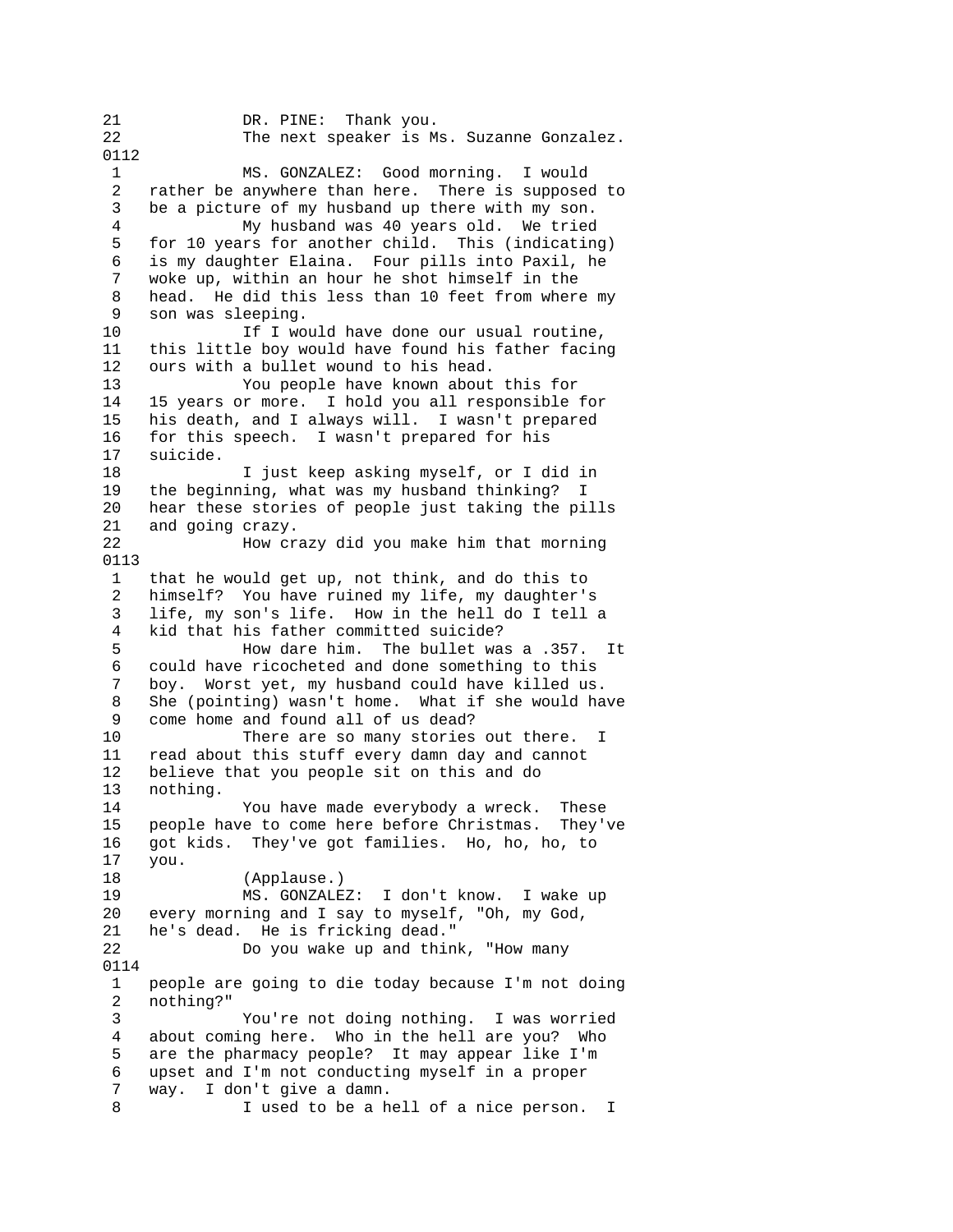9 used to be outgoing, friendly. I took care of my 10 family. And this has to happen to us? This is not 11 fair. 12 DR. PINE: Thank you. 13 MS. GONZALEZ: Yeah. Thank you for 14 nothing. 15 (Applause.) 16 DR. PINE: The next speaker is Dr. John 17 Mann. 18 DR. MANN: Good morning. My name is John 19 Mann and I am professor of psychiatry at Columbia 20 University and director of research at the New York 21 State Psychiatric Institute. I am here 22 representing the American Foundation for Suicide 0115 1 Prevention as its immediate past president. 2 The Foundation's members include leading 3 experts on prevention of suicide and thousands who 4 have struggled through the horrors of losing a 5 family member to suicide and are committed to the 6 prevention of suicide. 7 The majority of suicides in the 8 United States are the lonely outcome of untreated 9 depression. Suicide prevention studies in Sweden, 10 Japan, Germany, and one conducted by the Foundation 11 in Hungary have shown that improving the skills of 12 doctors in terms of diagnosis of depression and 13 more use of antidepressants results in major 14 declines in suicide rates. 15 These positive results likely explain why 16 the regions of the United States that have the 17 highest prescription rates for SSRI antidepressants 18 have the lowest suicide rates at all ages including 19 children and young adolescents. 20 Based on the relationship between 21 antidepressant prescription rates and suicide rates<br>22 in the U.S., Dr. Robert Gibbs and I have estimated in the U.S., Dr. Robert Gibbs and I have estimated 0116 1 that the black box warning introduced by the FDA in 2 early 2004, which caused a decline in prescription 3 rates in children and adolescents of about 22 4 percent, would result in over 200 more suicides in 5 those under 19 years of age. 6 There has, indeed, been such a decrease 7 in antidepressant prescriptions and such an 8 increase in suicides in this age group. In 2004, 9 we now know that there were 115 more suicides in 10 15- to 19-year-olds and 213 more suicides in 20- to 11 24-year-olds. 12 Introducing the black box warning in 2004 13 has led directly, in our opinion, to this decline 14 in antidepressant prescription rates in young 15 people and the increase in suicide rates. 16 The decline in prescription rates has 17 continued in 2005 and 2006, almost certainly 18 resulting in even more of an increase in youth and 19 young adult suicides.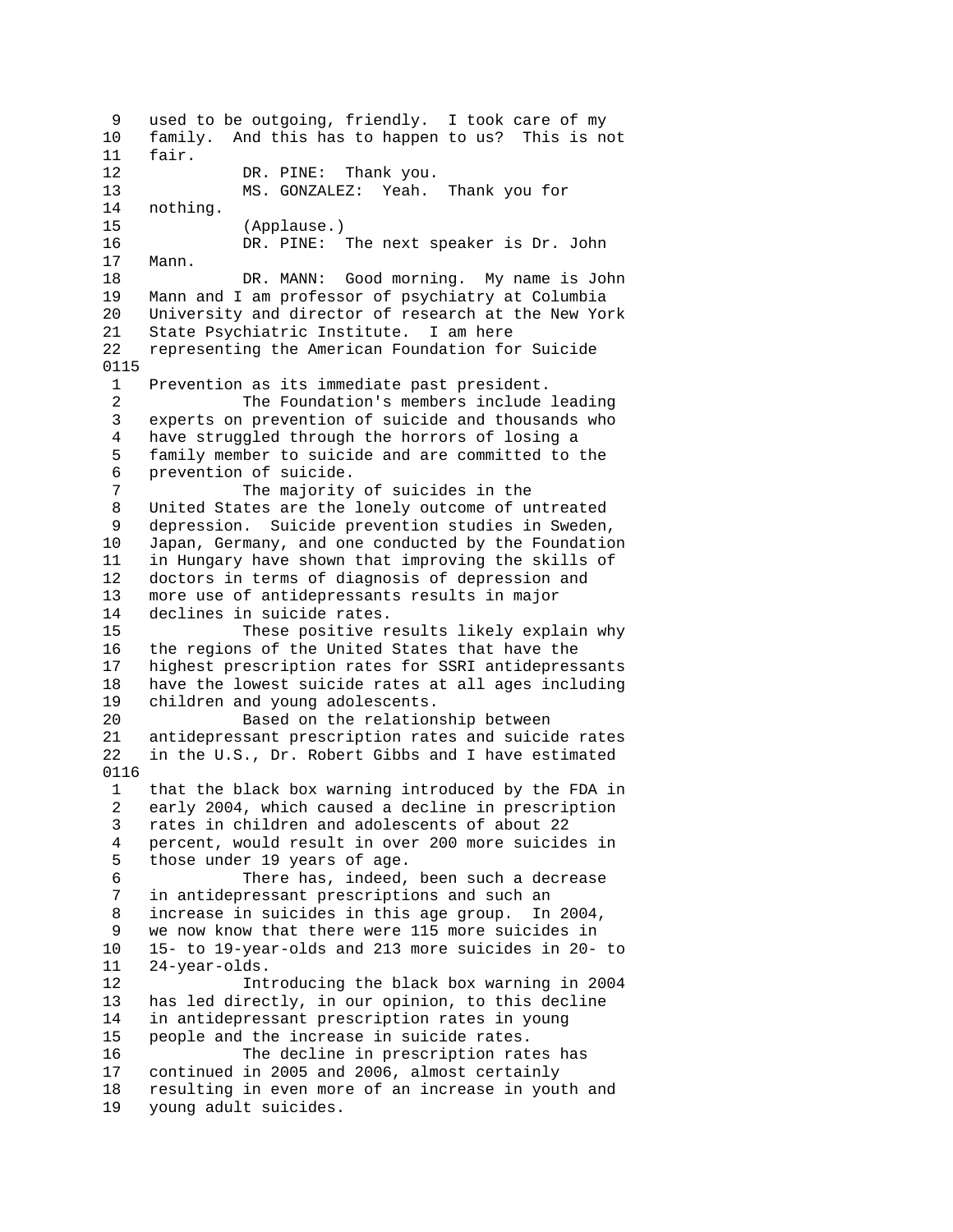20 I recommend that the Committee reverse 21 its previous recommendation of a black box warning 22 and instead have text reminding doctors of the need 0117 1 for careful monitoring of depressed, suicidal 2 patients on antidepressants. We can more good by 3 encouraging treatment for all depressed children 4 and adults. 5 DR. PINE: Thank you. 6 The next speaker is Allen Jones. 7 MR. JONES: Hi. My name is Allen Jones. 8 Unlike the prior speaking, I will announce my drug 9 company connections. I have none. 10 I wish I weren't here today. I wish I 11 could be at home going about my business confident 12 that the FDA would do its job for the American 13 people. I don't have any such belief. 14 Few Americans today believe the FDA can<br>15 be trusted to do its job. Conflict of interest is be trusted to do its job. Conflict of interest is 16 no longer the FDA's dirty, little secret. 17 Conflicts of interest have been widely reported. 18 They are well known. 19 Conflicts of interest have tarnished the 20 image of the FDA and, more importantly, have 21 damaged the FDA's willingness and ability to place 22 public safety interests ahead of drug industry 0118 1 profit. Conflicts of interest have resulted in 2 many of the tragedies you are hearing about today. 3 Conflict of interest is no longer an FDA 4 secret, but there are still mysteries at the FDA 5 like why are these conflicts allowed to continue 6 Why is the FDA still seating advisory panels 7 comprised largely of people with financial ties to 8 the drug industry? 9 Why hasn't the FDA not even disclosed the 10 names of the drug companies these panel members 11 work for? And why, for heaven's sake, in all of 12 American can't we find a consumer representative 13 who doesn't own stock in two drug companies? 14 (Applause.) 15 MR. JONES: Does the FDA serve the drug 16 industry or the American people? This panel will 17 answer that question today. The ironclad political 18 protection of the drug industry is beginning to 19 crumble. 20 The American public is becoming informed 21 and outraged regarding the negative influence that 22 drug industry marketing and mistakes have had on 0119 1 our health and economy. 2 The American people and our 3 representatives are beginning to act. Doctors, 4 pharmacists, and researchers are beginning to be 5 held accountable for their misdeeds. 6 Courageous states' attorneys general, 7 federal prosecutors, and plaintiffs' attorneys are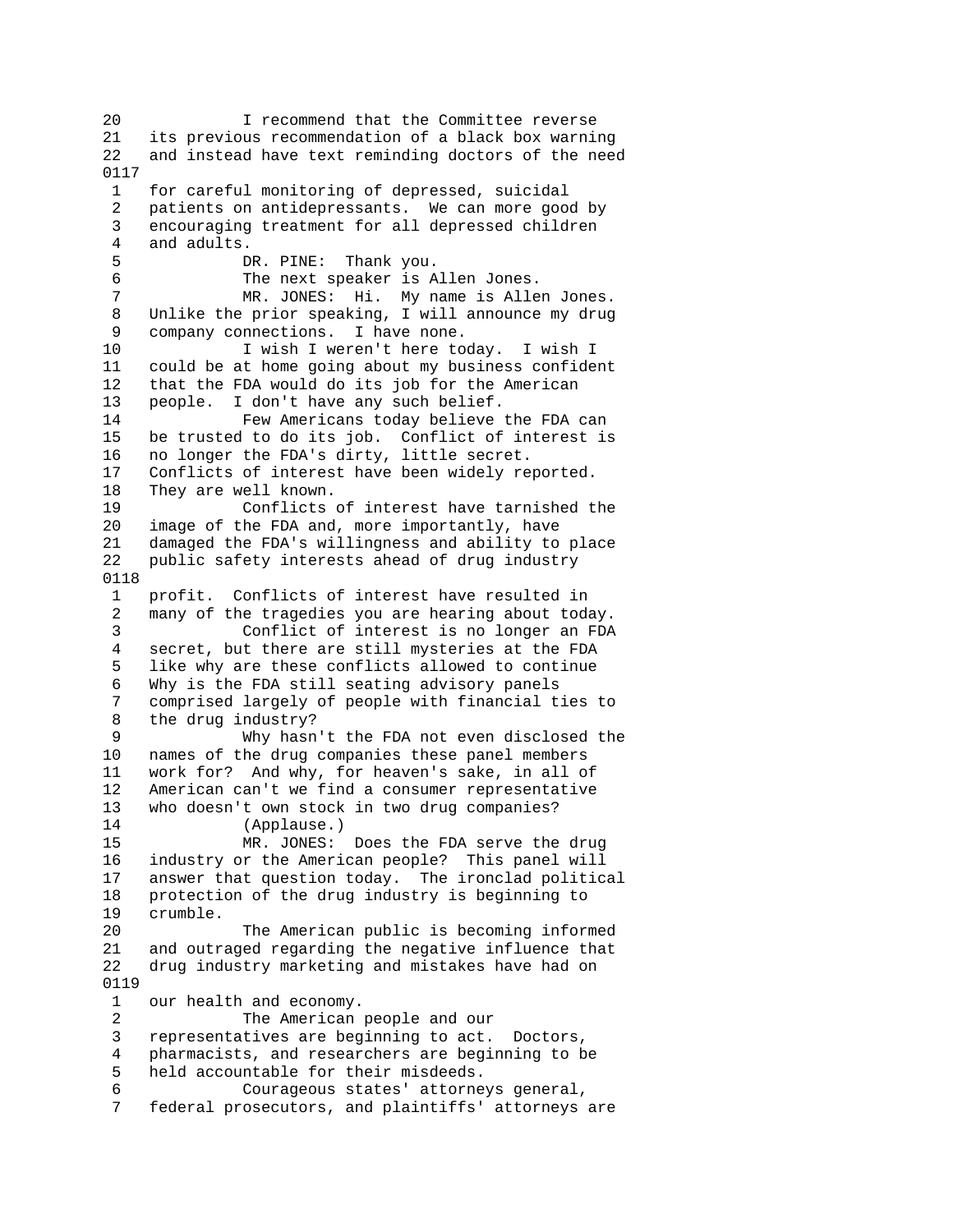8 honing in on the devastation that drug industry 9 money has wrought on the government entities, 10 employees, and institutions that are supposed to 11 protect us. They are learning the role that 12 conflict of interest plays in this corruption of 13 our safeguards. 14 Most recently, last month in 15 Pennsylvania, the former chief pharmacist and head 16 of the state psychiatric formulary committee was 17 indicted on felony and misdemeanor charges for his 18 conflicts of interest with drug companies. 19 Last week, a researcher for the National 20 Institutes of Health was arraigned on and pled 21 guilty to similar felony charges. I hope, I pray, 22 and I believe we are going to see a lot more of 0120 1 that sort of thing. 2 Change within the FDA has begun slowly<br>3 but not from the top. It began with the courage but not from the top. It began with the courageous 4 examples of Dr. David Graham and Stephen Neeson. 5 Others like them will emerge. Maybe one will 6 today. 7 In closing, I will speak a simple truth. 8 The love affair between the pharmaceutical industry 9 and our government institutions has to end. It is 10 time to remove the moneychangers from the temple. 11 Please begin today. Protect the American people. 12 (Applause.) 13 MR. JONES: Issue rational warnings about 14 the known dangers of these drugs.<br>15 Thank you. 15 Thank you.<br>16 (Applause. (Applause.) 17 DR. PINE: Thank you. 18 The next speaker is Nick Korzie. 19 MR. KORZIE: Hey. What's going on folks? 20 I'm Nick Korzie. I'm 16 years old. I was on the 21 drugs myself for at least two years. I OD'd on the 22 drugs and I was taken off those, ProzacR is the 0121 1 drug that I OD'd on, and put on two other SSRIs 2 with two other antipsychotic and a seizure 3 medication. 4 I am not psychotic. I don't have 5 seizures. I was just depressed. It is sick that I 6 was put on medications that I didn't even need. I 7 took a gun to school. Luckily, I didn't shoot 8 myself; I missed. 9 I got locked up. As soon as I got out, I 10 realized in the court hearings it wasn't my fault. 11 I made bad decisions because I wasn't thinking 12 clearly. 13 Then, I started talking to people, 14 adults, and hearing through the papers that other 15 people were going through the same things I was. I 16 started realizing that I need to help other people 17 because they have helped me. 18 I met all these wonderful people and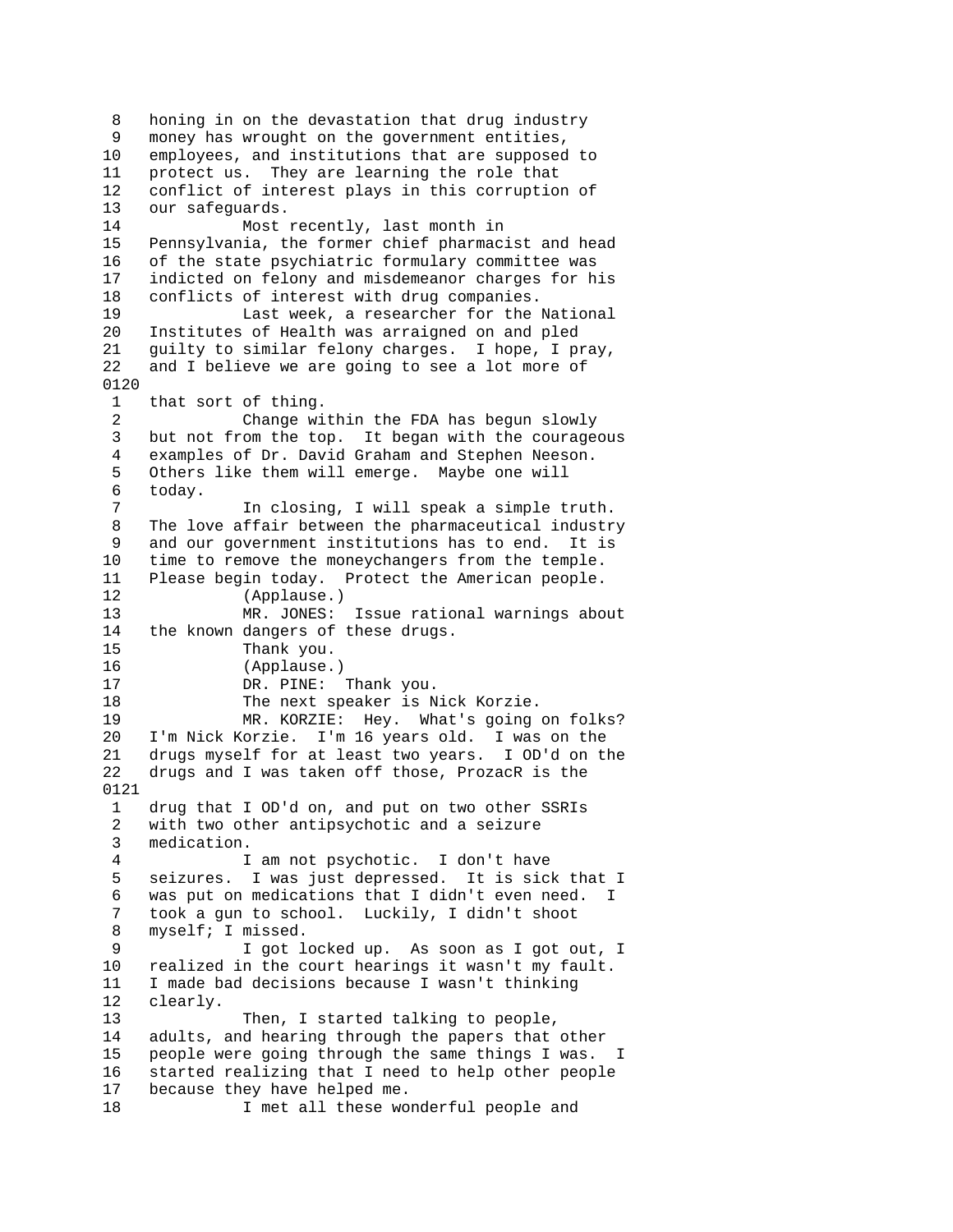19 talked to them about the same things that I went 20 through. Not only was I having nightmares, other 21 people were having nightmares. It wasn't just me. 22 I found that out. 0122 1 I'm here today to tell you that it's not 2 our fault that we are getting in trouble. It's not 3 our fault that we are suicidal. It's not our 4 fault. If you would just take care of us and take 5 care of what you're supposed to, protecting the 6 people. We are the people. 7 Your excuses that the drugs don't work or 8 the suicidal ideations are there before we take the 9 drugs, that doesn't make sense. Instead of upping 10 our dosages, why not just take us off the 11 medications? Obviously, if they are not working, 12 then there is no point to them. Protect the 13 people, protect me. Either give warnings or get 14 rid of the drugs. 15 Thank you. 16 (Applause.) 17 DR. PINE: Thank you. 18 The next speaker is Christopher 19 Kratochvil. 20 MR. KRATOCHVIL: Good morning. My name 21 is Chris Kratochvil, and I am a child and 22 adolescent psychiatrist at the University of 0123 1 Nebraska Medical Center in Omaha, Nebraska. I have 2 conducted research in mood disorders funded by the 3 National Institute of Mental Health as well as 4 pharmaceutical companies. 5 I paid for my own travel to participate 6 in this hearing and am speaking today on behalf of 7 the American Academy of Child and Adolescent 8 Psychiatry. 9 This morning I would like to make three 10 points based upon the pediatric antidepressant 11 experiences which may be useful to consider in 12 today's deliberations. 13 Antidepressants are effective in the 14 treatment of pediatric depression. Antidepressant 15 use has been correlated with a decrease in youth 16 suicides. The pediatric black box label was 17 correlated with a significant decline in the use of 18 antidepressants in children and adolescents. 19 First, as one of the principal 20 investigators in the NIMH-funded Treatment for 21 Adolescents with Depression Study, we demonstrated 22 that fluoxetine, both alone and in combination with 0124 1 cognitive behavioral therapy, was safe and 2 effective for the treatment of adolescent 3 depression. 4 Medication was important in improving the 5 impairing symptoms of these youths while cognitive 6 behavioral therapy alone was no more effective than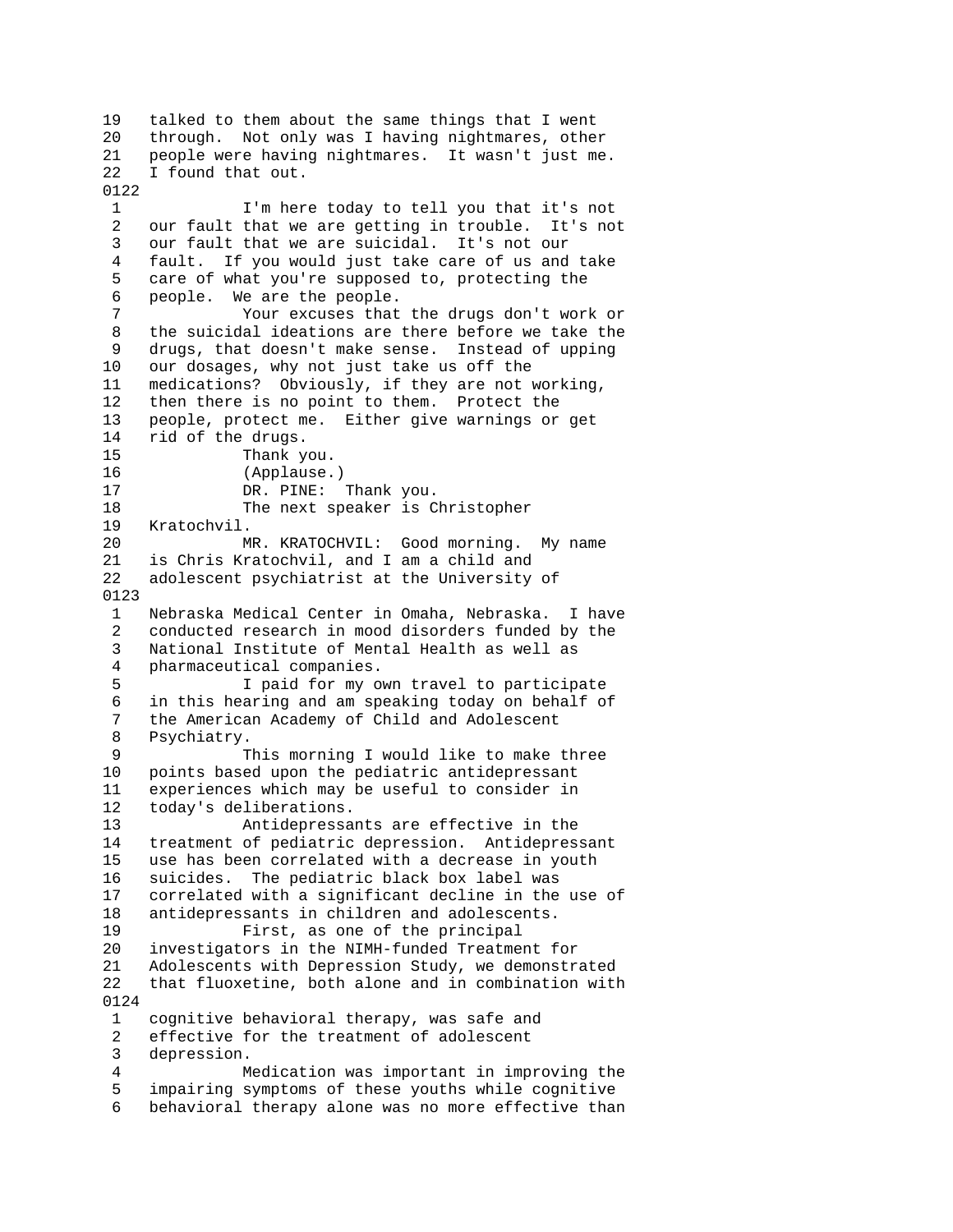7 placebo. 8 Second, as demonstrated by Gibbins, 9 et al., in November 2006, "American Journal of 10 Psychiatry," SSRI prescriptions have been 11 associated with lower suicide rates in children. 12 While no direct causation can be 13 determined, this data is certainly congruent with 14 previous data demonstrating declining suicide rates 15 correlated with increases in antidepressant 16 prescriptions. 17 Third, several pharmacoepidemiological 18 studies have identified declining pediatric 19 prescriptions for antidepressants since the 2004 20 pediatric antidepressant hearings and the release 21 of the pediatric black box label. 22 For example, recent data presented by 0125 1 Thompson, et al., demonstrated a 19.6 decline in 2 new pediatric antidepressant prescriptions from one 3 year prior to, to one year following the black 4 box. 5 This decline was due in part to 6 physicians who stopped treating depressed patients 7 as well as referrals to specialists with excessive 8 waiting periods due to a significant workforce 9 shortage leaving many children and adolescents with 10 depression with limited access to care. 11 11 It is obviously crucial to thoroughly 12 assess the risk of any intervention, but potential 13 benefits and risks of not treating must be 14 considered as well.<br>15 My concer My concern is that heightened anxieties 16 will result in diminished appropriate use of these 17 effective treatments, leading to unnecessary 18 suffering, impairment, and possible loss of life. 19 19 I ask the Committee to take these 20 concerns into account when deliberating potential 21 recommendations for the treatment of our patients 22 suffering from depression. 0126 1 DR. PINE: Thank you. 2 The next speaker is Darrel Reiger. 3 DR. REGIER: Good morning. I am 4 Darrel Regier representing the American Psychiatric 5 Association where I am director of research. No 6 pharmaceutical or other outside funds were used in 7 conjunction with my testimony to this Committee. 8 In preparing the recent FDA report, both 9 the clinical and statistical groups observed that 10 the trials reviewed were not designed to address 11 the suicide risk objectives, and thus suffer from 12 significant limitations of post hoc analysis. 13 Rather than relying on such limited 14 evidence, the FDA should base major public policy 15 recommendations on prospective clinical trials that 16 have directly and systematically assessed both 17 effectiveness and risks.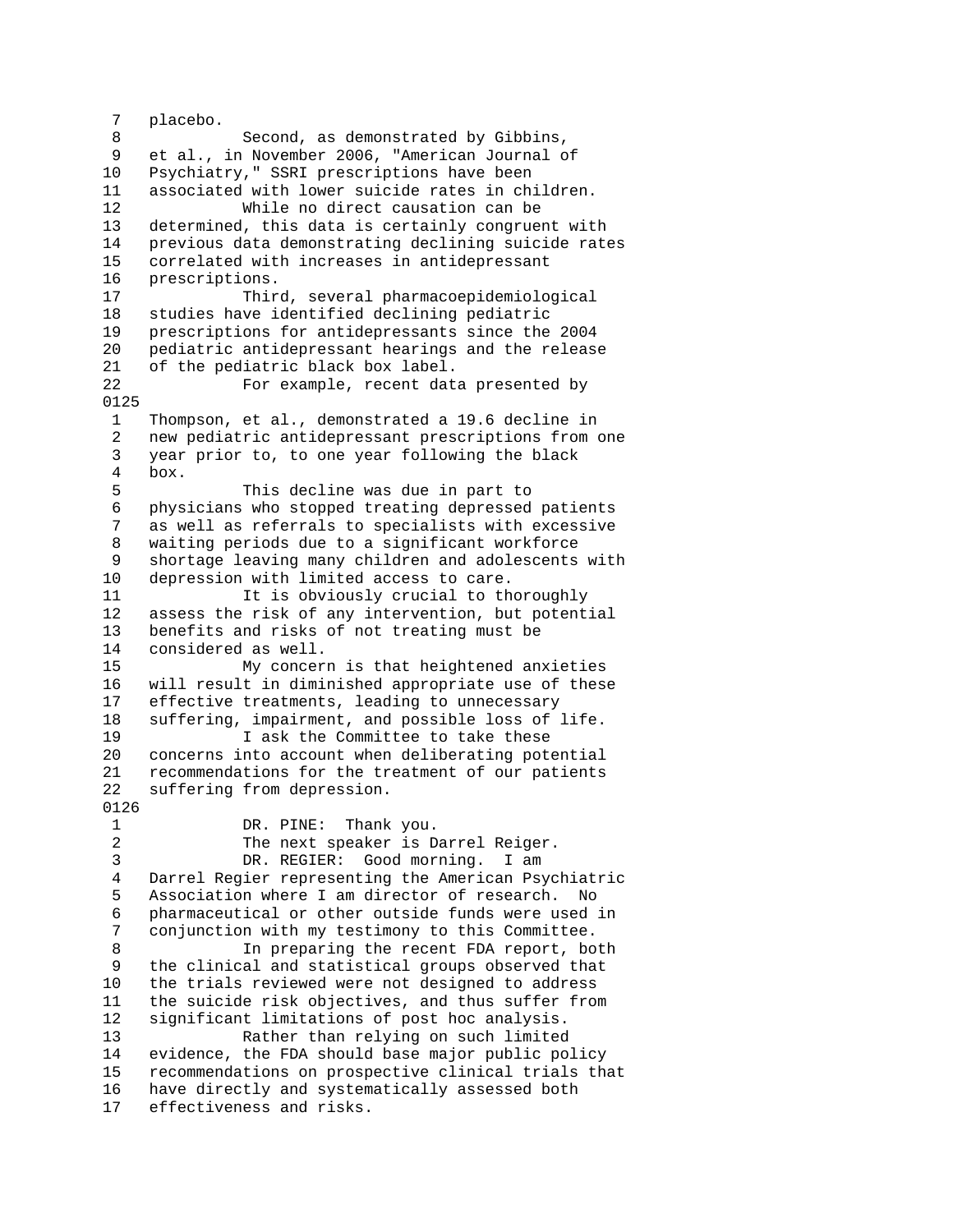18 Hence, any leap to extending current 19 black box labels would be poorly based and, 20 secondly, the current dysfunctional monitoring 21 recommendations that are not supported by evidence 22 should be replaced. 0127 1 The current policy has led to black box 2 advisories, plummeting treatment rates, and 3 undocumented advice on how to monitor any patient 4 placed on antidepressant medications. 5 The current analysis shows that adults 6 collectively showed no increased suicide risk, 7 although there was some variation by age including 8 a strongly protective effect of the medications on 9 persons 65 years and older. 10 An overreaction to these partial data, 11 arguably, could lead to calls for launching a 12 mandatory treatment campaign for any adult over age 13 65 who has depression. 14 However, such a poorly researched suicide 15 immunization campaign might prevent some deaths, 16 but might also have other unanticipated 17 consequences such as the ones that we have had from 18 the earlier recommendations. 19 If the FDA proves to have overreacted to 20 the first round of pediatric data in 2004, the 21 substantial reduction in prescription medications 22 for this at-risk population may be seen as 0128 1 precipitating the recent CDC-documented increase in 2 completed suicides in the adolescent population<br>3 after a sustained decrease of over a decade. after a sustained decrease of over a decade. 4 Also, the sudden imposition of the 5 seven visits in twelve weeks protocol as part of 6 the labeling language for the 2004 hearings has no empirical basis. 8 However, measurement-based treatment 9 approaches have recently been demonstrated in the 10 NIMH Star\*D Study. Likewise, the PHQ-9 has been 11 tested and used by the American Academy of Family 12 Physicians, the American College of Physicians, and 13 the APA to monitor depression treatment response 14 and risks including suicidal ideation. 15 Monitoring should be tailored to the 16 severity to the severity and treatment needs of the 17 patient by telephone followup or at each 18 face-to-face visit. 19 We recently have heard from primary care 20 practices that some physicians are refusing to 21 initiate treatment for depression because they 22 couldn't guarantee seven visits in twelve weeks. 0129 1 Again, as the FDA considers labeling 2 changes, we would suggest that you move toward a 3 more evidence-based monitoring recommendation that 4 avoids creating the much greater risk of disruptive 5 lives and suicide that are associated with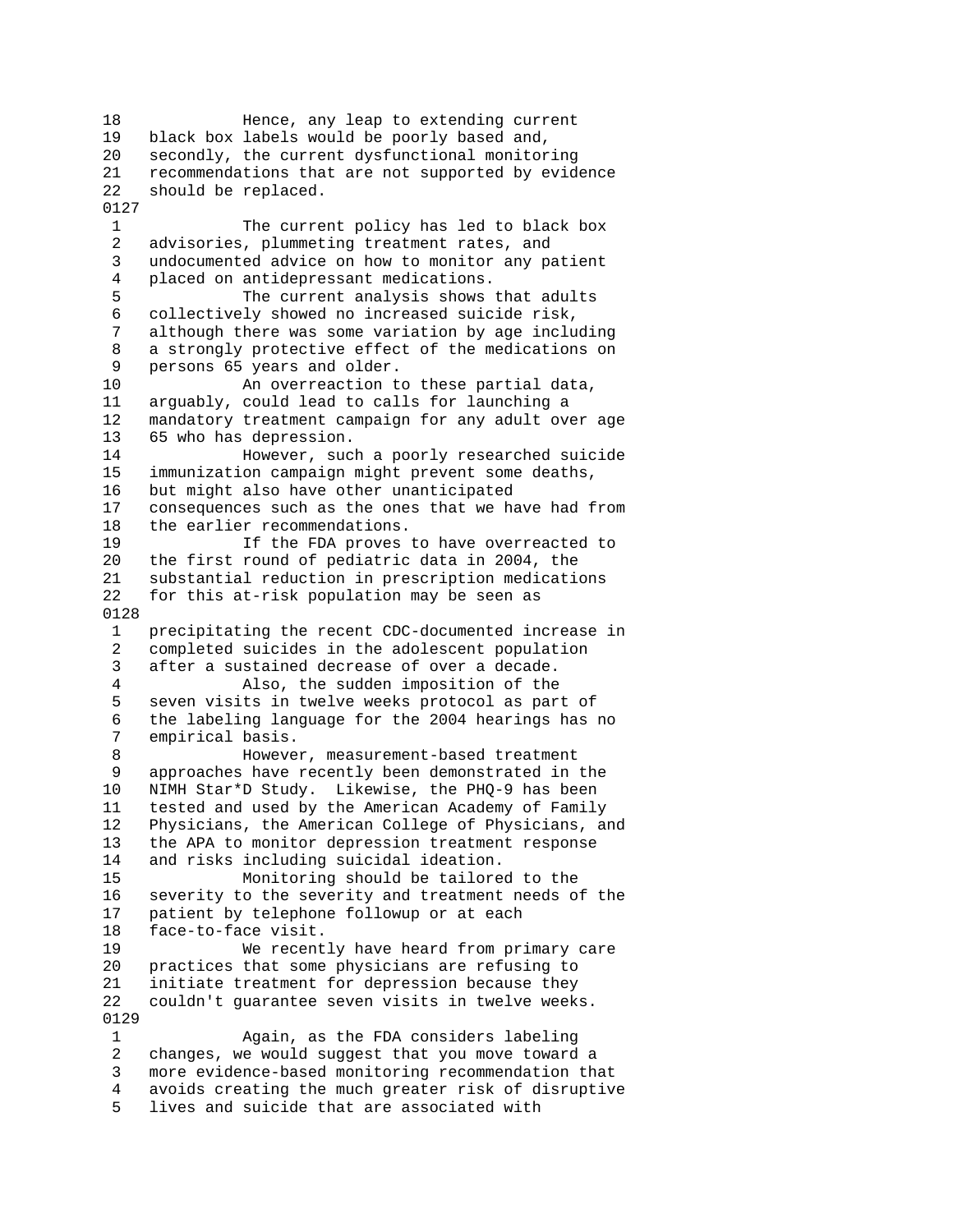6 untreated depression. Thank you. 8 DR. PINE: Thank you. 9 The next speaker is Moira Dolan. 10 DR. DOLAN: Hello. My name is Dr. Moira 11 Dolan, executive director of Medical Accountability 12 Network. We are a nonprofit accepting donations 13 from individuals only and have no support from 14 commercial interests or from other groups. Our 15 purpose is to make medicine accountable based on 16 full informed consent. 17 Here are some of our grave concerns with 18 the adult suicidality studies that were discussed 19 this morning. Inexplicably, the drug makers only 20 had to report one event per subject. 21 Incredibly, events occurring within the 22 tapering period were not included. Events more 0130 1 than one day after the last double-blind treatment 2 period were not included, and this is in spite of 3 drug half lives from five hours to over a week. 4 The attempted compensation for 5 informative censoring was wholly inadequate. 6 Again, inexplicably the FDA made no attempt to 7 adjudicate the drug makers' reports of what 8 consisted of "suicidality." 9 Even with these handicaps, however, the 10 data did show an increased incidence of suicidality 11 in 18- to 24-year-olds. Remarkable increased 12 suicidality was found in the evidence supplied by 13 the makers of Celexa®; Cymbalta®; BuSpar®; and, to 14 a lesser extent, Luvox®. 15 There is no biological explanation for 16 such a drug effect on adolescence and young adults 17 and yet not on people over age 25. In fact, there 18 is no precedent for any adverse drug event warning 19 to be given for children but not for adults when it 20 doesn't specifically relate to growth or 21 maturation. 22 Obviously, more studies need to be done. 0131 1 This time with data collection that is designed to 2 give some answers. However, to have this data in 3 hand and yet to continue to refrain from 4 undertaking an urgent, broadly disseminated 5 information campaign with immediate and plainly 6 worded warnings -- warnings against the possibility 7 of tragic, unnecessary deaths by drug-induced 8 suicide -- well, this is nothing less than a gross 9 abdication of the patient protection 10 responsibilities of the FDA. 11 The concerns of the Medical 12 Accountability Network are that physicians and 13 pharmacists have legal and ethical obligations. We 14 have to provide patients with adequate information 15 so that they can give informed consent for any 16 given treatment.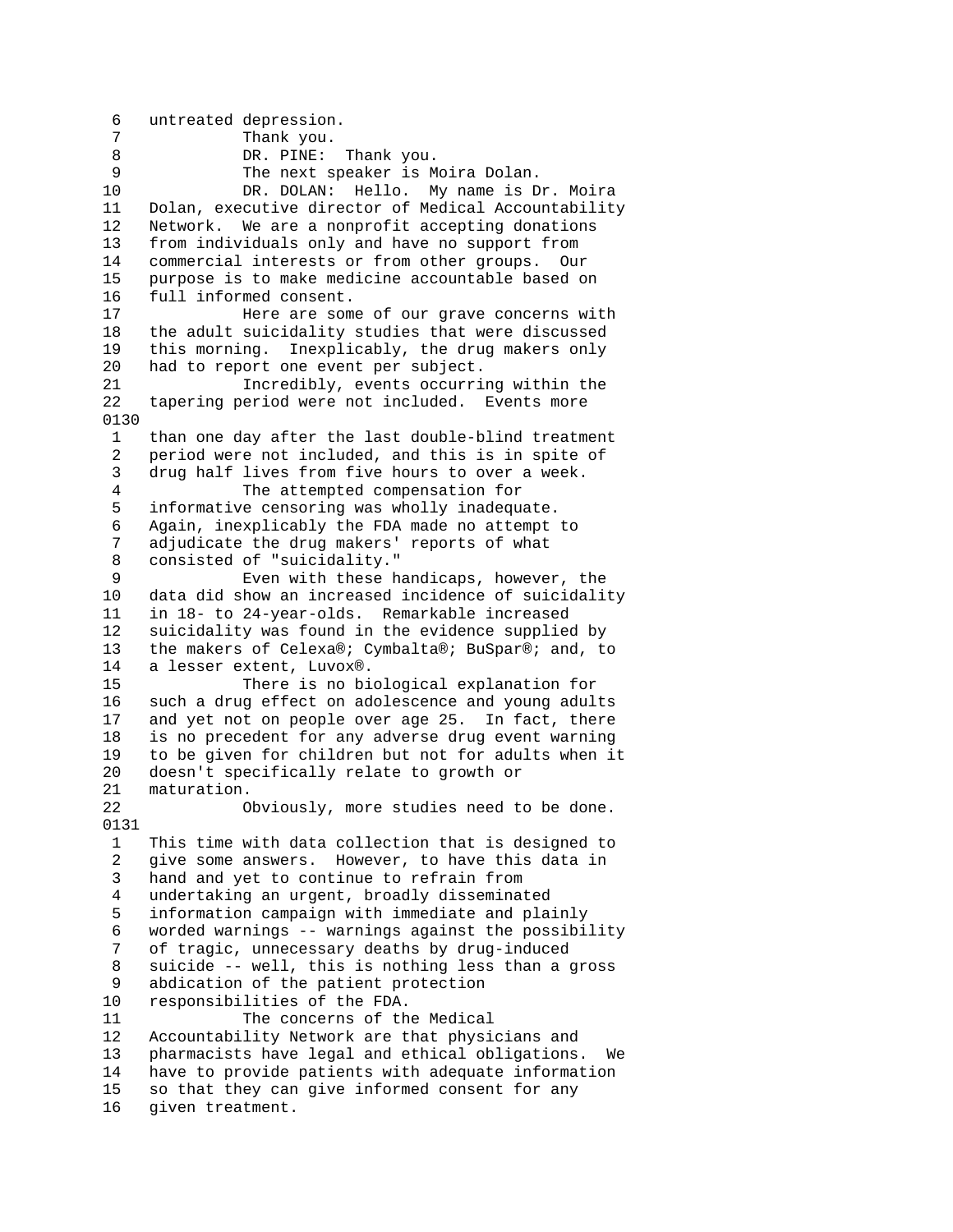17 When you settle for more study in the 18 absence of urgent consumer protective action, 19 frankly physicians and pharmacists are forced to 20 ignore the FDA. Unlike the FDA, those of us on the 21 front lines cannot ignore the fact that we are 22 faced with people's lives. 0132 1 Look at your ethics codes, ladies and 2 gentlemen of the Committee, and recall that we are 3 talking life and death here, then take a look in 4 the mirror. Let that bear on your actions as 5 Advisory Committee members. 6 Thank you.<br>7 (Applause. 7 (Applause.)<br>8 DR. PINE: DR. PINE: Thank you. 9 The next speaker is Deborah Gruder. 10 MR. GRUDER: My name is Ashir Gruder and 11 I am 23 years old. In 2004, my father Scott was 12 given sample packs of Paxil CR™ and told to call 13 back in about three weeks. He killed himself 14 13 days later. 15 One hundred years ago, Congress created 16 the FDA in response to the numerous health hazards 17 present in the American marketplace. Its job was 18 to protect the American people. It is now a 19 century later and the dangers are far greater than 20 they have ever been. 21 Multinational drug companies let their 22 seemingly endless R&D expenditures justify valuing 0133 1 profits over the sanctity of human life. This 2 shortsightedness has led to the emergence of a vast 3 new array of dangers to the health of the American 4 people. 5 It is too late for you to protect my 6 father. He is dead, and nothing we do today will 7 bring him back. You do have the opportunity to 8 save countless other lives. 9 It took a public outcry for the 10 government to act in 1906. Well, let this serve as 11 our outcry. The people need a champion. I implore 12 you please stand up for us. 13 MS. GRUDER: My name is Deborah Gruder. 14 In the fall of 2004, I spoke before a similar 15 committee urging them to utilize their power to 16 bring awareness and protection to the public 17 regarding SSRIs and suicidality not only as it 18 related to children and adolescents, but also to 19 bring awareness regarding the lethal side-effects 20 connected with adult suicidality. 21 Not two years ago, not fifteen years ago, 22 not today has suicidal thoughts or behavior been 0134 1 isolated to just children and adolescents. Because 2 on March 30, 2004, my husband, Scott Gruder age 52, 3 just only 13 days after beginning Paxil at the 4 recommendation of his physician, just eight days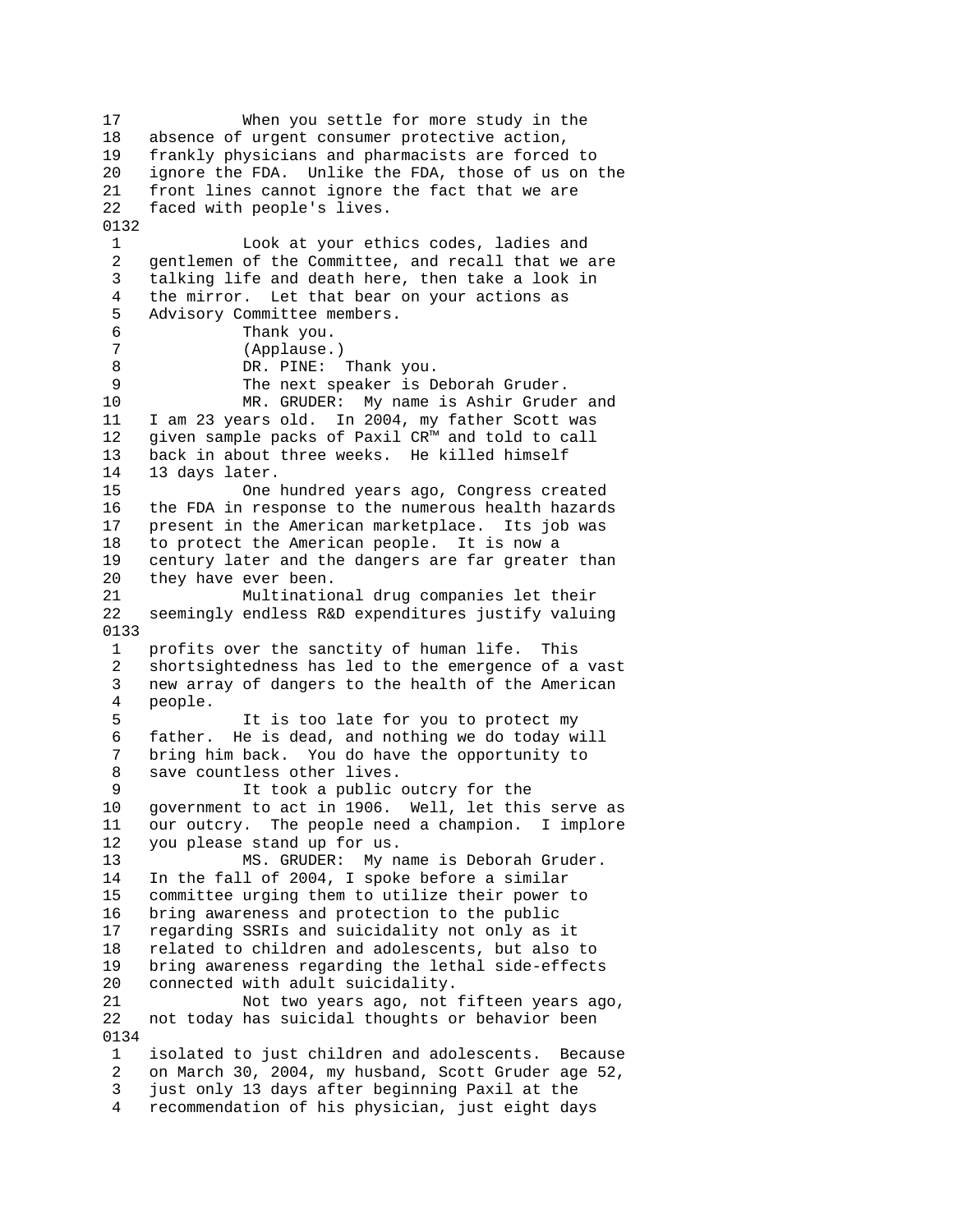5 after this Committee was warned by Dr. Andrew 6 Mosholder to notify and alert not only the 7 physicians who were allowed to prescribe these 8 antidepressants but demanded that the 9 pharmaceutical industry warn the public. 10 In spite of this warning, on that Tuesday 11 morning in 2004, Scott Gruder -- my husband, a good 12 man, a father, a son, a friend to many, and a man 13 who loved life -- somewhere between 7:00 and 7:30 14 a.m. walked into a Walmart and purchased a shotgun 15 and went back to his office and turned this weapon 16 on himself and took his life. 17 He definitely held the gun, but it is 18 GlaxoSmithKline and this Committee as the 19 accomplice by way of negligent misrepresentation 20 and wilful omission of the truth who killed my 21 husband and many other. It has been nothing short 22 of a blood bath and mass murder. 0135 1 (Applause.) 2 DR. PINE: Thank you. 3 4 5 DR. PINE: The next speaker is 6 Gwen Olsen. 7 MS. OLSEN: My name is Gwen Olsen. My 8 20-year-old niece, Megan Leslie Blanchard, 9 committed suicide on December 2, 2004, while 10 attempting to withdraw from Effexor®. 11 She ended her life by self-emulation 12 after first trying to hang herself with her 13 shoelaces. She was unsuccessful because the 14 ceiling fan she had attached them to gave way to 15 her body's weight, so she entered her younger 16 sister's room, took an oil lantern, immersed 17 herself, and ignited a flame. 18 This was a young woman of extraordinary 19 intelligence, beauty and talent who burned herself 20 alive only three weeks before Christmas. The 21 coroner said she sustained second- and third-degree 22 burns over 95 percent of her body. Only her feet 0136 1 were spared. 2 It is not only as Meg's survivor that I 3 felt compelled to be here, but also because of my 4 own adverse response to SSRIs at the age of 33. In 5 1992, I developed a severe case of akathisia and 6 became suicidal for the first and only time in my 7 life. 8 My niece's experience only further 9 convinced me that this phenomenon is not limited to 10 children and adolescents but occurs in all ages and 11 across all patient types. 12 Most importantly, I am here to contribute 13 my perspective as a 15-year veteran in 14 pharmaceutical sales who sold and educated doctors 15 on psychiatric drugs.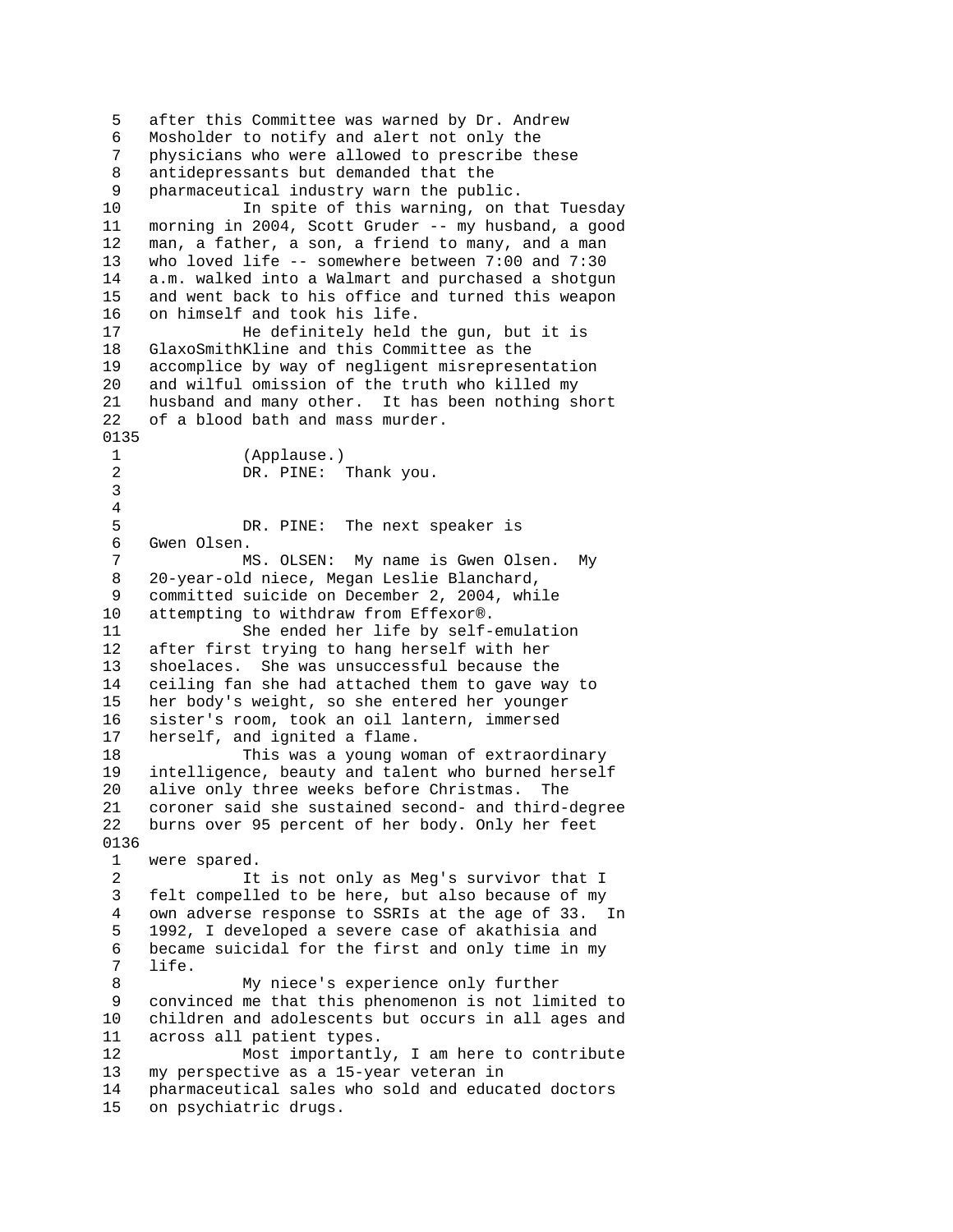16 While working for five major 17 manufacturers, I learned several reasons why much 18 of the data presented here has little to no 19 clinical relevance. 20 For example, the participants in drug 21 trials are cherry picked by the researchers to 22 ensure maximum positive outcomes for reporting 0137 1 purposes. 2 Less than 50 percent of a drug's adverse 3 events are known prior to the drug's approval, and 4 only 1 to 10 percent of side-effects are reported 5 after market through the current MedWatch system. 6 Moreover, pharmaceutical reps are artfully trained to minimize side-effects and to 8 dodge doctor's objections while detailing drugs. 9 This practice severely impairs the fair, balanced 10 education necessary for doctors to develop good 11 clinical judgment. 12 Over the years, my job moved away from 13 educating physicians about my product's 14 indications, contraindications, and side-effect 15 profiles to courting and obligating doctors and 16 their staff with food, gimmicks, and other monetary 17 inducements in order to gain access to busy 18 practices. 19 These activities coupled with my 20 observation of the marketing department's skillful 21 disguise of potential problems in flow charts, bar 22 graphs, and through the manipulation of statistics 0138 1 make it imperative that we have an aggressive and 2 accurate postmarketing drug risk assessment 3 performed by the FDA. 4 It is also necessary that warnings be 5 issued promptly without political stonewalling when 6 deadly risks surface. I know from my research that 7 there is blatant corruption in the integrity of the 8 science surrounding the SSRI drugs. 9 We, the people, have become a disposable 10 human commodity, and our welfare has taken a 11 backseat to profit where drug safety is concerned. 12 Someone must be held accountable, and 13 someone must take the authoritative action to 14 rectify the problem before it further escalates. 15 You are the responsible party. 16 (Applause.) 17 DR. PINE: Thank you. 18 The next speaker is Beverly Hatcher. 19 MS. HATCHER: My name is Beverly Hatcher, 20 and I am also a nurse. On August 18, 2003, my 21 mother, the late Ms. Barbara Jean Darden, was 22 prescribed Paxil. On September 2, 2003, one day 0139 1 before her youngest daughter's birthday, she took 2 her life. 3 She was only on Paxil for 16 days. My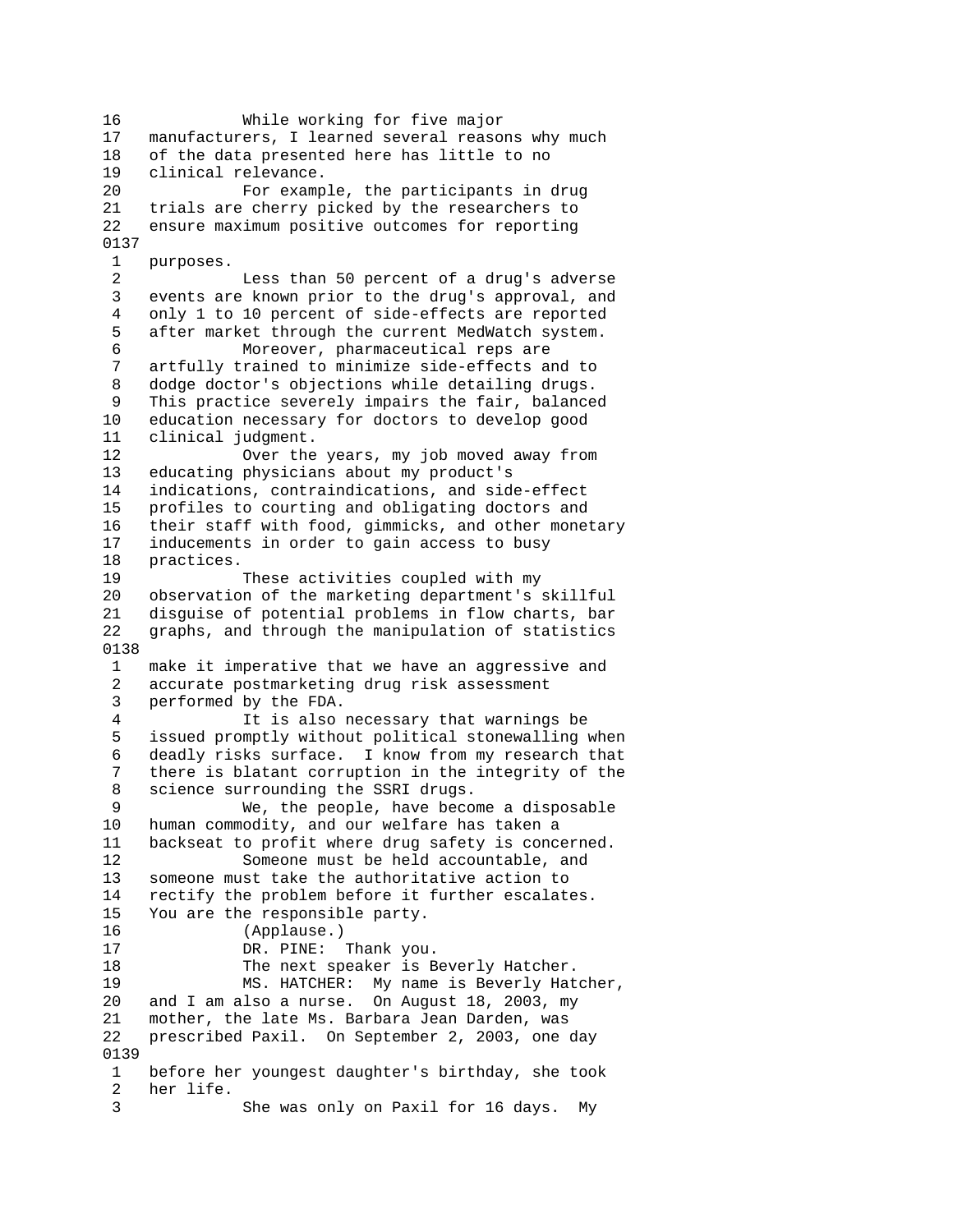4 mother had no history of depression. For far too 5 long, drug companies have been allowed to be under 6 no legal obligation to report or expose the risk of 7 all cognitive effects of the medications they 8 market. 9 On the other hand, drug companies are 10 allowed to provide an abundance of information to 11 the public and the medical community via 12 television, newspapers, and magazines about the 13 alleged positive aspects about their products, but 14 at the same time they still deliberately withhold 15 the negative trial studies to the same population. 16 In doing some research on GSK, the maker 17 of Paxil the drug that was the ultimate cause of my 18 mother's death, I came across these alarming 19 findings. These alarming findings come straight 20 out of the headlines from their articles on their 21 website. GSK professes their mission is to improve 0140 1 the quality of life by enabling people to do more, 2 feel better, and live longer. They boast about how 3 they have over 100,000 employees worldwide, and 4 they go on to say how some 40,000 of them alone 5 just work in marketing and sales. They have 24 6 research and develop centers in 11 countries. 7 For some quotes from the drug company's, 8 GSK's, employees they have been quoted saying on 9 12/8/2003, Dr. Allen Roses, GSK's senior vice 10 president of genetics, said that the vast majority 11 of drugs only work in about 90 percent of the people. 13 I'm sorry, "The vast majority of drugs, 14 more than 90 percent, only work in about 30 to 15 50 percent of the people. I would not say that the 16 drugs don't work in 30 to 50 percent of the people. 17 Drugs out there work, but they don't work in 18 everybody." 19 6/6/2004, Jean-Pierre, executive officer 20 said: "We are a high-integrity company. We know 21 the rules, and we follow them." She also said, 22 "All drugs have side-effects. We are spending too 0141 1 many hundreds of millions of dollars on lawyers." 2 Alan Metz, GKS vice president for 3 clinical development said: "We do not know with 4 absolute certainty how any of the antidepressants 5 work." 6 Her spokesperson Mary Ann Ryan quoted in 7 2006: "GSK said the sales for Paxil alone was \$33 8 million. For Paxil CR, sales were \$209 million." 9 Ms. Ryan also went on to say they conducted a new 10 analysis and revised the label at the request of 11 the FDA. 12 In May 2006, GSK sent out letters to the 13 doctors informing them of the risk of suicide in 14 adults 18 to 30. Ms. Ryan also went on to say on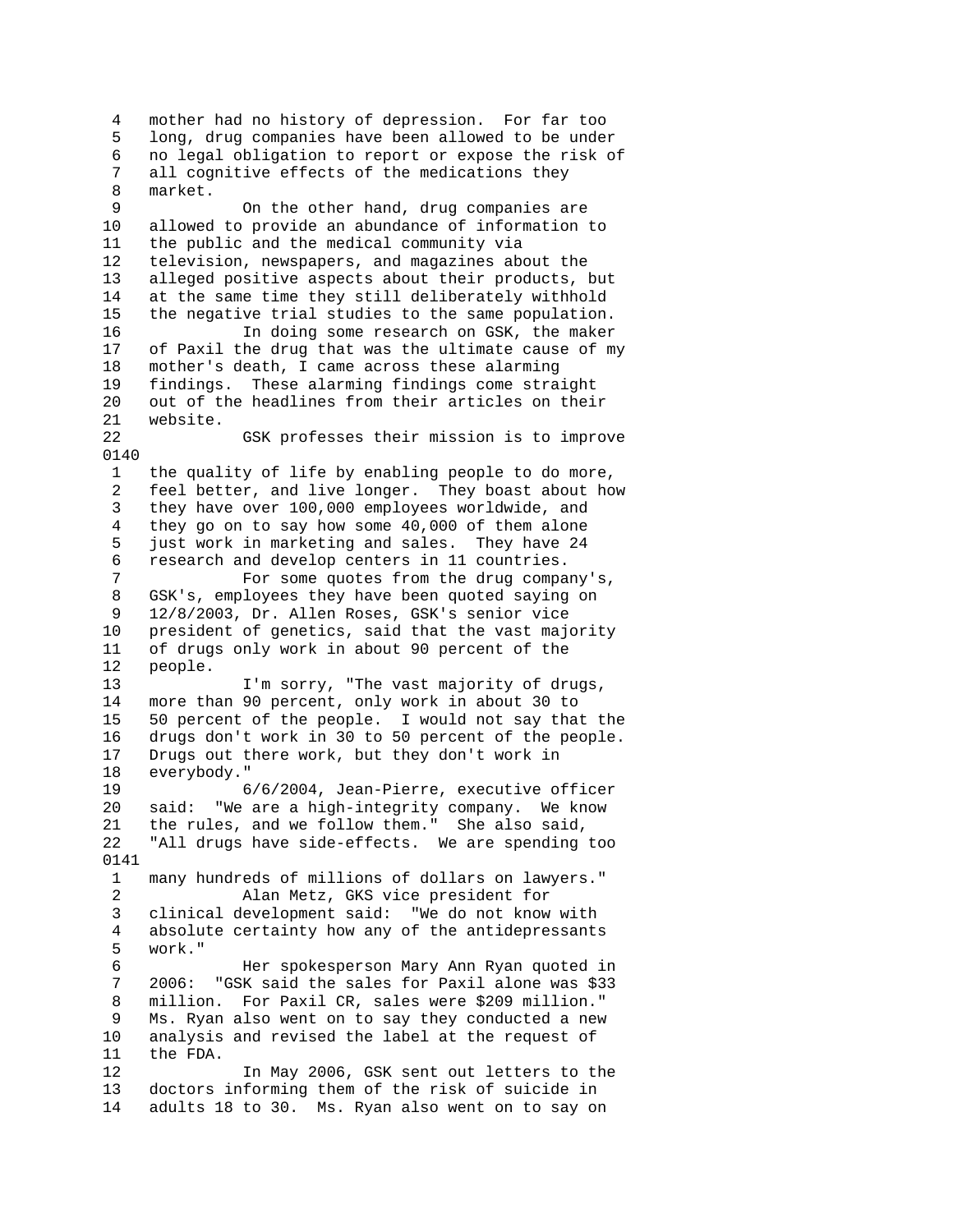15 behalf of GSK, "We believe, however, that overall 16 risk/benefit remains positive." 17 In 2004, the FDA was forced to take a 18 harder look at the antidepressant sector, requiring 19 all drug companies to change their labels and 20 reflect the risk of suicide. 21 In March 2004, according to the 22 information pulled from the pages of the FDA 0142 1 website, the FDA issued a public advisory about 2 worsening of the side-effects of depression and 3 suicidality in patients being treated with 4 antidepressants. 5 DR. PINE: Thank you.<br>6 The next speaker is E 6 The next speaker is Ellen Liversidge.<br>7 MS. LIVERSIDGE: Good morning. My na MS. LIVERSIDGE: Good morning. My name 8 is Ellen Liversidge from Silver Spring, Maryland, 9 and I am glad I got a chance to speak after all. I 10 have no financial ties to any group, particularly 11 pharma. I would never have financial ties to 12 pharma. 13 I am a member of the Alliance for Human 14 Research Protection, and I speak on behalf of my 15 children and my friends Diane, Kathy, Theresa, and 16 Leslie who also lost family members to psychotropic 17 drugs. 18 My family's psychiatric history is grim 19 with a grandmother who died in the early twenties 20 due to manic depression we think and a father who 21 died from electroconvulsive therapy when I was 22 one year old. 0143 1 Each of my two children acquired manic 2 depression at age 20, my son in 1984 and my 3 daughter in 1987. My son did very well, for the 4 most part, on lithium obtaining his bachelor's and 5 master's from Cornell and having a real life. 6 But in 2004 he made a fatal mistake and 7 went on Maryland Medicaid and was put on Lilly's 8 Zyprexa®. He was told repeatedly that it was 9 safe. 10 I am very suspicious of Maryland 11 Medicaid's formulary choices. He gained almost a 12 hundred pounds. In October 2002, he fell into a 13 coma and died. 14 The FDA failed, having done a study of 15 MedWatch data in 2001 with a professor from Duke, 16 in finding hundreds of cases of diabetes and 17 23 deaths. Prior to my son's death, both Japan and 18 the U.K. required a warning on this drug of 19 Lilly's. The FDA did nothing. 20 In 2004, my daughter, who had done well 21 on lithium for 17 years, began to feel suicidal. 22 Among the many potions given to her was the drug 0144 1 Lexapro. 2 I will never forget the day she came to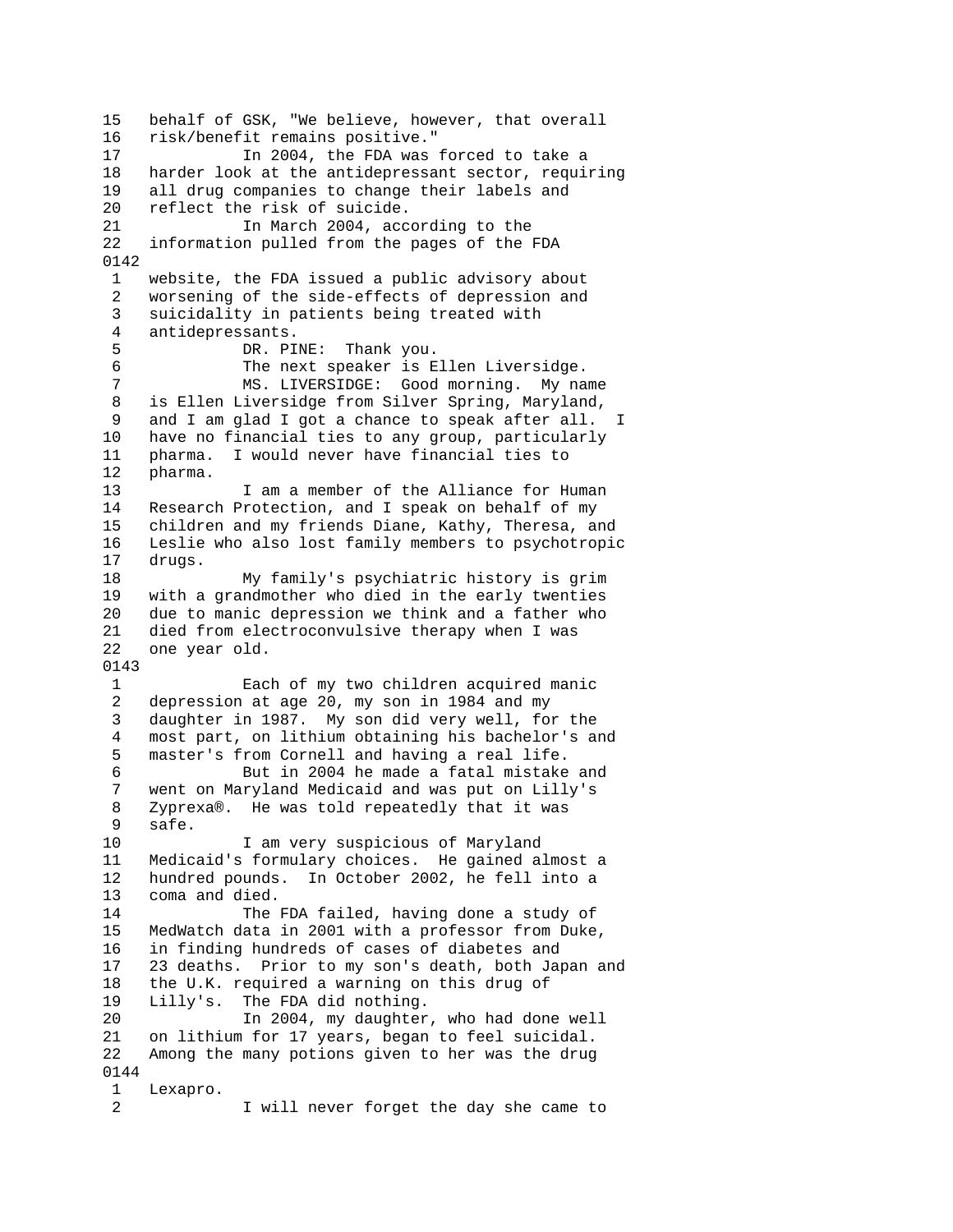3 my office looking all around and looking very 4 agitated. I realized she was looking for her 5 kitchen knives, which I had taken from her 6 apartment for safekeeping. She was acutely either 7 suicidal or homicidal. 8 I didn't know which because fortunately 9 we survived. She had to go into the hospital for 10 safekeeping. She had never been in a state like 11 that. 12 FDA, you almost took my daughter as well 13 as my son. 14 The FDA needs to meet its original 15 mandate, which is to protect the public health of 16 American citizens instead of the bottom line of the 17 pharmaceutical industry. 18 (Applause.) 19 DR. PINE: Thank you. 20 The next speaker is Lisa van Syckel.<br>21 MS. VAN SYCKEL: Good morning. Good MS. VAN SYCKEL: Good morning. Good 22 morning, ladies and gentlemen. My name is Lisa van 0145 1 Syckel. I am the mother of a fifteen-year-old 2 Paxil survivor who attempted suicide and became 3 violent. 4 On August 31, 2006, of this year, Dr. von 5 Eschenbach received a letter from my Congressman, 6 Mike Ferguson, a member of the Oversight and 7 Investigations Committee. 8 Congressman Ferguson stated to 9 Dr. von Eschenbach, "As you know, the use of 10 antidepressant medication is controversial,<br>11 particularly by children and adolescents." particularly by children and adolescents." 12 In September 2004, I participated in 13 hearings conducted by the House Energy and Commerce 14 Committee's oversight investigations concerning the 15 pediatric use of antidepressants. 16 At that hearing I strongly advocated that 17 the FDA issue black box warnings, the highest FDA 18 warning on prescription drug labels, regarding the 19 potential serious side-effects in the pediatric 20 population. 21 It was my belief in 2004 during the 22 congressional hearings and it remains so now that 0146 1 these drugs must be administered to children and 2 adolescents under the strictest scrutiny. 3 I believe that the medication guides are 4 a vital component to the overall strategy ensuring 5 that fully informed decisions are made my parents 6 before their child begins a regimen of 7 antidepressant medications. 8 Indeed, it is for this reason that I find 9 deeply troubling the apparent lack of regulatory 10 oversight to ensure the medication guides are being 11 distributed. We know the medication guides are not 12 being distributed. 13 Dr. Goodman, in February 2004, you gave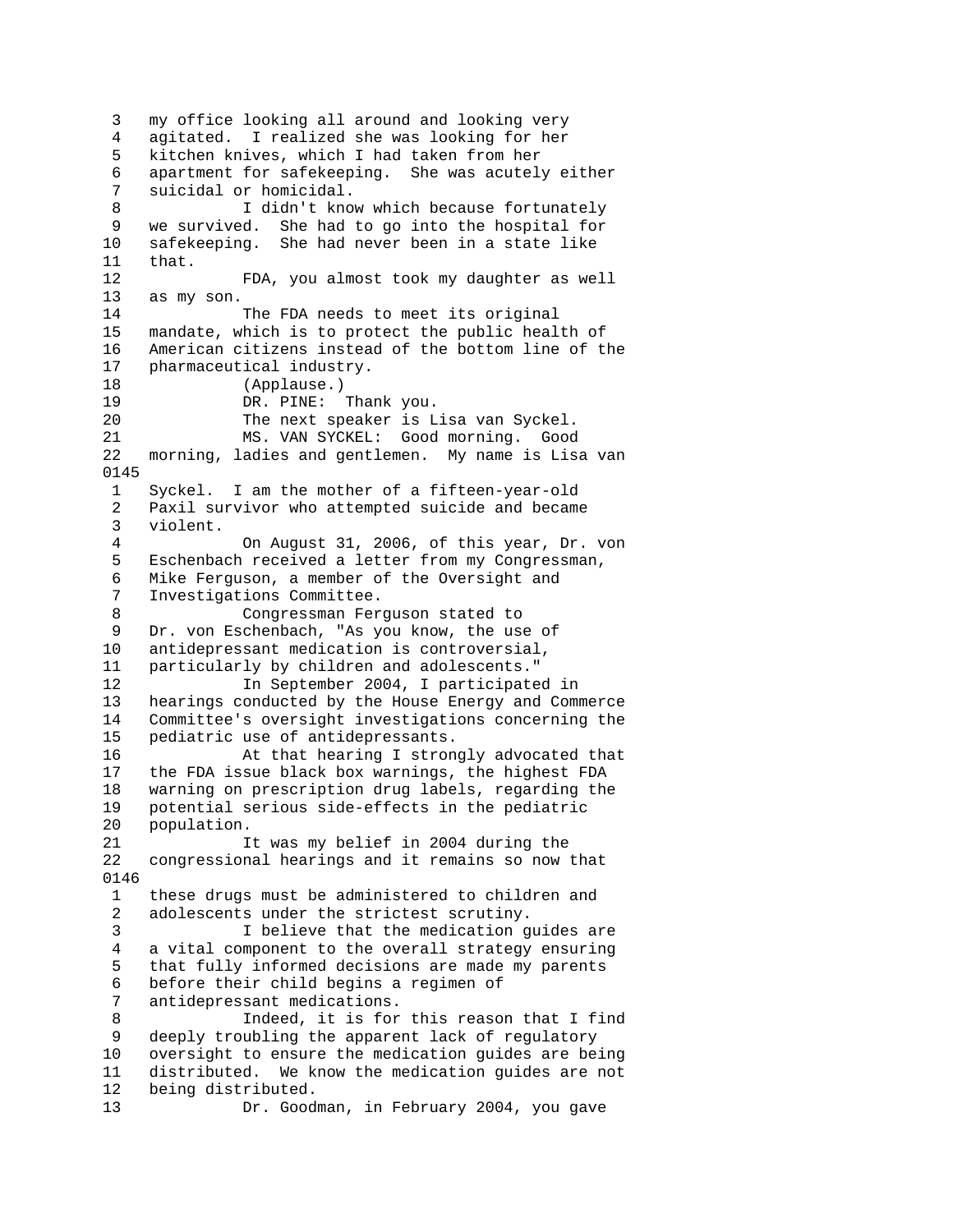14 an interview to your local reporter and I quote 15 you, "I hope there will be some mechanism in the 16 meantime to warn both parents and physicians to be 17 alert for what I call `behavioral toxicity.'" 18 On October 10, I had the wonderful 19 opportunity to speak with Attorney General Alberto 20 Gonzales about this behavioral toxicity and the 21 violence in our schools. 22 It is very important that we keep the 0147 1 black box warnings and we add the black box warning 2 to the adult population. If it were up to me, you 3 would have the suicide warning right there on the 4 bottle. 5 We are the parents, we are the consumer. 6 It is our right to make an informed decision. If 7 FDA cannot do the proper thing, we will go to 8 Congress, and we will make Congress demand that you 9 do your job. If you can't do it, then they will 10 have to do it for you. 11 A PARTICIPANT: Here, here. 12 (Applause.) 13 MS. VAN SYCKEL: We now know that it is 14 the holiday season and many people would have liked 15 to have been here and they cannot be, so the 16 remainder of my 15 minutes (sic) will be in a 17 moment of silence for those who have lost their 18 lives. 19 Thank you. 20 DR. PINE: Thank you. 21 (Applause.)<br>22 DR. PINE: DR. PINE: The next speaker is 0148 1 Charles Carpenter. 2 MR. CARPENTER: Thank you for allowing me 3 this opportunity. In the spring of 2002, my wife 4 started seeing a psychologist because she would 5 sometimes jump when she was riding in a car, not 6 all the time just once in a while. 7 In the fall of 2002, the psychologist 8 recommended Paxil. Since she couldn't write the 9 prescription, a general practitioner in the clinic 10 wrote it for her. She was assured that Paxil was 11 safe but was told she could experience dry mouth, 12 nausea, and drowsiness.<br>13 By the end of By the end of May 2003, she was a 14 completely different person. Her likes, dislikes, 15 and interests had all changed. Gaping holes had 16 been eroded into the boundaries she had established 17 for the way she lived her life. 18 A person's whose goal it had been for us 19 to work together in our photography studio, who 20 looked forward to the time, extra time, we could 21 spend together on vacation and the person that told 22 my mom when she was dying not to worry that she 0149 1 would always be there to take care of me, just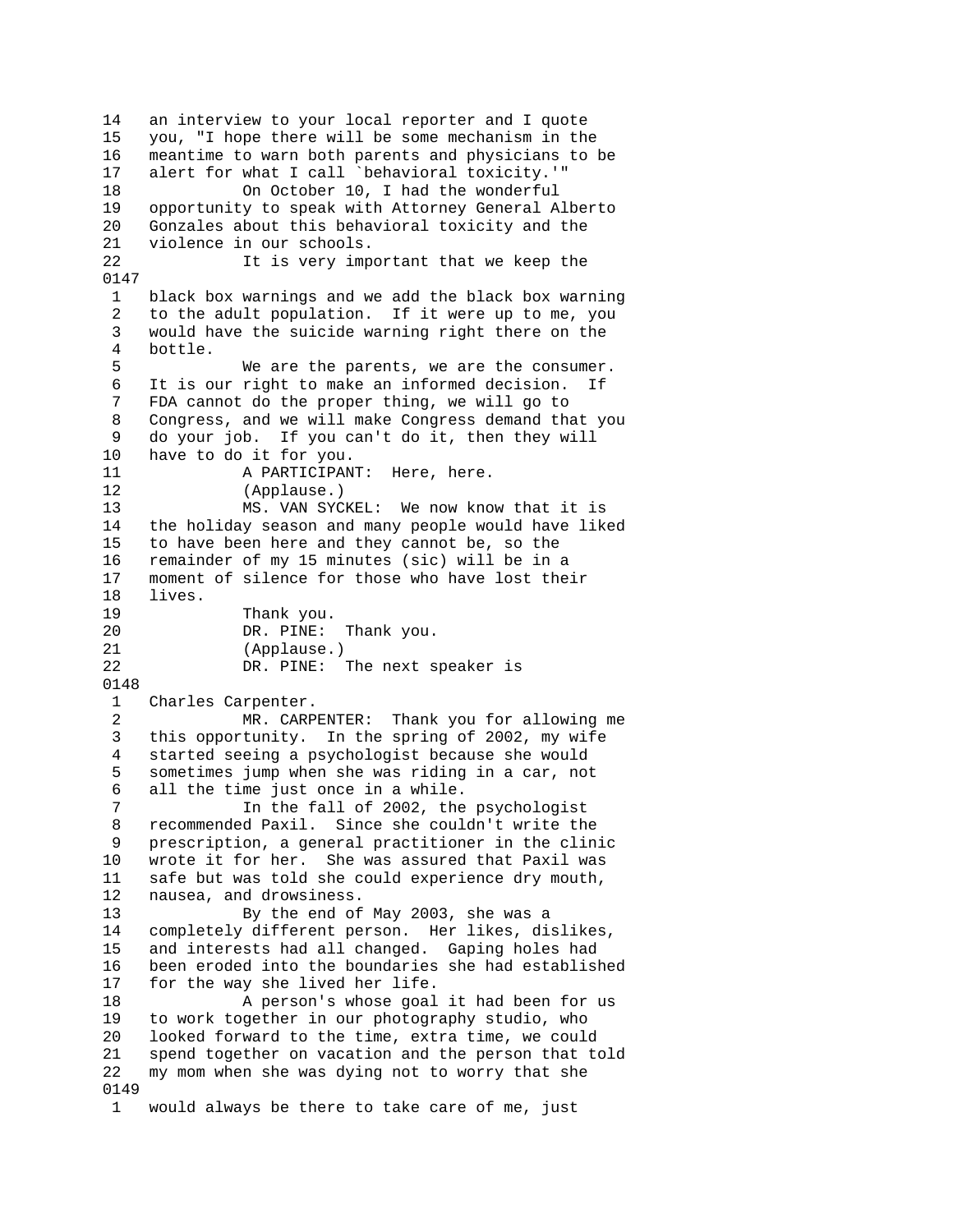2 walked away -- not just from me but from everything 3 and everyone that had been important in her life. 4 (Crying) I knew something was wrong 5 other than the obvious, but at the time I had no 6 idea it was the Paxil. I frantically searched for 7 answers, but answers were scarce. 8 The person who had always been so close 9 for so long suddenly saw me as the source of 10 everything that had ever happened bad in her life. 11 Don't misunderstand me. I am not being 12 critical of my wife. She had no idea when she took 13 that first pill what laid in store for her because 14 she wasn't adequately warned. We didn't know. 15 A few weeks later, I went to the doctor 16 and he prescribed Zoloft®. I took the sample pack, 17 and I got the prescription filled twice. Most of 18 the second prescription I still have. The reason 19 for that is because I became suicidal.<br>20 I wrote and I changed the ly I wrote and I changed the lyrics to songs 21 to reflect what I wanted to do. Then, one day the 22 police showed up at work to check on me. I 0150 1 convinced them I was fine and went back to work. 2 I knew then that I couldn't be alone for 3 extended periods of time, so I stayed with family 4 members. I continued to do research. I found on 5 the Internet mentions of SSRIs and suicide. I 6 decided to get off the Zoloft. 7 DR. PINE: Thank you. 8 The next speaker is Paula Clayton.<br>9 DR. CLAYTON: Hello. My name is 9 DR. CLAYTON: Hello. My name is<br>10 Paula Clayton. I am a psychiatrist and the Paula Clayton. I am a psychiatrist and the medical 11 director for the American Foundation for Suicide 12 Prevention. 13 Prior to joining the Foundation, I was 14 chairman of the department of psychiatry at the 15 University of Minnesota for 20 years. I have 16 prescribed antidepressants since 1958. I was a 17 member of the FDA Psychopharm Panel in the 1980s. 18 I was also one of the 10 suicide experts who 19 blindly rated the adverse events for the FDA. 20 The studies presented here show no 21 significant differences in death by suicide in 22 depressed patients treated with antidepressants and 0151 1 those who received placebo. 2 For instance, many have found no 3 increased risk for completed suicide among the 4 adults. Furthermore, other studies cited in your 5 document show that suicide rates have decreased 6 probably due to increased use of antidepressants, 7 suggesting that these medications work in adults to 8 reduce suicide. 9 More recently, Simon showed that in 10 adults death by suicide and suicidal actions were 11 not significantly higher after the first month of 12 treatment nor in the following months. In fact,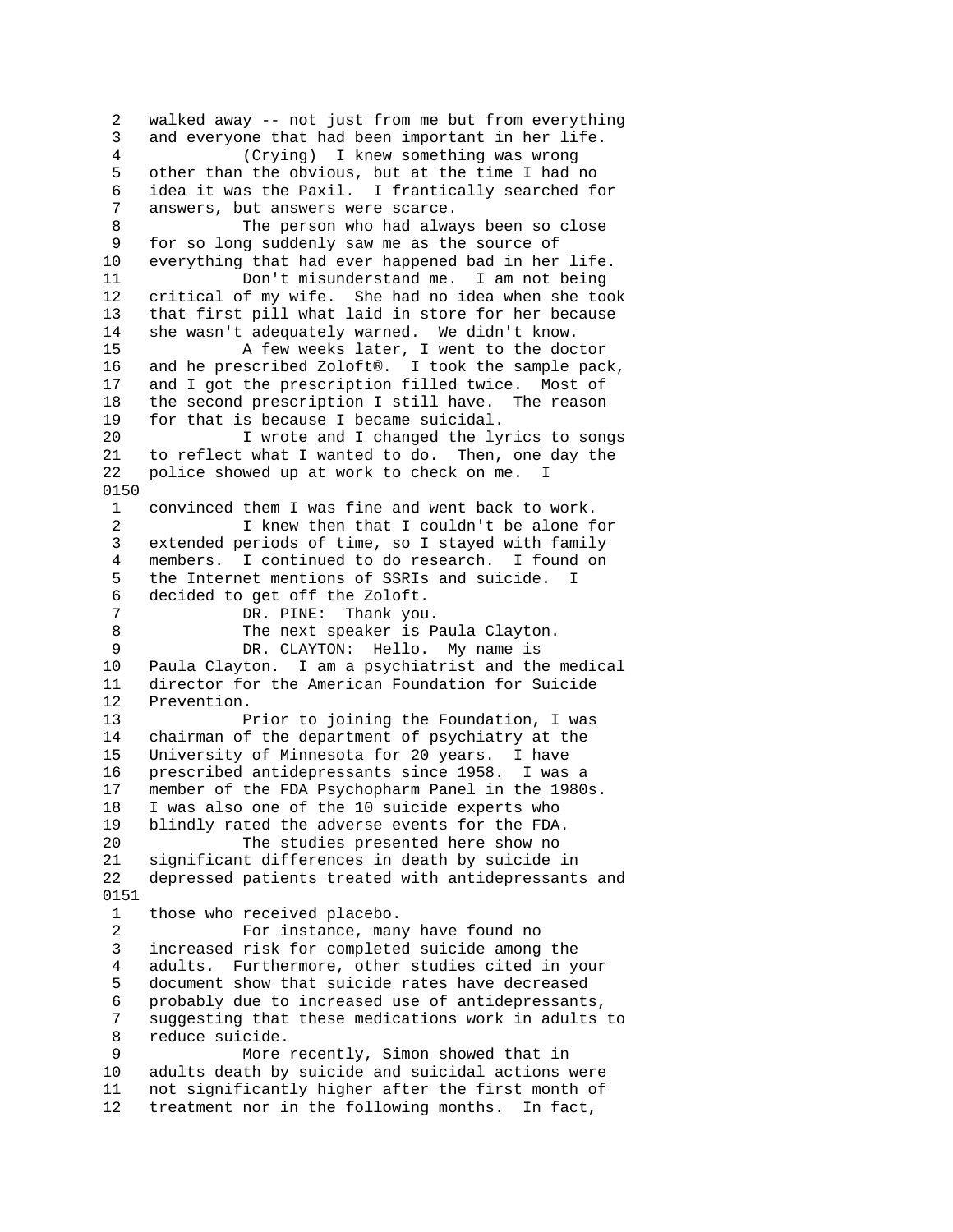13 his data showed that the highest risk for suicide 14 attempts was in the month prior to beginning the 15 treatment. 16 As a physician, I was taught that all 17 medications have risks and side-effects so that I 18 must consider the risk-to-benefit ratio of any 19 medication I prescribe. Here the benefits outweigh 20 the risks. 21 Depression is an illness with high 22 morbidity and mortality. I believe that the best 0152 1 way to prevent suicide is through early detection, 2 diagnosis, treatment, and careful followup of 3 patients with depression. 4 The first dictum of a physician is do no 5 harm. My concern is that any additional black box 6 warning runs the risk of making the effective 7 treatments less available for many depressed 8 patients. It is imperative that the FDA focus on 9 this. 10 Preliminary numbers from 2004 show that 11 prescription rates for antidepressants for children 12 and adolescents dropped significantly while suicide 13 rates have increased for the first time in 10 14 years. As predicted, this is a horrible natural 15 experiment. 16 In the Simon study, he pointed out that 17 any data on suicide attempts should not be equated 18 with death by suicide. Along these lines, I urge 19 the FDA and the people listening to understand the 20 differences.<br>21 DR DR. PINE: Thank you. 22 The next speaker is Diane Dorlester. 0153 1 MS. DORLESTER: Thank you. Chairman Pine 2 and members of the Committee, my name is Diane 3 Dorlester. I greatly appreciate the opportunity to 4 speak before you today. I, too, am here to ask for 5 your help. I ask that you not take any action that 6 would discourage people who have depression from 7 getting the help they so badly need. 8 About 10 years ago, I began to experience 9 symptoms of depression with no logical cause. They 10 were not debilitating but definitely affected my 11 life, and so I began to seek counseling. 12 For about two years, I felt okay off and 13 on. I certainly had ups and downs, good times and 14 bad, but I was able to go about my life. After 15 about two years, my depression began to get worse. 16 At that time a doctor, my psychiatrist, 17 suggested that I try antidepressant medications. I 18 was very reluctant to do so. I just had a fear of 19 what it would feel like to be on these medications. 20 I also, like so many of the 19 million of 21 us that have depression, fell victim to the stigma 22 that if I couldn't fix this myself it was a flaw in 0154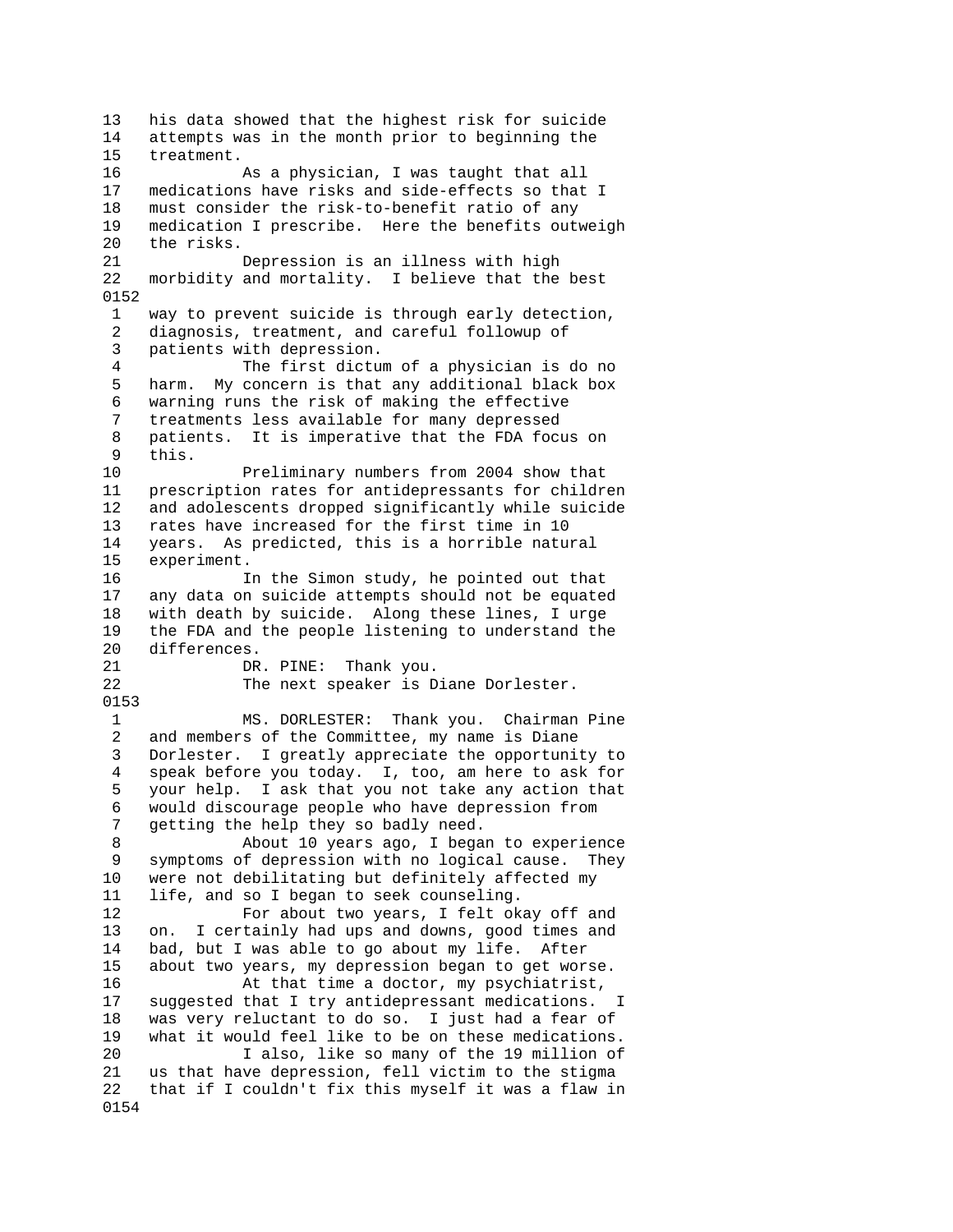1 me and so I really resisted that. 2 My depression continued to get worse. 3 After about six months, I did take my doctor's 4 advice and began taking antidepressant medications. 5 Treatment was, for the most part, 6 effective for about a year, then it suddenly got 7 much, much worse and I spiraled into a condition 8 where I could not sleep at times and other times I 9 was sleeping for days on end and not getting out of 10 bed. 11 10st about 25 pounds. I could not eat. 12 Every day, when it was at its worst, I would wake 13 up with a gut-wrenching pain, emotional pain, that 14 is similar to what any of us would feel if we just 15 got devastating news of maybe a loved one who has 16 passed on. On those days that I woke up feeling 17 that, that pain never went away. 18 My doctor wanted me to switch to a<br>19 different antidepressant, because he said so different antidepressant, because he said some 20 things work better with certain people. I was 21 reluctant again to do so. 22 Because despite how horrible I felt and 0155 1 how much I was at that time thinking of suicide and 2 at times sitting in my car in my garage turning the 3 engine off and on, I was afraid to switch. 4 Eventually, I did so. About three weeks later, I 5 got my life back. 6 Had there been a black box warning on the 7 medication, the second medication that saved my 8 life, that may have been the one additional piece<br>9 that I needed to not switch. 9 that I needed to not switch.<br>10 DR. PINE: Thank v DR. PINE: Thank you. 11 The next speaker is Lewis Kopolow. 12 DR. KOPOLOW: I am Dr. Kopolow, currently 13 president of Suburban Maryland Psychiatric Society. 14 I am speaking today from the perspective of an 15 adult psychiatrist who has treated thousands of 16 depressed patients with psychotherapy and 17 medication over the course of my thirty-year 18 career. I will be making three points for the 19 Committee's consideration. 20 One, depression can be a lethal disease; 21 two, there is a significant link between untreated 22 depression and physical illness; and, three, 0156 1 depression is an illness that is already 2 underdiagnosed and undertreated in this country. 3 Elaborating on point one, depression is a 4 disease with a high likelihood of severe, 5 unalterable consequences. Suicidal thoughts, 6 gestures, and actions are an inherent part of major 7 depressive illness itself. People with untreated 8 mental illness such as depression face up to a 15 9 percent lifetime risk of dying of suicide. 10 Point two, depression is not only an 11 illness affecting an individual's emotional state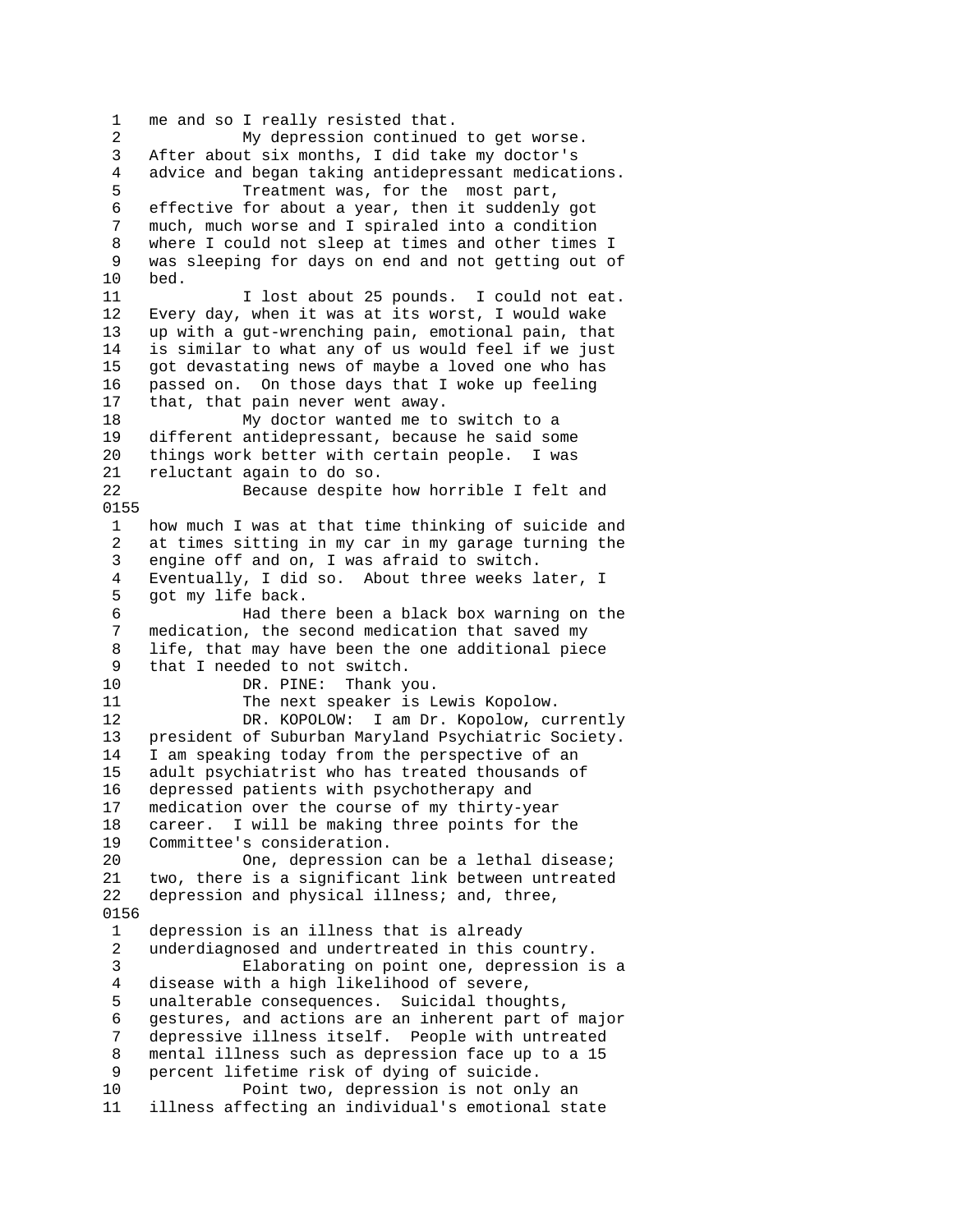12 but their physical health as well. Patients 13 suffering from major depressive illness have one 14 and a half to two times greater risk than the 15 general public of developing hypertension, 16 cardiovascular disease, and diabetes. The World 17 Health Organization has identified depression as 18 the leading cause of disability in the world. 19 Point three, the Surgeon General's report 20 in 1999 noted that more than half of all people 21 with a mental disorder such as depression do not 22 get the help they need. 0157

 1 I am concerned that a black box will lead 2 to an actual increase in untreated depression and 3 suicide by discouraging physicians from 4 recommending antidepressant medication and causing 5 patients to discontinue the treatments that are 6 helping them.<br>7

Data shows the number of antidepressant 8 prescriptions dispensed to patients age 18 and 9 under dropped nearly 22 percent in the wake of 10 FDA's pediatric black box hearing. This situation 11 may be a harbinger of what will happen if a black 12 box label is added to antidepressant prescriptions 13 for adults.

14 Another consequence of greater hesitancy 15 or avoidance of prescribing antidepressant 16 medications may be a decrease in the chances of a 17 person ever achieving recovery from the depression. 18 This is based on an NIMH collaborative study by 19 Dr. Marty Keller.<br>20 In conc

In conclusion, the Committee must weigh 21 the lethal consequences of untreated major 22 depressive illness versus the questionable clinical 0158

 1 significance of an increase risk of suicidal 2 thoughts and gestures. 3 An unfortunate consequence of a black box 4 label is that physicians will be reluctant to 5 prescribe antidepressants and their patients will 6 face needless suffering. 7 Thank you. 8 DR. PINE: Thank you. 9 The next speaker is Joseph Glenmullen. 10 DR. GLENMULLEN: My name is Joe 11 Glenmullen. I am a clinical instructor in 12 psychiatry at Harvard Medical School and the author 13 of two books, "Prozac Backlash" and "The 14 Antidepressant Solution," both of which describe my 15 experience with patients having this side-effect. 16 The data the Advisory Committee is 17 looking at today is flawed as the FDA well knows. 18 Although the FDA has known about this side-effect 19 since 1990, it has never insisted that a 20 pharmaceutical company study the phenomenon with 21 sensitive measures of treatment-emergent 22 suicidality.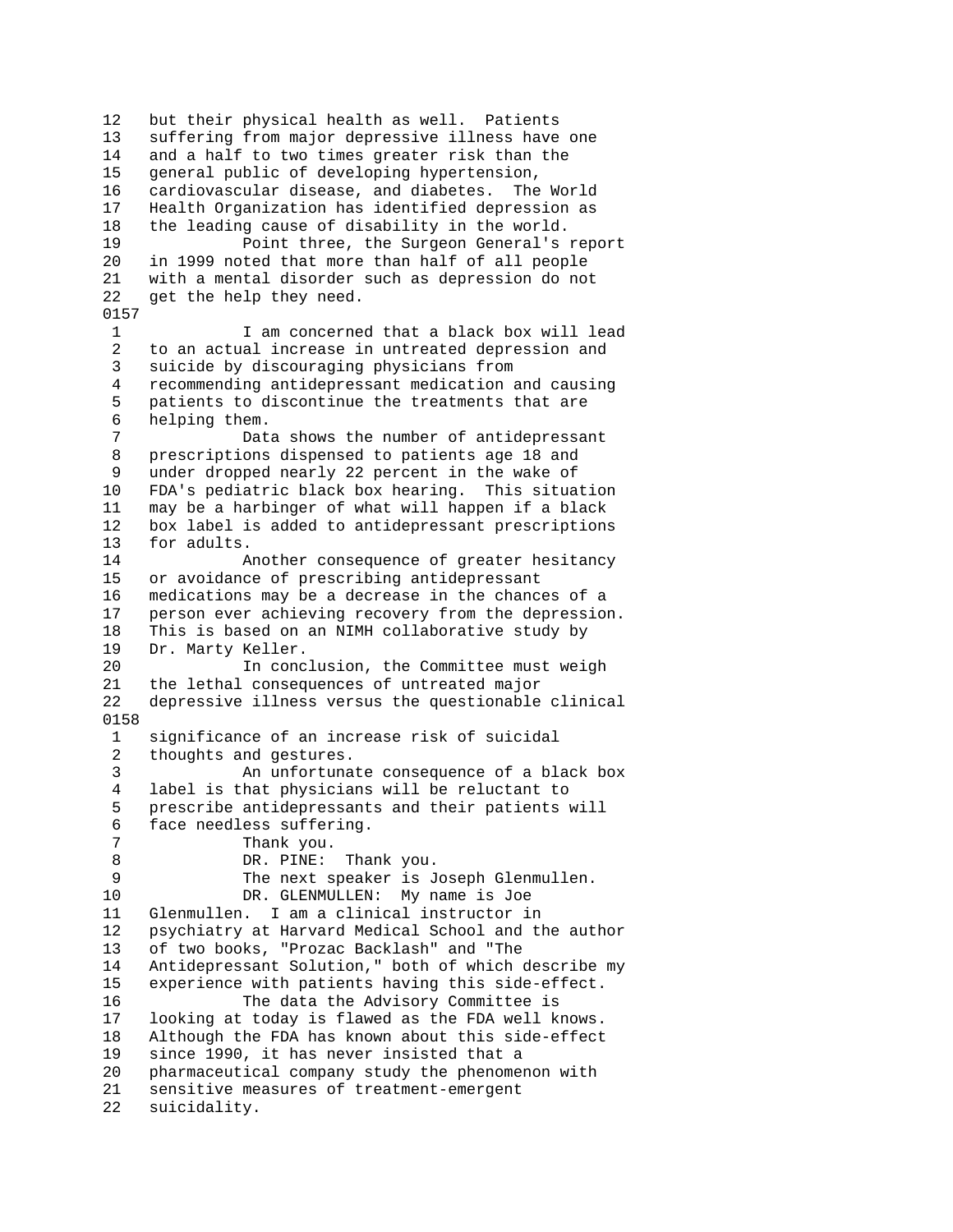1 On September 20, 1991, the FDA held a 2 hearing just like today's and swept this issue 3 under the carpet. At the time the FDA and 4 Eli Lilly, Prozac's manufacturer, agreed that Lilly 5 would do the gold standard research. 6 Lilly developed the protocol for the 7 research including sensitive scales of treatment- 8 emergent suicidality, yet Lilly never did the 9 research, and the FDA still hasn't gotten the gold 10 standard research done. 11 Given the limitations of the data the 12 Advisory Committee is looking at today, the 13 powerful evidence of antidepressant-induced 14 suicidality occurring in patients under 25 years 15 old and 45 to 64 years old mandates a warning for 16 all age groups. 17 The increased risk for under 25 year olds 18 is statistically significant as acknowledged by the 19 FDA. Although not statistically significant, the 20 powerful evidence of risk for 45 to 64 year olds 21 meets the statutory requirements for FDA to issue a 22 warning. 0160 1 You cannot leave out 25 to 45 year olds 2 because the limitations of the data are the most 3 likely reason why the risk for this age group does 4 not appear into today's data set. 5 Statisticians know that when low-quality 6 data such as today's shows a risk, higher-quality data would show a stronger data. Especially since 8 the FDA has not done the gold standard research, 9 you must extend the warning to all age groups. 10 Warning patients does not scare them away 11 from treatment. It allows them to make informed 12 choices and save lives. Think how many lives could 13 have been saved if the FDA warned about this side-14 effect back in 1991 when it first evaluated the 15 issue and swept it under the carpet. Think how 16 many families and communities have been devastated 17 by this side-effect in those 15 years. 18 Do the right thing today and extend the 19 black box warning to all age groups. If you do 20 anything short of that, once again the FDA has 21 failed to protect the American public and American 22 patients. 0161 1 Thank you. 2 (Applause.) 3 DR. PINE: The next speaker is 4 Dan Reidenberg. 5 DR. REIDENBERG: Good morning. My name 6 is Dr. Daniel Reidenberg, and I am here on behalf 7 of the National Council for Suicide Prevention, 8 eleven national nonprofit organizations sharing a 9 mission to prevention suicide. 10 Collectively, we represent clinicians and

0159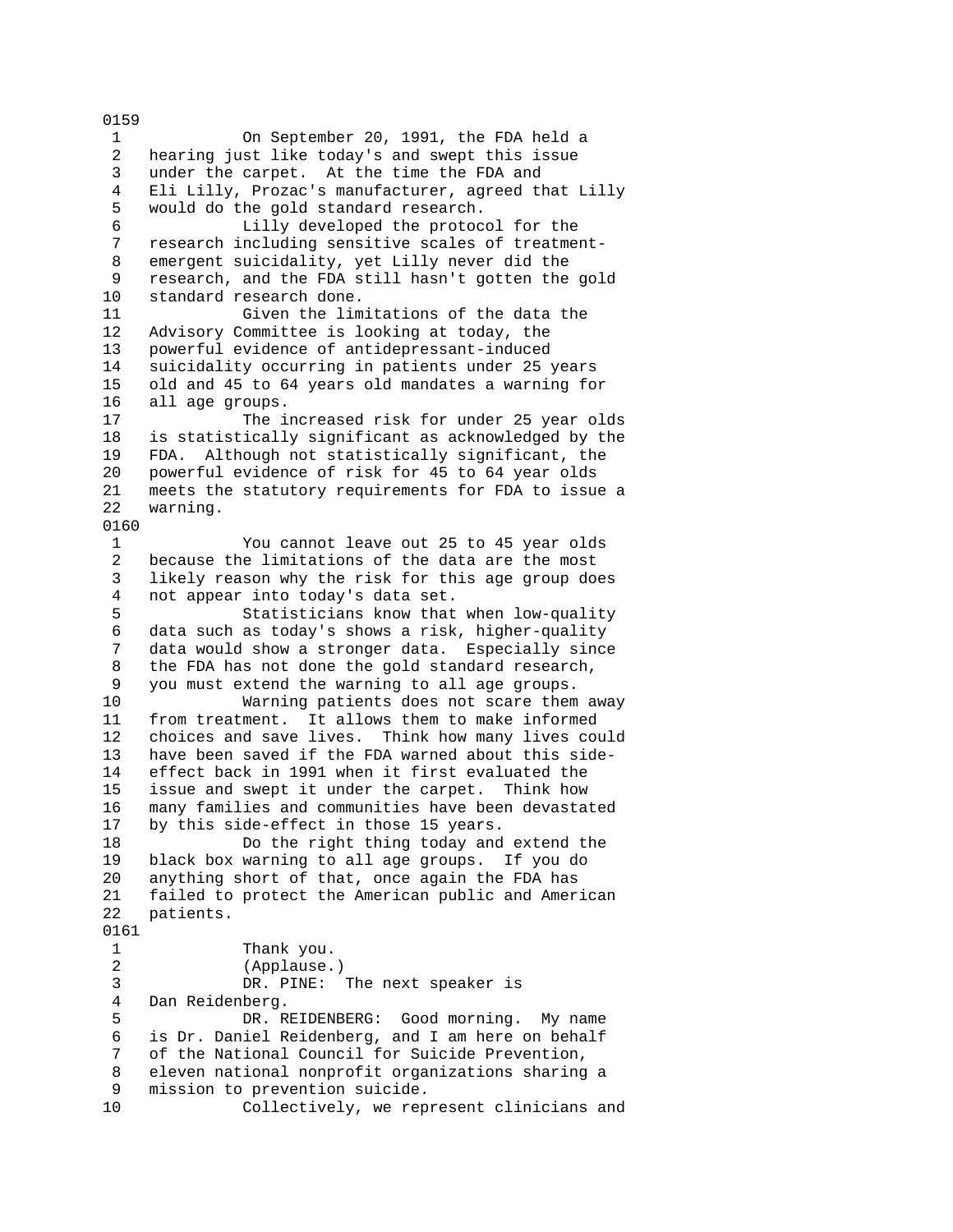11 researchers and advocates, but we also speak for 12 millions of constituents, many of whom are 13 survivors, parents, siblings, coworkers, and 14 neighbors who have lost ones to suicide. We speak 15 to you from a unique perspective, intimately 16 knowing what it is like to live as a survivor. 17 With suicide being the 11th leading cause 18 of death, with more than 30,000 suicides and an 19 estimated 750,000 to 1.8 million attempts each 20 year, we must do everything we can to raise 21 awareness, educate, and help those in need to 22 prevent unnecessary loss of life. 0162 1 Suicide is a complex and multifaceted<br>2 problem as there is no one cause of suicide. problem as there is no one cause of suicide. 3 Neither is there just one treatment approach to 4 prevent suicide. 5 Overwhelmingly, research suggests that 6 antidepressant medications are safe and effective. 7 Every medication has benefits, side-effects and 8 potential risks, yet few medications are black box 9 labeled. 10 Despite inconsistent research results on 11 increased suicidality for antidepressants in youth, 12 studies have shown that antidepressants are not 13 associated with increased risk of suicide in 14 adults. 15 For 20 million to 30 million Americans 16 living with depression, antidepressants are life 17 saving. Millions more living with other mental 18 illnesses are also being treated with these same<br>19 life-saving medications with remarkable success. life-saving medications with remarkable success. 20 Responsible health care requires that we 21 seriously consider the evidence of efficacy versus 22 risk before instituting a black box label. Without 0163 1 a replacement therapy, patients currently well- 2 maintained but removed from their current 3 medication regime will be left with inadequate care 4 and be at risk for suicide. 5 Suicidal ideation is a symptom of 6 depression. Research has shown that suicidal 7 ideation is often denied by patients when asked by 8 their healthcare professionals but admitted to when 9 these caregivers showed greater interest in the 10 patients. 11 Thus, the expression of suicidal thoughts 12 after initiating antidepressant treatment does not 13 give evidence that these medications cause suicidal 14 thinking. 15 As we survivors and experts on suicide, 16 we implore you to be careful making your decision. 17 We know that a black box label will decrease the 18 use of these life-altering medications and increase 19 the fear in Americans in need of them. 20 This is why we support better education 21 for physicians regarding risk assessment and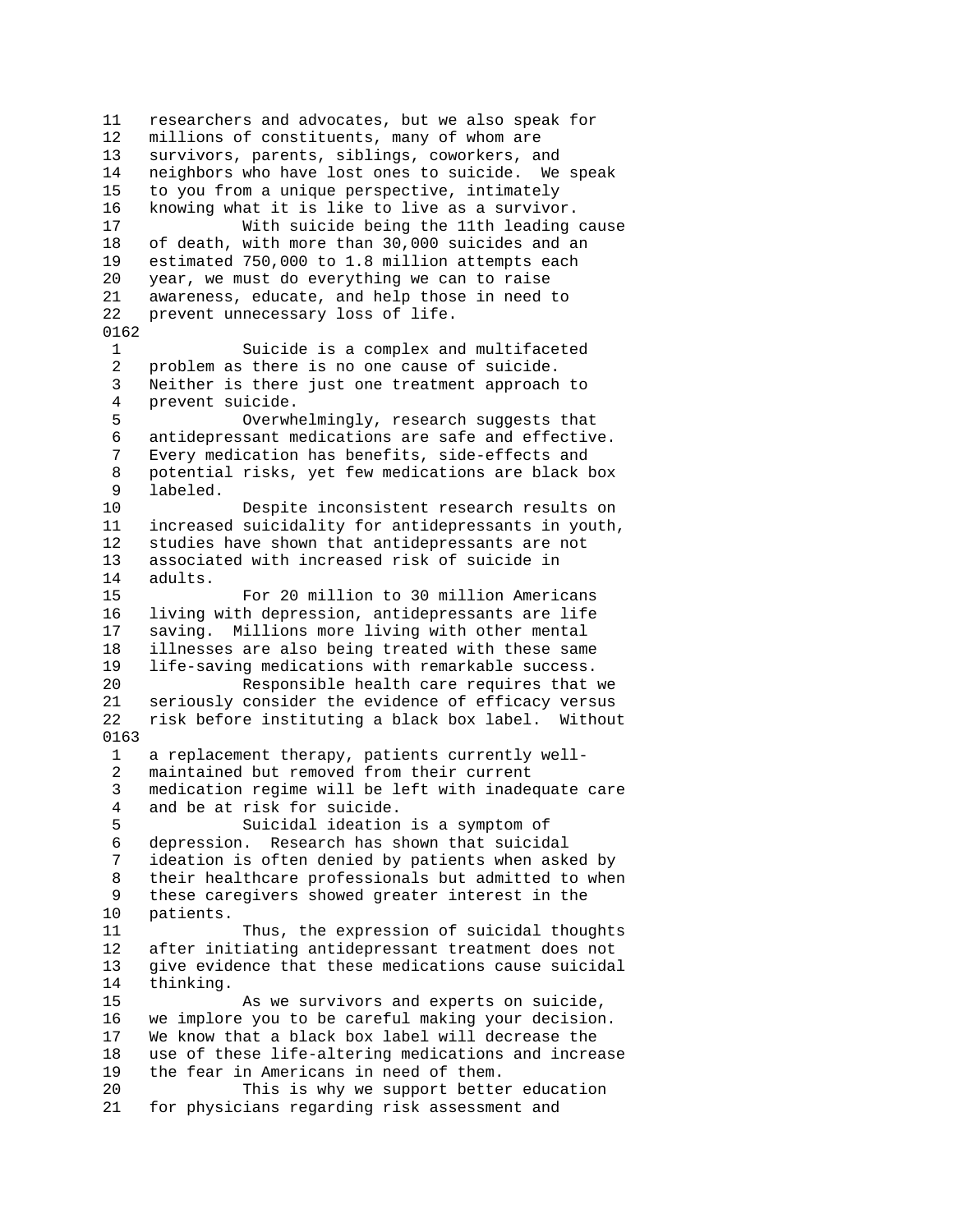22 monitoring of these patients on medications, all of 0164 1 which can be readily accomplished without a warning 2 label. 3 With the largest number of people in one 4 generation, the baby boomers, moving into the 5 highest rate category of suicides, senior citizens, 6 a group already stigmatized about mental illnesses, 7 the time is now to be proactive and not reactive. 8 You have the power to save lives for this and 9 future generations. 10 If you knew your son, daughter, husband, 11 or wife were suffering from a treatable disease of 12 depression but they were scared away from taking 13 medication because of a warning label placed on a 14 package with yet insufficient evidence but died as 15 a result of suicide, how would you feel? 16 Please do not make it any more difficult 17 to get these live-saving treatments into the hands 18 of people across the country. 19 Thank you.<br>20 DR. PINE: DR. PINE: Thank you. 21 The next speakers are Karen Menzies and 22 Debra Tucker. 0165 1 MS. MENZIES: Thank you. Debra is not up 2 here with me. She is staying a little bit less -- 3 more anonymous. Thank you. 4 My name is Karen Menzies, and I am an 5 attorney from Los Angeles. My firm has represented 6 since 1990 over a hundred families of the victims of suicide attempts and suicides from Prozac, 8 Paxil, and Zoloft. 9 I submitted a written statement to you 10 with some formerly confidential documents that have 11 now come out into the public that illustrate, 12 first, that the drug companies have known about 13 this risk for over 20 years. It also illustrates 14 though, however, FDA's failure to protect all 15 patients, not just those that feel the drugs help 16 them. 17 FDA now concedes that the data shows an 18 increased risk but only up to 25. Do the drugs 19 know the age of the person? Do they know when a 20 person turns 25 or 44? 21 When a company seeks approval for a drug, 22 does the FDA parse out the data for efficacy to 0166 1 determine which age groups it is effective for? I 2 would like to see that data. 3 We know that breast cancer most often 4 occurs in women over fifty. Does that mean women 5 who are in their thirties can't have breast cancer? 6 Of course not. 7 As Ian Oswald said in the BMJ back in 8 1990 back in 1991 about the analysis Lilly 9 presented to FDA of the Prozac data: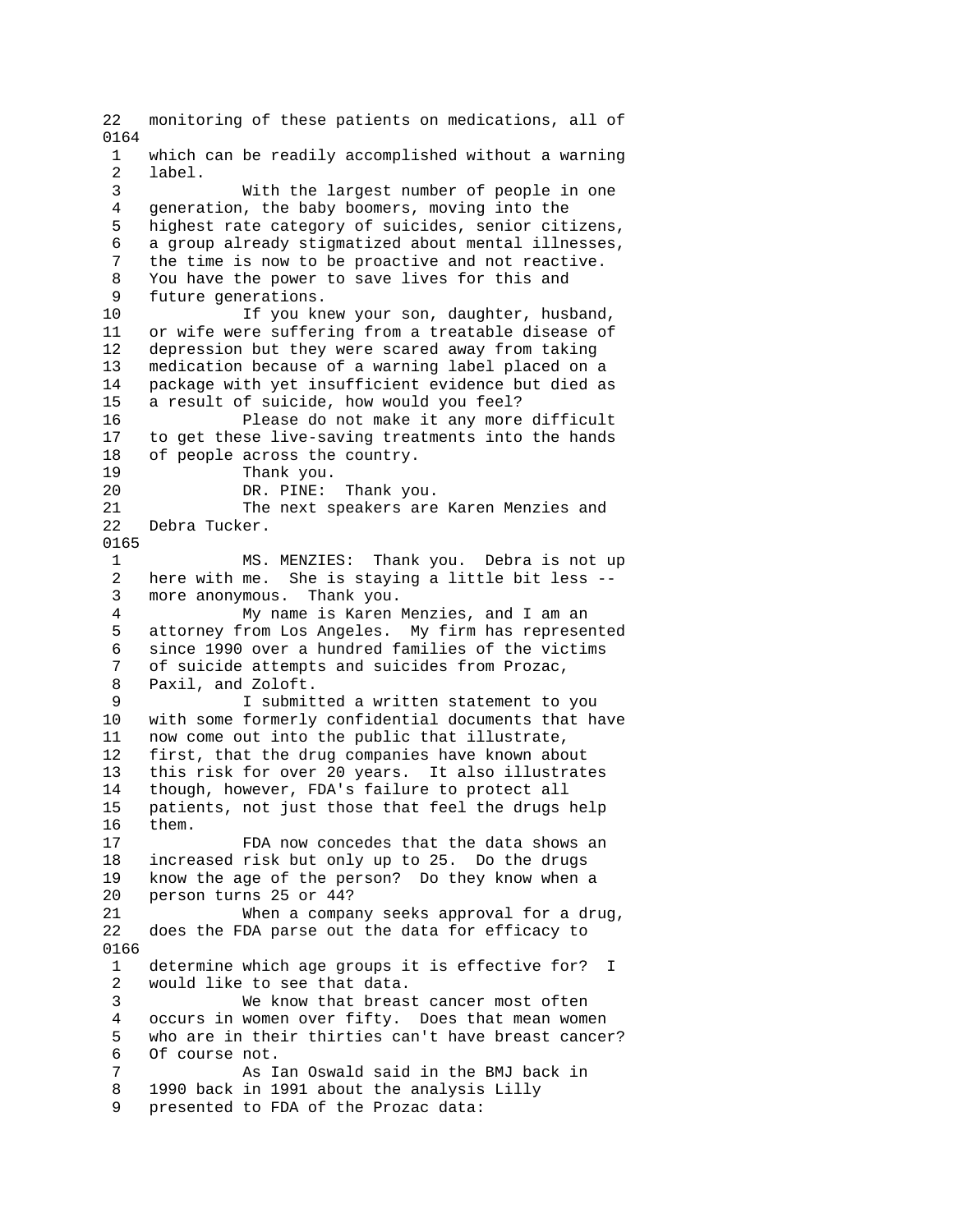10 "The term `meta-analysis' sounds rather 11 grand, but it is worth no more than the quality of 12 the original data collection. A negative result of 13 research, a failure to find something can arise 14 from the lack of sensitive research techniques." 15 I ask you, Why does the algorithm contain 16 not one search term for akathisia, hypomania, 17 mania, or psychosis? We know like the neuroleptics 18 drug-induced akathisia can lead to suicidality. 19 This algorithm only looks at the methods by which 20 somebody may attempt or commit suicide. It has not 21 one word even related to agitation. 22 Your current black box warning includes 0167 1 anxiety, agitation, panic attacks, insomnia, 2 irritability, hostility, aggression, impulsivity, 3 akathisia, hypomania, and mania as symptoms in both 4 kids and adults. Why aren't these part of the 5 search terms? 6 These are the search terms we use in the 7 litigation to get the evidence out from the drug 8 companies that shows this clear risk. It 9 distinguishes it from depression-related suicide. 10 I know that the FDA can't have all the 11 documents that we get in litigation. They don't 12 see how you are manipulated by the drug companies, 13 but you can get this evidence. You are just not 14 asking for it. 15 I have just a hint. I strongly recommend 16 you ask for the companies' case report forms for 17 patients who reported as placebo suicides. You 18 will be surprised what you find. 19 Dr. Laughren, you state in your memo of 20 November 16 that "The increased risk has been part 21 of medical lore for years." This is so 22 misleading. 0168 1 We are not talking about a recall. We 2 never have been. We are talking about doctors and 3 patients being given the whole story, both the good 4 and the bad, an informed choice. 5 When did it become FDA's job to promote 6 the drugs or promote the diseases? The 7 pharmaceutical companies are great at that. They 8 don't need help in that. What we need you to do 9 and the Advisory Committee, please help us inform 10 the patients so that all patients, even those who 11 have the side-effect will be well aware and doctors 12 can see it and they can prevent the deaths. 13 (Applause.) 14 DR. PINE: Thank you. 15 The next speaker is Michelle Moore. 16 MS. MOORE: May 23, 2001, my husband 17 Darren Ali was murdered. He was murdered and torn 18 away from his wife, his kids, his family, and 19 friends due to a force far more powerful than 20 himself: the dangerous antidepressant drugs of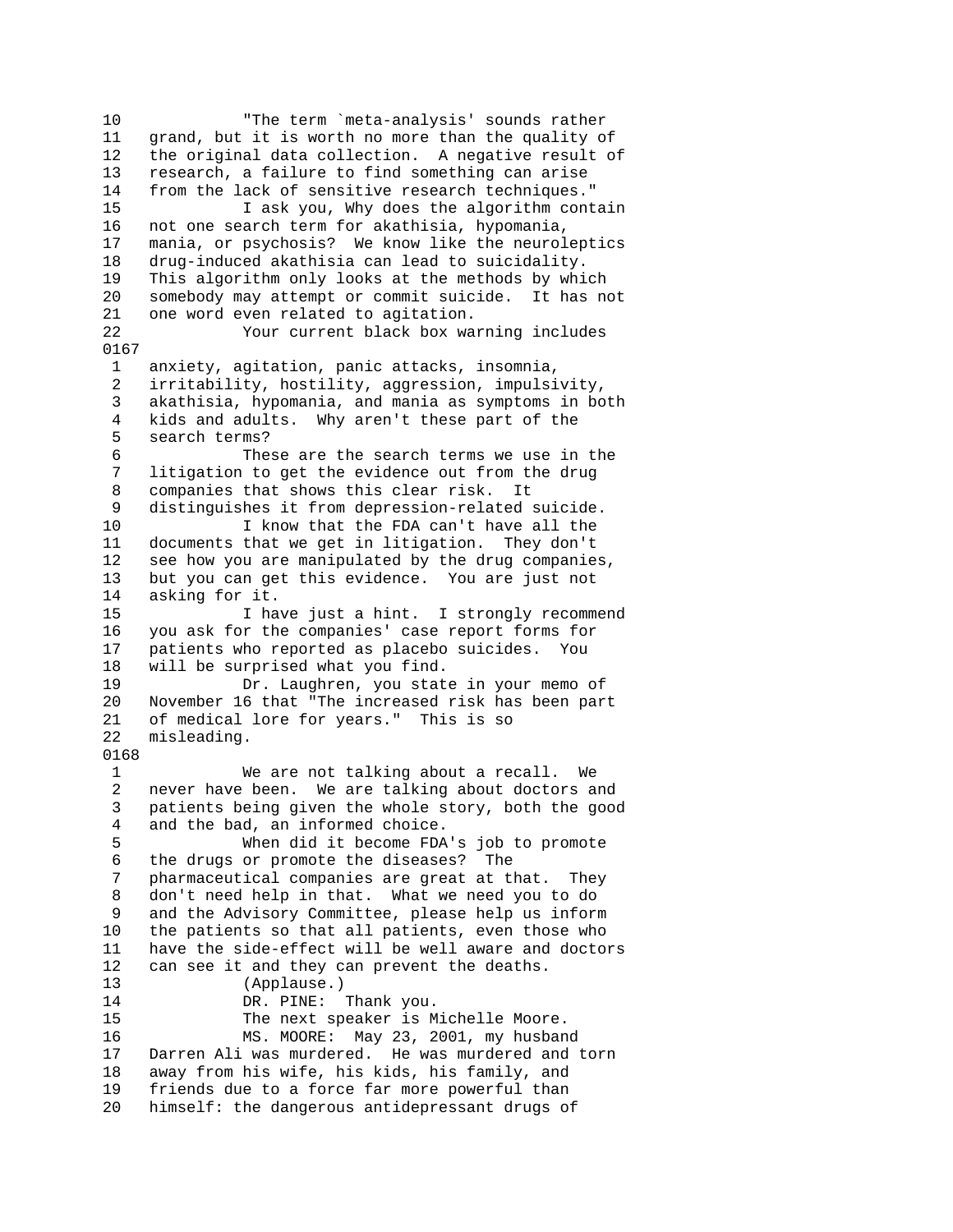21 Prozac and Paxil. 22 To think that this amazingly strong 0169 1 husband, father of two, son, best friend to so 2 many, police sergeant, and SWAT team commander 3 could be taken over by these horrific drugs is 4 beyond comprehension. 5 Let me tell you about this special man 6 that the world will forever miss. This is the man 7 that I loved the moment I saw him. He was a 8 policeman and I a nurse. He lit up the room when 9 he was in it, vibrant and full of life. He was an 10 incredibly loving husband to me for nine and a half 11 years. 12 Three years after we were married, we 13 were blessed to start a family. Our son Jack was 14 born. Two years later, we were blessed with our 15 daughter Rachel. He was a playful and devoted 16 father to both J.D. and Rachel. He was J.D.'s 17 hockey coach. He went to Rachel's dance recitals. 18 The kids adored their father. They were seven and<br>19 five at the time of his murder. five at the time of his murder. 20 I will never forget the moment I had to 21 tell them their father died. It was the worst and 22 difficult moment of my life. They screamed in 0170 1 horror. 2 Besides the deep love for his family, 3 Darren also had another love in his life, this was 4 for his work and his fellow officers. He loved 5 being a police officer. "He was one of the best," 6 the sheriff said. He rose to the position of sergeant and was a commander of the SWAT team. 8 I will never forget some of his fellow 9 officers telling me that if they ever went to war 10 they wanted Darren beside them. As part of the 11 motorcycle unit, he provided security for President<br>12 George W. Bush. The sheriff's department didn't George W. Bush. The sheriff's department didn't 13 know what they were going to do without him. He 14 was irreplaceable. 15 He graduated from Northern Michigan 16 University with a degree in criminal justice. He 17 wanted to be a police officer all of his life. 18 Darren was diagnosed with depression three weeks 19 before his death. It was described as a minor 20 depression. 21 He was put on Prozac, and he took that 22 for three days. He was then taken off Prozac and 0171 1 put on Paxil. He took one Paxil, and immediately 2 he started feeling very anxious. I being a 3 registered nurse realized quickly this was not a 4 normal reaction. He never had any suicidal 5 thoughts or behaviors. 6 I returned home from work, after him 7 being on the Paxil for one day and Prozac for the 8 previous three days, and found him dead. My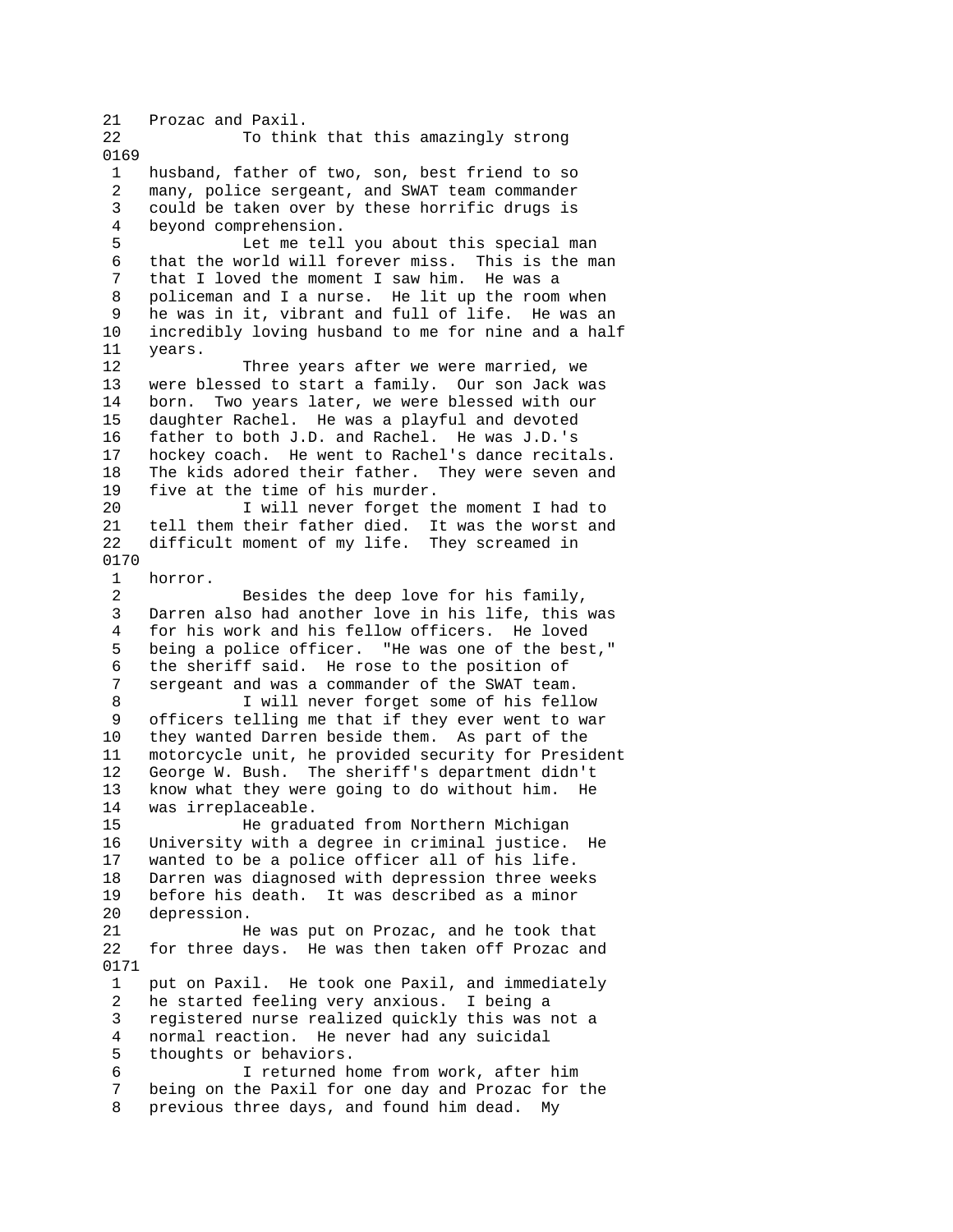9 husband adversely reacted to these drugs. He was 10 never warned properly and I also. I know that 11 Darren would never make this decision. 12 In closing, I hope that everyone walks 13 away today with an increased knowledge of the 14 possibility of what these very dangerous drugs can 15 do to someone. These are mind-altering drugs. 16 (Applause.) 17 DR. PINE: Thank you. 18 The next speaker is Tony Noll. 19 MR. NOLL: I come to speak to you today 20 on behalf of the statistically insignificant. My 21 father was a police officer for 32 years in the 22 city of West Dallas, which is a Milwaukee suburb. 0172 1 In July, July 1st of 2003, he was having 2 a little anxiety over some things at his house and 3 not getting some sleep, so he called his family 4 doctor and they prescribed Effexor, the SNRI. They 5 prescribed it to him over the phone and even told 6 him how safe it was. My mom told me this over the 7 phone. 8 The night before, I talked to my dad on 9 the phone. His voice tone was real odd. It was 10 unfamiliar to me. My dad was the type of person 11 who would talk my ear off, and I had do things to 12 try to get him off the phone. His conversation was 13 short and he said he wasn't feeling himself. 14 My mom told me, "Something is really 15 wrong with your dad. He's not doing okay." 16 I asked her if she needed me to come down<br>17 to help and she asked me, "Why don't we see how to help and she asked me, "Why don't we see how 18 tonight goes?" That was the last time I would 19 speak to either of them. 20 At 7:45 the next morning my father called 21 911, which I have listened to the tape, in what I 22 would describe as a zombie-like voice said that he 0173 1 had just killed his wife and before anyone got 2 there he would be dead. 3 When the police arrived, they found my 4 father and my mother dead, my dad having put my 5 mom's arm around him before he took his own life. 6 My dad was only 58 years old, just three years out 7 of retirement and my mom 56. 8 I am convinced this drug caused the death 9 of both of my parents. They were smiling and happy 10 people enjoying their retirement just in the weeks 11 and days before July 3, 2003. That picture there 12 (indicating) is only two weeks prior to it 13 happening. 14 They had everything to live for. They 15 had four grandchildren that they adored and even 16 had plans for a Fourth of July party the day after, 17 family reunions and anniversaries in the coming 18 weeks and months. 19 That my father could be described as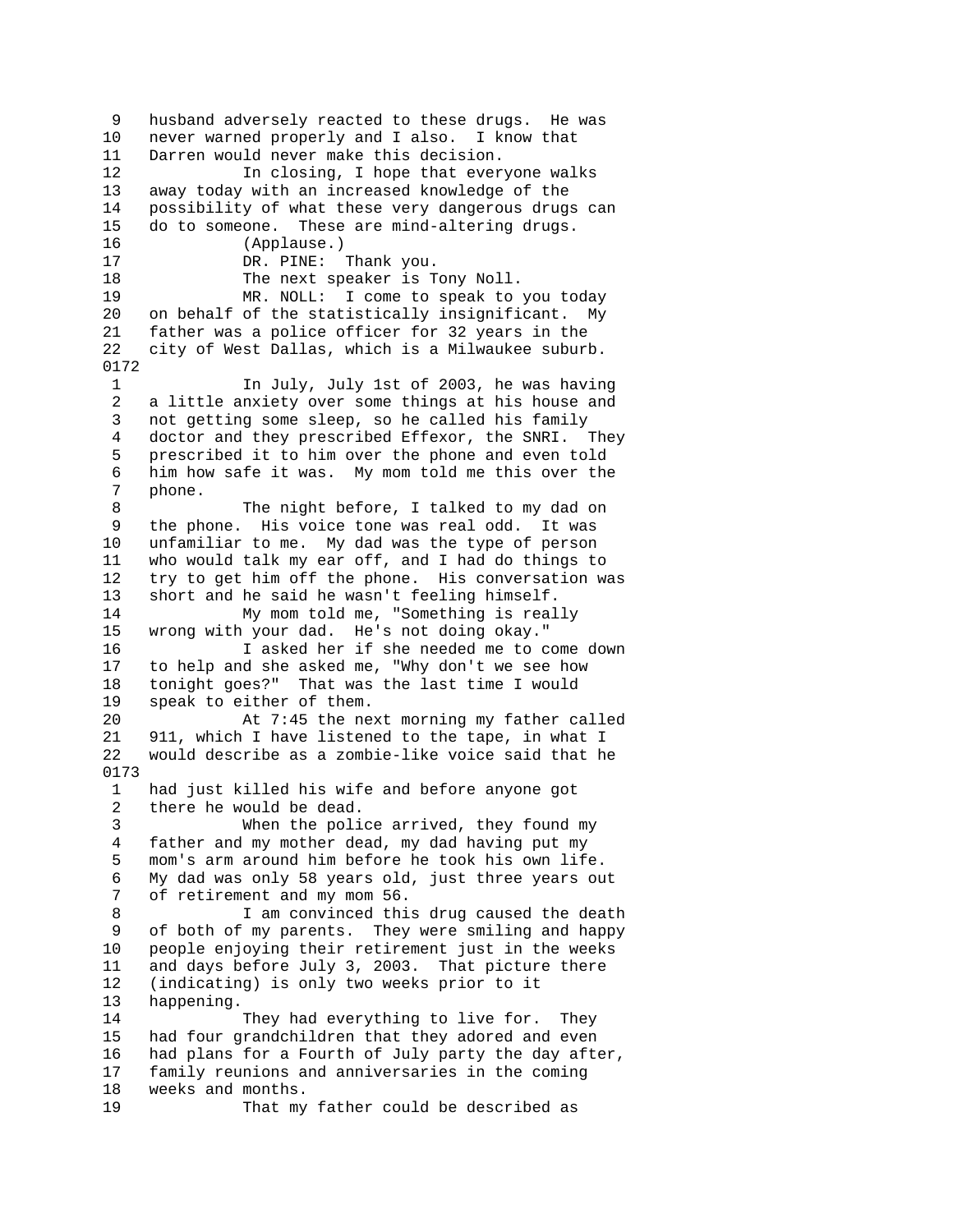20 someone who would commit suicide is unfathomable to 21 me, but someone that was a murderer is completely 22 unfathomable to me. 0174 1 My father referred to my mom in his 2 retirement speech as the wind beneath his wings. I 3 never saw my mom and dad fight. I never saw them 4 argue. 5 People describe my dad as the best friend 6 anybody ever had. He was buried with full police 7 honors. The police department felt that this 8 wasn't him who committed this. 9 The Catholic Church didn't bury him as a 10 murderer and someone who committed suicide because 11 they did not believe this was something he was 12 capable of. 13 This doesn't just affect the people that 14 it kills. It affects everybody's lives. My life 15 is forever changed because of this incident. 16 (Applause.) 17 DR. PINE: Thank you. 18 The next speaker is Mary Margaret Dick. 19 MS. DICK: I don't like drug companies, 20 and I don't own stock, but I am a consumer of 21 medications. I have had five major debilitating 22 depressive episodes, and I am on social security 0175 1 disability because of it. I hope to make four 2 points. 3 One, that depressive disorders are real 4 medical illnesses, that it can take several months 5 to find the right mix and the right dosage of meds 6 before they even start to work, and that medication 7 alone is only one part of a treatment plan. 8 Therapy, talking to family and friends, getting 9 into a counselor, and lifestyle changes are key to 10 recovery. Monitoring is vital. 11 11 I learned how to do it with the Families 12 for Depression Awareness' "Depression Wellness 13 Guide." Families need this type of help because 14 the clinicians aren't available to do the 15 monitoring. 16 My first point is that depressive 17 disorders are real and for me require medication. 18 I used the FDA's family tree tool and realized that 19 mental illness ran in four generations of my 20 family, with one suicide. It helped me see that 21 there was a genetic link to my illness and that it 22 was a biologically based medical problem. 0176 1 My second point is that expectations need 2 to be set up with patients. The information that 3 came with my meds led me to believe that the meds 4 alone would fix me, that I would stabilize after 5 taking them for a couple of weeks. 6 When a couple of weeks passed and I still 7 wasn't any better, I became even more depressed. I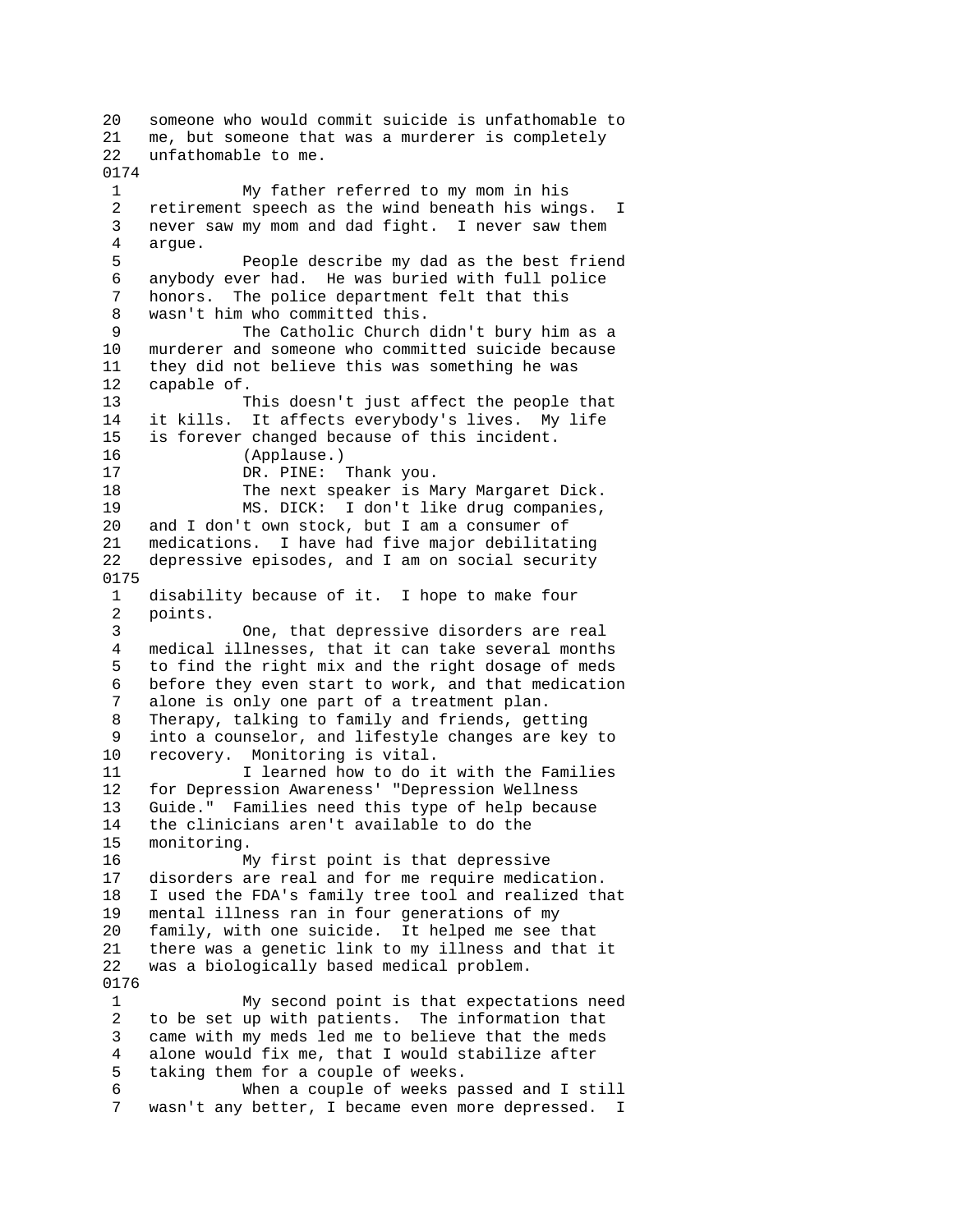8 didn't understand that I may have to try several 9 different meds before I found one that worked whose 10 side-effects I could tolerate. 11 I gained energy but was still having 12 suicidal thoughts that I could now act on. I am 13 now in a meds combination that minimizes both the 14 frequency and the intensity of my episodes. 15 My third point is that medications are 16 only one part of a treatment plan. I was given a 17 treatment plan that included a meds adjustment, 18 ongoing talk therapy, communication with family, 19 and making some lifestyle changes. 20 I now work out three times a week. I eat 21 a healthier diet, and I don't drink. I am learning 22 coping mechanisms in my depression support group, 0177 1 and I make sure I get adequate sleep and downtime. 2 My fourth point is that we patients need<br>3 specific instruction to be included in the specific instruction to be included in the 4 medication information on how to monitor ourselves. 5 All my life I have struggled with 6 depression, yet it was only last year when I used 7 the Families for Depression Awareness' "Wellness 8 Guide" that I understood what I was supposed to be 9 tracking. 10 The FDA Advisory may be our only source 11 of this information because access to qualified 12 clinicians is severely limited. Please include in 13 your advisory specific information on what mental 14 illness is and what we can realistically expect 15 from the medications and that it takes more than 16 medications to recover. 17 DR. PINE: Thank you. 18 The next speaker is Donna Barnes. 19 MS. BARNES: My name is Donna Holland 20 Barnes, president of the National Organization for 21 People of Color Against Suicide. Let me just first 22 say I am extremely sorry and feel empathy for those 0178 1 people who have lost someone to suicide. I also am 2 a suicide survivor. I lost my son in 1990. 3 This is an organization that has for many 4 years spent critical and relentless time educating 5 our minority communities on depression and suicide 6 so that individuals suffering from any mental 7 disorders would understand what it is and that 8 treatment is available. 9 African Americans and/or blacks are the 10 least likely to go to treatment, the least likely 11 to stay in treatment, and the least likely to 12 comply if in treatment. 13 Any mental health challenges that rest in 14 the white communities are amplified in the African 15 American communities. The stigma for taking 16 medication, for instance, is overwhelming. 17 So much so that in a case in 2003 in 18 Prince George's County a young 17-year-old was seen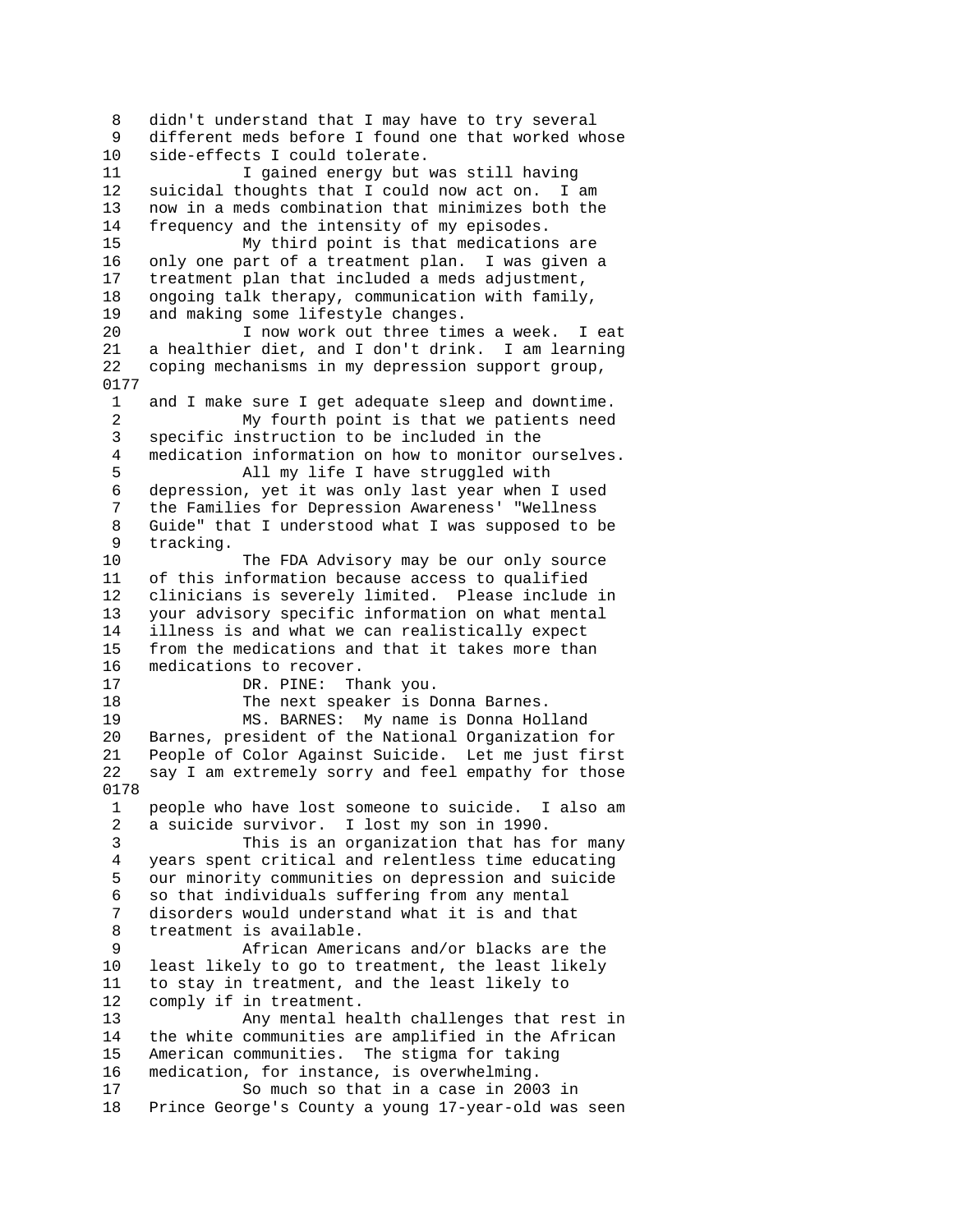19 by a psychiatrist who prescribed medication for his 20 diagnosed psychosis. He brought the medication 21 home, showed it to his father who then flushed the 22 medication down the toilet, telling his son that he 0179 1 was not going to take this crap. His son suicided 2 within a month of the incident. 3 In 2004, I conducted a study at the 4 Howard University Mental Health Clinic and 5 evaluated 74 cases of individuals screened positive 6 for bipolar. Sixty-one percent of them were not on 7 any antidepressants or mood stabilizers and over 50 8 percent of them made multiple suicide attempts. 9 11 our communities, we are not only<br>10 concerned about untreated depression that can concerned about untreated depression that can cause 11 suicide attempts and completed suicides, but we 12 also have to be concerned about mental health 13 disparities and, more specifically, the degree of 14 uncertainty that primary care physicians hold in 15 prescribing antidepressants, since primary care 16 physicians are really the main people that we go 17 through, too, for treatment. 18 If there are bold and aggressive warning 19 signs on antidepressants, antidepressants are not 20 going to get prescribed by the primary care 21 physicians. 22 All the work that we have done educating 0180 1 communities that medication is okay if prescribed 2 correctly and is monitored in a responsible manner 3 will be wasted and set us back 30 years.<br>4 Finally. I reject with enthusi Finally, I reject with enthusiasm a 5 warning label that is bold and aggressive because 6 blacks already have a high degree of mistrust in 7 the mental health medication medical arena. 8 Primary care physicians are already 9 reluctant to prescribe antidepressants, and a black 10 box will further increase our reluctance to take 11 medication for mental health treatment. The 12 warning sign that it increases the risk for suicide 13 will move my people away from that. 14 DR. PINE: Thank you. 15 The next speaker is Sarah Bostock. 16 MS. BOSTOCK: Five years ago, my life 17 changed forever when my 25-year-old daughter, 18 Cecily, stabbed herself today after three weeks on 19 Paxil. I am sure she would be alive today if she 20 had never taken Paxil. 21 Since that fateful day, I have been 22 warning others and searching for proven ways that 0181 1 SSRIs can do harm. There is good neuroscientific 2 evidence of iatrogenesis, or treatment-induced 3 illness, and adverse effects. 4 However, the most compelling evidence for 5 treatment-induced harm comes from the hundreds of 6 narratives that I have read in the media or heard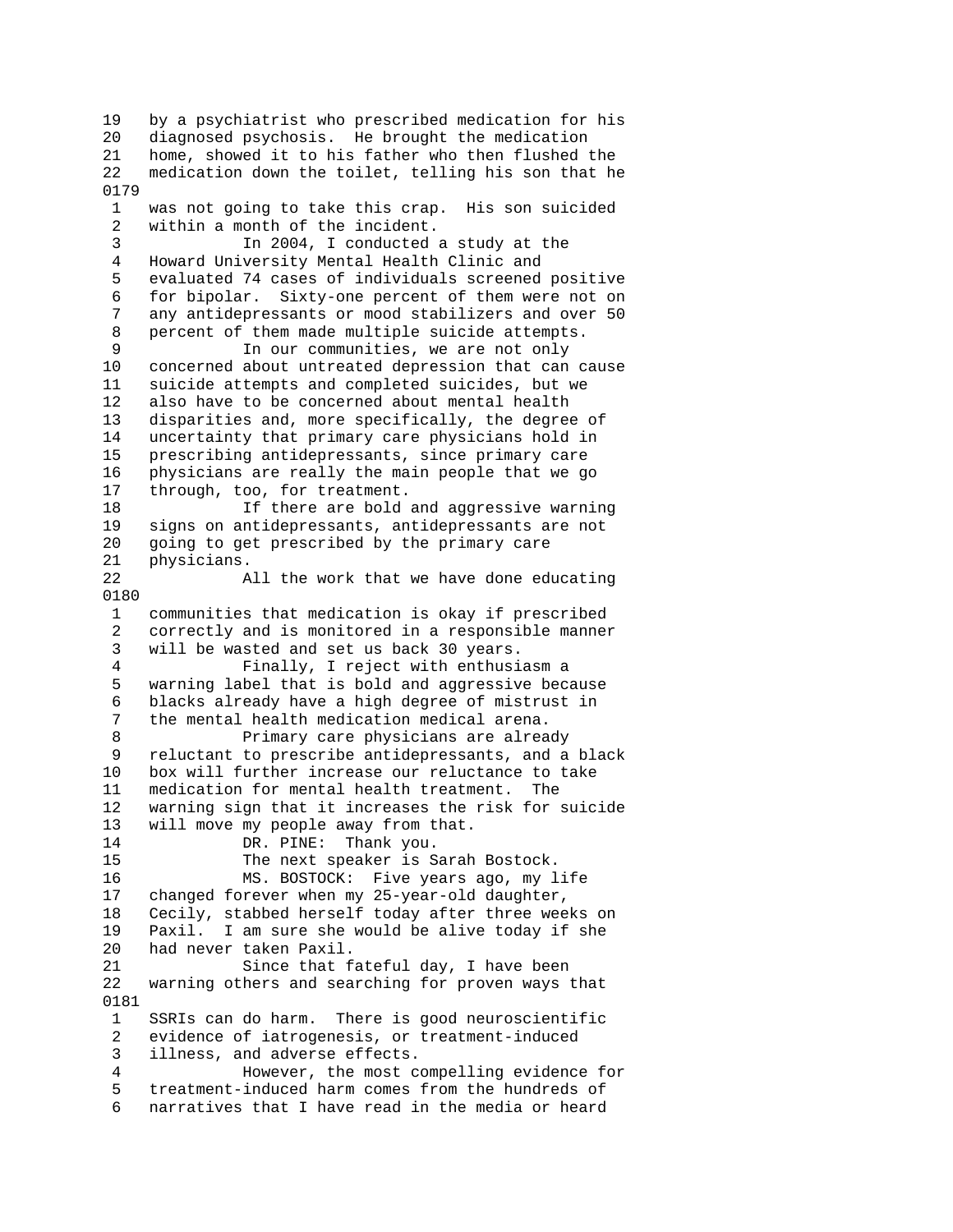7 firsthand from antidepressant users and their loved 8 ones. Patterns of inappropriate dosing, drug 9 induced mania and psychosis, and misunderstood 10 withdrawal and rebound are unmistakable. 11 Few professionals, patients or 12 caregivers, understand the intense activation that 13 can occur when treatment begins or the very slow 14 rate of taper required to get off SSRIs safely. 15 Directors of Drugawareness.org and I put 16 these narratives into a format where their 17 cumulative power could be recognized by creating an 18 online, sortable database, SSRIstories.com. We 19 have loaded over 1,200 media stories dating back to 20 1988 in which antidepressants are associated with 21 an act of violence or bizarre behavior. 22 There are over 200 suicides, 300 murders, 0182 1 100 completed murder/suicides, incidents of road 2 rage, arson, and fraud, 18 school and 14 workplace 3 shootings. 4 Beloved family members including children 5 murdering each other and themselves. Priests, new 6 mothers, scholars, Iraq veterans, and senior 7 citizens -- all dying violently, all were on 8 antidepressants. 9 In many cases, journalists describe 10 behavior consistent with adverse reactions that 11 precede the criminal act, just as Cecily's behavior 12 changed uncharacteristically before her suicide. 13 The narrative details that point to drug 14 effects have been highlighted on the website at the 15 top of each complete story available through a link 16 to the date. 17 Besides some notorious stories and some 18 with celebrities, there are 13 stories in which a 19 jury or judge with medical experts acknowledge 20 causation and legal rulings. Mostly, these are 21 stories of ordinary people: friends, families, 22 neighbors, colleagues. It could happen to any 0183 1 innocent person just as it did to Cecily. 2 SSRIstories.com is our best effort to 3 demonstrate a signal that something is dangerously 4 amiss, not in industry-run trials but in real 5 clinical practice. Read it yourself. 6 No one should underestimate the power of 7 antidepressants to play a causative role in these 8 tragedies. Black box warnings would be one step in 9 the right direction. 10 (Applause.) 11 DR. PINE: Thank you. 12 The next speaker is Kim Witczak. 13 MS. WITCZAK: Hi. My name is 14 Kim Witczak, and I am from Minneapolis, Minnesota. 15 I came here on my own. 16 This (indicating) is Woody, my husband of 17 almost 10 years. Woody was outgoing, gregarious,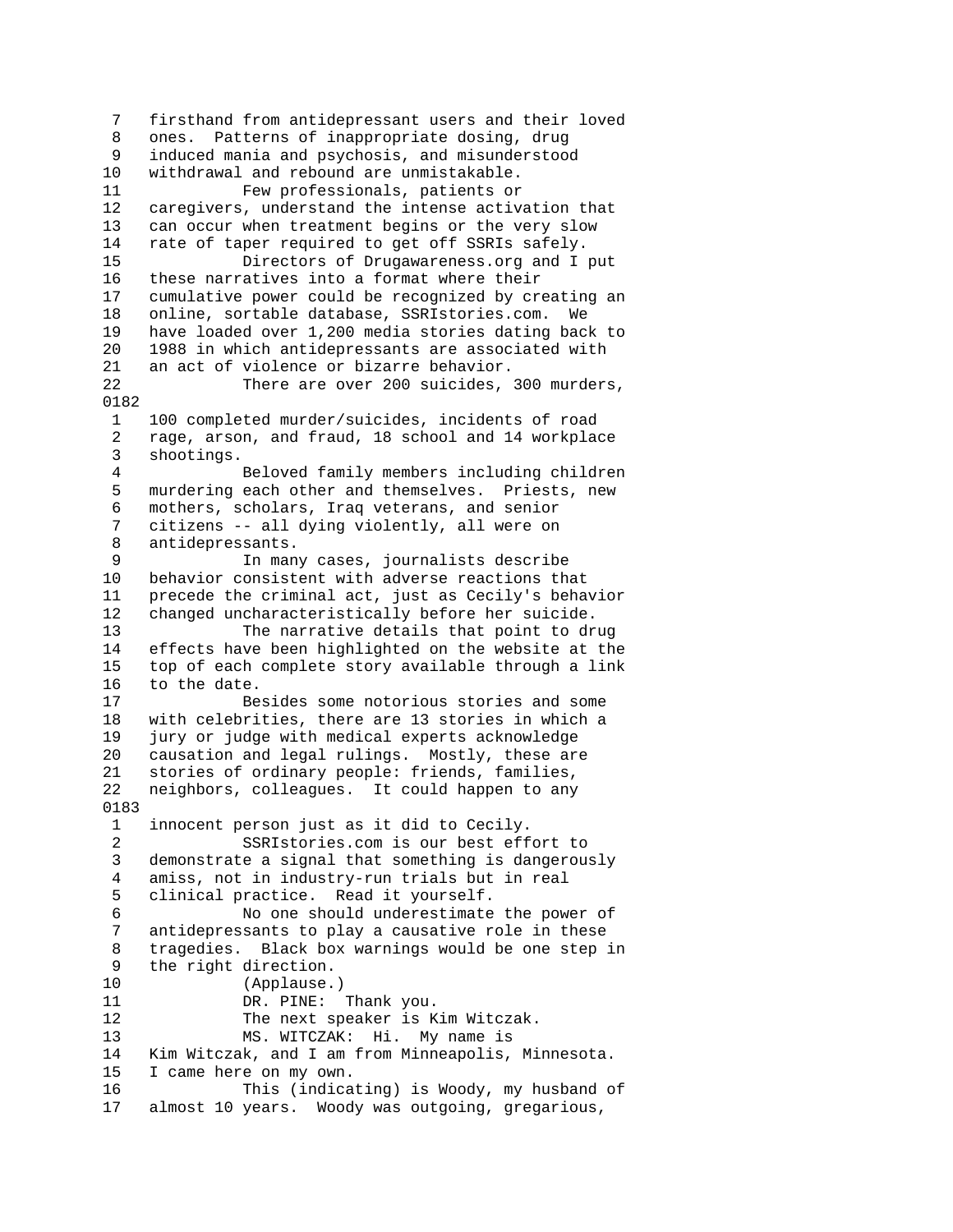18 smart, and full of energy. Everyone loved him. To 19 me he was simply Woody, my best friend and the one 20 that greeted me every day, "Hello, Sunshine." 21 He was guy that I was supposed to have a 22 family and grow old with. However, on August 6, 0184 1 2003, that day it changed. I became a widow. 2 Woody was found dead hanging from the 3 rafters of our garage of Zoloft-induced suicide at 4 age 37. Woody wasn't depressed. He had no history 5 of depression or suicidality. 6 He was just starting his job as vice 7 president of sales with a startup company two 8 months prior and was having trouble sleeping, which 9 is not uncommon for entrepreneurs. 10 He went into his GP who gave him a 11 diagnosis of insomnia and sent him home with a 12 three-week Pfizer sample pack. This sample pack 13 automatically doubled the dose from 25 to 14 50 milligrams after week one. 15 No cautionary warning was given to him or 16 me about the need to be closely monitored about 17 going on the drug or dosage changes. In fact, I 18 was out of the country for the first three weeks he 19 was on this drug. 20 Within days, Woody had the side-effects 21 like profuse night sweats, diarrhea, and worsened 22 insomnia. He also experienced others that were 0185 1 known only to Pfizer, but not to Woody his doctor 2 or his family. 3 Shortly before he died, I found Woody 4 curled up in a fetal position on our kitchen floor 5 with his hands around his head like a vice crying, 6 "Help me, help me. My head is outside my body looking in." 8 Pfizer acknowledges this in an internal 9 document which you guys all have copies of, "It 10 occurs on all SSRIs. We don't know why," the first 11 sentence on the top of that document. 12 Something did not add up with Woody's 13 death. We started searching the only thing that 14 changed during this time, and that was Zoloft. 15 Woody and I never questioned the drug. Why would 16 we? Zoloft is FDA approved and sold as safe and 17 effective. 18 Our journey for the truth has led us to 19 the courts, Congress, and HHS. We were able to get 20 internal confidential documents, ones that are here 21 in my packet to you and other ones that you have 22 not seen. 0186 1 Here is one that came from Pfizer Zoloft 2 U.K. that the Irish Medical Board asked them to 3 give. Look at their clinical studies. The highest 4 percent in Pfizer's study of 31 to 40, 5 50 milligrams, 15 to 30 days -- all three Woody.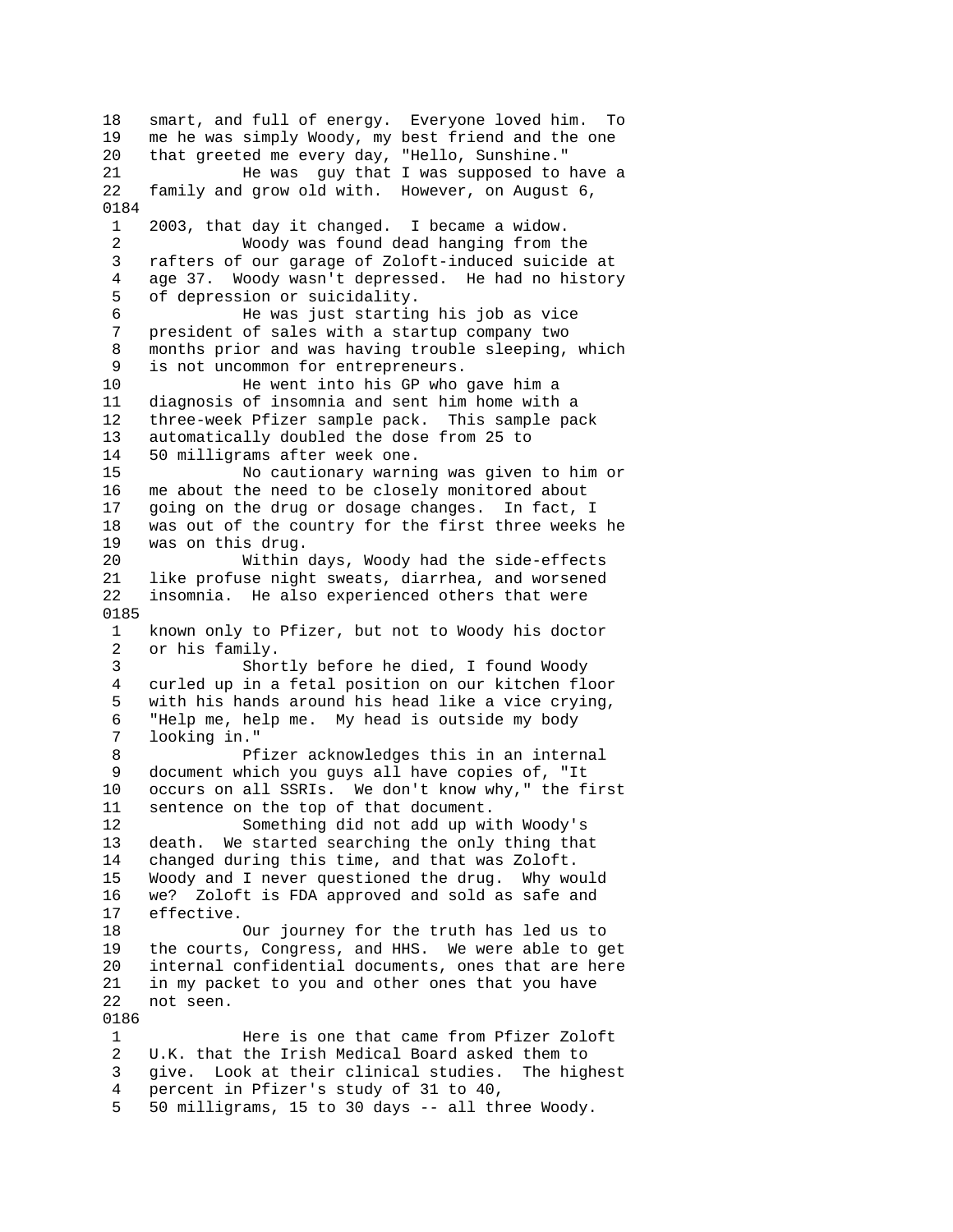6 This next one, in conclusion, this is<br>7 Pfizer's causality analysis. 54 of the 252 of the Pfizer's causality analysis, 54 of the 252 of their 8 case studies were directly related to the event, to 9 Zoloft. 10 We deserve to be told all side-effects, 11 not the ones that you find are acceptable and which 12 ones you want to keep from us because you are 13 afraid to scare us away. Woody deserved it. We all 14 deserve it. 15 (Applause.) 16 DR. PINE: Thank you. 17 The next speaker is Joseph Weiner. 18 DR. WEINER: My name is Joseph Weiner, 19 and I am a psychiatrist on the faculty of 20 Long Island Jewish Medical Center. The American 21 Psychiatric Association is reimbursing me for my 22 travel expenses to this meeting. I have no 0187 1 financial relationships with any pharmaceutical 2 company. 3 I greatly appreciate both this 4 opportunity to share my thoughts with the FDA 5 Advisory Committee and the crucial work you all do 6 in protecting the public's health. 7 The heartfelt stories that are being 8 shared with everyone today further underscores the 9 great importance of the decisions that are going to 10 be made. 11 I have come from New York today because I 12 believe so strongly in the issues at stake. I will 13 share my perspective as a nationally regarded<br>14 expert in the interface between psychiatric an expert in the interface between psychiatric and 15 medical illness. I will also share my personal 16 victory over major depression due in large part to 17 antidepressant treatment. 18 To state my conclusion at the outset, I 19 believe that a black box label will harm a large 20 group of patients both medically and 21 psychiatrically much more than a label would 22 protect people from the possible risk of suicidal 0188 1 thinking. 2 Harm from a black box label will occur 3 because of the following factors. A significant 4 number of primary care physicians will misperceive 5 that antidepressants are too dangerous for them to 6 prescribe. 7 Because most people receive treatment for 8 depression in the primary care setting not from 9 mental health specialists, diminished prescribing 10 of antidepressants would place a large group of 11 people at risk for sustained depression. 12 In addition, strong evidence demonstrates 13 that preexisting depression greatly increases the 14 likelihood for developing atherosclerotic heart 15 disease, cardiovascular disease, diabetes, 16 dementia, and osteoporosis.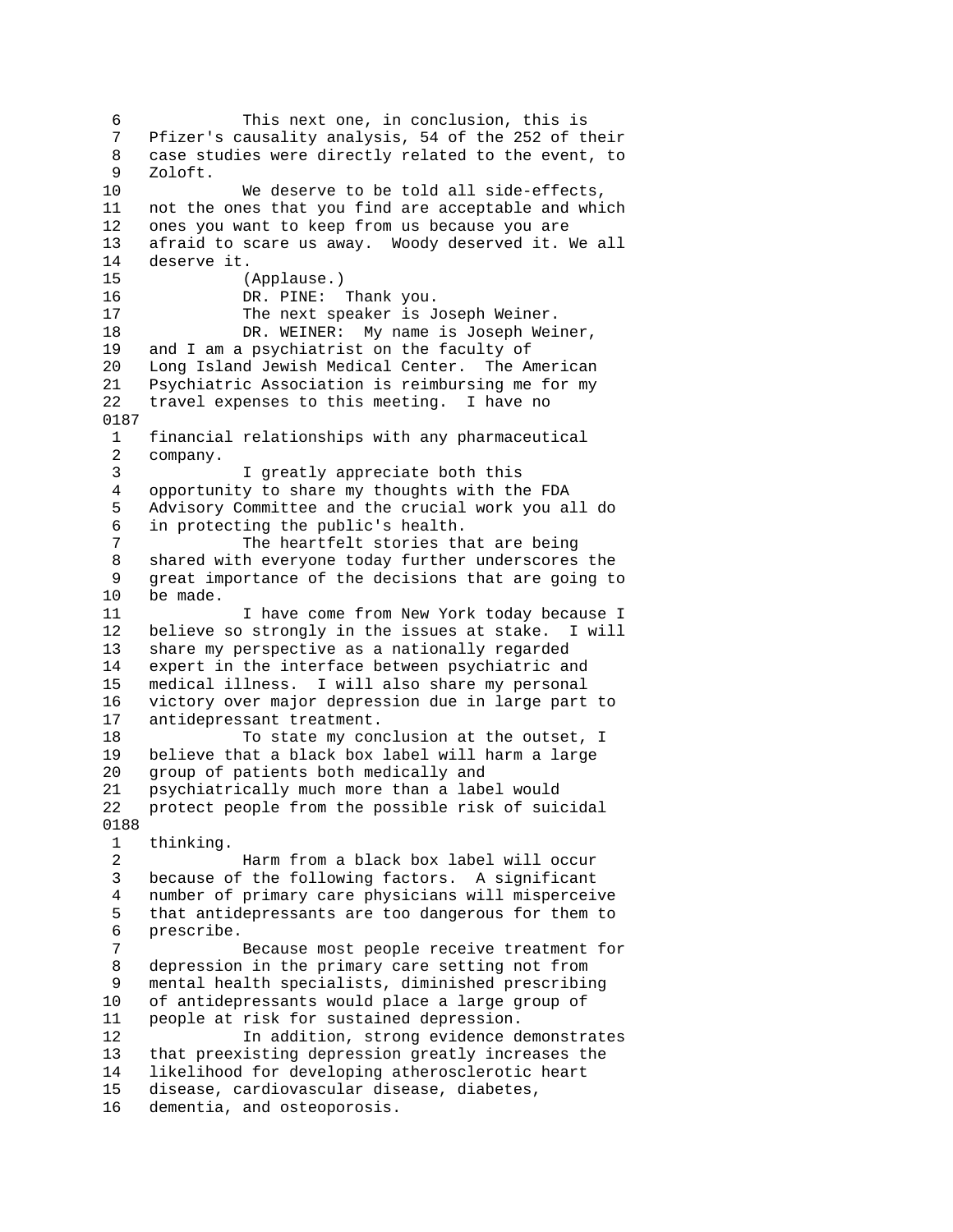17 Once a depressed patient develops a 18 coexisting medical problem, the risk of medical 19 complications, even death, increases dramatically. 20 Therefore, depression worsens medical 21 health. Although we need much more research in 22 this area, there is evidence that the that of 0189 1 depression can improve some medical outcomes. 2 From a personal perspective, I suffered 3 with serious depression from childhood through my 4 early thirties. Although I benefitted greatly from 5 years of psychotherapy, I still had to push through 6 each day because of suicidal thoughts. 7 Sometimes I could not imagine how I would 8 get through the rest of my life. It was only after 9 I was prescribed an antidepressant that I felt the 10 enormous weight of depression lift from my 11 shoulders. I have a second wife.<br>12 When I told my wife. Li When I told my wife, Lisa, also a 13 healthcare professional that I would be speaking 14 here today, she asked me to tell you that she also 15 conquered serious depression through the use of 16 antidepressant medication. 17 If only our physicians had prescribed 18 antidepressants for us earlier in our lives, we 19 would have avoided many years of excruciating 20 suffering. 21 I hope the Advisory Committee strongly 22 considers the great medical and psychiatric harm 0190 1 from the likely reduction of antidepressant 2 prescribing in reaction to a black box label. 3 DR. PINE: Thank you. 4 The next speaker is Angela Heck. 5 DR. HECK: Hello. My name is 6 Angela Heck. My husband William and I are both 7 here of our own accord from Toledo, Ohio. My 8 husband and I had been together for 12 years at the 9 time he attacked me tried to kill me with a knife 10 (weeping). 11 Approximately, three years ago, my 12 husband was prescribed Paxil for anxiety. My 13 husband is not an alcoholic. He has never tried 14 illegal drugs in his lifetime. In addition, he has 15 no prior history of assault, violence, or 16 aggressiveness issues. He does not have any 17 history of mental illness. He is a normal, healthy 18 male. 19 Do you know what it is like to be trapped 20 in your own bedroom thinking you're going to be 21 wrapped in a blanket and your parents are not going 22 to know what happened to you? Or, do you know what 0191 1 it's like to wonder how you could do something so 2 terrible, so contradictory to your values and 3 beliefs? 4 My husband and I do because of what a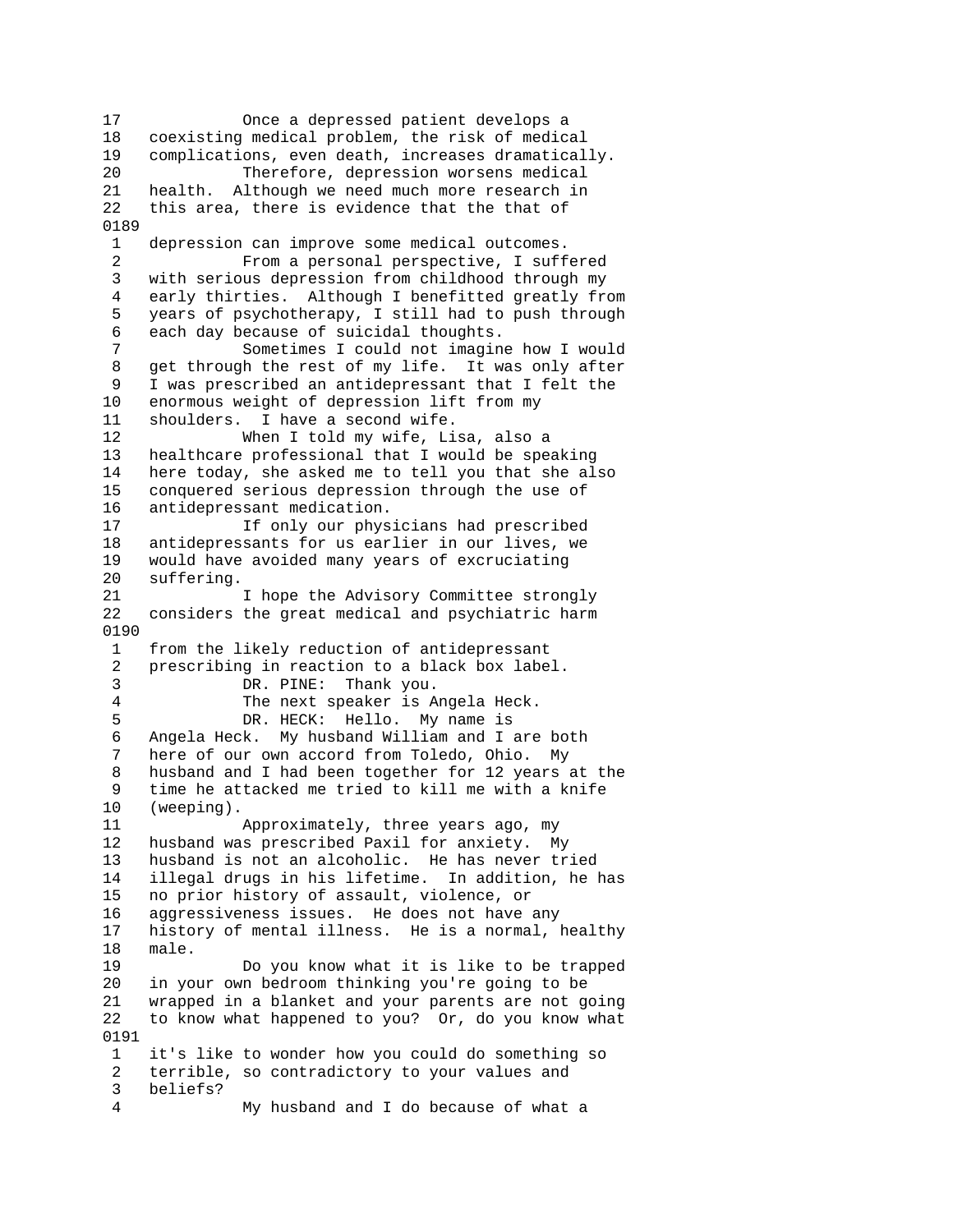5 well-respected psychiatrist stated in the attached 6 letter regarding the whole incident, and I quote: 7 "I find it to be consistent with 8 dissociative episode and in all likelihood caused 9 by serotonin reuptake inhibitor, Paxil. You are 10 familiar with the details of the unfortunate 11 assault on his wife during that dissociative 12 episode." 13 To this day, he still does not remember 14 what happened on that horrible day. He only knows 15 what has happened from me telling him. This tragic 16 event turned out lives upside down. 17 Resentment and anger do not even begin to 18 describe how we feel towards the makers of these 19 dangerous antidepressants. I always knew that 20 money made the world go around, but I did not think 21 a company was so greedy that they would not care 22 how many people's lives are ruined or lost. 0192 1 I know some people have trouble believing 2 that a drug like Paxil could cause something like 3 this. If it wasn't me and how well I know my 4 husband, I would probably be one of those people. 5 There is no doubt in my mind that these 6 drugs have several terrible side-effects. If I had 7 any doubt, I would not be back with my husband. 8 I also strongly believe that the drug 9 companies are aware of these side-effects as well<br>10 or they would not have hidden the clinical trials or they would not have hidden the clinical trials 11 for so long. 12 12 I strongly urge the FDA to do something<br>13 about SSRIs and how they are prescribed. These about SSRIs and how they are prescribed. These 14 drugs are being given to people as though they are 15 as safe as Tylenol®. We all know this is not the 16 case. 17 Antidepressants are something that either 18 should not be used at all or as a last resort. 19 They have become the first choice for all sorts of 20 problems due to a lot of expensive marketing by the 21 drug companies. 22 We trusted the medical profession, drug 0193 1 companies, and the FDA to give us safe medication, 2 and that obviously has not happened. The drug 3 companies have gained control of the entire process 4 with their deep pockets. 5 We hope and pray that the FDA finally 6 makes a drastic change regarding antidepressants as 7 these drugs are extremely dangerous and family 8 physicians should not be prescribing. 9 Thank you for your time and 10 consideration. 11 (Applause.) 12 DR. PINE: Thank you. 13 The next speaker is Sheila Matthews. 14 MS. MATTHEWS: My name is Sheila 15 Matthews. I am the co-founder of Ablechild.org, a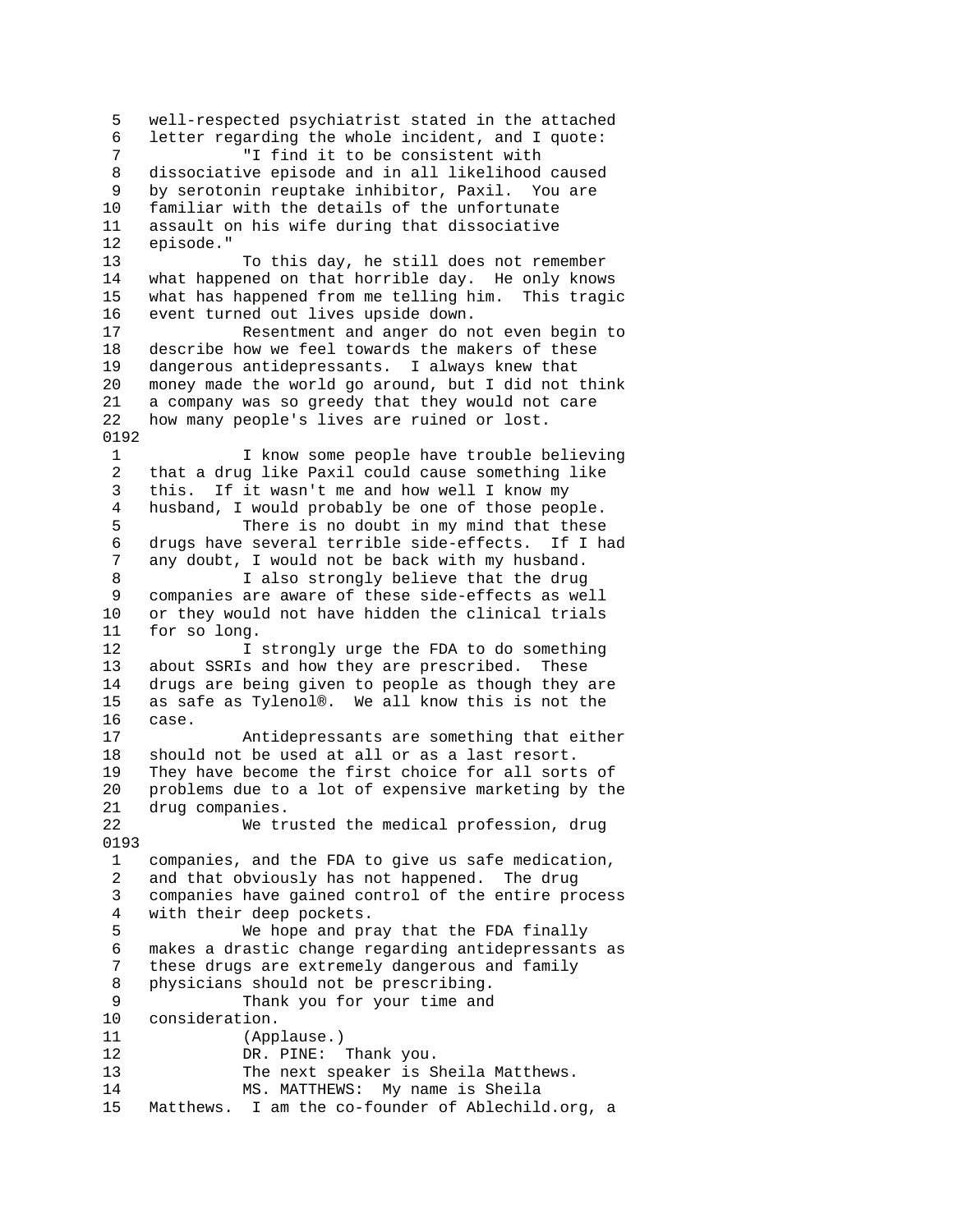16 national, nonprofit organization representing more 17 than 10,000 families. 18 Our organization is dedicated to informed 19 consent regarding the subjectivity of psychiatric 20 diagnoses and the dangers of the drugs used to 21 treat them. 22 I also have personal experience with the 0194 1 subject of today's hearing. Two years ago, my 2 brother-in-law, Michael, committed suicide while 3 under the influence of an antidepressant. 4 I'm sure the FDA considers my brother-in- 5 law's suicide, in fact the thousands of 6 antidepressant-induced suicides, anecdotal. However, we the people, the consumers, do not. 8 By the FDA's own admission, only 1 to 9 10 percent of adverse drug reactions are reported. 10 While DTC marketing has skyrocketed the use of<br>11 psychiatric drugs, international warnings cont psychiatric drugs, international warnings continue 12 to surface. 13 The FDA has done nothing to increase the 14 public's ability to report their adverse drug 15 reactions. You have set up a great deal for the 16 pharmaceutical industry, but a lousy one for the 17 consumer. 18 In accordance with the National Academy 19 of Science, which reported on the importance of 20 postmarketing surveillance, Ablechild conducted a 21 survey of 150 people at the Washington, D.C., Mall 22 this March. Ninety-eight percent had never heard 0195 1 of MedWatch, the FDA adverse reporting system. 2 In June, we helped commission a large 3 study on a thousand people covering all 4 fifty states. Ninety-six percent had never heard 5 of MedWatch, but, most importantly, ninety-seven 6 percent of the public said the government should 7 provide a public service campaign to inform them 8 where they could report drug side-effects. 9 On October 4, 2006, Congressman Dan 10 Burton issued a formal request to the FDA cosigned 11 by several members of Congress. This letter stated 12 that, "Given the results of DTC marketing and the 13 documented risks of the drugs, the FDA should 14 require all drug advertising to include information 15 regarding MedWatch." 16 It said that, "Granting consumers this 17 right would help spot serious side-effects of these 18 powerful drugs much sooner." 19 We agree. You cannot continue to dismiss 20 our reports as anecdotal, for we are in the tens of 21 thousands. It is actually your job to find out how 22 high these numbers go. As Congressman Burton 0196 1 wrote, "We firmly believe that this lack of 2 awareness of the MedWatch represents a threat to 3 the public's overall safety.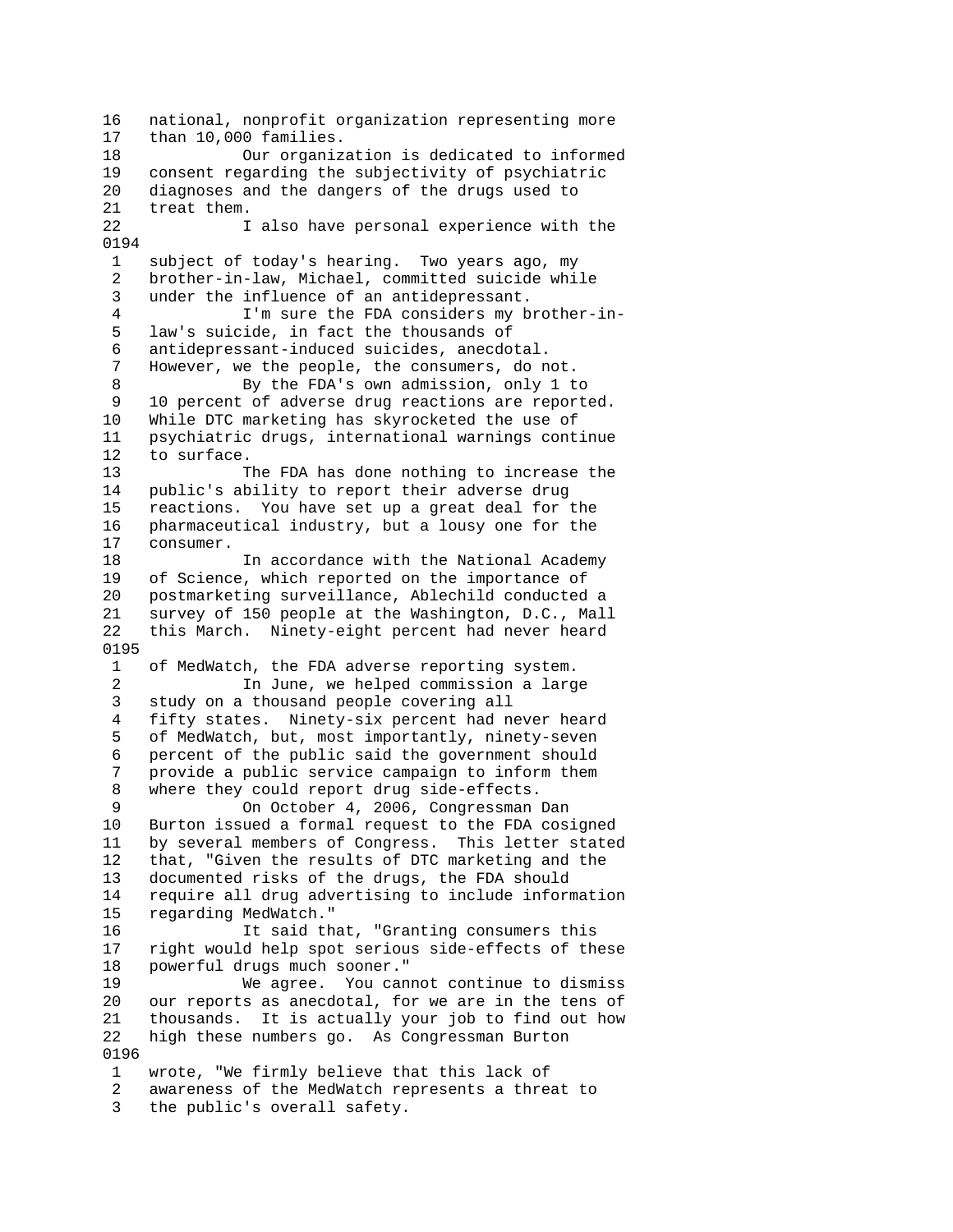4 (Applause.) 5 DR. PINE: Thank you. 6 The next speaker is Mr. Robert Carolla. 7 MR. CAROLLA: Thank you. 8 My name is Bob Carolla, testifying for 9 the National Alliance on Mental Illness. I am a 10 consumer. My life was saved by antidepressants. I 11 have lost friends and colleagues to suicide. 12 I can offer you a before and after 13 perspective. My first major depression occurred in 14 the early 1980s in the era before Prozac. All I 15 got was talk therapy, twice a week with no 16 medication. 17 Every week, I slid farther down. I 18 thought about suicide silently. It was a constant 19 risk. I lost my job and my apartment. I was 20 hospitalized twice for a total of six weeks and 21 unemployed for a year.<br>22 Following my Following my recovery, largely through 0197 1 the grace of God, I lived without any further 2 treatment until one day 10 years later, while 3 working as a senior aide to the U.S. Senate 4 Majority Leader a slide into depression turned into 5 a psychotic episode. 6 I wondered the streets of Washington, 7 D.C., until I sought refuge in a homeless shelter. 8 That time I was hospitalized for two or three days 9 and started on medication including 10 antidepressants. I was diagnosed with bipolar 11 illness and hospitalized again for a week. In less than a month, I was back at work. 13 My second recovery process still took two 14 years. Thoughts of suicide were part of the 15 territory and it was still a risk. I want to be 16 frank. "Suicidality" and "ideation" are clinical 17 terms, but consumers know what they mean. 18 We talk about them in hospital day rooms, 19 in group therapy sessions, and in support groups 20 nationwide. They mean staring at the approach of a 21 subway train, jogging on a bridge, stopping and 22 looking down. 0198 1 Farther down the spectrum is planning 2 silently, buying an over-the-counter drug, going to 3 sleep with a belt wrapped around the neck, silent 4 contemplation, decision, hesitation, and maybe an 5 attempt. 6 There are risks in any treatment<br>7 including antidepressants, particularly du including antidepressants, particularly during the 8 initial period of recovery when medication is still 9 taking effect or being changed and energy and force 10 of will are returning. 11 I believe that causation is a function of 12 the illness, not the medication. Whatever 13 medication risk exists it is exceeded by the risk 14 of untreated depression.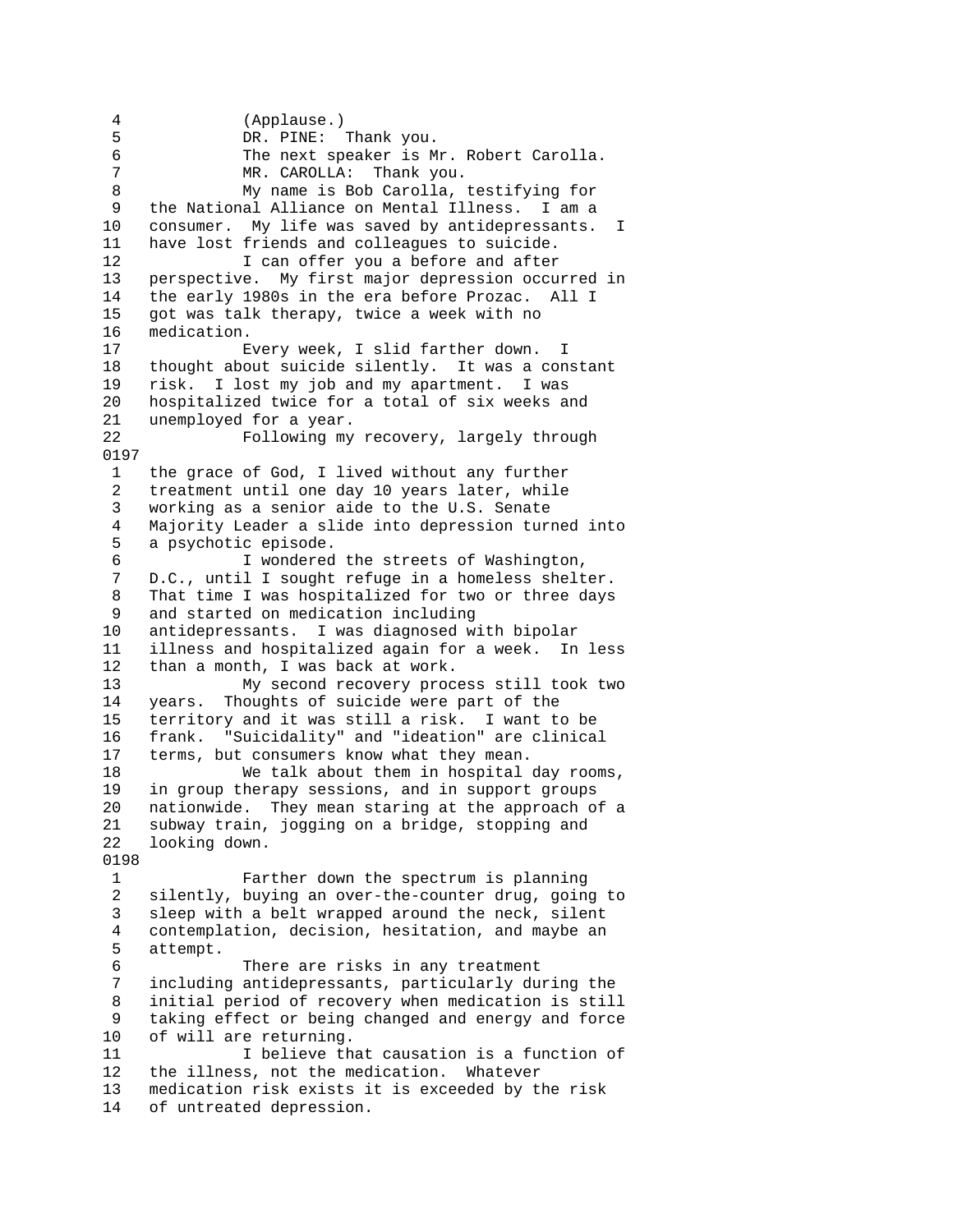15 During recovery, there is still the risk 16 of relapse and tragically the illness can overwhelm 17 our best efforts, including the medication. Please 18 whatever you do or say don't discourage people from 19 getting treatment and don't stigmatize them. 20 DR. PINE: Thank you. 21 The next speaker is Toby Tyler Watson. 22 (No response.) 0199 1 DR. PINE: Okay. I'll go to the next 2 one. The next speaker is Erin Crowley. 3 MS. CROWLEY: I flew here from Chicago 4 with my brother and aunt to share my mother's, 5 Kathleen Crowley's, story. In late October 2003, 6 my mother was a mentally healthy, vibrant woman. 7 Ten short weeks later, my mother committed suicide. 8 Those 10 weeks tell the story of a woman whose 9 mental and physical health deteriorated at a 10 shocking rate on antidepressants. 11 In late October, my mother approached her 12 general practitioner because she had been 13 experiencing anxiety about selling and moving from 14 her home of 32 years. 15 Her doctor prescribed Lexapro. After 16 four weeks on the medication, my mother 17 discontinued use of her own accord because she was 18 experiencing insomnia; had lost 15 pounds; and, in 19 her own words, preferred anxiety to the agitated 20 mania she experienced on the medication. 21 Over Thanksgiving, just one week after 22 she stopped Lexapro, I noticed she seemed overly 0200 1 anxious and thin, and I suggested she see a 2 psychiatrist. 3 My mother resisted, explaining she felt 4 better before the Lexapro and was concerned a 5 psychiatrist would suggest medication. She feared 6 she could not tolerate the side-effects. On 7 December 10, still struggling with insomnia, she 8 did consult a psychiatrist who prescribed RemeronR, 9 explaining it should help her sleep. 10 The psychiatrist asked her if she was 11 suicidal. Her response was, according to the 12 psychiatrist after her death, "No, it's not in that 13 category." 14 After beginning Remeron, my mother's 15 anxiety worsened drastically. She complained the 16 medication made her feel wired, would go days at a 17 time without any sleep whatsoever, and lost an 18 additional 15 pounds. She diligently stayed on the 19 Remeron, however, because her psychiatrist had 20 assured her that it should kick in, in three 21 weeks. 22 Upon coming home for Christmas, I could 0201 1 not believe the sudden change in my mother. She 2 was no longer just anxious. She had completely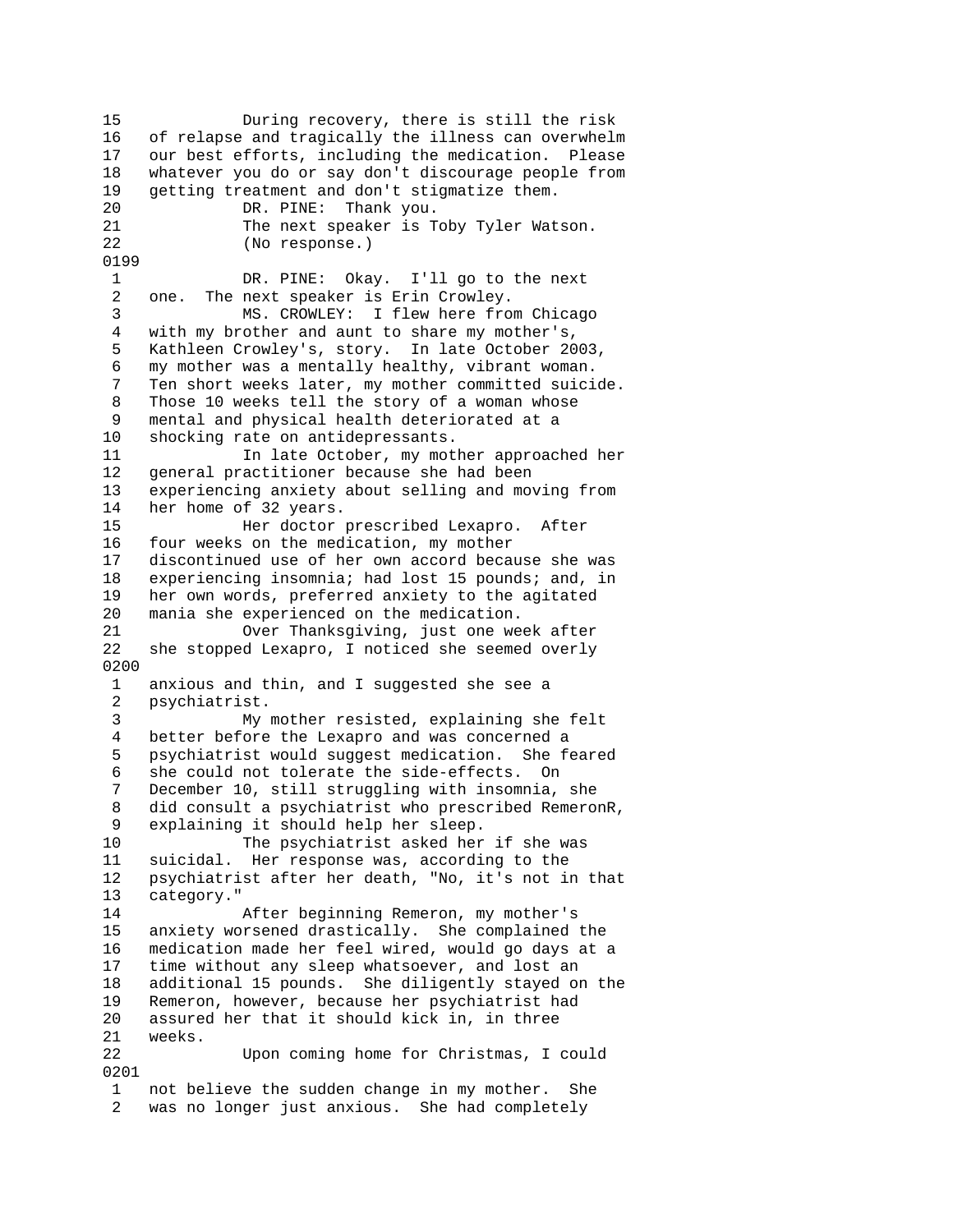3 transformed into an emaciated woman who paced the 4 floors, picked her skin, barely slept, and 5 struggled to perform the simplest tasks like 6 cooking a meal. 7 The mother I had known for 29 years who 8 went on daily walks, had a full social calendar, 9 and always worked now avoided leaving the house,<br>10 stopped returning phone calls, and had decided t stopped returning phone calls, and had decided to 11 quit her job because of her extreme agitation. This 12 drastic change literally happened between 13 Thanksgiving and Christmas. 14 On January 2, only her second appointment 15 with the psychiatrist, her psychiatrist instructed 16 my mother to stop taking Remeron immediately and 17 prescribed Effexor. Six days later, she hung 18 herself. She left no note and never expressed any 19 suicidal thoughts to anyone. 20 One week before her death, convinced the<br>21 medication was causing my mother's extreme medication was causing my mother's extreme 22 agitation, I went online to research Remeron. The 0202 1 only information I found assured me Remeron was 2 safe and would kick in after an adjustment period. 3 If my family had any idea that some 4 patients simply cannot tolerate the side-effects 5 and can become suicidal on antidepressants, we 6 never would have encouraged my mother to stick it 7 out. Suicide was not on her radar screen until 8 medication was introduced to her. 9 (Applause.)<br>10 DR. PINE: 10 DR. PINE: Thank you.<br>11 The next speaker is A The next speaker is Andy Vickery. 12 MR. VICKERY: My name is Andy Vickery. I 13 am a trial lawyer from Houston, Texas. Many of the 14 people that you have heard from or will hear from, 15 the victims of SSRI-induced violence and suicide, 16 are my friends and clients. 17 I wish they didn't have to meet me in 18 that way. I wish that I didn't have to answer the 19 question for them of where is the justice in the 20 "justice for all" when they have lost someone close 21 to them. 22 I am supposed to compress about twelve 0203 1 year's worth of my professional life into three 2 minutes today, and I don't know how to do that 3 really, so let me make as many points as I can. 4 First, Dr. Clayton is right, do no harm 5 -- no harm. Don't balance that you might maybe do 6 some benefit to someone else -- do no harm. 7 Secondly, I have provided you with a 8 written statement that's called "Needle in the 9 Haystack." They are not my words. They are the 10 words of Charles Beasley at Eli Lilly in 1990 when 11 they looked at this, and he said: 12 "If you want to see if this is a real 13 phenomenon, don't look at the clinical trial data.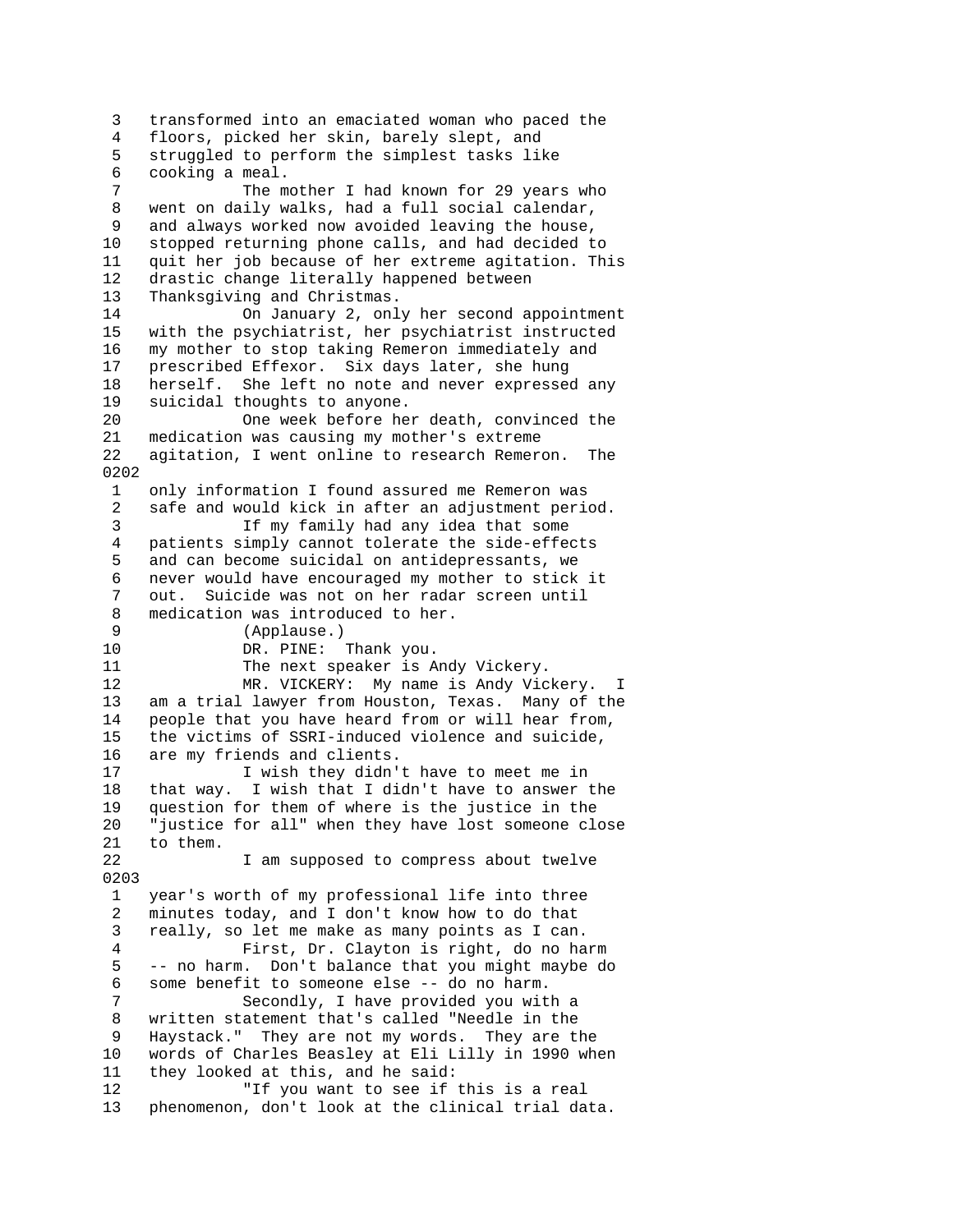14 It's not there. You won't find it there. It's 15 like looking for a needle in a haystack because 16 these trials were not designed to measure it." 17 What have you done for the last two 18 years? You have done precisely that, you have 19 looked for the needle in a haystack, in a place 20 where it is not likely to be in the first place. 21 You have looked at a hundred thousand patients, and 22 you have ignored the millions of patients. 0204 1 Why do you have a MedWatch system? Why 2 did you abandon some years ago the FDA causality 3 algorithm that was used to assess causality? Assess 4 causality on these "anecdotes." These are not 5 anecdotes, and these deaths are neither significant 6 statistically, Dr. Stone, or otherwise. 7 Why did you abandon the FDA causality 8 algorithm that you used to assess these events when 9 Dr. Temple and Dr. Laughren started with the FDA? 10 Because if you take the published literature, if 11 you take Anthony Rothschild's article in `91 that 12 shows akathisia and suicide, and if you subject it 13 to the causality algorithm that the FDA itself 14 used, it will show that it is highly probable that 15 the akathisia and the suicidality experienced by 16 the three patients that these Harvard 17 psychopharmacologist rechallenged was probably 18 caused by the Prozac. 19 That was 15 years ago. Fifteen years ago 20 when this Committee was summoned, the issue was 21 swept under the rug, and a lot of people have died since then. 0205 1 I wonder, as I read the report, why you 2 have been summoned 12 days before Christmas on 3 short notice this year? The FDA says the Advisory 4 Committee isn't even going to be asked for advice. 5 You might ask yourself, Why are we being 6 summoned? Are we being used in some way before the 7 change in the Congress in January? What's going on 8 here? 9 (Applause.) 10 MR. VICKERY: In 1991, this gentleman 11 right here (pointing) before he became a paid 12 expert for Pfizer and GSK wrote, "From making the 13 cure more grievous than the disease, good Lord, 14 deliver us." You deliver us. 15 (Applause.) 16 DR. PINE: Thank you. 17 The next speaker is Mr. John R. Hays. 18 DR. HAYS: Good morning. I am 19 Dr. John Hays. I am a physician trained in<br>20 internal medicine and psychiatry. I have b internal medicine and psychiatry. I have been in 21 clinical practice, a medical academic, the 22 president of a Catholic hospital system, and for 0206 1 just the past eight years I've worked for Eli Lilly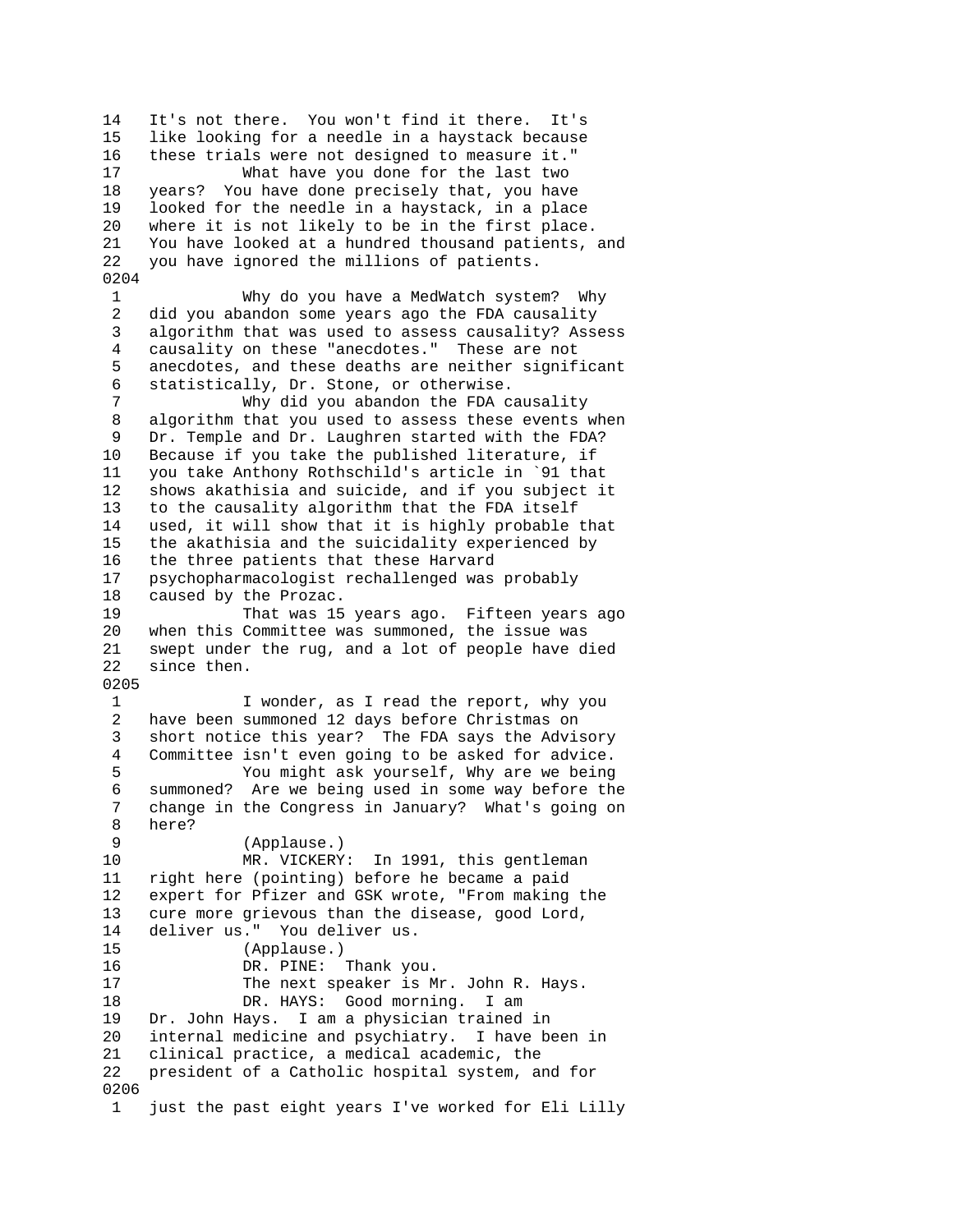2 & Company where I am vice president for Lilly 3 Research Laboratories. 4 I joined Lilly because they gave me the 5 opportunity to do work that might influence the 6 mental health of millions of people. Still, I 7 speak to you today in my identity as a clinician 8 who has spent many hours with depressed people just 9 one at a time. It is they who have most shaped my 10 career. 11 1 I have not come to discuss Lilly's 12 extensive research in the area under discussion, 13 rather I will urge a very deliberate course to 14 avoid bringing unintended harm to the patient's we 15 all wish to protect. 16 Depression is recognized as one of the 17 most serious and economically burdensome illnesses 18 in the world. Effective treatment exists and yet 19 irrational fears and stigmas still discourage 20 recognition and treatment of depression. 21 Seeking help for depression requires 22 courage. A depressed person must overcome fear and 0207 1 embrace hope to seek help. Even accepting help is 2 difficult for depressed people who may feel that 3 they are unworthy or hopeless. 4 Treating depression also requires 5 courage. Caregivers must also overcome fear of 6 criticism or litigation, embrace hope themselves, 7 and prescribe treatment whenever needed. 8 We, all of us in healthcare, must not 9 dash that often fragile courage. We must do 10 whatever we can to help depressed patients and 11 those who care for them to address the illness in 12 an atmosphere of rationality. 13 We now believe that doctors and patients 14 confronted by warnings about a real but infrequent 15 risk have lost some of the courage as a result of 16 those warnings and the media attention that has 17 surrounded them. 18 Scientists such as Drs. Valuck, Gibbons, 19 Mann, and others who have done elegant work to 20 assess this are speaking. Please heed them. Their 21 findings of the unintended, negative impact of the 22 previous warnings are alarming. 0208 1 Eli Lilly & Company applauds the FDA's 2 efforts to draw credible inferences about a 3 critical public health issue from such a large data 4 set. 5 Please use this opportunity to 6 communicate about depression with the same kind of 7 rationality that exists in other areas of medicine 8 and to foster more understanding rather than more 9 fear and stigma. 10 We urge you to be clear about the 11 infrequent occurrence of the risks under 12 discussion. We urge you to align any warnings to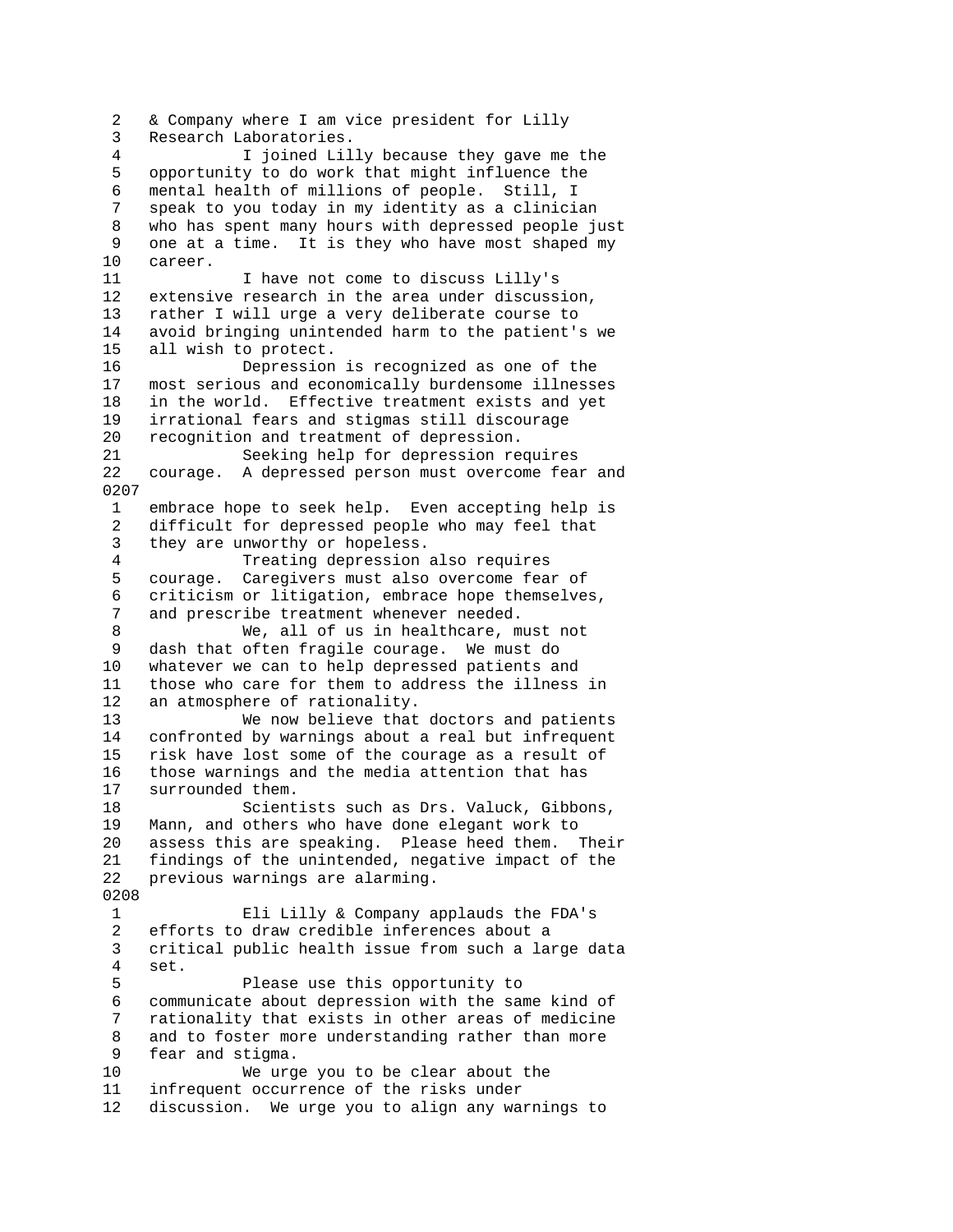13 the magnitude of risk and the benefits. 14 Also, we urge you, if you make treatment 15 recommendations, to make recommendations that 16 doctors, patients, and families can actually 17 implement in today's healthcare environment. 18 Thank you for your time, and thank you 19 all for your courage in considering this 20 complicated issue in such a public forum. 21 DR. PINE: Thank you. 22 Heidi Bryan is the next speaker. 0209 1 MS. BRYAN: My name is Heidi Bryan. I am 2 48 years old, and I have battled with depression 3 most of my entire life. Antidepressants saved my 4 life. 5 I first began a course of tricyclic 6 antidepressants approximately 25 years ago after 7 almost killing myself during a major depressive 8 episode. The antidepressant changed my life and my 9 mood and I was able to go on living. 10 After a few years, I stopped taking them 11 and battled on and off with depression. 12 Eventually, I suffered another major depressive 13 episode and was given Zoloft then Paxil. I was on 14 Paxil for about a year but felt no real sustainable 15 benefit and stopped taking it. 16 Finally, I entered a drug study for an 17 MAOI patch and my mood and my life improved 18 dramatically. The study ended and I was placed on 19 an oral MAOI which worked but would lose its 20 efficacy, so periodically the dosage was increased<br>21 and a catalyst added until I reached maximum and a catalyst added until I reached maximum 22 dosage. 0210 1 When it bottomed out again, I changed 2 doctors and was placed on Wellbutrin. That was 3 over four years ago, and I have been on WellbutrinR 4 the entire time. 5 I was never more suicidal while either 6 beginning to take or taking the antidepressant. 7 As I said, I know the medication saved my life. I 8 do not believe there is an increased risk of 9 suicidality with antidepressants if they are 10 administered properly. 11 In my opinion, the problem stems from 12 lack of mental health insurance parity. The 13 average person can't afford to go to a psychiatrist 14 or there isn't one available in their plan in a 15 timely manner, so they go to their primary care 16 physician. 17 Oftentimes, the primary care physician 18 hasn't had the education in dispensing psychiatric 19 medication, and therefore doesn't titrate the 20 dosage to monitor the patient and manage the side-21 effects. The full dosage is given immediately, and 22 that can have a significant effect on one's mind 0211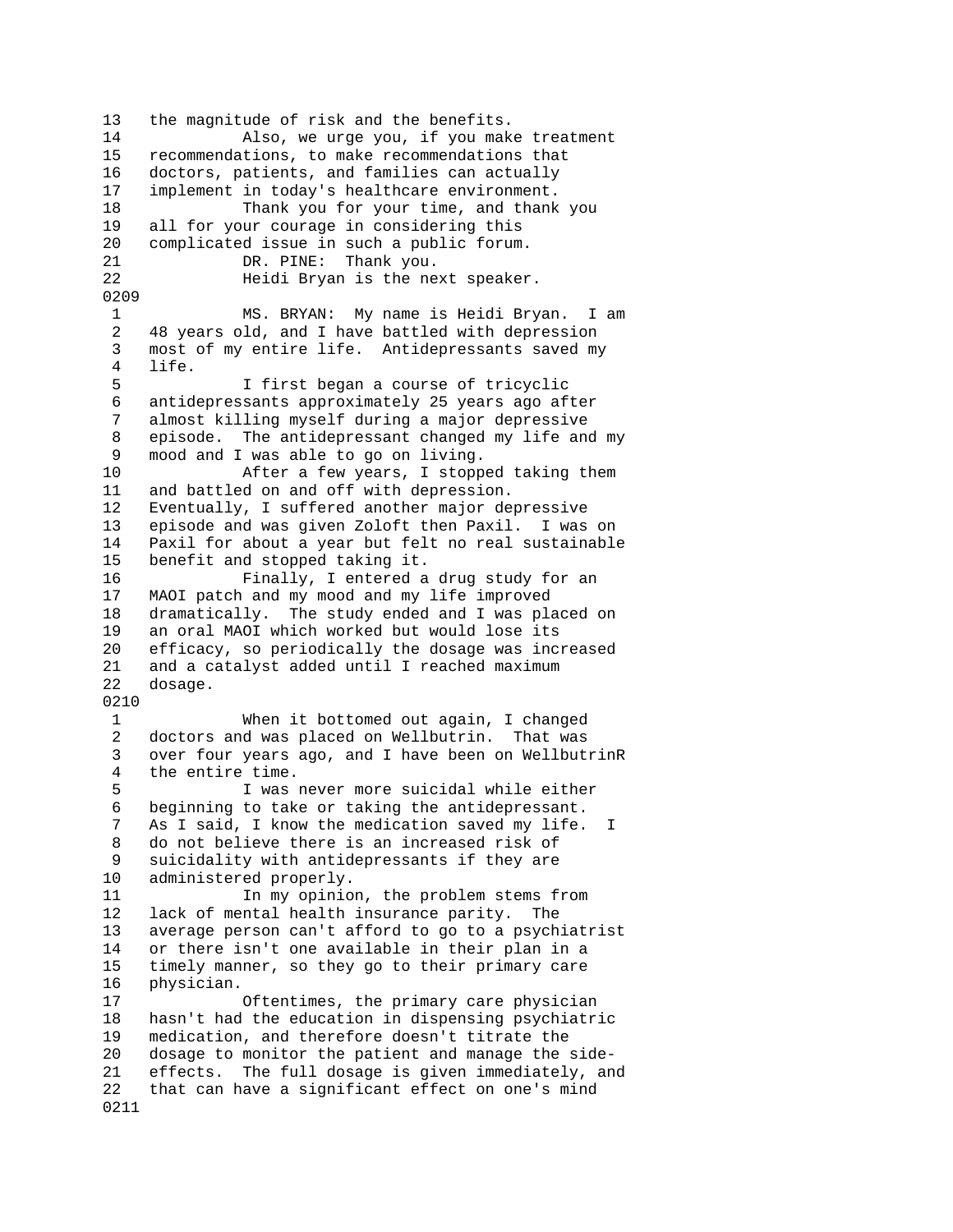1 and body. 2 I also don't believe there has been 3 enough data on this topic, but I'm not a 4 researcher. I just know what I know, and I cannot 5 emphasize enough the fact that antidepressants 6 saved my life and gave me a new life. 7 I began thinking about suicide when I was 8 around 11 years old and, as I aged, that happiness 9 was just for other people. I accepted that as part 10 of my fate. 11 Because of the medication, I now know 12 what happiness is and have experienced it on a 13 daily basis. I now look forward to each day 14 instead of waking up and wondering if today is the 15 day I'm going to die. 16 I am afraid a black box warning will turn 17 people away rather than encourage them. This is 18 already a population plagued by lethargy,<br>19 indecision, fear, and shame. indecision, fear, and shame. 20 I know antidepressants work and save 21 lives, and I want as many people as possible to 22 know that, too. We have enough obstacles in 0212 1 obtaining help for our condition. We don't need 2 another one added to the list. 3 Thank you. 4 (Applause.) 5 DR. PINE: Thank you. 6 The next speaker is Donald Farber. 7 MR. FARBER: I am Don Farber from 8 San Rafael, California. I have handled 9 antidepressant cases for about seven years. I 10 appreciate every speaker this morning. Certainly, 11 in my own mind, they are very sincere, 12 distinguished ladies and gentlemen, but this is 13 America. 14 I don't know how many people of good will 15 here want to manipulate the system. There are 16 psychiatrists who say "We know everything, and 60 17 percent of the GPs that prescribe these 18 antidepressants they don't know anything even 19 though they went to medical school." 20 This is America. Every individual has 21 the right to make decisions for themselves. Every 22 physician has the right. I am very surprised that 0213 1 all, mostly psychiatrists get up here and want to 2 filter information away from the GPs. They should 3 have all of the information. 4 I do appreciate the panelists, very 5 distinguished panelists. My question to the FDA 6 is, Where are the other panelists? Where are the 7 other panelists on the black vote? 8 In the black box vote on September 14, 9 2004, it was fifteen to eight. The ten 10 psychiatrists split, five/five on the vote. It 11 gives you an indication there your dealing with the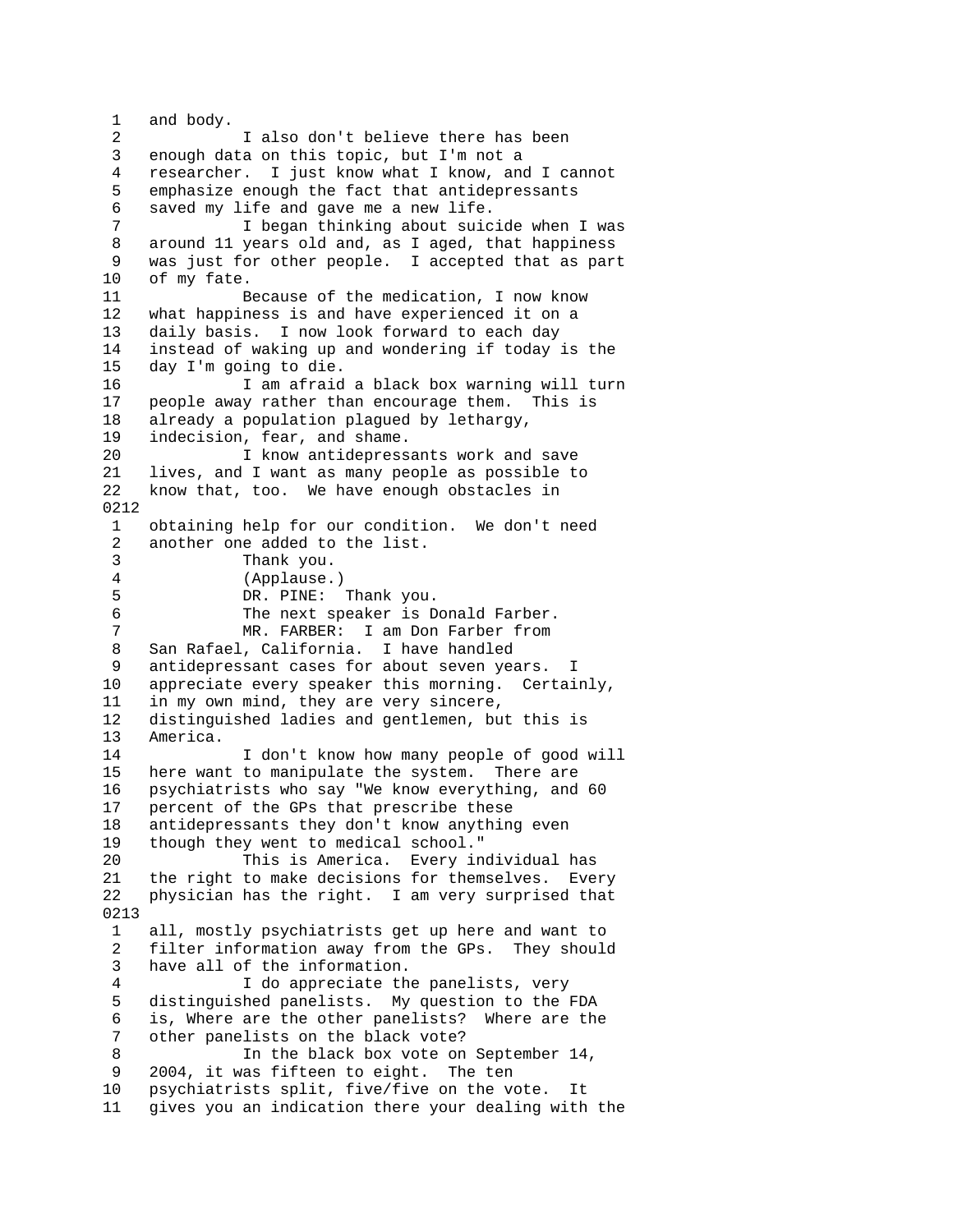12 issue. 13 Of all the eight pediatricians, all eight 14 voted for the black box. I say I appreciate your 15 input, but we're not getting the right input for, 16 as Bill Clinton said, "It's the labeling, stupid." 17 This data is inside baseball, very 18 valuable, it's got a place, but we are all talking 19 here about labeling for the GPs. I think the GPs 20 and the labeling is only the real issue today. 21 You have to be honest. You have to get a 22 bucket full of or a barrel of information into a 0214 1 little label and it has got to be accurate. It has 2 to be accurate. 3 In the past, the FDA has withheld 4 unfavorable information on the antidepressants, and 5 they are still doing it. You never put in the 6 label that these trials were never designed to pick 7 up suicidality. You never put that there are 8 sedatives used to get the drugs through the trials. 9 You have never put the failed trials. 10 On October 10, 2002, the FDA supressed 11 all the MDD failed studies on Paxil. They weren't 12 going to tell the providers of the failures. The 13 only reason the label came in later was because the 14 British blew the whistle. 15 I am sure they had a reason for it. 16 There are reasons I suppose that good drugs do fail 17 trials. However, this is the type of information 18 GPs need. Be honest in the label. I'm not going 19 to sit here and say I want a black box, but be 20 honest in the label. honest in the label. 21 (Applause.) 22 DR. PINE: Thank you. 0215 1 The next speaker is David Healy. 2 MR. HEALY: Hello, Colleagues. Could you 3 have a quick look at the first slide there? 4 (Slide presentation in progress.) 5 MR. HEALY: "Truth is stranger than 6 fiction." 7 "Well, of course it is," said Mark Twain. 8 "Fiction has to make sense." 9 The question is, What would Mark Twain 10 have classified this posting from the FDA as? 11 Truth or fiction? 12 That is the distribution of the suicidal 13 acts that happened in the registration trials of 14 these three drugs here. Slide 2, and I do not know 15 how to move the slides forward. 16 (FDA staff complies.) 17 DR. HEALY: Yes. This is how the company 18 reports, FDA reviews the drug, and journal articles 19 report those acts. You referred earlier to the 20 Fergusson, et al., article, of which I am a 21 coauthor. 22 We had to cope with this. We didn't undo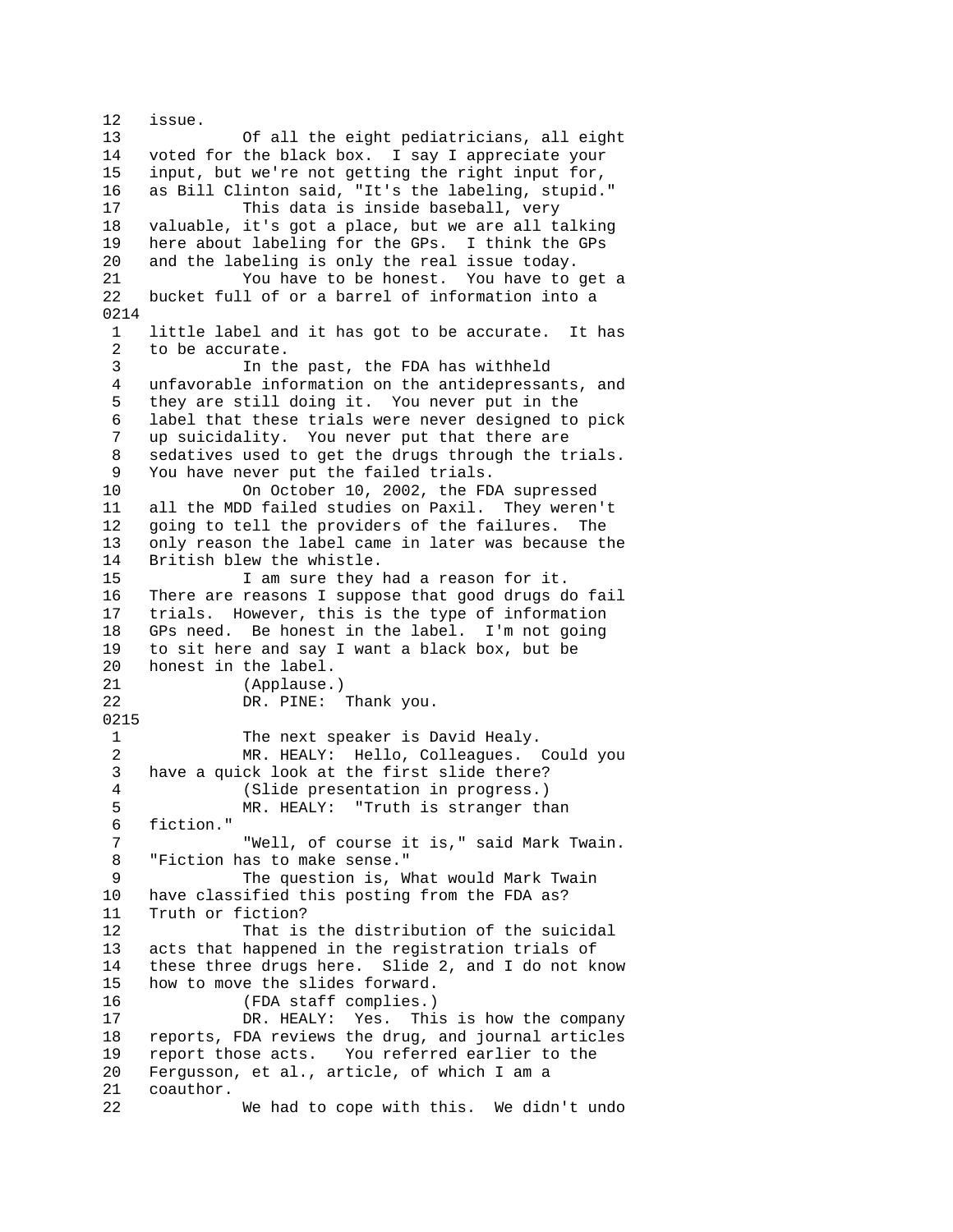1 this particular bit of bias to come to the results 2 we had. The results we had would have been worse 3 if we had undone this. 4 You referred to the MHRA article. Well, 5 MHRA included three placebo suicides that weren't 6 placebo in clinical trials. People who a week 7 after going on Prozac went on to commit suicide. 8 Dr. Laughren has an article from 2001 in 9 which he is the author that repeats this mistake. 10 Dr. Laughren in this particular document here gives 11 you no hint that all of the articles that he refers 12 to showing that there is no increase in risk also 13 repeats the mistake that you see here. 14 Now, this is the most interesting slide. 15 This you won't have seen perhaps. This is data 16 from three and a half years ago. This is data from 17 FDA that FDA put in the public domain. This shows 18 you a clearly, statistically significant increase 19 risk of suicide. 20 FDA said three and a half years ago, "But 21 we can get this risk to go away if we control for 22 age and sex." 0217 1 Now, controlling for age and sex in 2 controlled RCTs to begin with suggests you're doing 3 something awfully odd, that the clinical trials 4 were invalid to begin with. 5 The FDA also said that when we control 6 for location, if that actually makes a difference, and this year FDA reported that when you look at 8 the clinical trials that happened in the U.S. here, 9 the placebo-controlled trials, that there were 10 fewer people who went on to actually commit 11 suicide. 12 I am sure you know that there are 13 clinical trialists here in the U.S. who have ended 14 up in jail for entering fake patients into this 15 clinical trial program. 16 Fake or bogus patients do all sorts of 17 interesting things. They get well on treatment. 18 They don't commit suicide. It is just inconvenient 19 for the audit trail, if they do. Does this explain 20 FDA's findings? 21 I think you have asked the right 22 questions. You have asked, Why has FDA left out 0218 1 the people who seem to be doing poorly, the people 2 who drop out from the trials? 3 (Applause.) 4 DR. PINE: Thank you. 5 The next speaker is Lee Spiller. 6 MR. SPILLER: My name is Lee Spiller. I 7 am with Citizens Commission on Human Rights. 8 (Slide presentation in progress.) 9 MR. SPILLER: Somebody came up with the 10 idea that somehow antidepressants were keeping kids

0216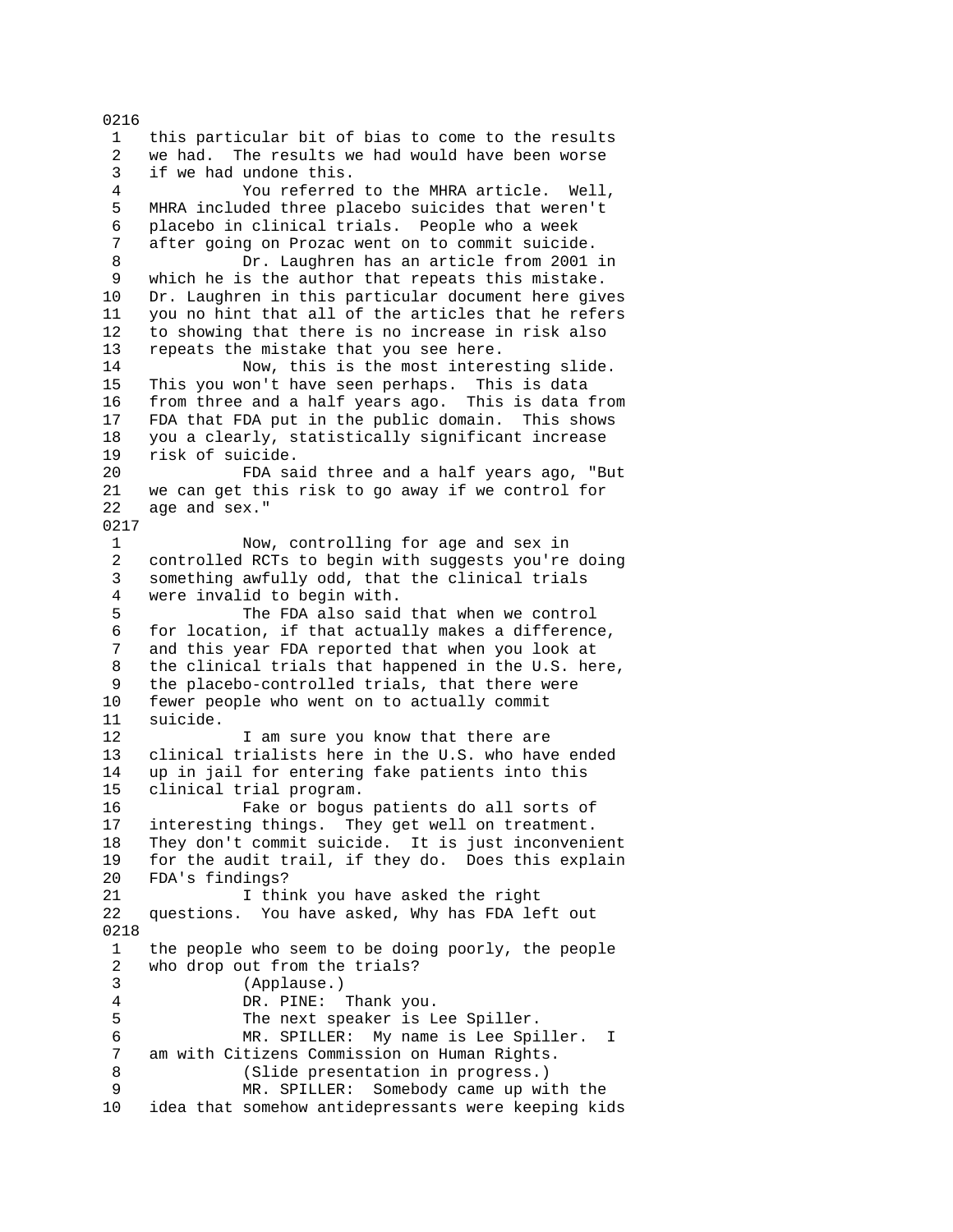11 from committing suicide as much or that the black 12 box warning would make them not try to commit 13 suicide. 14 This data out of Oregon shows otherwise. 15 That is from 1994 to 2004. I honestly think that 16 we wouldn't see much change in that trend. Had the 17 black box warning not gone on, I think they still 18 would have been committing suicide. 19 19 I am waiting for the remote here. Yes, 20 thank you. 21 (FDA staff complies.) 22 MR. SPILLER: The other thing is this. 0219 1 Suicides have remained relatively steady, but 2 suicide attempts are increasing incredibly. In 3 2000, there were 97 suicide attempts for 100,000. 4 By 2005, it was 135.12. That is a major jump. If 5 there is any chance that antidepressants are 6 causing that, we need to know. 7 In 2004, 26,787 antidepressant-related 8 suicide attempts entered an emergency department. 9 That is one every 20 minutes, 75 a day, 515 a week. 10 There were more antidepressant-related 11 suicide attempts entering emergency rooms than 12 there were attempts related to heroine, marijuana, 13 amphetamine, methamphetamine, LSD, PCP, club drugs, 14 and inhalants combined. 15 However, actual mortality is scary, too. 16 New York, New York, 59 drug-related suicides, 17 29 involved antidepressants; Houston, Texas, 18 89 drug-related suicides, 28 involved 19 antidepressants; Washington, D.C., 36 drug-related 20 suicides, 18 involved antidepressants; Portland, 21 Oregon, 27 drug-related suicides, 14 involved 22 antidepressants. That was in 2003. That comes 0220 1 from good data. It isn't something we just made 2 up. That data comes from SAMHSA. 3 The National Violent Death Reporting 4 System has started to come on line. They are not 5 in all states yet, but one of their preliminary 6 report said something interesting. Fifty-eight 7 percent of suicides that they examined involved 8 people who were already on a prescription for a 9 mental health drug. 10 You guys have known about the 11 antidepressants for years. I remember the original 12 hearings. It is time to go ahead and warn people. 13 We can take it. It is time to go ahead and put a 14 black box on these drugs. 15 Thank you. 16 (Applause.) 17 DR. PINE: The next speaker is 18 Carolyn Robinowitz. 19 DR. ROBINOWITZ: I am a general child and 20 adolescent psychiatrist practicing in Washington, 21 D.C., since 1968, speaking as a clinician. I don't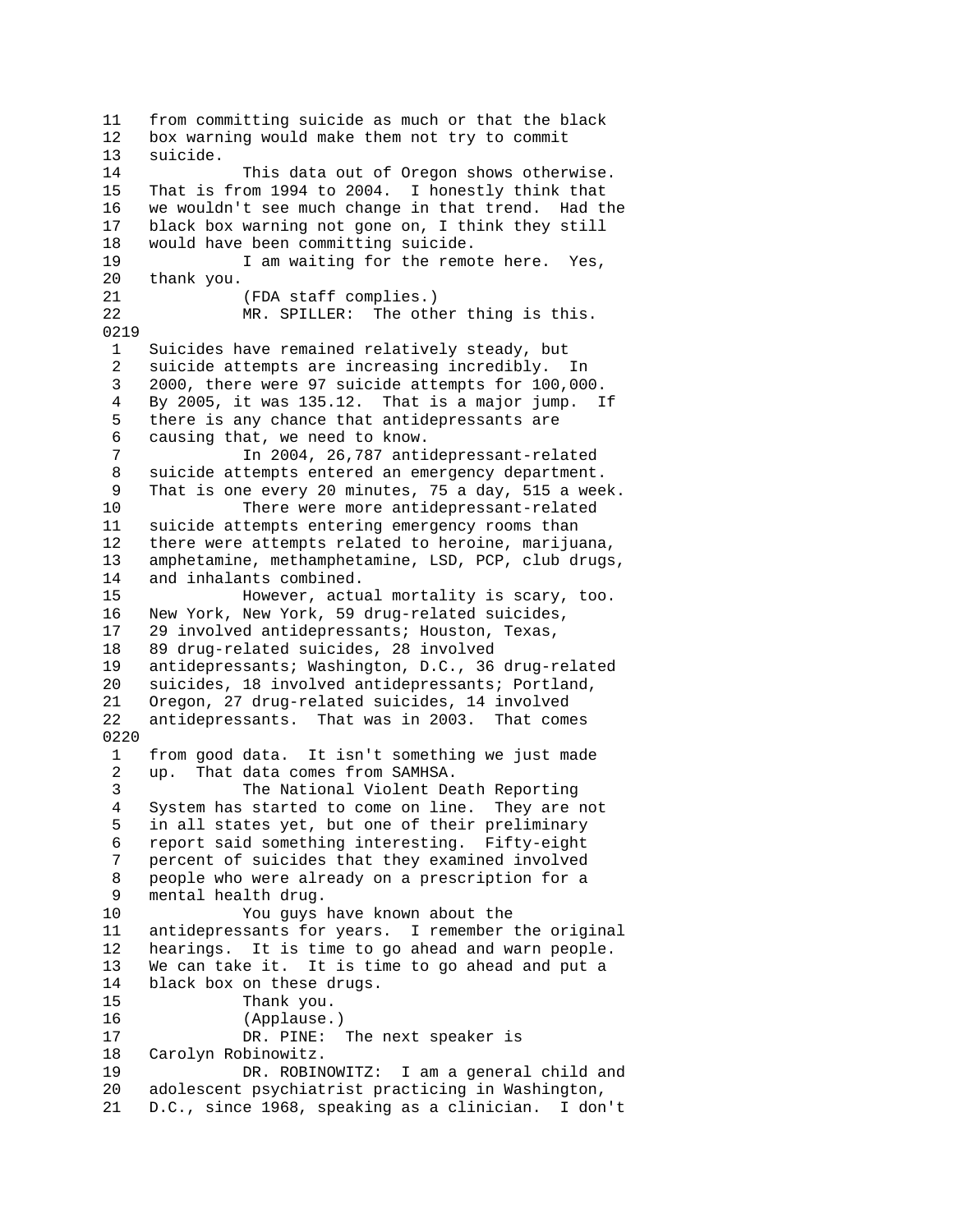22 receive any funding from industry. 0221 1 As we know, depression is a chronic, 2 recurring, and progressive illness that has a major 3 negative impact on the quality of life of those who 4 suffer from it and their families in society as a 5 whole. 6 Depression is the leading cause of 7 disability according to the World Health 8 Organization. Depression can be lethal. Persons 9 with untreated depression face a 15 percent greater 10 likelihood of dying by suicide. 11 Science and clinical practice have 12 repeatedly shown that depression can be reliably 13 diagnosed and effective treatments are available 14 and that medication is often a vital tool in its 15 treatment. These medications have revolutionized 16 treatment and outcome for millions. 17 The suicide rate in the U.S. has been on 18 the decline since the SSRI antidepressants were 19 introduced in the late eighties. In areas of the 20 country where rates of SSRI prescriptions are 21 highest, rates of completed suicide are among the 22 lowest. 0222 1 Now, we need to be clear on the use of 2 the term "suicidality," clarifying a major 3 difference between suicidal thinking, suicidal 4 actions or attempts, and completed suicide. 5 Of course, my heart goes out to those who 6 have lost a loved one. That is truly a tragedy. 7 It has to be prevented wherever possible. However, 8 suicidal thoughts are a red flag to clinicians and 9 family members alike. 10 Now, all medications, not just 11 antidepressants but anticancer medications and even 12 over-the-counter drugs such as aspirin, have side-13 effects. Their use must be considered clinically 14 in terms of potential benefit and risks, risks of 15 not treating as well as risks of treatment. 16 Patients must be counseled on medication 17 side-effects and possible adverse reactions of all 18 sorts, and clinical care requires appropriate 19 monitoring. 20 Unfortunately, the FDA's imposition of 21 the black box label has resulted in unintended 22 negative consequences restricting access to care 0223 1 and adding to risk without providing measurable<br>2 benefit. benefit. 3 Since the black box, there has been at 4 least 20 percent reduction in prescribing. CDC has 5 reported an increase in completed suicides, 6 reversing the downward trend of the past decade. 7 The black box has contributed to further 8 stigmatization of depression, those who suffer from 9 it, and its treatment with unwarranted fear, black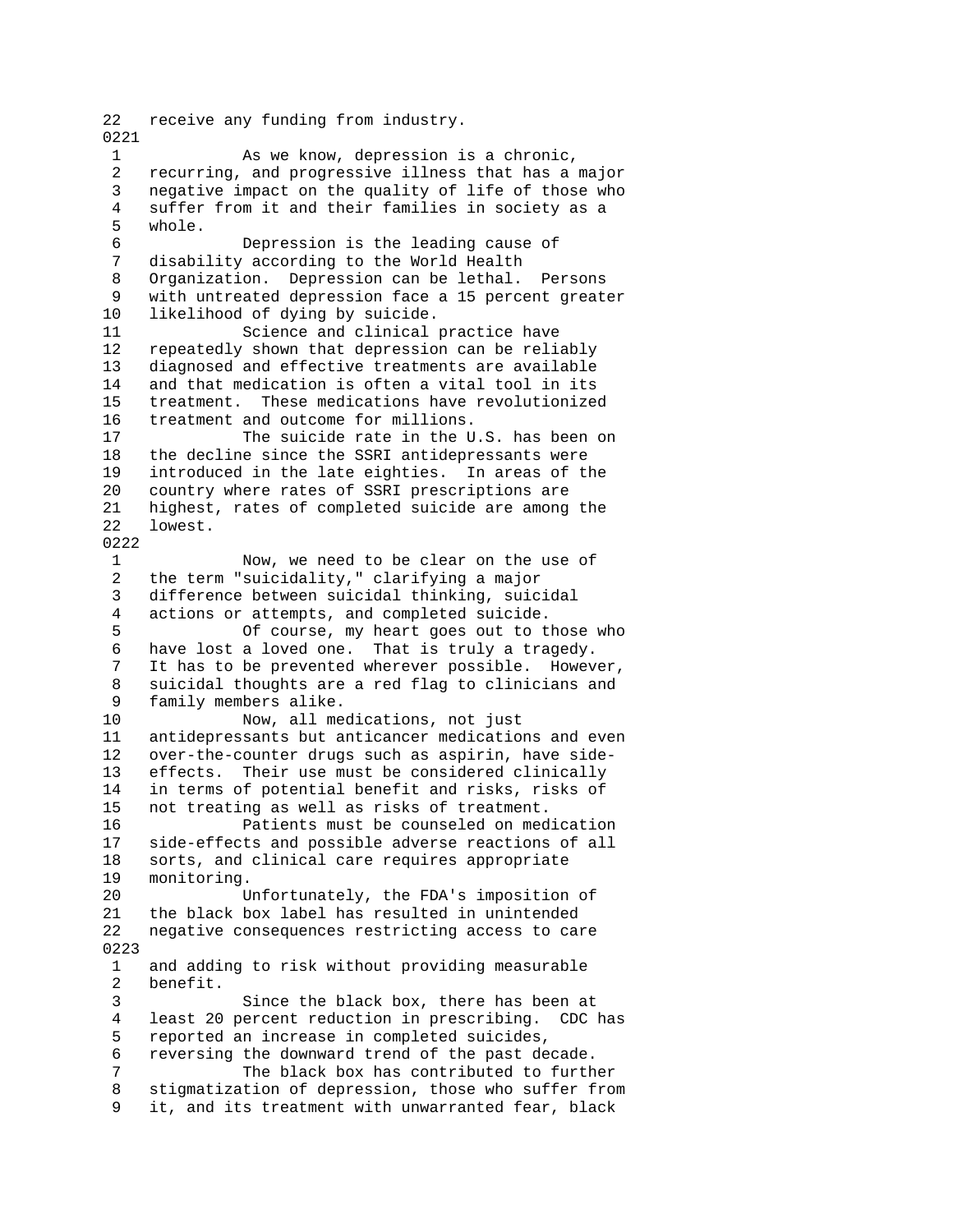10 box panic for families who now view these 11 potentially life-saving treatments as highly 12 dangerous. 13 On a personal note, I have seen the 14 benefits of treatment for my family members, 15 colleagues, and friends, as well as my patients. 16 Regulatory decisions need to be based on science, 17 not emotion and not politics. I urge you to be 18 careful to avoid unintended consequences in the 19 labeling. 20 Thank you. 21 DR. PINE: Thank you. 22 The next speaker is Sheri Walton. 0224 1 MS. WALTON: My name is Sheri Walton. I<br>2 have major depression, and I am one of millions of have major depression, and I am one of millions of 3 people who take antidepressant medication to 4 control depression. 5 I am here today to share my story and to 6 urge you to consider the harm that any changes in 7 labeling or access to antidepressant medication may 8 cause. Suicide claims the lives of 30 million 9 Americans each year. 10 Major depression, the most treatable of 11 all mental disorders, is the leading cause. The 12 one and only time I attempted suicide I was not 13 taking antidepressant medication. I was in my 14 early twenties and was severely depressed. 15 Luckily, I survived. 16 Though I did not yet realize it, I was 17 and had been suffering with undiagnosed and 18 untreated depression for most of my young life. 19 Because no one took my suicide attempts seriously 20 and because no one in the medical profession 21 followed up with me, my depression remained 22 undiagnosed for another 20 years. 0225 1 To the outside world, I had a successful 2 career, an active social life and lots of friends, 3 but I was moody, sad, and quick-tempered, and true 4 happiness always seemed to elude me. 5 Like all chronic diseases left untreated, 6 depression is progressive. As my life progressed, 7 my depression progressed until it took over my life 8 and, unfortunately, my husband's life and my 9 children's lives. 10 When I was finally diagnosed with major 11 depression, I was 42 years old and my life was out 12 of control. I was always angry. I cried for no 13 reason. I forgot things, misplaced and lost 14 things. I could hardly get out of bed each day. I 15 felt like a total failure. 16 Antidepressant medications saved me. 17 Along with therapy, medication gave me back my 18 life. It gave my children back their mother. It 19 gave my husband back his wife. For the first time 20 in my life I have self-esteem, and I know what it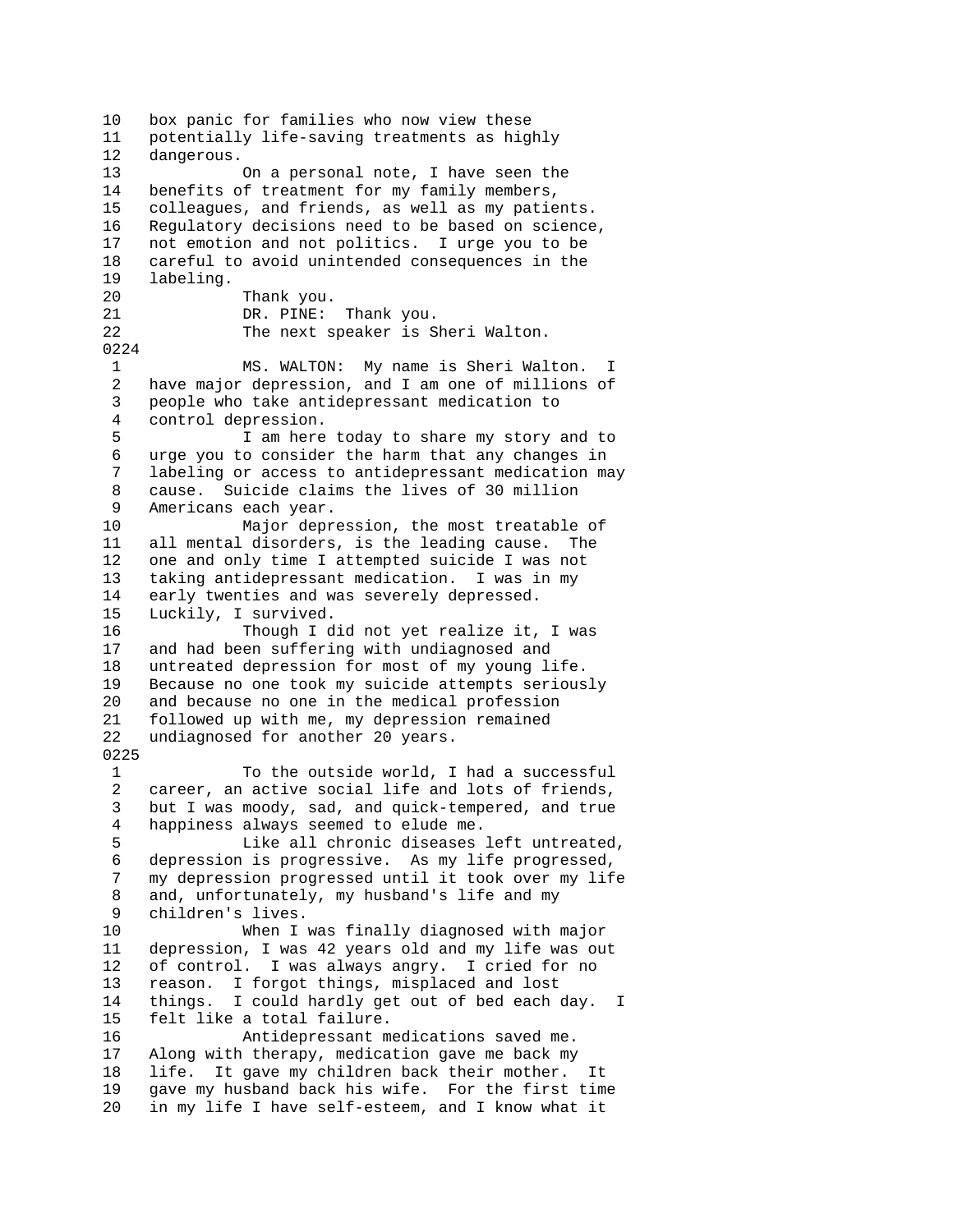21 is to feel true happiness.<br>22 1 was lucky 1 I was lucky. I had the resources to go 0226 1 around my insurance company and seek out a mental 2 health professional who helped me find the right 3 medication that worked best for me and who educated 4 me on the risks and possible side-effects, not 5 everyone is as fortunate. 6 As the "gatekeepers of treatment," 7 insurance companies often direct diagnosis and 8 treatment to primary care providers who are not 9 trained mental health professionals and are not 10 always knowledgeable and up to date on medications 11 and their side-effects. 12 Without antidepressant medication, I 13 would not be standing here today. Antidepressant 14 medication is a critical and effective tool for 15 fighting depression, yet fewer than half of 16 Americans with depression seek treatment. For 17 those that do, adding unnecessary warnings may 18 scare them, their family members, and the doctors 19 treating them away from their proven, prescribed 20 treatment. 21 Access to mental health professionals and 22 better monitoring and education of patients taking 0227 1 these medications about the risks and benefits of 2 treatment would be preferable to any action that 3 could negatively affect the millions of people who 4 need treatment, putting them at risk of the very<br>5 problem this Agency is trying to avoid, suicide. 5 problem this Agency is trying to avoid, suicide.<br>6 Thank you. 6 Thank you.<br>7 DR. PINE: DR. PINE: Thank you. 8 The next speaker is Jayne Richner. 9 MS. RICHNER: On August 16, 120 days ago 10 today, our lives were shattered beyond any words I 11 can express to you today. Our beloved 22-year-old 12 son, Sean, was horrifically killed and we were 13 brutally robbed. Sean had no history of 14 depression. He had visited his primary care doctor 15 just for general situational anxiety in which he 16 was given a 90-day prescription of Celexa in a 17 10-minute office visit. 18 After being on these for approximately 19 two and a half months, he could no longer sleep. 20 His mind kept racing and thinking all the time, 21 among other effects. 22 He went to his doctor, as a result of 0228 1 these feelings, four weeks prior to this death. 2 His doctor recommended no further medication and 3 said these are side-effects and they should resolve 4 themselves in three to four weeks. 5 We and Sean trusted that the FDA and the 6 doctors are educated and well-informed about these 7 drugs and the risks and dangers in order to be able 8 to prescribe these. We now know how wrong we were.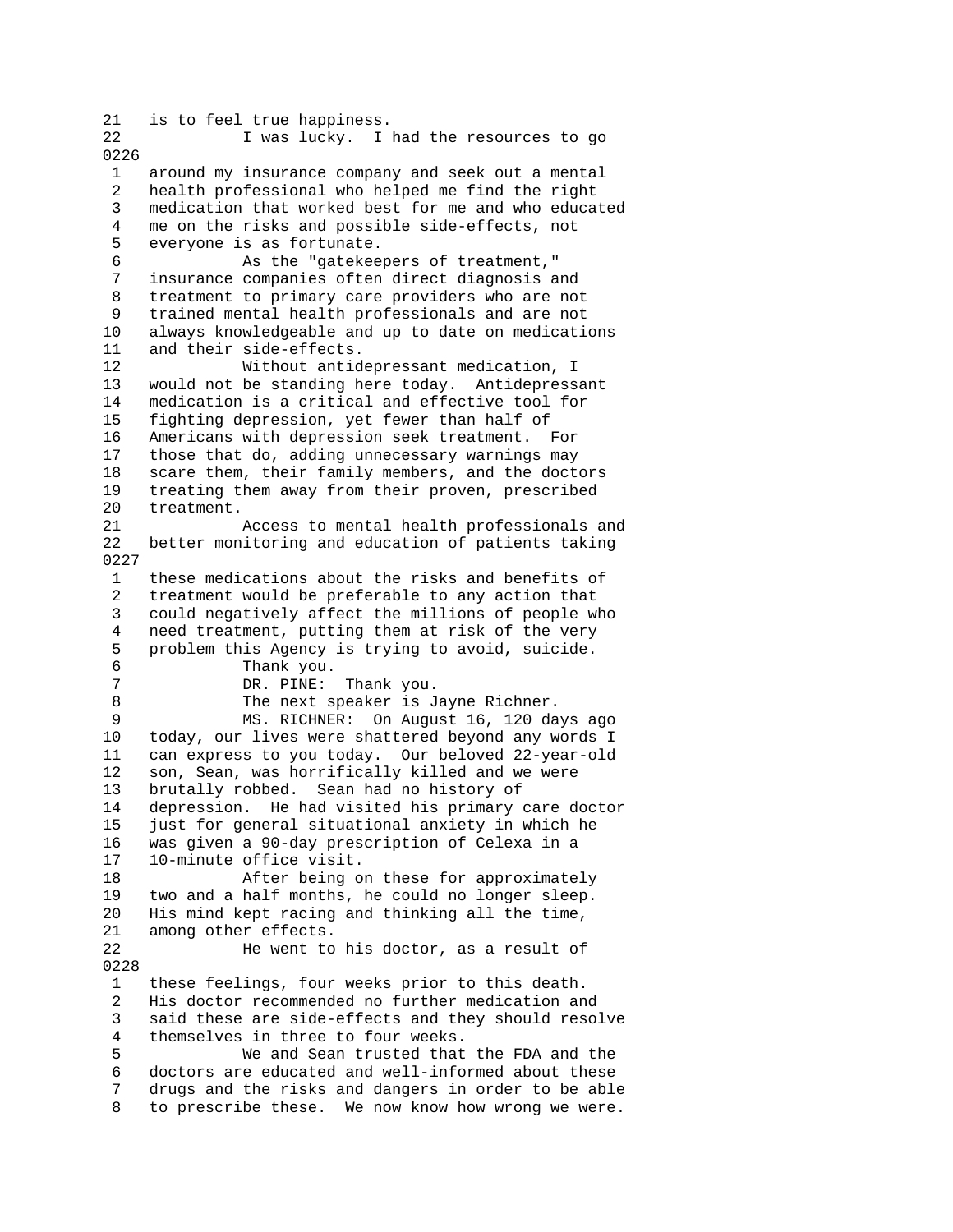9 Without a doubt, we stand before you 10 today knowing Sean was a victim of the withdrawal 11 effects of discontinuing the antidepressant, 12 Celexa, suicide by hanging in the middle of the 13 night in our home. 14 At only 22 Sean had the world in his 15 palms of his hands. He worked for almost two years 16 in a high-tech company, my company. He has his car 17 and his dream bike paid for. 18 He was pursuing a career as a 19 firefighter. He was enrolled in an EMT paramedic 20 program and was in the top of his class with one 21 month left to go. The state trooper teaching his 22 class is devastated by this and has awarded Sean 0229 1 all of his certificates. 2 Sean was also in training with the local 3 auxiliary fire department and had just received his 4 protective gear, which he proudly wore. He had 5 taken the Firefighter Civil Service Exam in June. 6 We just received his score result of 91 last month. 7 Sean would have been excited and proud, although he 8 knew he aced it when he took it. 9 Sean had it all going for him and he knew 10 it. He was excited that he had a direction, and 11 that it was all falling into place. He was 12 articulate. He was outgoing and social with a 13 sense of humor and a smile that drew everybody to 14 him. He was athletic, played the guitar, and 15 sang. 16 He openly loved his family, his future, and his friends -- who are all as devastated as we 18 are knowing this is incomprehensible. Sean loved 19 life. 20 Sean did not choose to end his life. 21 That was done for him by the drug-induced fatal<br>22 withdrawal effects of the antidepressant that h withdrawal effects of the antidepressant that he 0230 1 was prescribed. 2 A few nights prior to his death he 3 appeared to be disconnected and then could be in 4 and out of altered states. He jumped out of a 5 second-story bedroom window and then requested that 6 a friend stay over with him. 7 He was extremely restless and agitated as 8 he slept and then awoke during the night and had to 9 keep moving around. No one knew what was wrong. 10 We now know this is referred to as akathisia. He 11 was found kneeling at his bed with his hands 12 clenched over his head. 13 When we found him, his feet were touching 14 the floor. We can't imagine the psychotic state he 15 must have been in. Without a doubt, Sean had no 16 control over this and was overtaken by these drugs. 17 (Applause.) 18 DR. PINE: Thank you. 19 The next speaker is Nancy Sharby.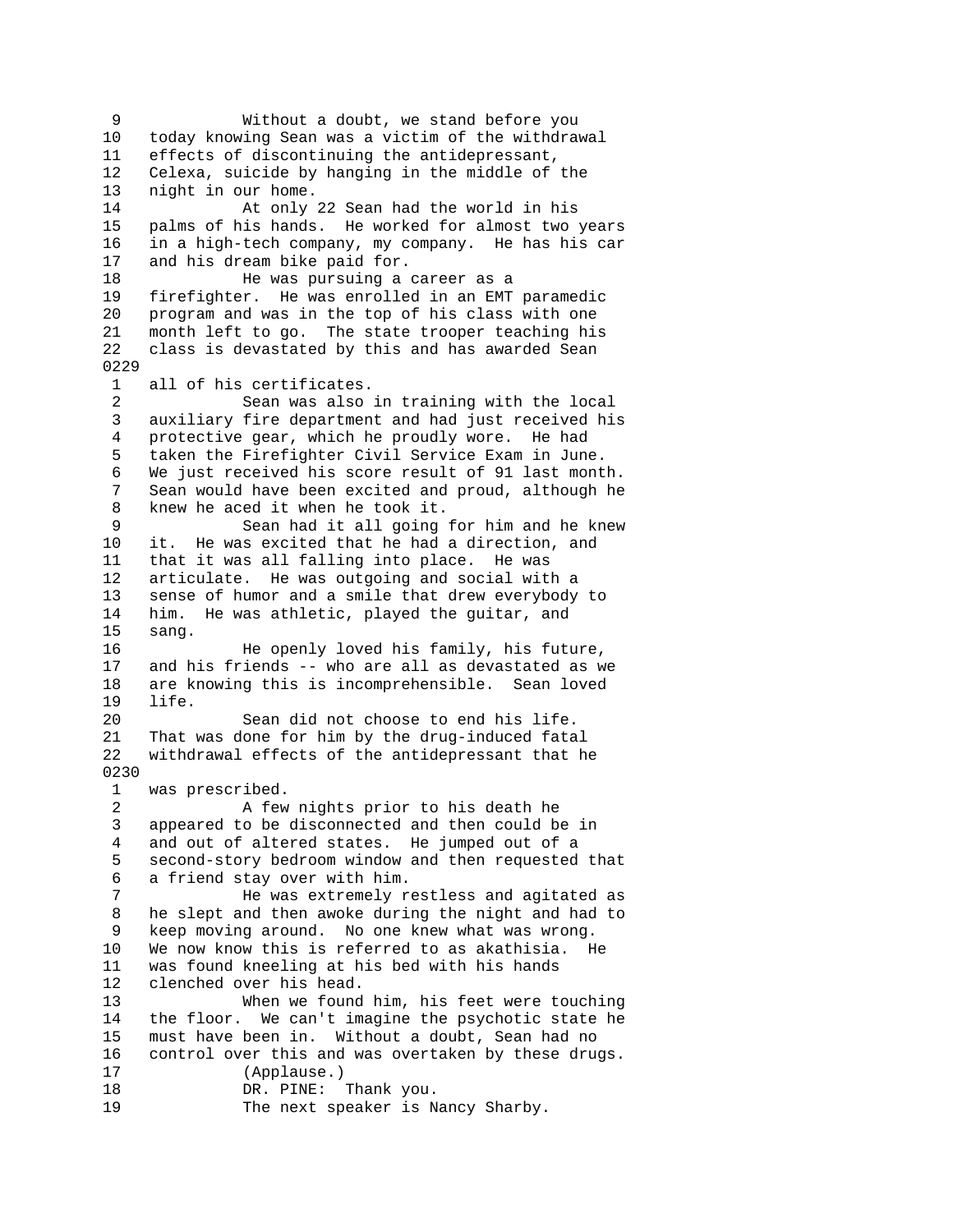20 MS. SHARBY: Good morning. Thank you for 21 allowing me to come. I am truly moved and very 22 saddened by the story of the woman and the family 0231 1 who spoke before me, but I have a very different 2 story. 3 I come here today from Boston, 4 Massachusetts, but I really come from a farther 5 place than that. I come from a place that has a 6 long legacy of mental illness and suicidality. 7 In 1915, my great-grandfather walked into 8 his kitchen, and while his family was eating 9 dinner, he drank a bottle of lye. My grandmother's 10 brother committed suicide; my grandmother attempted 11 suicide; and my mother was suicidal. For all of 12 them, there was no effective intervention nor 13 effective treatment, but we are different. 14 I have two children with bipolar<br>15 disorder, and I have depression myself. M disorder, and I have depression myself. My 16 daughter was diagnosed at 17, although she was sick 17 for many years before that. My son was diagnosed 18 at 19. 19 Both of them have told me that if it were 20 not for my efforts of extensive advocacy and 21 intervention for them, they would not be alive 22 today. 0232 1 My daughter has told me she is eternally 2 grateful for interventions on her behalf, even 3 though there were times when she looked at me and 4 told me how much she hated me for dragging her to all of her clinicians. 6 Both of them have been hospitalized on 7 numerous occasions as we attempted to stop their 8 downward spiral into self-destruction. We are 9 extremely fortunate that we have fabulous 10 clinicians who are able to work with them and to 11 prescribe effective psychotropic medications. 12 The only reason they are alive and 13 thriving today is because of the integrated effects 14 of family collaboration, my children's 15 collaboration, and effective care by their care 16 providers. 17 I can speak personally of the effects of 18 depression on myself. It is not a matter of being 19 sad or unhappy or sometimes feeling unmotivated. 20 Depression takes you to another altered state where 21 you aren't able to think, to remember, to make good 22 decisions, or to express any joy in life. There is 0233 1 no hope that tomorrow will be any better than 2 today. It disorganizes your brain. 3 Clearly, depression has a high personal 4 cost, but it also has a high cost to society as 5 well. As I mentioned before, there was high loss 6 of work or productivity, there was decreased 7 ability on disability claims, high health insurance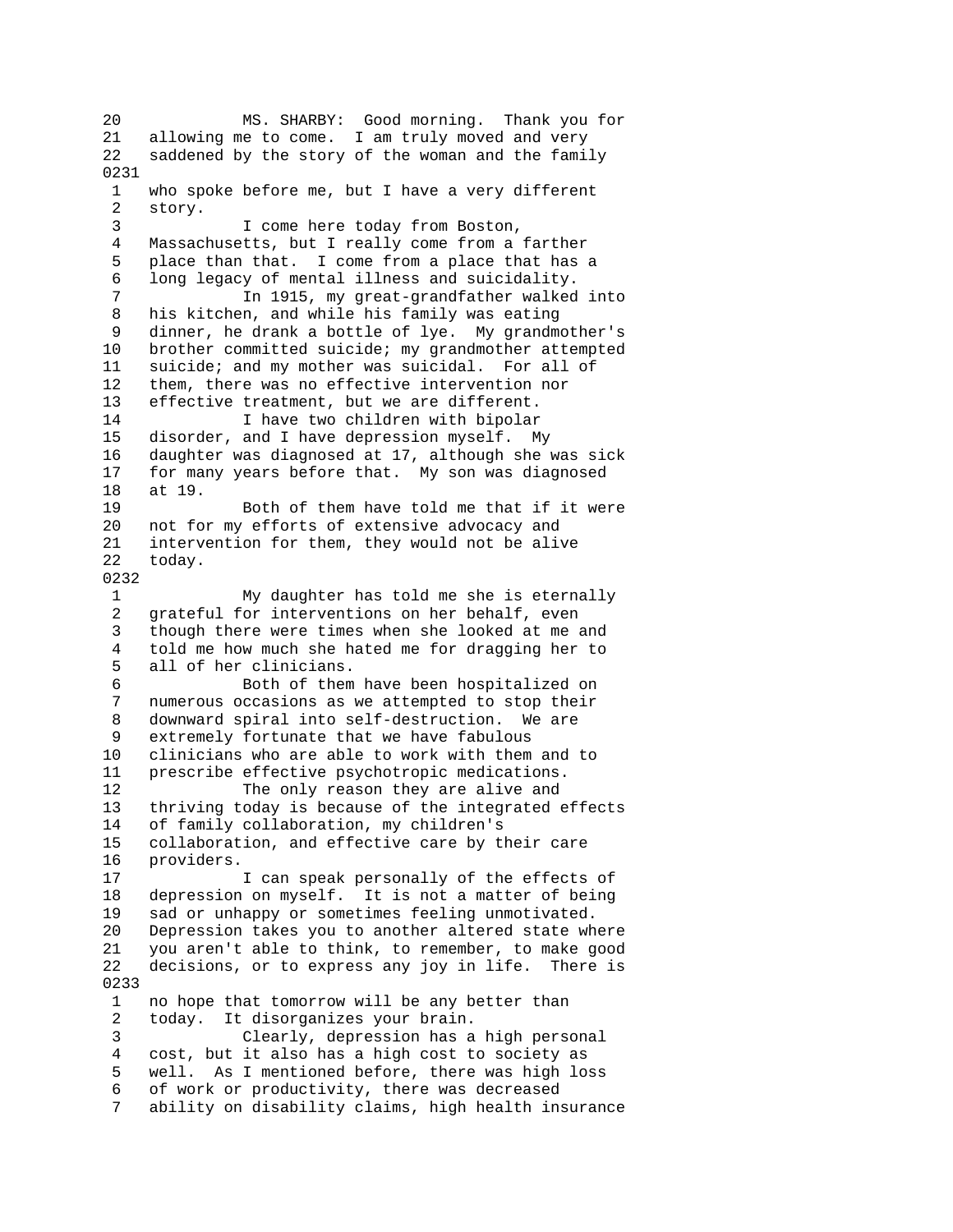8 costs, and traumatically shattered families. 9 The good news is that depression is a 10 treatable disorder, and there are many effective 11 treatments available. However, no medication is 12 effective for every person, and each medication is 13 to be carefully calibrated to meet the exact needs 14 of the individual who gets them. 15 I have to say in my family we have 16 definitely needed to adjust medications. It can 17 only happen when treatment is effectively monitored 18 by the family, the care provider, and the patient 19 alike. 20 Please do not set any barriers in place 21 for effective treatment of patients who can benefit 22 from drug rehabilitation. 0234 1 Thank you. 2 DR. PINE: Thank you.<br>3 The next speaker is V The next speaker is Vera Sharav. 4 MS. SHARAV: Our organization 5 disseminates credible information to challenge such 6 reassuring documents as this report. I am 7 overwhelmed to hear people worry about informing 8 about risks. What is important is that the 9 information in the black box is accurate.<br>10 1991, the FDA withheld evide In 1991, the FDA withheld evidence of 11 suicides from the Advisory Committee. German 12 documents revealed increased suicides in Prozac, so 13 did FDA's own safety review. Confirmatory evidence 14 from Pfizer and Glaxo were withheld from the 15 Committee. FDA argued against warnings. 16 In 2003, it was the U.K. who issued the 17 contraindicated warning against using any 18 antidepressants in kids except Prozac. FDA did not 19 issue a black box warning until Eliot Spitzer 20 brought legal action against Glaxo. 21 Agency officials continued to obscure the 22 scientific evidence with reassurances. They failed 0235 1 to acknowledge suicides such as Tracy Johnson, a 2 healthy volunteer. 3 In May, Glaxo finally acknowledged that 4 the suicide risk extends to adults. FDA's review 5 is about damage control. It is designed to 6 minimize and distort. 7 How did FDA reduce 16 suicides in 40,000 8 patients to 8 suicides in a 100,000 patients? 9 Where did 4 Zoloft suicides and 13 attempts 10 disappear? Shouldn't FDA analyze the very studies 11 that have the most occurrences of these risks? 12 To exclude events which occurred during 13 discontinuation periods and during dose tapering is 14 dubious. That is when patients are at greater 15 risk, and the label says so. The possibility that 16 a five-fold, even a seven-fold increase risk of 17 suicide can be described as "no effect" is 18 unbelievable.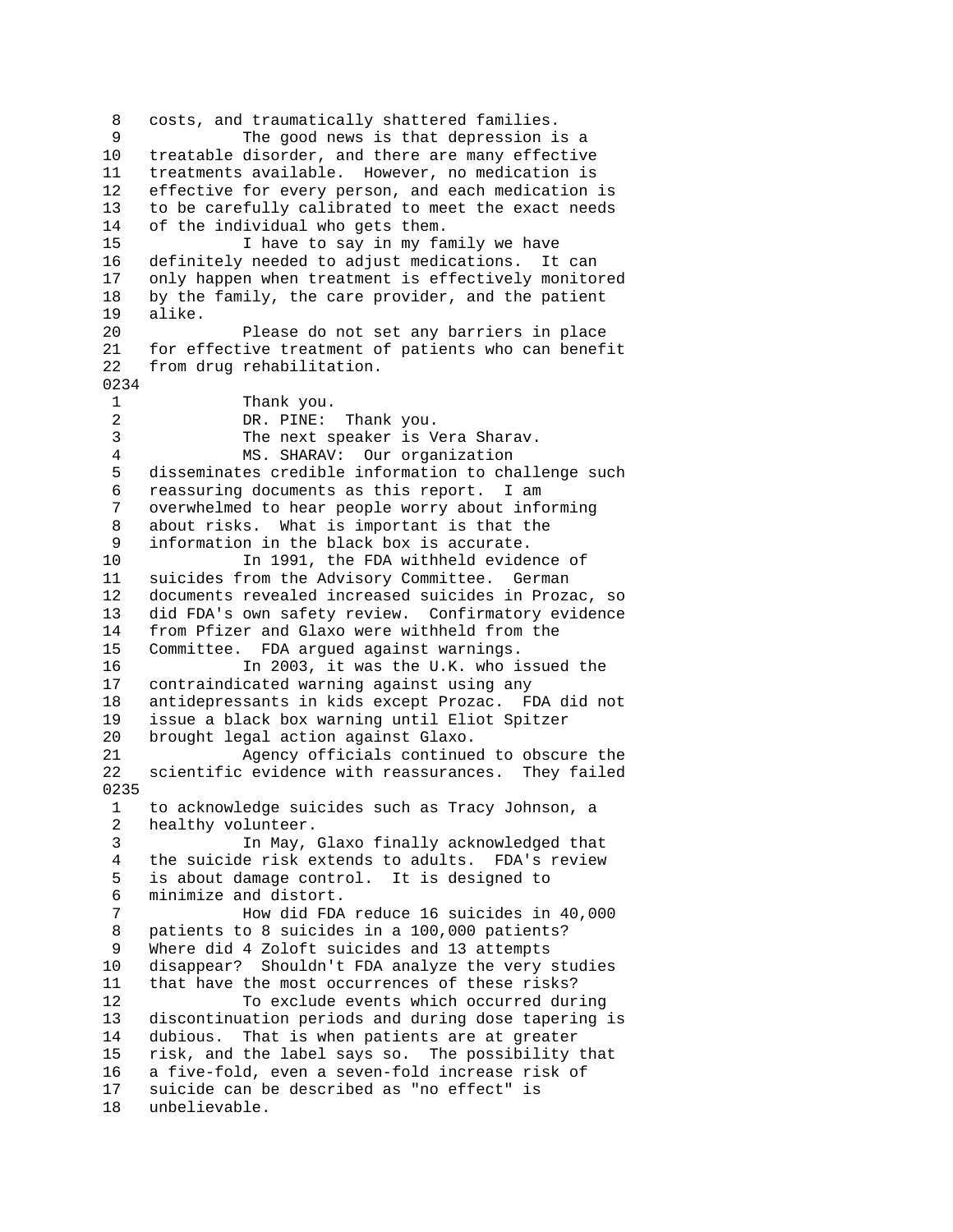19 What the FDA presented to you is a 20 reassuring interpretation of selected data by the 21 very officials who have dodged the issue for 15 22 years claiming it is the condition, not the drugs. 0236 1 What the FDA did not show you is evidence 2 to support that SSRI safety for any age group or 3 any indication. They are all at risk. They failed 4 to provide you a complete SSRI data analysis. 5 They failed to provide you peer-reviewed 6 critical analyses by independent scientists who 7 have been proven right. FDA was wrong then; it is 8 wrong now. Don't collaborate in this. 9 (Applause.) 10 DR. PINE: Thank you. 11 The next speaker is Kendrick Moxon. 12 MR. MOXON: My name is Kendrick Moxon. I 13 am counsel to the Citizens Commission on Human 14 Rights established in 1969 as a mental health 15 watchdog. 16 After the first SSRI drug, Prozac, was 17 approved by the FDA, CCHR began receiving 18 complaints from consumers. In 1990, we submitted a 19 petition on behalf of many of its victims to 20 withdraw Prozac from the market. 21 In `91, the head of the statistical 22 section of the FDA informed us that Prozac had the 0237 1 highest number of adverse event reports ever 2 submitted to the FDA. 3 As of 1991, the FDA had received over<br>4 17.000 adverse reaction reports for Prozac 4 17,000 adverse reaction reports for Prozac 5 including 60 deaths, nearly 500 cases of psychosis, 6 and 991 suicide attempts. 7 In August `91, the FDA responded saying 8 this was not unexpected for a drug that had been 9 the subject of intense public interest. In other 10 words, the FDA believed it was acceptable for a 11 substantial percentage of consumers to attempt 12 suicide. 13 The FDA stated it would convene a hearing 14 to review all pertinent data on the relationship 15 between the drugs and suicidality, but an honest 16 and genuine review of relevant data did not happen. 17 CCHR lodged a complaint with the FDA 18 because two of the 1991 committee members had 19 conflicts of interest by receiving funds from 20 Eli Lilly. 21 The FDA ignored that conflict of these 22 two members and admitted that five other members 0238 1 had conflicts of interest and simply provided them 2 waivers of criminal prosecution. Thus, at least 7 3 of the 10 members on that Committee had conflicts 4 of interest that should have barred them from 5 participating. 6 The panel acted in the interest of their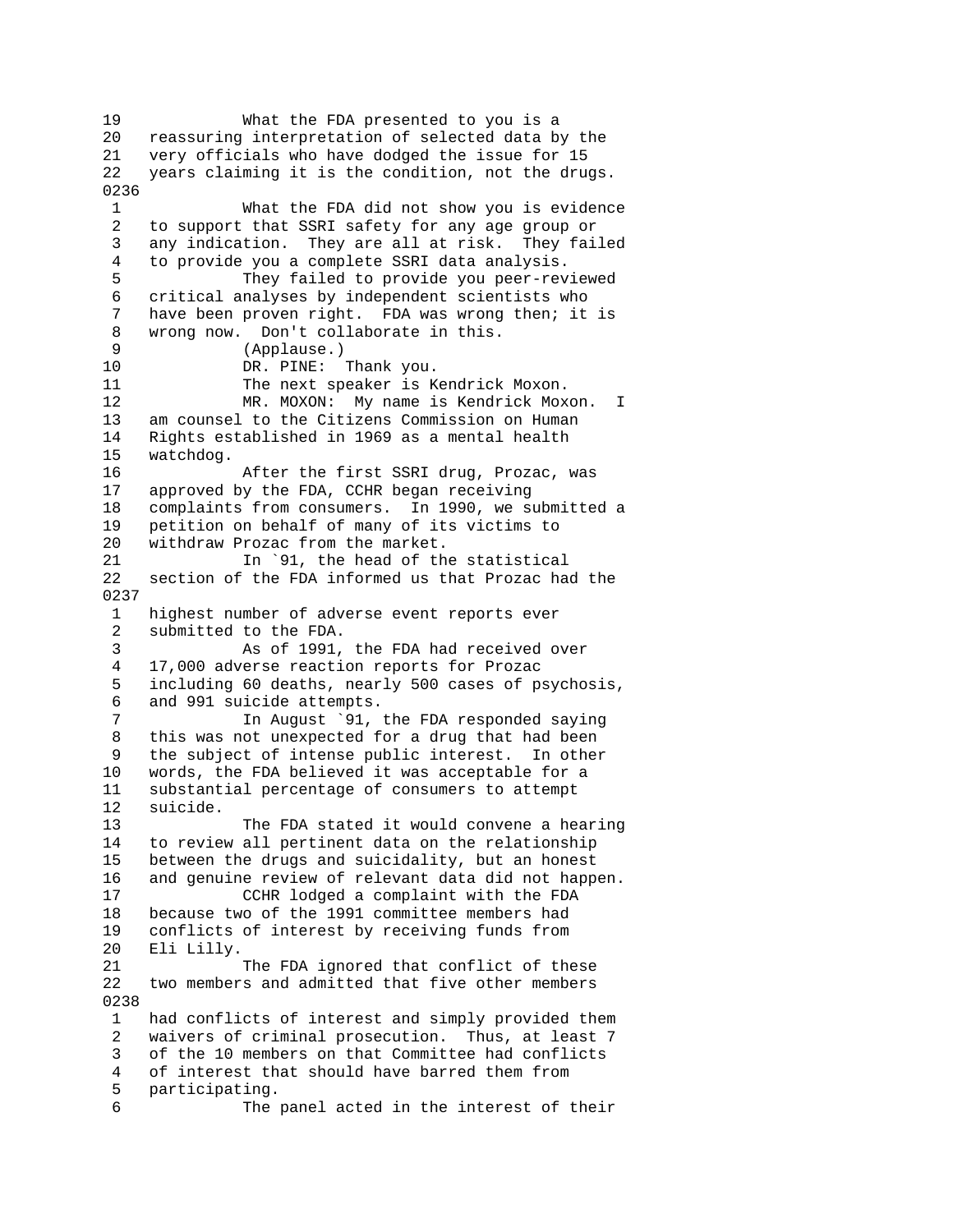7 paychecks, not in the public interest. Seventeen 8 thousand adverse reactions were brushed off as 9 anecdotal, justification for misfeasance, which is 10 still being used, Dr. Laughren. 11 Worse, every single one of these 12 conflicted committee members in the `91 hearings 13 voted not to change the labeling for the SSRI 14 drugs. The three members who were not conflicted 15 voted to strengthen the warning labels. 16 Let me repeat that. One hundred percent 17 of the members who voted against a stronger label 18 had conflicts of interest. One hundred percent of 19 those not conflicted wanted to give consumers more 20 knowledge. 21 I brought DVDs of CCHR's video footage of 22 those 1991 hearings and I have provided copies for 0239 1 everyone on the Committee and for the media, if I 2 wish them, to illustrate that nothing has changed. 3 You have again chosen three persons to 4 whom you had to give conflict waivers of criminal 5 prosecution for their admitted conflicts of 6 interest. 7 Dr. Laughren's comment from the 1991 8 Committee, they felt no change was needed for SSRI 9 labeling is most disingenuous. That Committee had 10 a terminal case of conflict of interest and bias, 11 and so does this one. It is clear that many more 12 must die before impartial officials take the reins 13 in this Agency. 14 (Applause.)<br>15 DR. PINE: DR. PINE: Thank you. 16 The next speaker is David Shern. 17 DR. SHERN: Hi. I am David Shern. I am 18 the president and CEO of Mental Health America, 19 which was formerly known as the National Mental 20 Health Association. 21 I joined Middle Health America or the 22 NMHA on September 5, the first workday after Labor 0240 1 Day, giving up a tenured, full-professor position 2 as a dean at the University of South Florida, the 3 Florida Mental Health Institute. 4 I did that because of family experiences, 5 my nephew having trouble ascertaining adequate care 6 for some very serious behavioral problems he was 7 having even though we knew all of the best people 8 in the United States who were delivering care to 9 children. 10 Out of a commitment to do more than I 11 thought I could do as a professor and as a dean to 12 sort of move science in to action, having my own 13 family experiences as well as knowing many, many 14 other people who have, I am deeply moved by all the 15 stories that we are hearing today. 16 I am deeply moved by the people whose 17 lives have been saved by pharmacological treatment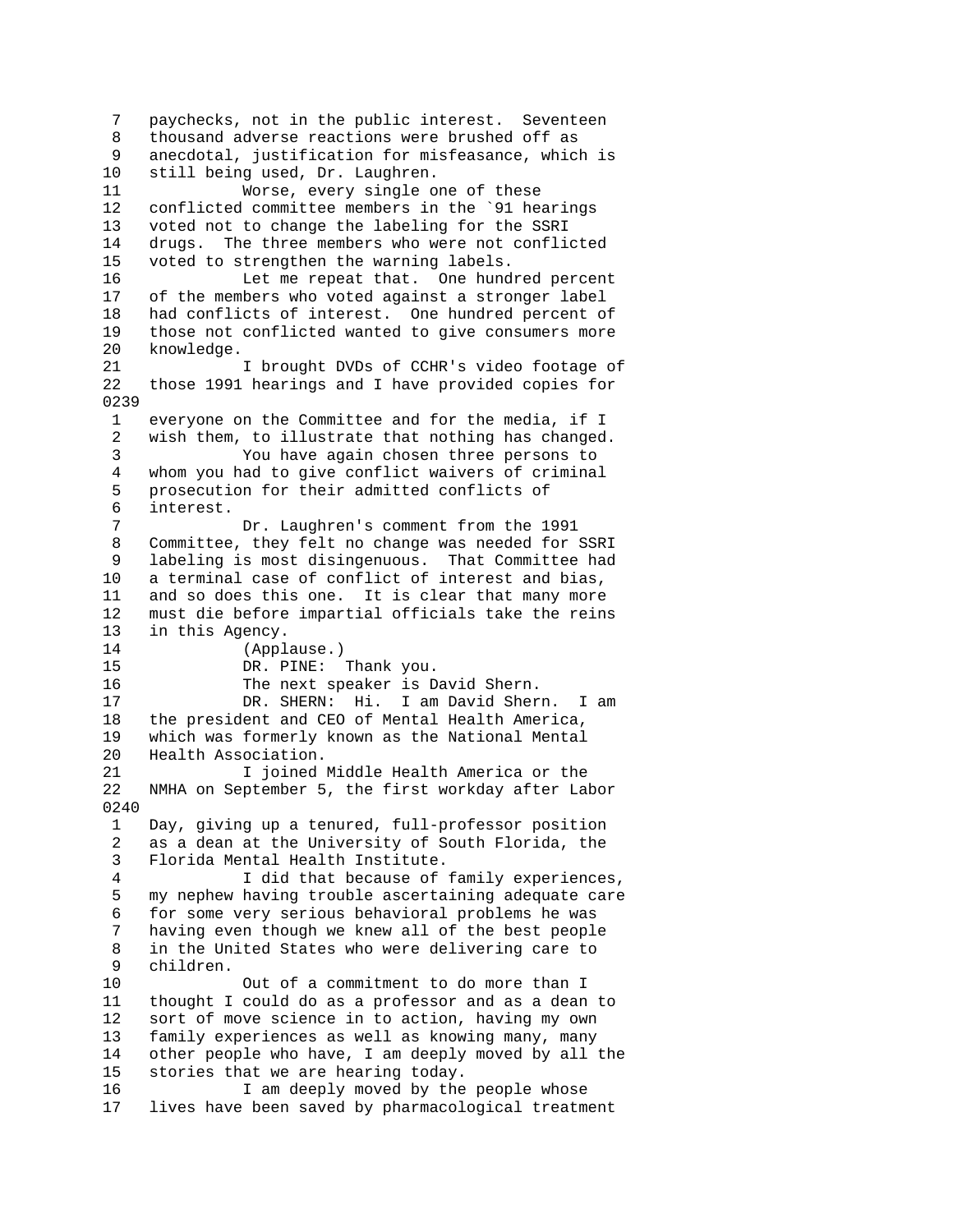18 and by those families who have experience profound 19 tragedies associated with that treatment. 20 For me the moral of the story, and many 21 people have made this point as they have spoken 22 today, is the importance of informed choices and 0241 1 good information for people. 2 It is also quite important for us I think 3 to understand and act on the public health 4 consequences of our decisions. This is a difficult 5 calculus; it is not a simple calculus. 6 I am quite impressed by Dr. Mann's and 7 Dr. Gibbons' work showing that a decrease in the 8 use of SSRI following the black box warning, that 9 the 22 percent decrease might be attributable to 10 200 excess deaths from suicide. It is very 11 important that we balance this equation, and it is 12 a very difficult decision. 13 13 I think that the data are reasonably 14 clear that the availability of SSRIs has been 15 clearly associated with a decrease in suicide. We 16 look at ZIP code data with regard to the 17 penetration of SSRI prescriptions. 18 We see that there is also an association 19 between the availability or use of those drugs and 20 decreasing suicide. The CDC's report of an 21 increase after several years of decrease of suicide 22 in adolescents has got to cause great pause. 0242 1 I don't envy you your decision. It is a 2 very difficult one. On balance for me, the issues<br>3 are raising the bar in terms of the quality of car are raising the bar in terms of the quality of care 4 that people receive. That is a resident theme 5 which occurs in almost every testimony that we have 6 heard today.<br>7 Th Informing the public about the possible 8 risks and benefits for treatment, informing 9 clinicians about that treatment and doing in a way 10 that promotes the public health, I think on balance 11 a black box warning for adults would not promote a 12 public health objective. 13 Thank you. 14 (Applause.) 15 DR. PINE: Thank you. 16 The next speaker is Alison Malmon. 17 MS. MALMON: Good afternoon. My name is 18 Alison Malmon, and I am the founder and president 19 of Active Minds, Inc. Active Minds is the only 20 national nonprofit organization dedicated to 21 raising mental health awareness and supporting 22 young adults at the peer level. 0243 1 We work with college students ages 18 to 2 25 on college campuses nationwide to improve 3 awareness about issues in mental health, to educate 4 students about available resources, and to increase 5 the dialogue around the issues so everyone feels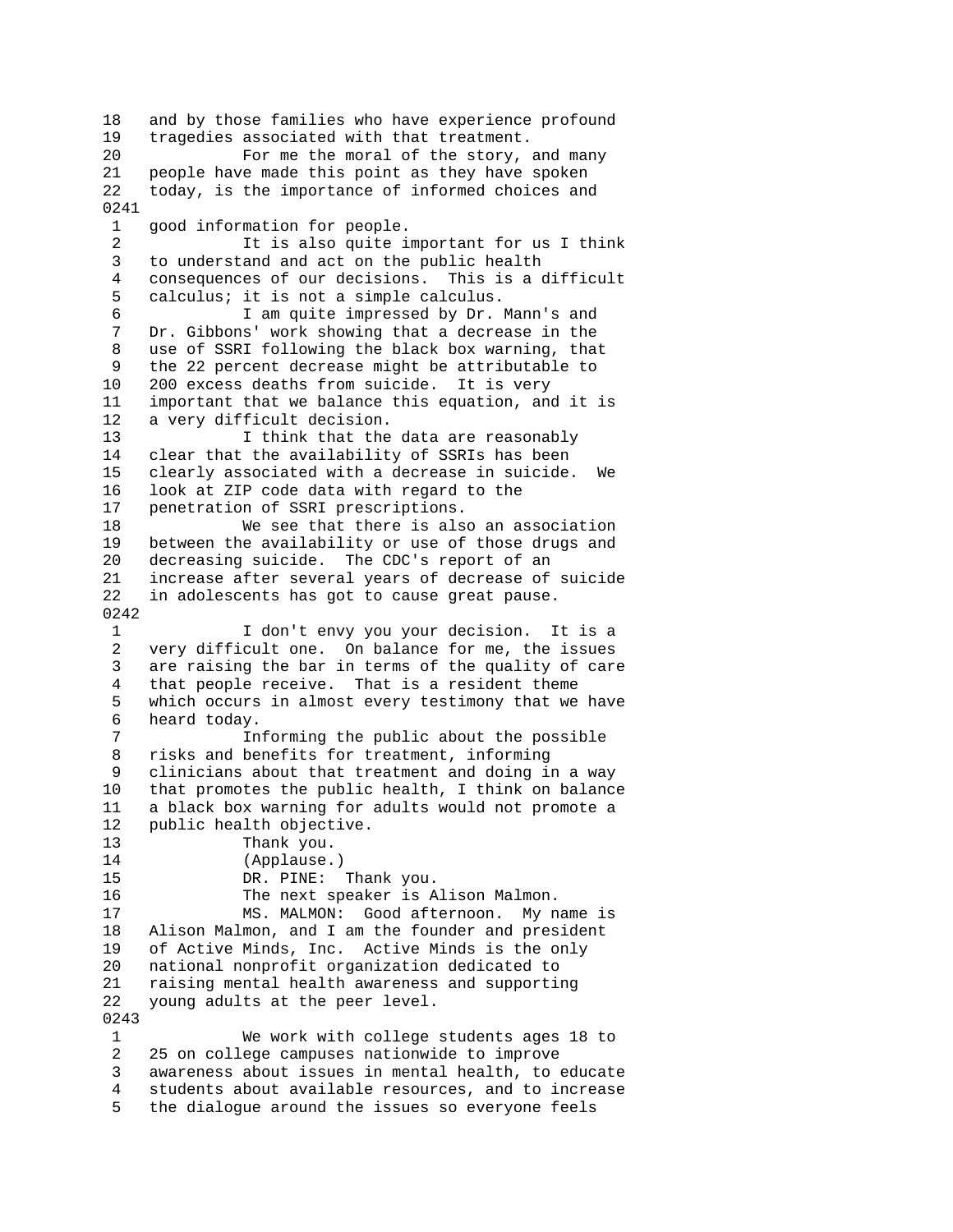6 comfortable getting the professional help they need and deserve. 8 In working with these students, the 9 youngest group of the population you are looking at 10 today and being a part of it, I wanted to be here today and being a part of it, I wanted to be here 11 today to represent the voice of young adults who 12 find themselves in situations, transitions, and 13 under stressors they have never felt before, to let 14 you know to what extent they are suffering and 15 emphasize the need for accessibility to all 16 potential treatments to help them regain their 17 lives. 18 To do this, I want to tell you the story 19 of my brother, Brian. Brian was a brilliant, 20 funny, and talented student in an Ivy League 21 university, president of his a cappella group, 22 sports editor of the school newspaper with a 0244 1 3.8 GPA. 2 In his senior year of school, when he was 3 21, he sought counseling from the school psych 4 services. At that point we learned that Brian had 5 been living in shame with serious depression since 6 his freshman year. 7 The stigma, both internal and social, had 8 overwhelmed him to the point that he kept his pain 9 from everyone. He was terrified to admit anything 10 was wrong, and he really didn't know what it was. 11 Eventually, Brian did seek help, but it 12 was too late. He had lived for three years in<br>13 college in total isolation and in the throes of 13 college in total isolation and in the throes of 14 depression. depression. 15 When he finally sought the help, part of 16 his treatment regimen did include psychiatric 17 medications. The problem was that he had lived 18 with his depression for so long and he had spiraled 19 down so far that he died eventually of suicide from 20 his illness, not from what was helping get him 21 through it. 22 Many young adults first experience any 0245 1 symptoms of a mental health issue in this critical 2 age of 18 to 24, the age when in fact most serious 3 mental illnesses first present. 4 In a study done last year by the American 5 College Health Association, nearly half of all 6 students reported feeling so depressed they could 7 not function, nearly half. One in ten reported 8 having serious considered suicide. 9 Taking from the statistic offered by the 10 U.S. Census that states that 17.6 million students 11 are attending colleges or universities nationwide, 12 this means that almost 9 million young adults are 13 going through this world, through the best time of 14 their lives, feeling so debilitated that they 15 cannot function. Nearly 2 million have thought 16 about taking their own lives.